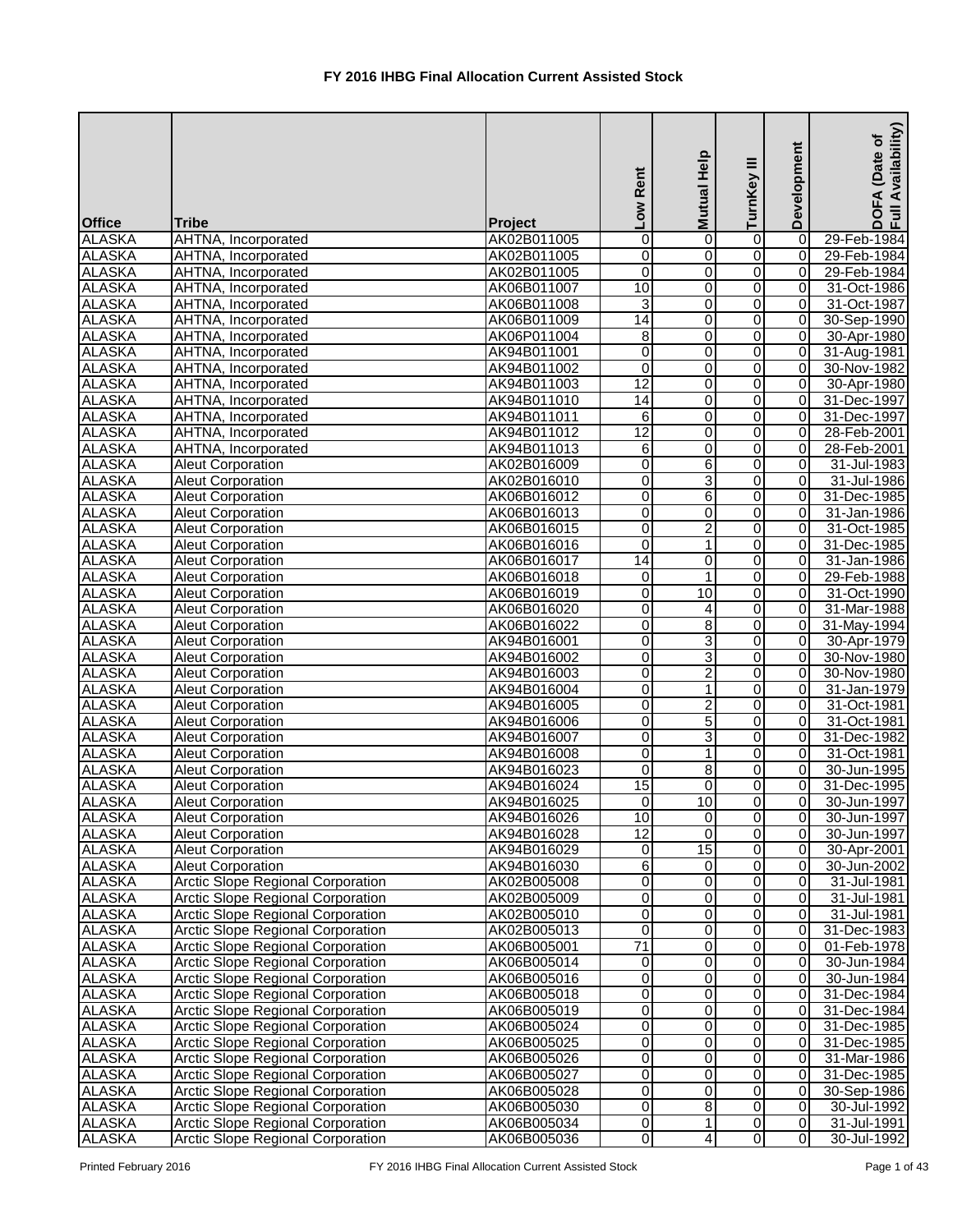| <b>Office</b> | <b>Tribe</b>                               | Project     | Low Rent                | Mutual Help             | ≡<br>TurnKey            | Development    | Availability)<br>(Date of<br>DOFA<br>Full Av |
|---------------|--------------------------------------------|-------------|-------------------------|-------------------------|-------------------------|----------------|----------------------------------------------|
| <b>ALASKA</b> | <b>Arctic Slope Regional Corporation</b>   | AK94B005003 | 0                       | 0                       | 0                       | 0              | 30-Apr-1981                                  |
| <b>ALASKA</b> | <b>Arctic Slope Regional Corporation</b>   | AK94B005004 | $\overline{0}$          | 0                       | 0                       | $\overline{0}$ | 30-Sep-1979                                  |
| <b>ALASKA</b> | <b>Arctic Slope Regional Corporation</b>   | AK94B005005 | $\overline{\mathsf{o}}$ | 0                       | 0                       | $\overline{0}$ | 30-Sep-1979                                  |
| <b>ALASKA</b> | <b>Arctic Slope Regional Corporation</b>   | AK94B005007 | $\overline{0}$          | 0                       | 0                       | $\overline{0}$ | 31-Mar-1980                                  |
| <b>ALASKA</b> | <b>Arctic Slope Regional Corporation</b>   | AK94B005037 | $\overline{0}$          | $\overline{18}$         | 0                       | 0              | 31-Jul-1997                                  |
| <b>ALASKA</b> | <b>Arctic Slope Regional Corporation</b>   | AK94B005038 | $\overline{\mathsf{o}}$ | 16                      | $\overline{0}$          | $\overline{2}$ | 31-Mar-1999                                  |
| <b>ALASKA</b> | <b>Arctic Slope Regional Corporation</b>   | AK94B005039 | 19                      | 0                       | $\overline{\mathsf{o}}$ | 0              | 31-Jan-2000                                  |
| <b>ALASKA</b> | <b>Arctic Slope Regional Corporation</b>   | AK94B005040 | $\overline{17}$         | 0                       | $\overline{0}$          | $\overline{0}$ | 31-Jan-2000                                  |
| <b>ALASKA</b> | <b>Arctic Slope Regional Corporation</b>   | AK94B005041 | $\overline{0}$          | 17                      | $\overline{\mathsf{o}}$ | $\overline{0}$ | 31-Mar-1999                                  |
| <b>ALASKA</b> | <b>Arctic Slope Regional Corporation</b>   | AK94B005042 | $\overline{0}$          | $\overline{c}$          | 0                       | $\overline{0}$ | 31-Dec-2002                                  |
| <b>ALASKA</b> | <b>Arctic Slope Regional Corporation</b>   | AK94B005042 | $\overline{0}$          | $\overline{c}$          | 0                       | $\overline{0}$ | 31-Dec-2002                                  |
| <b>ALASKA</b> | <b>Arctic Slope Regional Corporation</b>   | AK94B005042 | $\overline{0}$          | $\overline{c}$          | 0                       | $\overline{0}$ | 31-Dec-2002                                  |
| <b>ALASKA</b> | <b>Arctic Slope Regional Corporation</b>   | AK94B005042 | $\overline{0}$          | 3                       | 0                       | $\overline{0}$ | 31-Dec-2002                                  |
| <b>ALASKA</b> | <b>Arctic Slope Regional Corporation</b>   | AK94B005042 | $\overline{\mathsf{o}}$ | $\overline{2}$          | 0                       | $\Omega$       | 31-Dec-2002                                  |
| <b>ALASKA</b> | <b>Arctic Slope Regional Corporation</b>   | AK94B005042 | $\overline{0}$          | 3                       | 0                       | $\Omega$       | 31-Dec-2002                                  |
| <b>ALASKA</b> | <b>Arctic Slope Regional Corporation</b>   | AK94B005042 | $\overline{0}$          | $\overline{2}$          | $\overline{0}$          | 0              | 31-Dec-2002                                  |
| <b>ALASKA</b> | <b>Baranof Island Housing Authority</b>    | AK06B017001 | $\overline{0}$          | 4                       | $\overline{0}$          | $\overline{0}$ | 30-Sep-1987                                  |
| <b>ALASKA</b> | <b>Baranof Island Housing Authority</b>    | AK94B017003 | $\overline{20}$         | 0                       | 0                       | $\Omega$       | 30-Jun-1996                                  |
| <b>ALASKA</b> | Baranof Island Housing Authority           | AK94B017004 | $\overline{0}$          | $\overline{10}$         | 0                       | $\overline{0}$ | 30-Jun-1996                                  |
| <b>ALASKA</b> | <b>Baranof Island Housing Authority</b>    | AK94B017005 | $\overline{\mathsf{o}}$ | 1                       | 0                       | $\overline{0}$ | 01-Mar-2000                                  |
| <b>ALASKA</b> | <b>Baranof Island Housing Authority</b>    | AK94B017005 | $\overline{0}$          | 4                       | 0                       | $\overline{0}$ | 01-Aug-2000                                  |
| <b>ALASKA</b> | <b>Baranof Island Housing Authority</b>    | AK94B017005 | $\overline{0}$          | 8                       | 0                       | $\overline{0}$ | 07-Nov-2001                                  |
| <b>ALASKA</b> | <b>Baranof Island Housing Authority</b>    | AK94B017005 | $\overline{0}$          | 1                       | 0                       | $\overline{0}$ | 31-Dec-2001                                  |
| <b>ALASKA</b> | Baranof Island Housing Authority           | AK94B017005 | 0                       | 3                       | 0                       | $\overline{0}$ | 01-Sep-1999                                  |
| <b>ALASKA</b> | <b>Bering Straits Regional Corporation</b> | AK02B008011 | $\overline{0}$          | 0                       | 0                       | $\overline{0}$ | 30-Sep-1979                                  |
| <b>ALASKA</b> | <b>Bering Straits Regional Corporation</b> | AK02B008012 | $\overline{0}$          | $\overline{0}$          | $\overline{0}$          | $\overline{0}$ | 30-Sep-1979                                  |
| <b>ALASKA</b> | <b>Bering Straits Regional Corporation</b> | AK02B008018 | $\overline{0}$          | 0                       | 0                       | $\overline{0}$ | 30-Sep-1982                                  |
| <b>ALASKA</b> | <b>Bering Straits Regional Corporation</b> | AK02B008019 | $\overline{0}$          | 0                       | 0                       | $\Omega$       | 31-Jan-1983                                  |
| <b>ALASKA</b> | <b>Bering Straits Regional Corporation</b> | AK02B008021 | $\overline{0}$          | 0                       | 0                       | $\overline{0}$ | 30-Sep-1982                                  |
| <b>ALASKA</b> | <b>Bering Straits Regional Corporation</b> | AK06B008023 | $\overline{0}$          | 10                      | $\overline{\mathsf{o}}$ | $\overline{0}$ | 28-Feb-1991                                  |
| <b>ALASKA</b> | <b>Bering Straits Regional Corporation</b> | AK06B008028 | $\overline{\mathsf{o}}$ | 11                      | $\overline{0}$          | $\overline{0}$ | 29-Feb-1992                                  |
| <b>ALASKA</b> | <b>Bering Straits Regional Corporation</b> | AK06B008029 | $\overline{0}$          | 16                      | $\overline{0}$          | $\overline{0}$ | 31-Dec-1992                                  |
| <b>ALASKA</b> | Bering Straits Regional Corporation        | AK06B008030 | $\overline{0}$          | 13                      | $\overline{0}$          | ΟI             | 31-Mar-1991                                  |
| <b>ALASKA</b> | <b>Bering Straits Regional Corporation</b> | AK06B008031 | $\overline{0}$          | 10                      | 0                       | $\overline{0}$ | 31-Mar-1991                                  |
| <b>ALASKA</b> | <b>Bering Straits Regional Corporation</b> | AK06B008032 | $\overline{0}$          | 9                       | 0                       | ΟI             | 28-Feb-1991                                  |
| <b>ALASKA</b> | <b>Bering Straits Regional Corporation</b> | AK06P008009 | $\overline{17}$         | 0                       | 0                       | $\overline{0}$ | 31-Mar-1978                                  |
| <b>ALASKA</b> | <b>Bering Straits Regional Corporation</b> | AK94B008006 | $\overline{0}$          | 0                       | 0                       | $\overline{0}$ | 31-Mar-1977                                  |
| <b>ALASKA</b> | <b>Bering Straits Regional Corporation</b> | AK94B008013 | $\overline{0}$          | 0                       | 0                       | $\overline{0}$ | 30-Sep-1979                                  |
| <b>ALASKA</b> | <b>Bering Straits Regional Corporation</b> | AK94B008014 | $\overline{0}$          | 0                       | 0                       | $\overline{0}$ | 30-Sep-1980                                  |
| <b>ALASKA</b> | <b>Bering Straits Regional Corporation</b> | AK94B008015 | $\overline{0}$          | 0                       | $\overline{\mathsf{o}}$ | $\overline{0}$ | 31-Oct-1980                                  |
| <b>ALASKA</b> | <b>Bering Straits Regional Corporation</b> | AK94B008016 | $\overline{0}$          | 0                       | $\overline{\mathsf{o}}$ | $\overline{0}$ | 30-Sep-1980                                  |
| <b>ALASKA</b> | Bering Straits Regional Corporation        | AK94B008034 | $\overline{0}$          | 9                       | 0                       | $\overline{0}$ | 31-Aug-1993                                  |
| <b>ALASKA</b> | Bering Straits Regional Corporation        | AK94B008035 | $\overline{0}$          | 18                      | $\overline{\mathsf{o}}$ | 0              | 31-Oct-1992                                  |
| <b>ALASKA</b> | <b>Bering Straits Regional Corporation</b> | AK94B008036 | $\overline{0}$          | 23                      | 0                       | $\overline{0}$ | 30-Nov-1995                                  |
| <b>ALASKA</b> | <b>Bering Straits Regional Corporation</b> | AK94B008037 | $\overline{0}$          | 14                      | 0                       | $\overline{0}$ | 30-Nov-1995                                  |
| <b>ALASKA</b> | <b>Bering Straits Regional Corporation</b> | AK94B008038 | $\overline{0}$          | 20                      | 0                       | $\overline{0}$ | 31-Jan-1997                                  |
| <b>ALASKA</b> | <b>Bering Straits Regional Corporation</b> | AK94B008039 | $\overline{0}$          | 20                      | 0                       | $\overline{0}$ | 31-Oct-1996                                  |
| <b>ALASKA</b> | <b>Bering Straits Regional Corporation</b> | AK94B008040 | $\overline{0}$          | 19                      | 0                       | $\Omega$       | 31-Aug-1997                                  |
| <b>ALASKA</b> | <b>Bering Straits Regional Corporation</b> | AK94B008041 | $\overline{0}$          | 19                      | 0                       | $\overline{0}$ | 31-Aug-1997                                  |
| <b>ALASKA</b> | <b>Bering Straits Regional Corporation</b> | AK94B008042 | 28                      | $\mathbf 0$             | 0                       | 0              | 31-Oct-1999                                  |
| <b>ALASKA</b> | <b>Bering Straits Regional Corporation</b> | AK94B008043 | $\overline{0}$          | 19                      | 0                       | $\overline{0}$ | 31-Dec-1999                                  |
| <b>ALASKA</b> | <b>Bering Straits Regional Corporation</b> | AK94B008046 | $\overline{0}$          | 8                       | 0                       | $\overline{2}$ | 30-Sep-1999                                  |
| <b>ALASKA</b> | <b>Bering Straits Regional Corporation</b> | AK94B008047 | $\overline{0}$          | 18                      | 0                       | $\overline{0}$ | 31-Jan-2000                                  |
| <b>ALASKA</b> | <b>Bristol Bay Native Corporation</b>      | AK02P010011 | $\overline{12}$         | 0                       | $\overline{\mathsf{o}}$ | $\overline{0}$ | 31-Dec-1982                                  |
| <b>ALASKA</b> | <b>Bristol Bay Native Corporation</b>      | AK06B010020 | $\overline{0}$          | $\overline{\mathbf{c}}$ | 0                       | $\overline{0}$ | 30-Jun-1988                                  |
| <b>ALASKA</b> | <b>Bristol Bay Native Corporation</b>      | AK06B010023 | 15                      | 0                       | 0                       | $\overline{0}$ | 31-May-1986                                  |
| <b>ALASKA</b> | <b>Bristol Bay Native Corporation</b>      | AK06B010024 | $\overline{0}$          | $\mathbf{1}$            | 0                       | 0              | 31-Dec-1992                                  |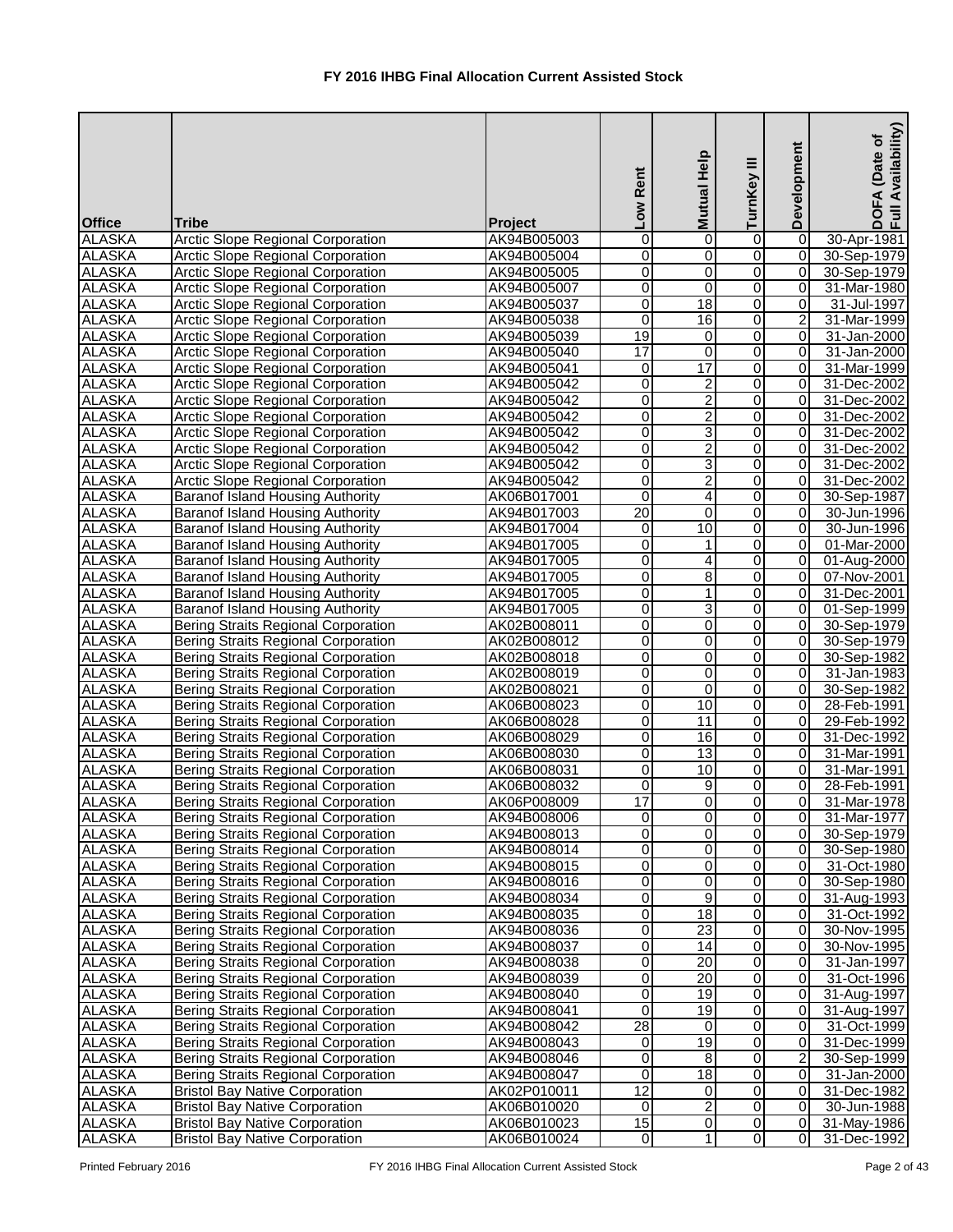| <b>Office</b> | <b>Tribe</b>                          | Project     | Low Rent                | <b>Mutual Help</b> | TurnKey III             | Development    | Availability)<br>(Date of<br>DOFA<br>Full Av |
|---------------|---------------------------------------|-------------|-------------------------|--------------------|-------------------------|----------------|----------------------------------------------|
| <b>ALASKA</b> | <b>Bristol Bay Native Corporation</b> | AK06B010026 | 0                       | 0                  | 0                       | 0              | 30-Jan-1990                                  |
| <b>ALASKA</b> | <b>Bristol Bay Native Corporation</b> | AK06B010027 | $\overline{0}$          | 0                  | 0                       | 0              | 30-Nov-1989                                  |
| <b>ALASKA</b> | <b>Bristol Bay Native Corporation</b> | AK06B010028 | $\overline{\mathsf{o}}$ | 1                  | 0                       | $\overline{0}$ | 30-Dec-1995                                  |
| <b>ALASKA</b> | <b>Bristol Bay Native Corporation</b> | AK06B010029 | $\overline{0}$          | 5                  | 0                       | $\overline{0}$ | 30-Nov-1995                                  |
| <b>ALASKA</b> | <b>Bristol Bay Native Corporation</b> | AK06B010033 | $\overline{0}$          | 1                  | $\overline{0}$          | $\overline{0}$ | 31-Dec-1992                                  |
| <b>ALASKA</b> | <b>Bristol Bay Native Corporation</b> | AK06B010034 | $\overline{0}$          | $\mathbf 1$        | $\overline{0}$          | $\overline{0}$ | 31-Dec-1992                                  |
| <b>ALASKA</b> | <b>Bristol Bay Native Corporation</b> | AK94B010003 | $\overline{0}$          | 0                  | $\overline{\mathsf{o}}$ | $\overline{0}$ | 30-Sep-1979                                  |
| <b>ALASKA</b> | <b>Bristol Bay Native Corporation</b> | AK94B010004 | O                       | $\overline{0}$     | $\overline{0}$          | $\overline{0}$ | 31-Oct-1979                                  |
| <b>ALASKA</b> | <b>Bristol Bay Native Corporation</b> | AK94B010035 | O                       | $\overline{2}$     | O                       | $\overline{0}$ | 30-Nov-1995                                  |
| <b>ALASKA</b> | <b>Bristol Bay Native Corporation</b> | AK94B010037 | $\overline{0}$          | 3                  | $\overline{0}$          | $\overline{0}$ | 31-Mar-1998                                  |
| <b>ALASKA</b> | <b>Bristol Bay Native Corporation</b> | AK94B010038 | 3                       | 0                  | 0                       | $\overline{0}$ | 31-May-1998                                  |
| <b>ALASKA</b> | <b>Bristol Bay Native Corporation</b> | AK94B010039 | 4                       | 0                  | 0                       | $\Omega$       | 31-Mar-1998                                  |
| <b>ALASKA</b> | <b>Bristol Bay Native Corporation</b> | AK94B010040 | $\overline{0}$          | 4                  | 0                       | 0              | 31-Mar-1998                                  |
| <b>ALASKA</b> | <b>Bristol Bay Native Corporation</b> | AK94B010041 | $\overline{8}$          | 0                  | 0                       | $\Omega$       | 31-Dec-1998                                  |
| <b>ALASKA</b> | <b>Bristol Bay Native Corporation</b> | AK94B010042 | $\overline{0}$          | $\overline{7}$     | 0                       | $\Omega$       | 31-Mar-1998                                  |
| <b>ALASKA</b> | <b>Bristol Bay Native Corporation</b> | AK94B010043 | $\overline{\mathsf{o}}$ | $\overline{19}$    | 0                       | 0              | 01-Jan-2000                                  |
| <b>ALASKA</b> | <b>Bristol Bay Native Corporation</b> | AK94B010044 | 6                       | 0                  | $\overline{0}$          | $\overline{0}$ | 01-Jan-2000                                  |
| <b>ALASKA</b> | <b>Calista Corporation</b>            | AK02B009019 | $\overline{\mathsf{o}}$ | 0                  | 0                       | $\overline{0}$ | 30-Sep-1981                                  |
| <b>ALASKA</b> | Calista Corporation                   | AK02B009025 | $\overline{0}$          | 0                  | 0                       | $\overline{0}$ | 31-Oct-1983                                  |
| <b>ALASKA</b> | Calista Corporation                   | AK02B009026 | $\overline{\mathsf{o}}$ | 0                  | 0                       | $\overline{0}$ | 31-Oct-1984                                  |
| <b>ALASKA</b> | Calista Corporation                   | AK02B009029 | $\overline{0}$          | 0                  | 0                       | $\overline{0}$ | 30-May-1985                                  |
| <b>ALASKA</b> | Calista Corporation                   | AK02B009040 | $\overline{0}$          | 0                  | 0                       | $\overline{0}$ | 30-Apr-1982                                  |
| <b>ALASKA</b> | Calista Corporation                   | AK02B009043 | 0                       | 0                  | 0                       | $\overline{0}$ | 31-Aug-1983                                  |
| <b>ALASKA</b> | Calista Corporation                   | AK06B009068 | 0                       | 15                 | 0                       | $\overline{0}$ | 31-Aug-1991                                  |
| <b>ALASKA</b> | Calista Corporation                   | AK06B009069 | $\overline{12}$         | 0                  | 0                       | $\overline{0}$ | 30-Nov-1992                                  |
| <b>ALASKA</b> | Calista Corporation                   | AK06B009070 | $\overline{\mathsf{o}}$ | $\overline{21}$    | $\overline{0}$          | $\overline{0}$ | $31$ -Mar-1991                               |
| <b>ALASKA</b> | Calista Corporation                   | AK06B009072 | $\overline{0}$          | $\overline{22}$    | $\overline{0}$          | $\overline{0}$ | 31-Jul-1994                                  |
| <b>ALASKA</b> | <b>Calista Corporation</b>            | AK06B009073 | $\overline{0}$          | 6                  | $\overline{0}$          | $\Omega$       | 31-Jan-1994                                  |
| <b>ALASKA</b> | <b>Calista Corporation</b>            | AK06B009074 | $\overline{0}$          | $\overline{5}$     | 0                       | $\overline{0}$ | 31-Mar-1991                                  |
| <b>ALASKA</b> | <b>Calista Corporation</b>            | AK06B009075 | $\overline{0}$          | $\overline{9}$     | $\overline{0}$          | $\overline{0}$ | 31-Jan-1992                                  |
| <b>ALASKA</b> | Calista Corporation                   | AK06B009076 | $\overline{\mathsf{o}}$ | $\overline{19}$    | $\overline{0}$          | $\overline{0}$ | 31-Jul-1991                                  |
| <b>ALASKA</b> | Calista Corporation                   | AK06P00961  | 20                      | $\overline{0}$     | $\overline{0}$          | $\overline{0}$ | 31-Oct-1988                                  |
| <b>ALASKA</b> | Calista Corporation                   | AK94B009004 | $\overline{0}$          | 0                  | $\overline{0}$          | $\overline{0}$ | 31-Mar-1979                                  |
| <b>ALASKA</b> | <b>Calista Corporation</b>            | AK94B009018 | $\overline{0}$          | 0                  | 0                       | 0I             | 31-Oct-1981                                  |
| <b>ALASKA</b> | Calista Corporation                   | AK94B009083 | $\overline{0}$          | 16                 | 0                       | $\overline{0}$ | 31-Dec-1992                                  |
| <b>ALASKA</b> | <b>Calista Corporation</b>            | AK94B009084 | $\overline{0}$          | 9                  | 0                       | $\overline{0}$ | 30-Nov-1992                                  |
| <b>ALASKA</b> | Calista Corporation                   | AK94B009085 | $\overline{0}$          | 7                  | $\overline{\mathsf{o}}$ | $\overline{0}$ | 28-Feb-1994                                  |
| <b>ALASKA</b> | Calista Corporation                   | AK94B009086 | $\overline{0}$          | $\overline{9}$     | $\overline{0}$          | $\overline{0}$ | 28-Feb-1994                                  |
| <b>ALASKA</b> | Calista Corporation                   | AK94B009087 | $\overline{0}$          | $\overline{21}$    | 0                       | $\overline{0}$ | 30-May-1995                                  |
| <b>ALASKA</b> | <b>Calista Corporation</b>            | AK94B009088 | $\overline{0}$          | 12                 | $\overline{0}$          | $\overline{0}$ | 30-May-1995                                  |
| <b>ALASKA</b> | Calista Corporation                   | AK94B009089 | $\overline{0}$          | $\overline{27}$    | $\overline{\mathsf{o}}$ | $\overline{0}$ | 30-Jun-1995                                  |
| <b>ALASKA</b> | <b>Calista Corporation</b>            | AK94B009090 | $\overline{0}$          | $\overline{25}$    | 0                       | $\overline{0}$ | 30-Apr-1995                                  |
| <b>ALASKA</b> | <b>Calista Corporation</b>            | AK94B009093 | $\overline{\mathsf{o}}$ | $\overline{31}$    | $\overline{\mathsf{o}}$ | $\overline{0}$ | 30-Sep-1997                                  |
| <b>ALASKA</b> | <b>Calista Corporation</b>            | AK94B009094 | $\overline{0}$          | 30                 | $\overline{0}$          | $\overline{0}$ | 31-Dec-1996                                  |
| <b>ALASKA</b> | <b>Calista Corporation</b>            | AK94B009095 | $\overline{0}$          | 9                  | 0                       | $\overline{0}$ | 30-Jun-1997                                  |
| <b>ALASKA</b> | <b>Calista Corporation</b>            | AK94B009096 | $\overline{0}$          | 23                 | 0                       | $\overline{0}$ | 31-Jul-1997                                  |
| <b>ALASKA</b> | Calista Corporation                   | AK94B009097 | $\overline{0}$          | 20                 | 0                       | $\overline{0}$ | 31-Jan-1998                                  |
| <b>ALASKA</b> | Calista Corporation                   | AK94B009098 | $\overline{0}$          | 5                  | 0                       | $\overline{0}$ | 28-Feb-2003                                  |
| <b>ALASKA</b> | Calista Corporation                   | AK94B009098 | $\overline{0}$          | 19                 | 0                       | $\overline{0}$ | 31-Dec-1999                                  |
| <b>ALASKA</b> | Calista Corporation                   | AK94B009099 | $\overline{0}$          | 18                 | 0                       | 0              | 30-Nov-1999                                  |
| <b>ALASKA</b> | Calista Corporation                   | AK94B009102 | $\overline{0}$          | 18                 | $\overline{\mathsf{o}}$ | 0              | 31-Dec-1999                                  |
| <b>ALASKA</b> | Calista Corporation                   | AK94B009103 | $\overline{0}$          | 20                 | 0                       | 0              | 31-Jul-2000                                  |
| <b>ALASKA</b> | Chugach Alaska Corporation            | AK02B015005 | $\overline{0}$          | 3                  | $\overline{0}$          | 0              | 31-Dec-1982                                  |
| <b>ALASKA</b> | Chugach Alaska Corporation            | AK02B015006 | $\overline{0}$          | 10                 | $\overline{\mathsf{o}}$ | $\overline{0}$ | 30-May-1984                                  |
| <b>ALASKA</b> | Chugach Alaska Corporation            | AK02B015016 | $\overline{0}$          | $\overline{4}$     | 0                       | $\overline{0}$ | 30-May-1984                                  |
| <b>ALASKA</b> | Chugach Alaska Corporation            | AK02P015008 | 23                      | 0                  | 0                       | $\overline{0}$ | 31-Jan-1984                                  |
| <b>ALASKA</b> | Chugach Alaska Corporation            | AK06B015007 | $\overline{0}$          | $6 \overline{6}$   | $\overline{0}$          | 0              | 31-Aug-1984                                  |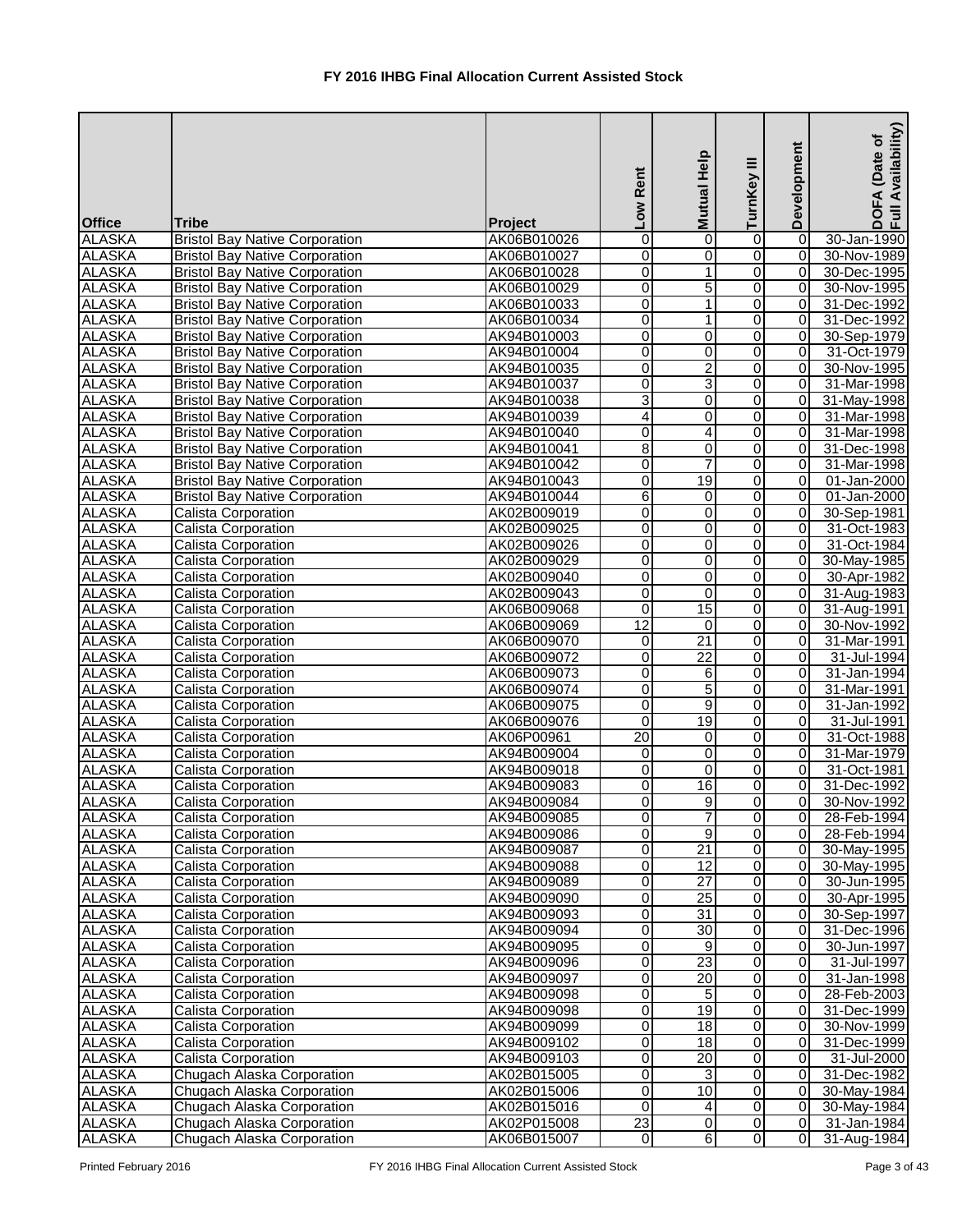| <b>Office</b> | <b>Tribe</b>                                  | Project     | Low Rent                | Mutual Help      | TurnKey III    | Development    | Availability)<br>(Date of<br><b>DOFA</b><br>Full Av |
|---------------|-----------------------------------------------|-------------|-------------------------|------------------|----------------|----------------|-----------------------------------------------------|
| <b>ALASKA</b> | Chugach Alaska Corporation                    | AK06B015011 | $\mathbf 0$             | $\overline{2}$   | 0              | 0              | 31-Oct-1986                                         |
| <b>ALASKA</b> | Chugach Alaska Corporation                    | AK94B015003 | $\overline{0}$          | $\overline{5}$   | 0              | 0              | 28-Feb-1983                                         |
| <b>ALASKA</b> | Chugach Alaska Corporation                    | AK94B015004 | $\overline{0}$          | $\overline{4}$   | 0              | $\overline{0}$ | 31-Jan-1983                                         |
| <b>ALASKA</b> | Chugach Alaska Corporation                    | AK94B015017 | 20                      | $\mathbf 0$      | 0              | $\overline{0}$ | 31-Mar-1994                                         |
| <b>ALASKA</b> | Chugach Alaska Corporation                    | AK94B015018 | $\overline{0}$          | $\overline{14}$  | 0              | 0              | 30-Jun-1998                                         |
| <b>ALASKA</b> | Chugach Alaska Corporation                    | AK94B015019 | $\overline{7}$          | 0                | 0              | $\overline{0}$ | 30-Apr-1997                                         |
| <b>ALASKA</b> | Chugach Alaska Corporation                    | AK94B015020 | 19                      | $\pmb{0}$        | 0              | $\overline{0}$ | 30-Sep-1999                                         |
| <b>ALASKA</b> | Chugach Alaska Corporation                    | AK94B015021 | 15                      | $\mathbf 0$      | 0              | $\overline{0}$ | 30-Aug-2000                                         |
| <b>ALASKA</b> | Cook Inlet Native Regional Corporation        | AK02B012012 | $\overline{24}$         | 0                | 0              | $\overline{0}$ | 28-Feb-1983                                         |
| <b>ALASKA</b> | Cook Inlet Native Regional Corporation        | AK02B012012 | 10                      | 0                | 0              | $\overline{0}$ | 28-Feb-1983                                         |
| <b>ALASKA</b> | Cook Inlet Native Regional Corporation        | AK02B012013 | 60                      | 0                | 0              | 0              | 30-Jun-1984                                         |
| <b>ALASKA</b> | Cook Inlet Native Regional Corporation        | AK06B012017 | 60                      | $\pmb{0}$        | 0              | $\Omega$       | 31-Oct-1984                                         |
| <b>ALASKA</b> | Cook Inlet Native Regional Corporation        | AK06P012006 | $\overline{18}$         | 0                | 0              | 0              | 31-Dec-1979                                         |
| <b>ALASKA</b> | <b>Cook Inlet Native Regional Corporation</b> | AK94B012001 | $\overline{\mathsf{o}}$ | $\mathbf 0$      | 0              | $\overline{0}$ | 31-Aug-1979                                         |
| <b>ALASKA</b> | Cook Inlet Native Regional Corporation        | AK94B012030 | $\overline{75}$         | $\mathbf 0$      | 0              | $\overline{0}$ | 31-Mar-1996                                         |
| <b>ALASKA</b> | Cook Inlet Native Regional Corporation        | AK94B012035 | $\overline{20}$         | 0                | 0              | $\overline{0}$ | 31-May-1998                                         |
| <b>ALASKA</b> | Doyon, Ltd.                                   | AK02B007018 | 0                       | 0                | 0              | $\overline{0}$ | 30-Apr-1985                                         |
| <b>ALASKA</b> | Doyon, Ltd.                                   | AK06B007031 | 15                      | $\boldsymbol{0}$ | 0              | 0              | 30-Nov-1992                                         |
| <b>ALASKA</b> | Doyon, Ltd.                                   | AK94B007038 | $\overline{\mathsf{o}}$ | $\mathbf{1}$     | 0              | $\overline{0}$ | 31-Oct-1997                                         |
| <b>ALASKA</b> |                                               | AK94B007044 | $\overline{6}$          |                  |                | $\overline{0}$ |                                                     |
|               | Doyon, Ltd.                                   |             |                         | 0                | 0              | $\overline{0}$ | 31-May-1998                                         |
| <b>ALASKA</b> | Doyon, Ltd.                                   | AK94B007046 | $\overline{0}$          | $\overline{c}$   | 0              |                | 31-Jul-1998                                         |
| <b>ALASKA</b> | Koniag, Incorporated                          | AK02B013010 | 0                       | 0                | 0              | $\overline{0}$ | 31-Aug-1982                                         |
| <b>ALASKA</b> | Koniag, Incorporated                          | AK02B013012 | 0                       | 0                | 0              | $\Omega$       | 31-Oct-1985                                         |
| <b>ALASKA</b> | Koniag, Incorporated                          | AK02P013011 | 48                      | $\boldsymbol{0}$ | 0              | $\overline{0}$ | 31-Jul-1983                                         |
| <b>ALASKA</b> | Koniag, Incorporated                          | AK06B013013 | $\overline{0}$          | 0                | 0              | $\overline{0}$ | 31-Jan-1984                                         |
| <b>ALASKA</b> | Koniag, Incorporated                          | AK94B013001 | $\overline{0}$          | 0                | 0              | $\overline{0}$ | 30-Sep-1978                                         |
| <b>ALASKA</b> | Koniag, Incorporated                          | AK94B013002 | $\overline{0}$          | $\pmb{0}$        | 0              | $\overline{0}$ | 30-Nov-1978                                         |
| <b>ALASKA</b> | Koniag, Incorporated                          | AK94B013003 | $\overline{\mathsf{o}}$ | $\boldsymbol{0}$ | 0              | $\overline{0}$ | 30-Sep-1978                                         |
| <b>ALASKA</b> | Koniag, Incorporated                          | AK94B013004 | $\overline{0}$          | $\pmb{0}$        | 0              | $\overline{0}$ | 30-Sep-1978                                         |
| <b>ALASKA</b> | Koniag, Incorporated                          | AK94B013006 | $\overline{\mathsf{o}}$ | 0                | 0              | $\overline{0}$ | 30-Nov-1978                                         |
| <b>ALASKA</b> | Koniag, Incorporated                          | AK94B013017 | 15                      | $\mathbf 0$      | $\overline{0}$ | $\overline{0}$ | 30-Sep-1996                                         |
| <b>ALASKA</b> | Koniag, Incorporated                          | AK94B013018 | 20                      | $\overline{0}$   | $\overline{0}$ | $\overline{0}$ | 31-Dec-1996                                         |
| <b>ALASKA</b> | Koniag, Incorporated                          | AK94B013019 | 4                       | 0                | 0              | ΟI             | 30-Sep-1996                                         |
| <b>ALASKA</b> | Koniag, Incorporated                          | AK94B013020 | $\overline{0}$          | 5                | 0              | $\overline{0}$ | 30-Sep-2001                                         |
| <b>ALASKA</b> | Koniag, Incorporated                          | AK94B013020 | 0                       | 5                | 0              | $\overline{0}$ | 30-Sep-2001                                         |
| <b>ALASKA</b> | Koniag, Incorporated                          | AK94B013021 | دن                      | $\mathbf 0$      | 0              | 0              | 30-Sep-2001                                         |
| <b>ALASKA</b> | Metlakatla (Annette Island)                   | AK02B002005 | $\overline{\mathsf{o}}$ | 3                | 0              | $\overline{0}$ | 30-Jun-1983                                         |
| <b>ALASKA</b> | Metlakatla (Annette Island)                   | AK06B002006 | 25                      | $\pmb{0}$        | 0              | $\overline{0}$ | 30-Apr-1988                                         |
| <b>ALASKA</b> | Metlakatla (Annette Island)                   | AK06B002007 | $\overline{0}$          | 4                | 0              | $\overline{0}$ | 30-Sep-1986                                         |
| <b>ALASKA</b> | Metlakatla (Annette Island)                   | AK06B002008 | $\overline{15}$         | 0                | 0              | $\overline{0}$ | 31-Aug-1989                                         |
| <b>ALASKA</b> | Metlakatla (Annette Island)                   | AK94B002009 | $\overline{0}$          | $\overline{23}$  | $\overline{0}$ | $\overline{0}$ | 30-Sep-1996                                         |
| <b>ALASKA</b> | Metlakatla (Annette Island)                   | AK94B002011 | 8                       | 0                | $\overline{0}$ | $\overline{0}$ | 01-Jun-1999                                         |
| <b>ALASKA</b> | Metlakatla (Annette Island)                   | AK94B002012 | $\overline{0}$          | 16               | 0              | $\overline{0}$ | 29-Aug-1997                                         |
| <b>ALASKA</b> | <b>NANA Corporation</b>                       | AK02B006019 | $\overline{0}$          | 0                | 0              | $\overline{0}$ | 30-Sep-1981                                         |
| <b>ALASKA</b> | <b>NANA Corporation</b>                       | AK02B006023 | 0                       | $\pmb{0}$        | 0              | $\overline{0}$ | 31-Oct-1981                                         |
| <b>ALASKA</b> | <b>NANA Corporation</b>                       | AK02P006017 | 43                      | $\pmb{0}$        | 0              | $\overline{0}$ | 31-Mar-1983                                         |
| <b>ALASKA</b> | <b>NANA Corporation</b>                       | AK06B006034 | 0                       | $\overline{12}$  | 0              | $\overline{0}$ | 28-Feb-1991                                         |
| <b>ALASKA</b> | <b>NANA</b> Corporation                       | AK06B006038 | $\overline{0}$          | 6                | 0              | 0              | 31-Dec-1991                                         |
| <b>ALASKA</b> | <b>NANA Corporation</b>                       | AK06B006039 | $\overline{0}$          | 9                | 0              | 0              | 31-Dec-1991                                         |
| <b>ALASKA</b> | <b>NANA Corporation</b>                       | AK94B006040 | 20                      | 0                | 0              | 0              | 01-Oct-1994                                         |
| <b>ALASKA</b> | <b>NANA</b> Corporation                       | AK94B006042 | $\overline{0}$          | 9                | 0              | 0              | 30-Jun-1992                                         |
| <b>ALASKA</b> | <b>NANA Corporation</b>                       | AK94B006043 | $\overline{\mathsf{o}}$ | $\overline{3}$   | 0              | 0              | 31-Mar-1992                                         |
| <b>ALASKA</b> | <b>NANA</b> Corporation                       | AK94B006044 | $\overline{20}$         | $\mathbf 0$      | 0              | $\overline{0}$ | 30-Sep-1994                                         |
| <b>ALASKA</b> | <b>NANA Corporation</b>                       | AK94B006045 | $\overline{0}$          | 14               | 0              | $\overline{0}$ | 30-Apr-1994                                         |
| <b>ALASKA</b> | <b>NANA</b> Corporation                       | AK94B006046 | $\overline{0}$          | 18               | 0              | $\overline{0}$ | 31-Aug-1995                                         |
| <b>ALASKA</b> | <b>NANA Corporation</b>                       | AK94B006047 | $\overline{0}$          | 19               | 0              | $\overline{0}$ | 30-Sep-1996                                         |
| <b>ALASKA</b> | <b>NANA Corporation</b>                       | AK94B006048 | $\overline{0}$          | 5                | 0              | $\overline{0}$ | 30-Nov-1995                                         |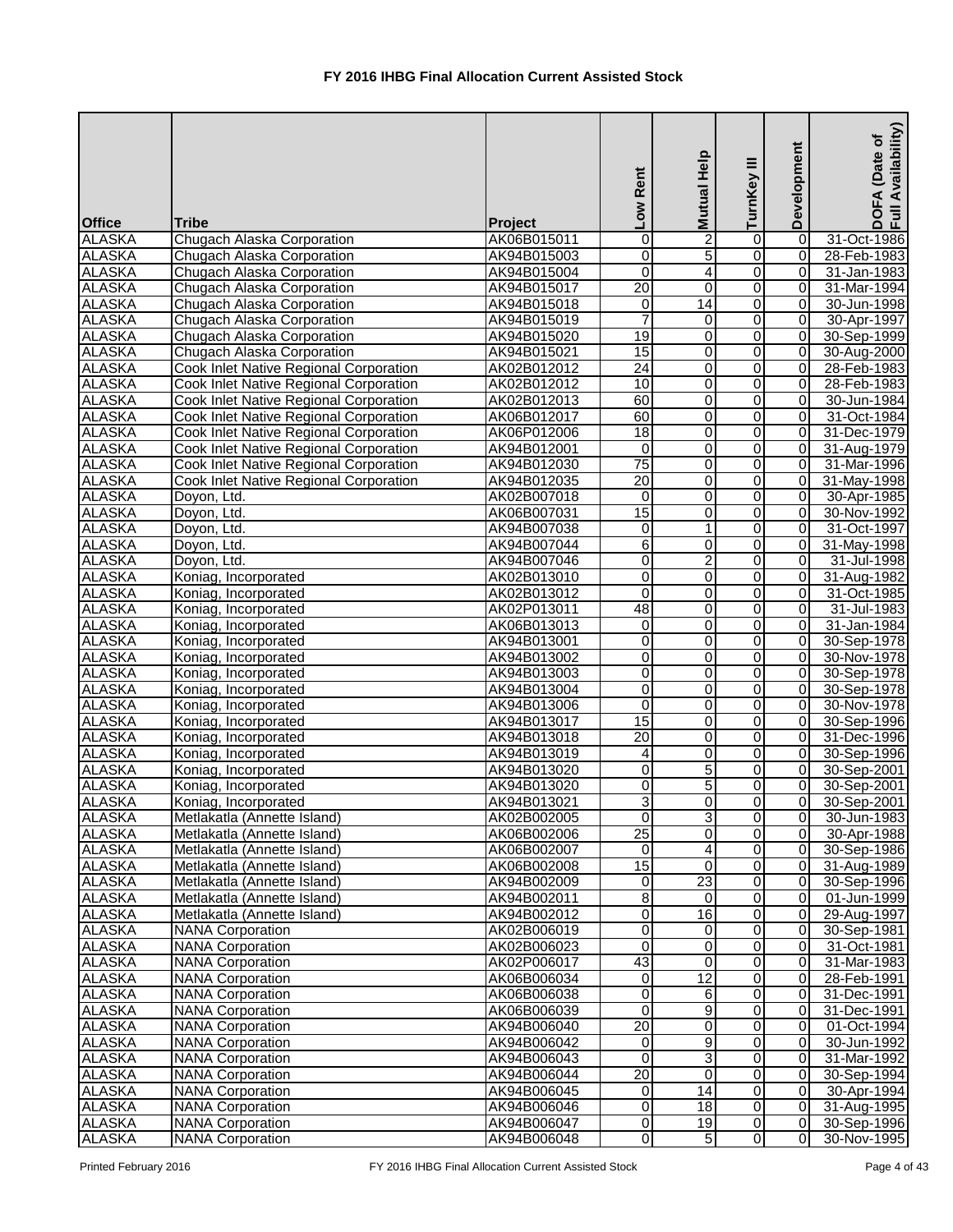| <b>Office</b> | <b>Tribe</b>                         | Project     | Rent<br>Low     | <b>Mutual Help</b> | TurnKey III             | Development    | Availability)<br>(Date of<br>DOFA<br>Full Av |
|---------------|--------------------------------------|-------------|-----------------|--------------------|-------------------------|----------------|----------------------------------------------|
| <b>ALASKA</b> | <b>NANA Corporation</b>              | AK94B006049 | $\mathbf 0$     | $\overline{17}$    | 0                       | 0              | 30-Apr-1998                                  |
| <b>ALASKA</b> | <b>NANA</b> Corporation              | AK94B006050 | 0               | 8                  | 0                       | $\overline{0}$ | 31-Mar-1998                                  |
| <b>ALASKA</b> | <b>NANA</b> Corporation              | AK94B006051 | 0               | 7                  | 0                       | $\overline{0}$ | 31-Jan-2002                                  |
| <b>ALASKA</b> | <b>NANA</b> Corporation              | AK94B006052 | $\overline{0}$  | 16                 | 0                       | $\overline{0}$ | 04-Apr-1998                                  |
| <b>ALASKA</b> | <b>NANA Corporation</b>              | AK94B006054 | $\mathsf 0$     | 10                 | $\overline{0}$          | $\overline{0}$ | 31-May-2002                                  |
| <b>ALASKA</b> | <b>NANA Corporation</b>              | AK94B006055 | 0               | $\overline{15}$    | 0                       | $\overline{0}$ | 31-Aug-2002                                  |
| <b>ALASKA</b> | Tlingit-Haida Central Council        | AK06B004024 | 12              | 0                  | $\overline{\mathsf{o}}$ | 0              | 31-Jan-1982                                  |
| <b>ALASKA</b> | <b>Tlingit-Haida Central Council</b> | AK06B004025 | $\overline{12}$ | 0                  | $\overline{0}$          | 0              | 31-Jan-1982                                  |
| <b>ALASKA</b> | <b>Tlingit-Haida Central Council</b> | AK06B004026 | 12              | $\overline{0}$     | $\overline{0}$          | $\overline{0}$ | 31-Jan-1982                                  |
| <b>ALASKA</b> | <b>Tlingit-Haida Central Council</b> | AK06B004027 | 9               | 0                  | 0                       | $\overline{0}$ | 31-Jan-1982                                  |
| <b>ALASKA</b> | <b>Tlingit-Haida Central Council</b> | AK06B004028 | 12              | 0                  | $\overline{0}$          | $\overline{0}$ | 31-Jan-1982                                  |
| <b>ALASKA</b> | <b>Tlingit-Haida Central Council</b> | AK06B004029 | 0               | 0                  | 0                       | $\Omega$       | 28-Feb-1986                                  |
| <b>ALASKA</b> | Tlingit-Haida Central Council        | AK06B004032 | $\overline{10}$ | 0                  | 0                       | 0              | 30-Sep-1987                                  |
| <b>ALASKA</b> | Tlingit-Haida Central Council        | AK06B004034 | 0               | 17                 | 0                       | $\overline{0}$ | 31-Jul-1991                                  |
| <b>ALASKA</b> | <b>Tlingit-Haida Central Council</b> | AK06B004040 | $\overline{0}$  | 9                  | 0                       | $\Omega$       | 29-Feb-1992                                  |
| <b>ALASKA</b> | <b>Tlingit-Haida Central Council</b> | AK06B004043 | 0               | $\mathbf 0$        | $\overline{0}$          | $\Omega$       | 30-Sep-1990                                  |
| <b>ALASKA</b> | <b>Tlingit-Haida Central Council</b> | AK94B004044 | $\overline{0}$  | $\overline{12}$    | 0                       | $\overline{0}$ | 31-Jan-1994                                  |
| <b>ALASKA</b> | Tlingit-Haida Central Council        | AK94B004045 | $\overline{0}$  | 9                  | $\overline{0}$          | $\Omega$       | 22-Feb-1995                                  |
| <b>ALASKA</b> | <b>Tlingit-Haida Central Council</b> | AK94B004046 | 10              | $\mathbf 0$        | $\overline{\mathsf{o}}$ | $\Omega$       | 22-Feb-1995                                  |
| <b>ALASKA</b> | <b>Tlingit-Haida Central Council</b> | AK94B004047 | 0               | $\overline{26}$    | 0                       | $\Omega$       | 29-Mar-1997                                  |
| <b>ALASKA</b> | <b>Tlingit-Haida Central Council</b> | AK94B004048 | $\overline{0}$  | 11                 | 0                       | $\overline{0}$ | 29-Oct-1995                                  |
| <b>ALASKA</b> | <b>Tlingit-Haida Central Council</b> | AK94B004049 | 20              | 0                  | 0                       | $\overline{0}$ | 29-Mar-1997                                  |
| <b>ALASKA</b> | <b>Tlingit-Haida Central Council</b> | AK94B004053 | 0               | 0                  | 0                       | $\overline{0}$ | 31-Dec-1974                                  |
| <b>ALASKA</b> | <b>Tlingit-Haida Central Council</b> | AK94B004054 | 0               | 0                  | 0                       | $\Omega$       | 31-Jan-1974                                  |
| <b>ALASKA</b> | Tlingit-Haida Central Council        | AK94B004056 | 0               | 0                  | 0                       | $\overline{0}$ | 31-Mar-1975                                  |
| <b>ALASKA</b> | <b>Tlingit-Haida Central Council</b> | AK94B004057 | $\overline{0}$  | 0                  | 0                       | $\overline{0}$ | 31-Oct-1975                                  |
| <b>ALASKA</b> | <b>Tlingit-Haida Central Council</b> | AK94B004058 | $\overline{0}$  | 0                  | $\overline{0}$          | $\overline{0}$ | 31-May-1975                                  |
| <b>ALASKA</b> | <b>Tlingit-Haida Central Council</b> | AK94B004060 | $\overline{0}$  | 0                  | $\overline{0}$          | $\overline{0}$ | 30-Sep-1975                                  |
| <b>ALASKA</b> | Tlingit-Haida Central Council        | AK94B004061 | $\overline{0}$  | 0                  | $\overline{0}$          | $\overline{0}$ | 30-Sep-1975                                  |
| <b>ALASKA</b> | Tlingit-Haida Central Council        | AK94B004062 | $\overline{0}$  | 0                  | 0                       | $\overline{0}$ | 30-Jun-1975                                  |
| <b>ALASKA</b> | <b>Tlingit-Haida Central Council</b> | AK94B004063 | $\overline{0}$  | 0                  | $\overline{0}$          | $\overline{0}$ | 30-Sep-1975                                  |
| <b>ALASKA</b> | Tlingit-Haida Central Council        | AK94B004064 | $\overline{0}$  | $\overline{0}$     | $\overline{0}$          | $\overline{0}$ | 31-May-1975                                  |
| <b>ALASKA</b> | <b>Tlingit-Haida Central Council</b> | AK94B004065 | 0               | $\overline{18}$    | 0                       | 01             | 28-Feb-1998                                  |
| <b>ALASKA</b> | <b>Tlingit-Haida Central Council</b> | AK94B004066 | 6               | 0                  | 0                       | $\overline{0}$ | 31-Aug-1997                                  |
| <b>ALASKA</b> | <b>Tlingit-Haida Central Council</b> | AK94B004067 | 0               | $\overline{18}$    | 0                       | $\overline{0}$ | 30-Apr-1998                                  |
| <b>ALASKA</b> | <b>Tlingit-Haida Central Council</b> | AK94B004068 | 16              | 0                  | 0                       | $\overline{0}$ | 31-Aug-1997                                  |
| <b>ALASKA</b> | <b>Tlingit-Haida Central Council</b> | AK94B004069 | $\overline{17}$ | 0                  | 0                       | $\overline{0}$ | 31-Jan-1999                                  |
| <b>ALASKA</b> | Tlingit-Haida Central Council        | AK94B004070 | $\overline{20}$ | 0                  | $\overline{0}$          | $\overline{0}$ | 31-Aug-1999                                  |
| <b>ALASKA</b> | <b>Tlingit-Haida Central Council</b> | AK94B004071 | 3               | 0                  | $\overline{0}$          | $\overline{0}$ | 31-May-1975                                  |
| <b>ALASKA</b> | Tlingit-Haida Central Council        | AK94B004072 | 20              | 0                  | $\overline{0}$          | 0              | 30-Jun-2000                                  |
| <b>ALASKA</b> | <b>TOTAL</b>                         |             | 1,166           | 1,318              | $\mathbf{0}$            | $\frac{4}{ }$  |                                              |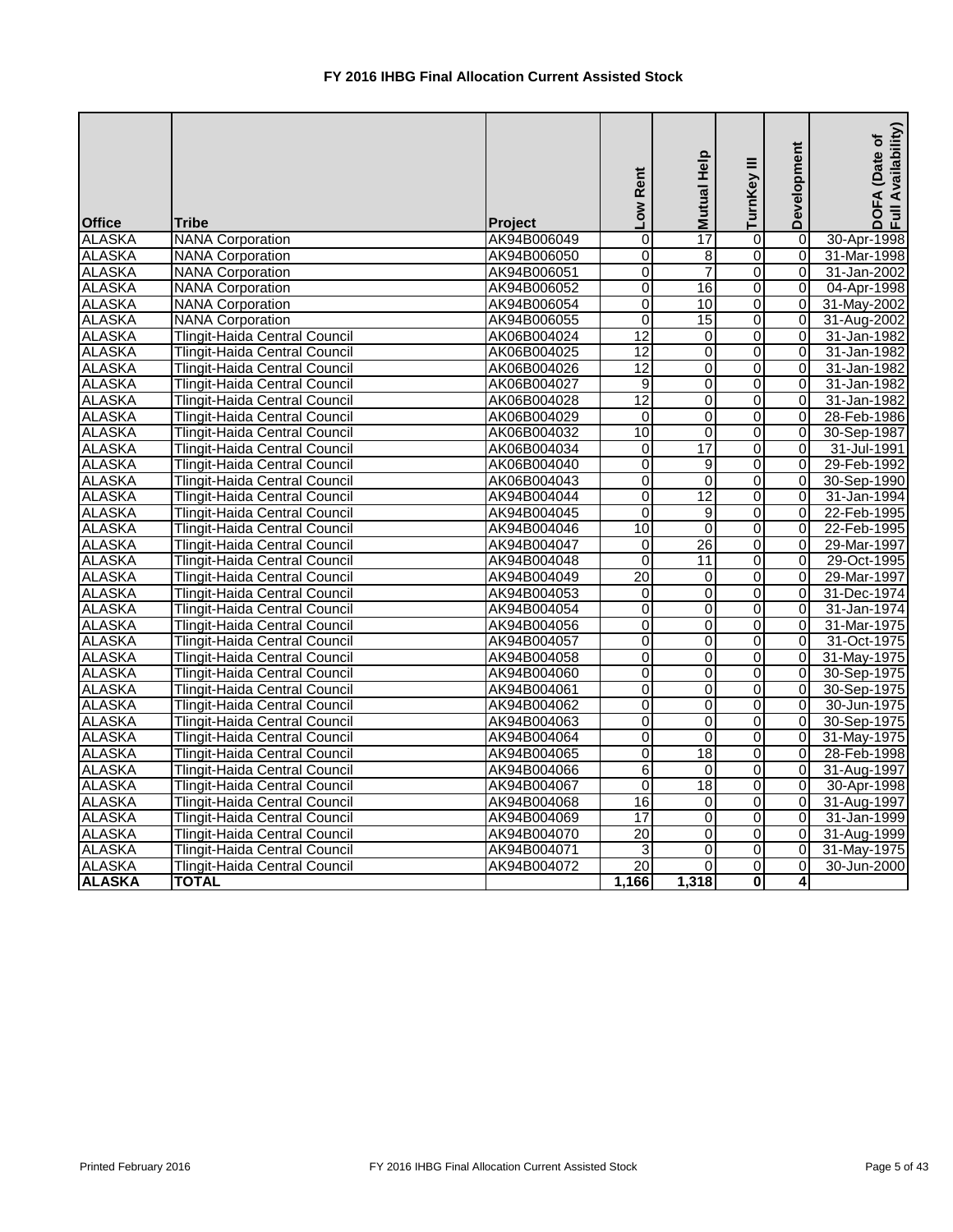| <b>Office</b>  | <b>Tribe</b>                           | Project     | Rent<br><b>NOT</b> | Mutual Help     | Ξ<br>TurnKey        | Development     | Availability)<br>Date of<br><b>DOFA</b><br>Full Av |
|----------------|----------------------------------------|-------------|--------------------|-----------------|---------------------|-----------------|----------------------------------------------------|
| <b>CHICAGO</b> | Aroostook Band of Micmac               | ME93B034001 | 60                 | $\mathbf 0$     | $\boldsymbol{0}$    | $\overline{0}$  | 30-Mar-1997                                        |
| <b>CHICAGO</b> | Aroostook Band of Micmac               | ME93B034002 | 0                  | 1               | 0                   | 0               | 30-Nov-2001                                        |
| <b>CHICAGO</b> | Aroostook Band of Micmac               | ME93B034002 | 0                  | 5               | $\mathbf 0$         | $\overline{0}$  | 31-Dec-2001                                        |
| <b>CHICAGO</b> | Aroostook Band of Micmac               | ME93B034002 | $\overline{0}$     | 1               | $\overline{0}$      | 0               | 30-Nov-2002                                        |
| <b>CHICAGO</b> | Aroostook Band of Micmac               | ME93B034002 | $\mathsf 0$        | 1               | $\overline{0}$      | 0               | 30-Jun-2003                                        |
| <b>CHICAGO</b> | Aroostook Band of Micmac               | ME93B034002 | 0                  | 1               | 0                   | $\Omega$        | 31-Oct-2001                                        |
| <b>CHICAGO</b> | Aroostook Band of Micmac               | ME93B034002 | $\overline{0}$     | $\overline{7}$  | $\boldsymbol{0}$    | $\overline{0}$  | 30-Dec-2005                                        |
| <b>CHICAGO</b> | Aroostook Band of Micmac               | ME93B034002 | $\overline{0}$     | 4               | $\overline{0}$      | $\overline{0}$  | 30-Sep-2002                                        |
| <b>CHICAGO</b> | <b>Bad River Band</b>                  | WI93B012001 | $\overline{14}$    | 0               | $\overline{0}$      | $\overline{0}$  | 28-Feb-1967                                        |
| <b>CHICAGO</b> | <b>Bad River Band</b>                  | WI93B012004 | 40                 | 0               | 0                   | 0               | 31-Oct-1978                                        |
| <b>CHICAGO</b> | <b>Bad River Band</b>                  | WI93B012005 | $\overline{20}$    | $\mathbf 0$     | 0                   | $\Omega$        | 31-Oct-1985                                        |
| <b>CHICAGO</b> | <b>Bad River Band</b>                  | WI93B012006 | $\overline{17}$    | 0               | 0                   | 0               | 29-Jan-1988                                        |
| <b>CHICAGO</b> | <b>Bad River Band</b>                  | WI93B012012 | $\overline{20}$    | $\mathbf 0$     | 0                   | 0               | 31-Aug-1992                                        |
| <b>CHICAGO</b> | <b>Bad River Band</b>                  | WI93B012013 | 17                 | $\mathbf 0$     | $\overline{0}$      | 0               | 30-Nov-1995                                        |
| <b>CHICAGO</b> | <b>Bad River Band</b>                  | WI93B012015 | 5                  | 0               | $\overline{0}$      | 0               | 30-Nov-1995                                        |
| <b>CHICAGO</b> | <b>Bad River Band</b>                  | WI93B012016 | 16                 | 0               | $\overline{0}$      | 0               | 31-Dec-1995                                        |
| <b>CHICAGO</b> | <b>Bad River Band</b>                  | WI93B012017 | 18                 | 1               | $\overline{0}$      | 0               | 28-Feb-1998                                        |
| <b>CHICAGO</b> | <b>Bay Mills Indian Community</b>      | MI93B062002 | $\overline{23}$    | $\mathbf 0$     | 0                   | $\overline{0}$  | 30-Sep-1982                                        |
| <b>CHICAGO</b> | <b>Bay Mills Indian Community</b>      | MI93B062004 | 0                  | $\overline{7}$  | $\overline{0}$      | $\overline{0}$  | 28-Sep-1992                                        |
| <b>CHICAGO</b> | <b>Bay Mills Indian Community</b>      | MI93B062005 | 0                  | $\overline{2}$  | $\overline{0}$      | $\overline{0}$  | 10-Oct-1993                                        |
| <b>CHICAGO</b> | <b>Bay Mills Indian Community</b>      | MI93B062006 | 10                 | 0               | $\overline{0}$      | $\overline{0}$  | 30-Jun-1994                                        |
| <b>CHICAGO</b> | <b>Bay Mills Indian Community</b>      | MI93B062007 | 0                  | 3               | 0                   | $\Omega$        | 10-Oct-1994                                        |
| <b>CHICAGO</b> | <b>Bay Mills Indian Community</b>      | MI93B062008 | 0                  | $\overline{7}$  | 0                   | 0               | 29-Feb-1996                                        |
| <b>CHICAGO</b> | <b>Bay Mills Indian Community</b>      | MI93B062009 | 20                 | $\mathbf 0$     | 0                   | 0               | 30-Apr-1997                                        |
| <b>CHICAGO</b> | <b>Bay Mills Indian Community</b>      | MI93B062010 | 0                  | 17              | $\overline{0}$      | $\overline{0}$  | 01-Nov-1999                                        |
| <b>CHICAGO</b> | <b>Bay Mills Indian Community</b>      | MI93B062011 | $\overline{12}$    | $\mathbf 0$     | $\overline{0}$      | 0               | 31-Dec-1997                                        |
| <b>CHICAGO</b> | Bay Mills Indian Community             | MI93B062012 | 0                  | 19              | $\mathbf 0$         | 0               | 01-Nov-1999                                        |
| <b>CHICAGO</b> | Bay Mills Indian Community             | MI93B062013 | $\overline{0}$     | $\frac{1}{8}$   | $\overline{0}$      | $\overline{0}$  | 01-Nov-1999                                        |
| <b>CHICAGO</b> | Boise Forte Band of Minnesota Chippewa | MN93B081001 | $\mathbf{1}$       | 0               | $\overline{0}$      | $\overline{0}$  | 01-Sep-1972                                        |
| <b>CHICAGO</b> | Boise Forte Band of Minnesota Chippewa | MN93B081002 | 8                  | 0               | $\overline{0}$      | $\overline{0}$  | 01-May-1974                                        |
| <b>CHICAGO</b> | Boise Forte Band of Minnesota Chippewa | MN93B081003 | 5                  | 0               | $\overline{0}$      | $\overline{0}$  | 31-Oct-1974                                        |
| <b>CHICAGO</b> | Boise Forte Band of Minnesota Chippewa | MN93B081005 | 26                 | $\overline{0}$  | $\overline{0}$      | $\overline{0}$  | 30-Nov-1979                                        |
| <b>CHICAGO</b> | Boise Forte Band of Minnesota Chippewa | MN93B081006 | 8                  | 0               | $\overline{0}$      | ΟI              | 30-Nov-1996                                        |
| <b>CHICAGO</b> | Catawba Indian Nation                  | SC93B062001 | 23                 | 0               | $\overline{0}$      | $\overline{0}$  | 31-Aug-1998                                        |
| <b>CHICAGO</b> | Catawba Indian Nation                  | SC93B062002 | 0                  | 20              | $\overline{0}$      | $\overline{0}$  | 18-Jul-1998                                        |
| <b>CHICAGO</b> | Catawba Indian Nation                  | SC93B062003 | 10                 | $\mathbf 0$     | $\overline{0}$      | $\overline{0}$  | 31-Aug-1998                                        |
| <b>CHICAGO</b> | Catawba Indian Nation                  | SC93B062004 | 0                  | $\overline{10}$ | $\overline{0}$      | $\overline{0}$  | 01-Jul-1998                                        |
| <b>CHICAGO</b> | <b>Coharie State Tribe</b>             | NC93B171003 | 20                 | $\mathbf 0$     | $\overline{0}$      | 0               | 28-Apr-1993                                        |
| <b>CHICAGO</b> | Eastern Cherokee                       | NC93B041001 | $\overline{37}$    | $\mathbf 0$     | $\overline{0}$      | $\overline{0}$  | 31-Dec-1966                                        |
| <b>CHICAGO</b> | Eastern Cherokee                       | NC93B041008 | 25                 | 0               | $\overline{0}$      | $\overline{0}$  | 30-Sep-1978                                        |
| <b>CHICAGO</b> | Eastern Cherokee                       | NC93B041009 | 0                  | 0               | $\mathsf{O}\xspace$ | $\overline{0}$  | 30-Sep-1978                                        |
| <b>CHICAGO</b> | Eastern Cherokee                       | NC93B041010 | $\overline{0}$     | $\mathbf 0$     | $\overline{0}$      | $\overline{0}$  | 28-Feb-1982                                        |
| <b>CHICAGO</b> | Eastern Cherokee                       | NC93B041012 | 0                  | 0               | $\overline{0}$      | $\overline{0}$  | 31-Aug-1982                                        |
| <b>CHICAGO</b> | Eastern Cherokee                       | NC93B041013 | $\Omega$           | 0               | $\overline{0}$      | $\overline{0}$  | 28-Feb-1983                                        |
| <b>CHICAGO</b> | Eastern Cherokee                       | NC93B041014 | 63                 | 0               | $\overline{0}$      | $\overline{0}$  | 28-Feb-1983                                        |
| <b>CHICAGO</b> | Eastern Cherokee                       | NC93B041015 | 0                  | 0               | 0                   | $\overline{0}$  | 30-Sep-1984                                        |
| <b>CHICAGO</b> | Eastern Cherokee                       | NC93B041017 | 0                  | 0               | 0                   | 0               | 30-Jun-1987                                        |
| <b>CHICAGO</b> | Eastern Cherokee                       | NC93B041019 | $\overline{0}$     | $\mathbf 0$     | $\mathbf 0$         | $\overline{0}$  | 30-Jun-1987                                        |
| <b>CHICAGO</b> | Eastern Cherokee                       | NC93B041021 | $\overline{0}$     | 0               | $\mathbf 0$         | $\overline{0}$  | 31-Dec-1989                                        |
| <b>CHICAGO</b> | Eastern Cherokee                       | NC93B041022 | $\overline{0}$     | 16              | $\overline{0}$      | 0               | 31-Oct-1991                                        |
| <b>CHICAGO</b> | Eastern Cherokee                       | NC93B041024 | 0                  | 16              | $\mathsf{O}\xspace$ | 0               | 28-Feb-1993                                        |
| <b>CHICAGO</b> | Eastern Cherokee                       | NC93B041025 | 0                  | 13              | $\mathsf{O}\xspace$ | $\overline{0}$  | 25-Oct-1995                                        |
| <b>CHICAGO</b> | Eastern Cherokee                       | NC93B041026 | $\overline{0}$     | $\overline{25}$ | Ō                   | $\overline{0}$  | 30-Apr-2001                                        |
| <b>CHICAGO</b> | Eastern Cherokee                       | NC93B041027 | 15                 | $\Omega$        | $\overline{0}$      | $6\overline{6}$ | 31-Aug-2001                                        |
| <b>CHICAGO</b> | Eastern Cherokee                       | NC93B041027 | 3                  | 0               | $\overline{0}$      | $\overline{0}$  | 06-Sep-2006                                        |
| <b>CHICAGO</b> | Eastern Cherokee                       | NC93B041027 | 1                  | $\mathbf 0$     | $\overline{0}$      | $\overline{0}$  | 01-Sep-2007                                        |
| <b>CHICAGO</b> | Eastern Cherokee                       | NC93B041028 | $\overline{0}$     | 23              | $\overline{0}$      | $\overline{0}$  | 31-Aug-2001                                        |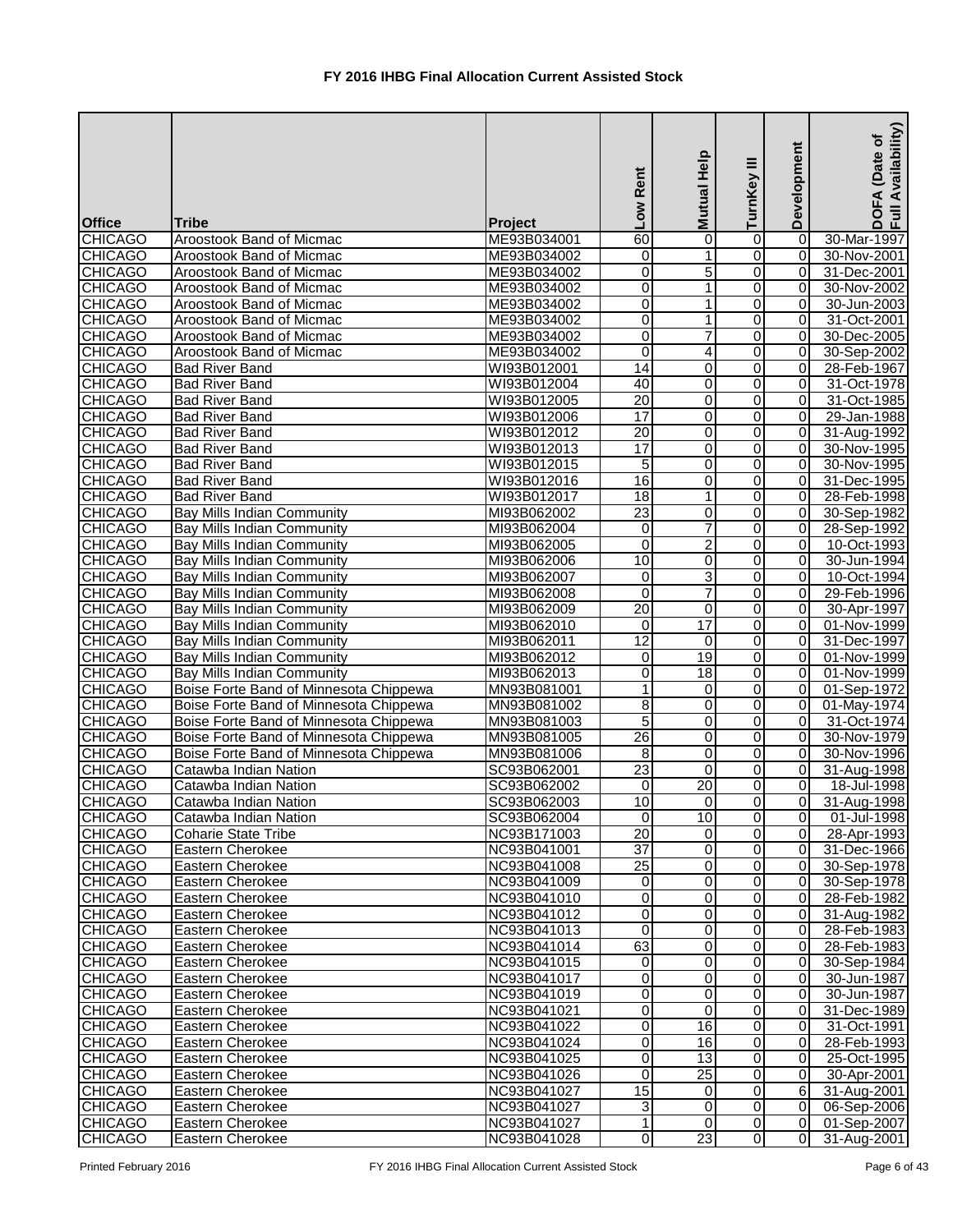| <b>Office</b>  | <b>Tribe</b>                           | Project     | Rent<br><b>NOT</b> | <b>Mutual Help</b>      | ≡<br>TurnKey            | Development    | Availability)<br>Date of<br>DOFA<br>Full Av |
|----------------|----------------------------------------|-------------|--------------------|-------------------------|-------------------------|----------------|---------------------------------------------|
| <b>CHICAGO</b> | Eastern Cherokee                       | NC93B041029 | 0                  | $\overline{22}$         | $\boldsymbol{0}$        | 0              | 30-Nov-2001                                 |
| <b>CHICAGO</b> | Eastern Cherokee                       | NC93B041030 | 0                  | 1                       | $\overline{0}$          | $\overline{0}$ | 22-Dec-2004                                 |
| <b>CHICAGO</b> | <b>Eastern Cherokee</b>                | NC93B041030 | 0                  | $\overline{7}$          | $\mathbf 0$             | 0              | 30-Dec-2005                                 |
| <b>CHICAGO</b> | Eastern Cherokee                       | NC93B041030 | $\overline{0}$     | $\overline{c}$          | $\mathbf 0$             | 0              | 07-Jul-2006                                 |
| <b>CHICAGO</b> | Eastern Cherokee                       | NC93B041030 | 0                  | 1                       | $\overline{0}$          | 0              | 10-Oct-2006                                 |
| <b>CHICAGO</b> | Eastern Cherokee                       | NC93B041030 | 0                  | $\overline{2}$          | 0                       | 0              | 31-Jan-2007                                 |
| <b>CHICAGO</b> | Eastern Cherokee                       | NC93B041030 | $\overline{0}$     | $\mathbf{1}$            | $\overline{\mathsf{o}}$ | $\overline{0}$ | 28-Feb-2007                                 |
| <b>CHICAGO</b> | Eastern Cherokee                       | NC93B041030 | $\overline{0}$     | $\overline{24}$         | Ō                       | 1              | 29-Oct-2003                                 |
| <b>CHICAGO</b> | <b>Eastern Cherokee</b>                | NC93B041030 | 0                  | 1                       | $\boldsymbol{0}$        | $\overline{0}$ | 28-Sep-2007                                 |
| <b>CHICAGO</b> | Fond Du Lac Band of Minnesota Chippewa | MN93B015001 | $\overline{25}$    | 0                       | 0                       | $\overline{0}$ | 31-Aug-1967                                 |
| <b>CHICAGO</b> | Fond Du Lac Band of Minnesota Chippewa | MN93B015003 | 35                 | $\mathbf 0$             | 0                       | 0              | 31-Dec-1982                                 |
| <b>CHICAGO</b> | Fond Du Lac Band of Minnesota Chippewa | MN93B015005 | 47                 | 0                       | 0                       | 0              | 30-Nov-1983                                 |
| <b>CHICAGO</b> | Fond Du Lac Band of Minnesota Chippewa | MN93B015007 | $\overline{11}$    | $\mathbf 0$             | 0                       | 0              | 31-Aug-1984                                 |
| <b>CHICAGO</b> | Fond Du Lac Band of Minnesota Chippewa | MN93B015008 | $\overline{20}$    | $\mathbf 0$             | $\overline{0}$          | $\Omega$       | 31-Mar-1985                                 |
| <b>CHICAGO</b> | Fond Du Lac Band of Minnesota Chippewa | MN93B015009 | 23                 | 0                       | $\overline{0}$          | $\Omega$       | 31-Dec-1986                                 |
| <b>CHICAGO</b> | Fond Du Lac Band of Minnesota Chippewa | MN93B015013 | 15                 | 0                       | $\overline{0}$          | 0              | 30-Apr-1987                                 |
| <b>CHICAGO</b> | Fond Du Lac Band of Minnesota Chippewa | MN93B015015 | $\overline{12}$    | $\mathbf 0$             | $\boldsymbol{0}$        | 0              | 31-Dec-1988                                 |
| <b>CHICAGO</b> | Fond Du Lac Band of Minnesota Chippewa | MN93B015016 | 15                 | 0                       | 0                       | 0              | 31-Dec-1991                                 |
| <b>CHICAGO</b> | Fond Du Lac Band of Minnesota Chippewa | MN93B015017 | $\overline{0}$     | $\overline{6}$          | Ō                       | 0              | 30-Nov-1991                                 |
| <b>CHICAGO</b> | Fond Du Lac Band of Minnesota Chippewa | MN93B015018 | 0                  | 5                       | $\overline{0}$          | 0              | 28-Feb-1994                                 |
| <b>CHICAGO</b> | Fond Du Lac Band of Minnesota Chippewa | MN93B015019 | 0                  | 3                       | $\overline{0}$          | 0              | 30-Apr-1996                                 |
| <b>CHICAGO</b> | Fond Du Lac Band of Minnesota Chippewa | MN93B015020 | 0                  | 11                      | 0                       | 0              | 31-Jan-1998                                 |
| <b>CHICAGO</b> | Fond Du Lac Band of Minnesota Chippewa | MN93B015021 | $\overline{12}$    | 0                       | 0                       | 0              | 31-Jan-1998                                 |
| <b>CHICAGO</b> | Fond Du Lac Band of Minnesota Chippewa | MN93B015022 | 16                 | $\boldsymbol{0}$        | 0                       | 0              | 16-Dec-1996                                 |
| <b>CHICAGO</b> | Fond Du Lac Band of Minnesota Chippewa | MN93B015023 | 0                  | $\overline{6}$          | $\overline{0}$          | 0              | 31-Dec-2001                                 |
| <b>CHICAGO</b> | Fond Du Lac Band of Minnesota Chippewa | MN93B015023 | 0                  | 10                      | $\mathbf 0$             | $\overline{9}$ | 31-Dec-2000                                 |
| <b>CHICAGO</b> | Forest County Potawatami               | WI93B035001 | $\overline{7}$     | 0                       | $\mathbf 0$             | 0              | 01-Jun-1971                                 |
| <b>CHICAGO</b> | <b>Forest County Potawatami</b>        | WI93B035004 | 0                  | 15                      | $\boldsymbol{0}$        | $\overline{0}$ | 31-May-1995                                 |
| <b>CHICAGO</b> | <b>Forest County Potawatami</b>        | WI93B035005 | $\mathsf 0$        | 8                       | $\overline{0}$          | 0              | 31-May-1995                                 |
| <b>CHICAGO</b> | Forest County Potawatami               | WI93B035006 | $\overline{0}$     | 14                      | $\overline{0}$          | 0              | 31-Jan-1997                                 |
| <b>CHICAGO</b> | <b>Forest County Potawatami</b>        | WI93B035007 | $\overline{8}$     | 0                       | $\overline{0}$          | $\overline{0}$ | 31-Mar-1998                                 |
| <b>CHICAGO</b> | Forest County Potawatami               | WI93B035008 | $6 \overline{6}$   | $\overline{0}$          | $\overline{0}$          | $\overline{0}$ | 31-Jul-1999                                 |
| <b>CHICAGO</b> | <b>Forest County Potawatami</b>        | WI93B035009 | 0                  | 4                       | $\overline{O}$          | $\overline{0}$ | 31-Jul-1999                                 |
| <b>CHICAGO</b> | Grand Portage Band of Minn. Chippewa   | MN93B175001 | 5                  | 0                       | $\overline{0}$          | $\overline{0}$ | 31-Jan-1981                                 |
| <b>CHICAGO</b> | Grand Portage Band of Minn. Chippewa   | MN93B175003 | 3                  | 0                       | $\overline{0}$          | $\overline{0}$ | 31-Dec-1983                                 |
| <b>CHICAGO</b> | Grand Portage Band of Minn. Chippewa   | MN93B175004 | 4                  | $\mathbf 0$             | $\overline{0}$          | $\overline{0}$ | 30-Nov-1986                                 |
| <b>CHICAGO</b> | Grand Portage Band of Minn. Chippewa   | MN93B175005 | 0                  | $\overline{8}$          | $\overline{0}$          | $\overline{0}$ | 11-Oct-1995                                 |
| <b>CHICAGO</b> | <b>Grand Traverse Band</b>             | MI93B197001 | 30                 | $\pmb{0}$               | $\overline{0}$          | $\overline{0}$ | 31-May-1989                                 |
| <b>CHICAGO</b> | <b>Grand Traverse Band</b>             | MI93B197002 | 16                 | $\mathbf 0$             | $\overline{0}$          | $\overline{0}$ | 31-Aug-1989                                 |
| <b>CHICAGO</b> | Grand Traverse Band                    | MI93B197003 | 14                 | 0                       | $\overline{0}$          | $\overline{0}$ | 30-Apr-1995                                 |
| <b>CHICAGO</b> | <b>Grand Traverse Band</b>             | MI93B197004 | 0                  | $\overline{5}$          | $\overline{\mathsf{o}}$ | $\overline{0}$ | 31-Aug-1998                                 |
| <b>CHICAGO</b> | <b>Grand Traverse Band</b>             | MI93B197005 | $\overline{0}$     | $\overline{\mathbf{4}}$ | $\overline{0}$          | $\overline{0}$ | 31-Aug-1998                                 |
| <b>CHICAGO</b> | <b>Grand Traverse Band</b>             | MI93B197006 | 0                  | 4                       | $\boldsymbol{0}$        | $\overline{0}$ | 31-Aug-2000                                 |
| <b>CHICAGO</b> | Haliwa-Saponi State Tribe              | NC93B171002 | 30                 | 0                       | $\overline{0}$          | $\overline{0}$ | 31-Mar-1991                                 |
| <b>CHICAGO</b> | Haliwa-Saponi State Tribe              | NC93B171005 | 0                  | 1                       | 0                       | $\overline{0}$ | 31-Aug-1998                                 |
| <b>CHICAGO</b> | Hannahville Community                  | MI93B075001 | 15                 | 0                       | 0                       | $\overline{0}$ | 01-Jan-1971                                 |
| <b>CHICAGO</b> | Ho-Chunk Nation                        | WI93B238001 | $\overline{21}$    | $\mathbf 0$             | 0                       | $\overline{0}$ | 31-May-1971                                 |
| <b>CHICAGO</b> | Ho-Chunk Nation                        | WI93B238002 | 51                 | $\mathbf 0$             | $\mathbf 0$             | $\overline{0}$ | 30-Jun-1983                                 |
| <b>CHICAGO</b> | Ho-Chunk Nation                        | WI93B238003 | 10                 | 0                       | $\overline{0}$          | $\overline{0}$ | 31-Mar-1973                                 |
| <b>CHICAGO</b> | Ho-Chunk Nation                        | WI93B238004 | 39                 | 0                       | $\mathbf 0$             | $\overline{0}$ | 31-Mar-1978                                 |
| <b>CHICAGO</b> | Ho-Chunk Nation                        | WI93B238005 | 20                 | $\mathbf 0$             | $\boldsymbol{0}$        | $\overline{0}$ | 31-May-1973                                 |
| <b>CHICAGO</b> | Ho-Chunk Nation                        | WI93B238008 | 10                 | 0                       | Ō                       | $\overline{0}$ | 31-Jul-1971                                 |
| <b>CHICAGO</b> | Ho-Chunk Nation                        | WI93B238009 | 0                  | $\overline{5}$          | Ō                       | $\overline{0}$ | 28-Feb-1999                                 |
| <b>CHICAGO</b> | Ho-Chunk Nation                        | WI93B238010 | 0                  | دن                      | $\boldsymbol{0}$        | $\overline{0}$ | 28-Feb-1999                                 |
| <b>CHICAGO</b> | <b>Houlton Band of Maliseets</b>       | ME93B033001 | 40                 | $\pmb{0}$               | $\overline{0}$          | $\overline{0}$ | 28-Feb-1994                                 |
| <b>CHICAGO</b> | <b>Houlton Band of Maliseets</b>       | ME93B033002 | 10                 | 0                       | $\overline{0}$          | 0I             | 31-Jan-1994                                 |
| <b>CHICAGO</b> | <b>Houlton Band of Maliseets</b>       | ME93B033003 | 15                 | $\mathbf 0$             | $\overline{0}$          | $\overline{0}$ | 15-Sep-2003                                 |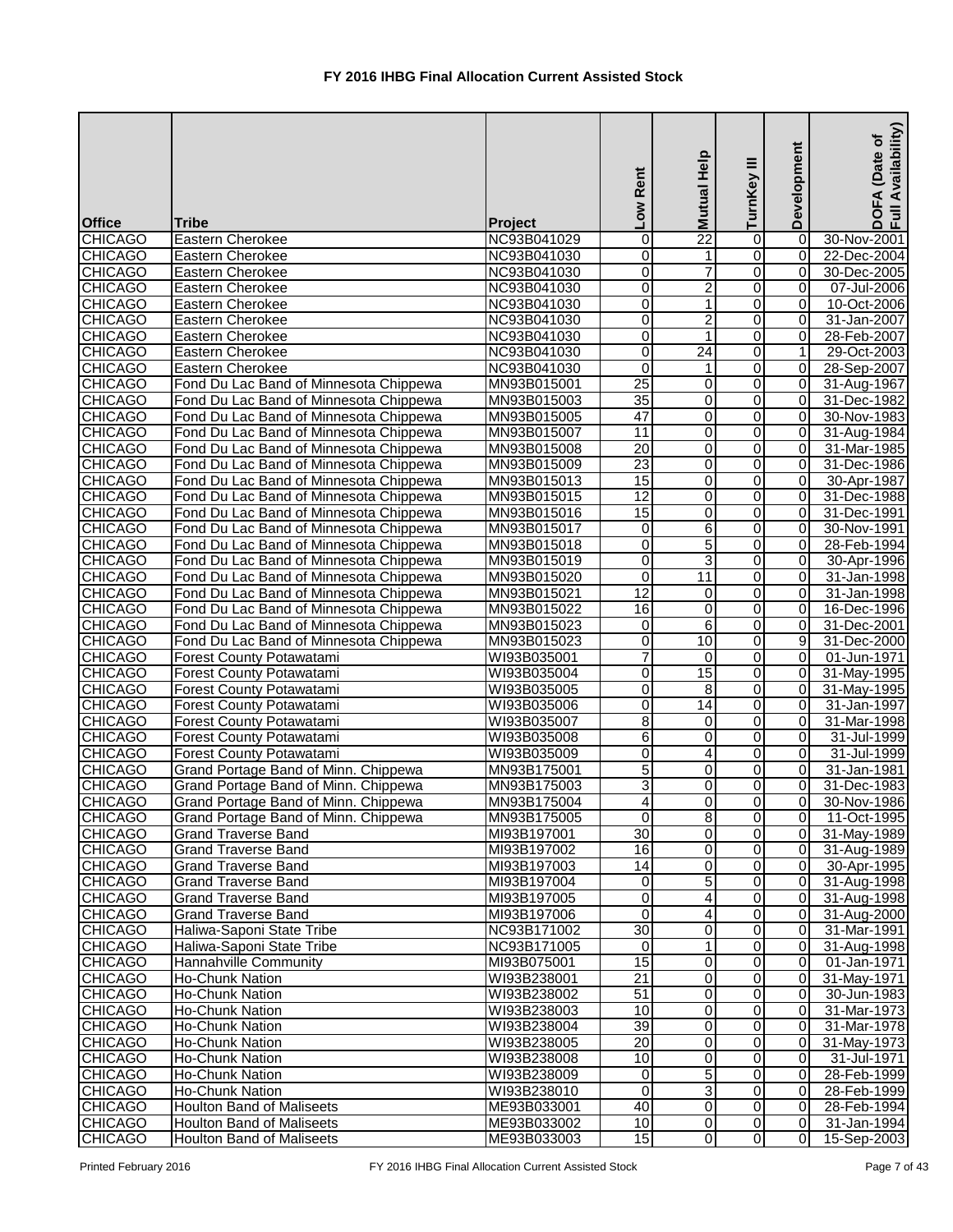| <b>Office</b>  | <b>Tribe</b>                          | Project     | Low Rent        | Mutual Help     | Ξ<br>TurnKey     | Development    | Availability)<br>(Date of<br>FA<br>$rac{1}{2}$ |
|----------------|---------------------------------------|-------------|-----------------|-----------------|------------------|----------------|------------------------------------------------|
| <b>CHICAGO</b> | <b>Houlton Band of Maliseets</b>      | ME93B033004 | 3               | 0               | 0                | $\mathbf{2}$   | 15-Sep-2003                                    |
| <b>CHICAGO</b> | <b>Houlton Band of Maliseets</b>      | ME93B033005 | 0               | 8               | 0                | 6              | 15-Sep-2003                                    |
| <b>CHICAGO</b> | Keweenaw Bay Indian Community         | MI93B065001 | 33              | $\overline{0}$  | $\overline{0}$   | $\overline{0}$ | 01-Dec-1972                                    |
| <b>CHICAGO</b> | Keweenaw Bay Indian Community         | MI93B065002 | 45              | 0               | $\overline{0}$   | 0              | 30-Jun-1981                                    |
| <b>CHICAGO</b> | Keweenaw Bay Indian Community         | MI93B065003 | 50              | 0               | $\mathbf 0$      | 0              | 28-Feb-1983                                    |
| <b>CHICAGO</b> | Keweenaw Bay Indian Community         | MI93B065004 | 30              | $\mathbf 0$     | $\overline{0}$   | $\Omega$       | 30-Nov-1985                                    |
| <b>CHICAGO</b> | Keweenaw Bay Indian Community         | MI93B065005 | 50              | $\mathbf 0$     | $\overline{0}$   | $\Omega$       | 30-Nov-1985                                    |
| <b>CHICAGO</b> | Keweenaw Bay Indian Community         | MI93B065009 | 20              | $\mathbf 0$     | $\overline{0}$   | 0              | 31-Oct-1993                                    |
| <b>CHICAGO</b> | Keweenaw Bay Indian Community         | MI93B065010 | 20              | $\overline{0}$  | $\overline{0}$   | 0              | 31-Oct-1993                                    |
| <b>CHICAGO</b> | Lac Courte Oreilles                   | WI93B054001 | 23              | $\mathbf 0$     | $\overline{0}$   | 0              | 01-Oct-1970                                    |
| <b>CHICAGO</b> | <b>Lac Courte Oreilles</b>            | WI93B054003 | $\overline{15}$ | 0               | 0                | 0              | 31-Oct-1974                                    |
| <b>CHICAGO</b> | <b>Lac Courte Oreilles</b>            | WI93B054004 | 45              | $\mathbf 0$     | 0                | 0              | 30-Jan-1979                                    |
| <b>CHICAGO</b> | Lac Courte Oreilles                   | WI93B054005 | 49              | 0               | 0                | 0              | 30-Nov-1980                                    |
| <b>CHICAGO</b> | Lac Courte Oreilles                   | WI93B054007 | 34              | $\mathbf 0$     | 0                | 0              | 30-Nov-1982                                    |
| <b>CHICAGO</b> | Lac Courte Oreilles                   | WI93B054008 | $\overline{24}$ | 0               | $\overline{0}$   | 0              | 31-Jul-1984                                    |
| <b>CHICAGO</b> | Lac Courte Oreilles                   | WI93B054009 | 20              | 0               | $\overline{0}$   | $\Omega$       | 28-Feb-1984                                    |
| <b>CHICAGO</b> | Lac Courte Oreilles                   | WI93B054010 | 10              | $\mathbf 0$     | $\overline{0}$   | 0              | 30-Sep-1985                                    |
| <b>CHICAGO</b> | Lac Courte Oreilles                   | WI93B054011 | 40              | 0               | 0                | $\overline{0}$ | 31-Aug-1986                                    |
| <b>CHICAGO</b> | Lac Courte Oreilles                   | WI93B054013 | $\overline{20}$ | $\mathbf 0$     | $\overline{0}$   | $\overline{0}$ | 31-Dec-1988                                    |
| <b>CHICAGO</b> | Lac Courte Oreilles                   | WI93B054016 | 16              | $\mathbf 0$     | $\overline{0}$   | $\overline{0}$ | 31-Dec-1996                                    |
| <b>CHICAGO</b> | Lac Courte Oreilles                   | WI93B054018 | 0               | 3               | $\overline{0}$   | $\overline{0}$ | 30-Sep-2000                                    |
| <b>CHICAGO</b> | Lac Courte Oreilles                   | WI93B054019 | 5               | 0               | $\overline{0}$   | $\overline{0}$ | 31-Dec-2001                                    |
| <b>CHICAGO</b> | Lac Courte Oreilles                   | WI93B054019 | $\overline{20}$ | $\mathbf 0$     | 0                | 0              | 31-Aug-2001                                    |
| <b>CHICAGO</b> | Lac Courte Oreilles                   | WI93B054022 | 7               | 0               | 0                | 0              | 31-Jan-1975                                    |
| <b>CHICAGO</b> | Lac Courte Oreilles                   | WI93B054023 | $\overline{12}$ | $\mathbf 0$     | 0                | 0              | 11-Mar-1999                                    |
| <b>CHICAGO</b> | Lac Du Flambeau Band                  | WI93B009001 | $\overline{20}$ | $\overline{0}$  | $\overline{0}$   | $\Omega$       | 01-Jul-1966                                    |
| <b>CHICAGO</b> | Lac Du Flambeau Band                  | WI93B009004 | 17              | $\mathbf 0$     | $\overline{0}$   | 0              | 30-Jan-1979                                    |
| <b>CHICAGO</b> | Lac Du Flambeau Band                  | WI93B009005 | 20              | 0               | $\overline{0}$   | $\Omega$       | 31-Jan-1980                                    |
| <b>CHICAGO</b> | Lac Du Flambeau Band                  | WI93B009006 | $\overline{25}$ | $\mathbf 0$     | $\overline{0}$   | $\overline{0}$ | 31-May-1982                                    |
| <b>CHICAGO</b> | Lac Du Flambeau Band                  | WI93B009007 | 48              | 0               | $\overline{0}$   | $\overline{0}$ | 29-Feb-1984                                    |
| <b>CHICAGO</b> | Lac Du Flambeau Band                  | WI93B009008 | 24              | 0               | $\overline{O}$   | $\overline{0}$ | 31-Jan-1985                                    |
| <b>CHICAGO</b> | Lac Du Flambeau Band                  | WI93B009009 | 17              | $\overline{0}$  | $\overline{0}$   | $\overline{0}$ | 28-Feb-1986                                    |
| <b>CHICAGO</b> | Lac Du Flambeau Band                  | WI93B009015 | $\overline{13}$ | 0               | Ō                | $\overline{0}$ | 30-Jun-1996                                    |
| <b>CHICAGO</b> | Lac Du Flambeau Band                  | WI93B009019 | $\overline{2}$  | 0               | $\Omega$         | 3 <sup>1</sup> | 31-Aug-1998                                    |
| <b>CHICAGO</b> | Lac Vieux Desert Band                 | MI93B085001 | $\overline{15}$ | 0               | 0                | $\overline{0}$ | 01-Oct-1970                                    |
| <b>CHICAGO</b> | Lac Vieux Desert Band                 | MI93B085002 | 20              | 0               | 0                | 0              | 31-Oct-1983                                    |
| <b>CHICAGO</b> | Leech Lake Band of Minnesota Chippewa | MN93B012002 | 49              | $\mathbf 0$     | $\mathbf 0$      | 0              | 01-May-1967                                    |
| <b>CHICAGO</b> | Leech Lake Band of Minnesota Chippewa | MN93B012005 | 15              | 0               | $\overline{0}$   | $\overline{0}$ | 01-Dec-1967                                    |
| <b>CHICAGO</b> | Leech Lake Band of Minnesota Chippewa | MN93B012007 | 45              | 0               | $\overline{0}$   | 0              | 31-Oct-1978                                    |
| <b>CHICAGO</b> | Leech Lake Band of Minnesota Chippewa | MN93B012008 | $\overline{0}$  | $\mathbf 0$     | $\boldsymbol{0}$ | $\overline{0}$ | 31-Oct-1978                                    |
| <b>CHICAGO</b> | Leech Lake Band of Minnesota Chippewa | MN93B012009 | 52              | 0               | $\boldsymbol{0}$ | 0              | 31-Mar-1983                                    |
| <b>CHICAGO</b> | Leech Lake Band of Minnesota Chippewa | MN93B012010 | 0               | $\mathbf 0$     | O                | 0              | 31-Mar-1983                                    |
| <b>CHICAGO</b> | Leech Lake Band of Minnesota Chippewa | MN93B012012 | $\overline{0}$  | 0               | $\overline{0}$   | $\overline{0}$ | 30-Sep-1986                                    |
| <b>CHICAGO</b> | Leech Lake Band of Minnesota Chippewa | MN93B012013 | 10              | 0               | $\overline{0}$   | $\overline{0}$ | 30-Sep-1985                                    |
| <b>CHICAGO</b> | Leech Lake Band of Minnesota Chippewa | MN93B012015 | 30              | 0               | 0                | 01             | 31-Dec-1987                                    |
| <b>CHICAGO</b> | Leech Lake Band of Minnesota Chippewa | MN93B012016 | 41              | 0               | 0                | 0              | 28-Feb-1989                                    |
| <b>CHICAGO</b> | Leech Lake Band of Minnesota Chippewa | MN93B012017 | 10              | 0               | 0                | 0              | 31-Jul-1993                                    |
| <b>CHICAGO</b> | Leech Lake Band of Minnesota Chippewa | MN93B012018 | $\overline{20}$ | $\mathbf 0$     | 0                | 0              | 30-Jun-1994                                    |
| <b>CHICAGO</b> | Leech Lake Band of Minnesota Chippewa | MN93B012019 | $\overline{20}$ | 0               | $\mathbf 0$      | $\overline{0}$ | 30-Apr-1996                                    |
| <b>CHICAGO</b> | Leech Lake Band of Minnesota Chippewa | MN93B012020 | $\overline{0}$  | 16              | $\overline{0}$   | $\overline{0}$ | 30-Apr-1996                                    |
| <b>CHICAGO</b> | Leech Lake Band of Minnesota Chippewa | MN93B012021 | 20              | 0               | $\boldsymbol{0}$ | 0              | 27-Feb-1998                                    |
| <b>CHICAGO</b> | Leech Lake Band of Minnesota Chippewa | MN93B012022 | $\Omega$        | $\overline{17}$ | $\boldsymbol{0}$ | $\overline{0}$ | 29-May-1998                                    |
| <b>CHICAGO</b> | <b>Lumbee State Tribe</b>             | NC93B171001 | 204             | 0               | O                | $\overline{0}$ | 29-Feb-1988                                    |
| <b>CHICAGO</b> | Menominee Indian Tribe                | WI93B243001 | 147             | 0               | $\overline{0}$   | $\overline{0}$ | 30-Sep-1984                                    |
| <b>CHICAGO</b> | Menominee Indian Tribe                | WI93B243004 | 0               | 1               | $\overline{0}$   | $\overline{0}$ | 30-Sep-1986                                    |
| <b>CHICAGO</b> | Menominee Indian Tribe                | WI93B243005 | 0               | 0               | $\overline{0}$   | $\overline{0}$ | 30-Sep-1986                                    |
| <b>CHICAGO</b> | Menominee Indian Tribe                | WI93B243006 | $\overline{0}$  | $\mathbf{1}$    | $\overline{0}$   | $\overline{0}$ | 30-Jun-1988                                    |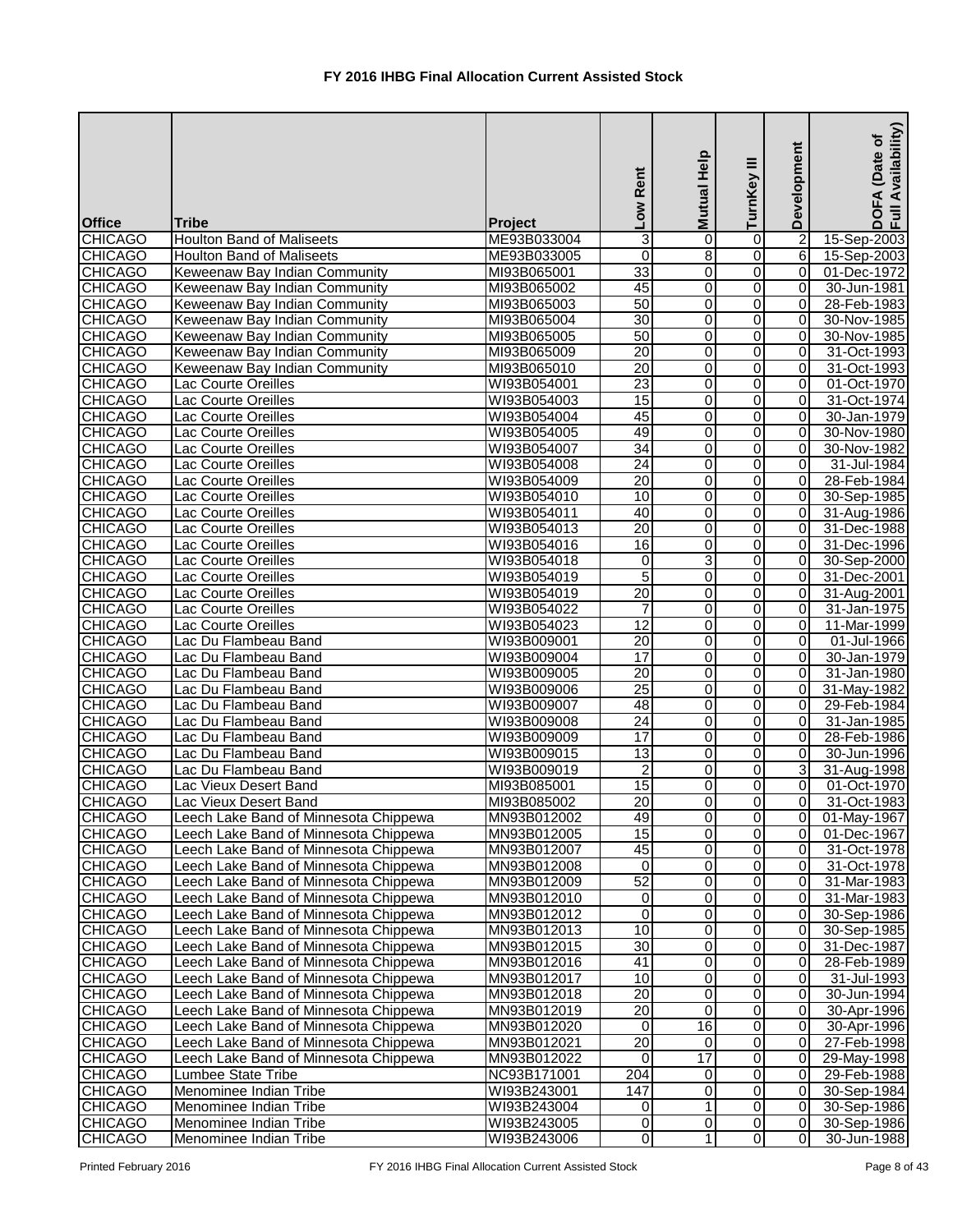|                                  |                                                           |                            | Low Rent                         | Mutual Help              | ≡<br>TurnKey   | Development                      | Availability)<br>(Date of<br>DOFA<br>Full Av |
|----------------------------------|-----------------------------------------------------------|----------------------------|----------------------------------|--------------------------|----------------|----------------------------------|----------------------------------------------|
| <b>Office</b><br><b>CHICAGO</b>  | <b>Tribe</b><br>Menominee Indian Tribe                    | Project<br>WI93B243009     | $\overline{12}$                  | 0                        | 0              | 0                                | 31-Jul-1990                                  |
| <b>CHICAGO</b>                   | Menominee Indian Tribe                                    | WI93B243010                | 45                               | $\mathbf 0$              | 0              | $\overline{0}$                   | 30-Apr-1969                                  |
| <b>CHICAGO</b>                   | Menominee Indian Tribe                                    | WI93B243011                | 60                               | 0                        | 0              | $\overline{0}$                   | 30-Apr-1974                                  |
| <b>CHICAGO</b>                   | Menominee Indian Tribe                                    | WI93B243014                | 14                               | $\pmb{0}$                | 0              | $\overline{0}$                   | 31-May-1996                                  |
| <b>CHICAGO</b>                   | Menominee Indian Tribe                                    | WI93B243015                | $\mathbf 0$                      | $\mathbf{1}$             | 0              | $\overline{0}$                   | 31-Dec-1996                                  |
| <b>CHICAGO</b>                   | Mille Lacs Band of Minnesota Chippewa                     | MN93B204001                | 29                               | $\pmb{0}$                | 0              | $\overline{0}$                   | 31-Mar-1983                                  |
| <b>CHICAGO</b>                   | Mille Lacs Band of Minnesota Chippewa                     | MN93B204002                | $\overline{0}$                   | $\overline{0}$           | 0              | $\overline{0}$                   | 30-Sep-1986                                  |
| <b>CHICAGO</b>                   | Mille Lacs Band of Minnesota Chippewa                     | MN93B204003                | 19                               | $\pmb{0}$                | 0              | $\overline{0}$                   | 31-Aug-1995                                  |
| <b>CHICAGO</b>                   | Mille Lacs Band of Minnesota Chippewa                     | MN93B204004                | $\overline{24}$                  | $\boldsymbol{0}$         | 0              | $\overline{0}$                   | 30-Jun-1996                                  |
| <b>CHICAGO</b>                   | Mille Lacs Band of Minnesota Chippewa                     | MN93B204005                | $\overline{37}$                  | 0                        | 0              | 0                                | 30-Jun-1997                                  |
| <b>CHICAGO</b>                   | Mississippi Choctaw Tribe                                 | MS93B092001                | 29                               | $\pmb{0}$                | 0              | 0                                | 01-Jun-1970                                  |
| <b>CHICAGO</b>                   | Mississippi Choctaw Tribe                                 | MS93B092005                | $\overline{27}$                  | $\pmb{0}$                | 0              | $\overline{0}$                   | 01-Apr-1975                                  |
| <b>CHICAGO</b>                   | Mississippi Choctaw Tribe                                 | MS93B092006                | $\overline{31}$                  | $\mathbf 0$              | 0              | $\overline{0}$                   | 30-Apr-1977                                  |
| <b>CHICAGO</b>                   | Mississippi Choctaw Tribe                                 | MS93B092007                | 68                               | $\pmb{0}$                | 0              | $\overline{0}$                   | 31-Mar-1983                                  |
| <b>CHICAGO</b>                   | Mississippi Choctaw Tribe                                 | MS93B092015                | $\overline{0}$                   | $\overline{7}$           | 0              | $\overline{0}$                   | 31-Dec-1990                                  |
| <b>CHICAGO</b>                   | Mississippi Choctaw Tribe                                 | MS93B092016                | $\overline{\mathsf{o}}$          | $\overline{14}$          | 0              | $\overline{0}$                   | 31-Jul-1992                                  |
| <b>CHICAGO</b>                   | Mississippi Choctaw Tribe                                 | MS93B092017                | $\mathbf 0$                      | $\overline{7}$           | 0              | $\overline{0}$                   | 31-Aug-1993                                  |
| <b>CHICAGO</b>                   | Mississippi Choctaw Tribe                                 | MS93B092018                | $\overline{0}$                   | $\overline{16}$          | 0              | $\overline{0}$                   | 31-Mar-1995                                  |
| <b>CHICAGO</b>                   | Mississippi Choctaw Tribe                                 | MS93B092019                | $\overline{0}$                   | 9                        | 0              | $\overline{0}$                   | 31-Mar-1995                                  |
| <b>CHICAGO</b>                   | Mississippi Choctaw Tribe                                 | MS93B092020                | $\overline{30}$                  | $\mathbf 0$              | 0              | $\overline{0}$                   | 31-Aug-1996                                  |
| <b>CHICAGO</b>                   | Mississippi Choctaw Tribe                                 | MS93B092021                | $\Omega$                         | 38                       | 0              | $\overline{0}$                   | 30-Sep-1996                                  |
| <b>CHICAGO</b>                   | Mississippi Choctaw Tribe                                 | MS93B092023                | 22                               | 0                        | 0              | $\overline{0}$                   | 30-Sep-1996                                  |
| <b>CHICAGO</b>                   | Mississippi Choctaw Tribe                                 | MS93B092024                | 0                                | $\overline{37}$          | 0              | $\overline{0}$                   | 31-May-1998                                  |
| <b>CHICAGO</b>                   | Mississippi Choctaw Tribe                                 | MS93B092025                | $\mathbf 0$                      | $\overline{36}$          | 0              | $\overline{0}$                   | 30-Apr-2000                                  |
| <b>CHICAGO</b>                   | Mississippi Choctaw Tribe                                 | MS93B092026                | 33                               | $\mathbf 0$              | 0              | $\overline{0}$                   | 29-Feb-2000                                  |
| <b>CHICAGO</b>                   | <b>MOWA Band of Choctaw Indians</b>                       | AL93B205001                | 30                               | $\boldsymbol{0}$         | 0              | $\overline{0}$                   | 31-Dec-1993                                  |
| <b>CHICAGO</b>                   | <b>MOWA Band of Choctaw Indians</b>                       | AL93B205002                | $\overline{20}$                  | $\mathbf 0$              | 0              | $\overline{0}$                   | 30-Oct-1994                                  |
| <b>CHICAGO</b>                   | <b>MOWA Band of Choctaw Indians</b>                       | AL93B205003                | $\overline{0}$<br>$\overline{2}$ | $\overline{15}$          | 0              | $\overline{0}$<br>14             | 30-Jun-1996                                  |
| <b>CHICAGO</b><br><b>CHICAGO</b> | MOWA Band of Choctaw Indians<br>Oneida Nation of New York | AL93B205004<br>NY93B445001 | 30                               | $\pmb{0}$<br>$\mathbf 0$ | 0<br>0         | $\overline{0}$                   | 09-Aug-1998<br>30-Sep-1994                   |
| <b>CHICAGO</b>                   | Oneida Tribe                                              | WI93B010001                | $\overline{24}$                  | 0                        | 0              | $\overline{0}$                   | 30-Apr-1967                                  |
| <b>CHICAGO</b>                   | Oneida Tribe                                              | WI93B010003                | 40                               | $\overline{0}$           | $\overline{0}$ | $\overline{0}$                   | 31-May-1973                                  |
| <b>CHICAGO</b>                   | Oneida Tribe                                              | WI93B010004                | $\overline{25}$                  | $\overline{0}$           | $\overline{0}$ | $\overline{0}$                   | 31-May-1976                                  |
| <b>CHICAGO</b>                   | Oneida Tribe                                              | WI93B010006                | 30 <sup>°</sup>                  | 0                        | 0              | $\overline{0}$                   | 30-Sep-1979                                  |
| <b>CHICAGO</b>                   | Oneida Tribe                                              | WI93B010008                | 50                               | 0                        | 0              | $\overline{0}$                   | 30-Apr-1986                                  |
| <b>CHICAGO</b>                   | Oneida Tribe                                              | WI93B010010                | $\overline{0}$                   | $\overline{2}$           | 0              | $\overline{0}$                   | 28-Feb-1993                                  |
| <b>CHICAGO</b>                   | Oneida Tribe                                              | WI93B010012                | $\overline{0}$                   | 3                        | 0              | $\overline{0}$                   | 14-Jan-1997                                  |
| <b>CHICAGO</b>                   | Oneida Tribe                                              | WI93B010014                | $\overline{20}$                  | 0                        | 0              | $\overline{0}$                   | 31-Jan-1997                                  |
| <b>CHICAGO</b>                   | Oneida Tribe                                              | WI93B010015                | $\overline{0}$                   | $\mathbf{1}$             | 0              | $\overline{0}$                   | 31-Jan-1997                                  |
| <b>CHICAGO</b>                   | Oneida Tribe                                              | WI93B010016                | 5                                | $\pmb{0}$                | 0              | $\overline{0}$                   | 31-May-2000                                  |
| <b>CHICAGO</b>                   | Passamaquody Indian Tribe                                 | ME93B014002                | $\overline{\mathsf{o}}$          | $\mathbf 0$              | 0              | $\overline{0}$                   | 31-Jul-1977                                  |
| <b>CHICAGO</b>                   | Passamaquody Indian Tribe                                 | ME93B014003                | 16                               | $\mathbf 0$              | 0              | $\overline{0}$                   | 31-May-1979                                  |
| <b>CHICAGO</b>                   | Passamaquody Indian Tribe                                 | ME93B014004                | $\overline{22}$                  | 0                        | 0              | $\overline{0}$                   | 30-Sep-1981                                  |
| <b>CHICAGO</b>                   | Passamaquody Indian Tribe                                 | ME93B014005                | $\overline{27}$                  | 0                        | 0              | $\overline{0}$                   | 31-Jan-1983                                  |
| <b>CHICAGO</b>                   | Passamaquody Indian Tribe                                 | ME93B014008                | 10                               | 0                        | 0              | $\overline{0}$                   | 30-Nov-1990                                  |
| <b>CHICAGO</b>                   | Passamaquody Indian Tribe                                 | ME93B014009                | 0                                | 20                       | 0              | $\overline{0}$                   | 30-Nov-1990                                  |
| <b>CHICAGO</b>                   | Passamaquody Indian Tribe                                 | ME93B014010                | $\overline{0}$                   | $\overline{16}$          | 0              | 0                                | 30-Apr-1994                                  |
| <b>CHICAGO</b>                   | Passamaquody Indian Tribe                                 | ME93B014011                | $\overline{0}$                   | $\overline{12}$          | 0              | $\overline{0}$                   | 29-Jul-1999                                  |
| <b>CHICAGO</b>                   | Penobscot Tribe                                           | ME93B012001                | 4                                | 0                        | 0              | $\overline{0}$                   | 31-Jul-1977                                  |
| <b>CHICAGO</b>                   | Penobscot Tribe                                           | ME93B012002                | 8                                | $\pmb{0}$                | 0              | 0                                | 30-Jun-1977                                  |
| <b>CHICAGO</b>                   | Penobscot Tribe                                           | ME93B012003                | $\overline{0}$                   | 0                        | 0              | 0                                | 30-Apr-1980                                  |
| <b>CHICAGO</b>                   | Penobscot Tribe                                           | ME93B012004                | $\overline{22}$                  | 0                        | 0              | $\overline{0}$                   | 31-Oct-1985                                  |
| <b>CHICAGO</b>                   | Penobscot Tribe                                           | ME93B012006                | $\overline{0}$                   | 8                        | $\overline{0}$ | $\overline{0}$                   | 31-May-1992                                  |
| <b>CHICAGO</b>                   | Penobscot Tribe                                           | ME93B012007                | $\overline{10}$<br>10            | 0                        | 0              | $\overline{0}$<br>$\overline{0}$ | 30-Nov-1993                                  |
| <b>CHICAGO</b><br><b>CHICAGO</b> | Penobscot Tribe<br><b>Pleasant Point</b>                  | ME93B012008<br>ME93B013002 | 16                               | 0<br>0                   | 0<br>0         | $\overline{0}$                   | 31-Jul-1995<br>29-Feb-1976                   |
| <b>CHICAGO</b>                   | <b>Pleasant Point</b>                                     | ME93B013008                | $\overline{0}$                   | $\overline{3}$           | 0              | $\overline{0}$                   | 30-Sep-1992                                  |
|                                  |                                                           |                            |                                  |                          |                |                                  |                                              |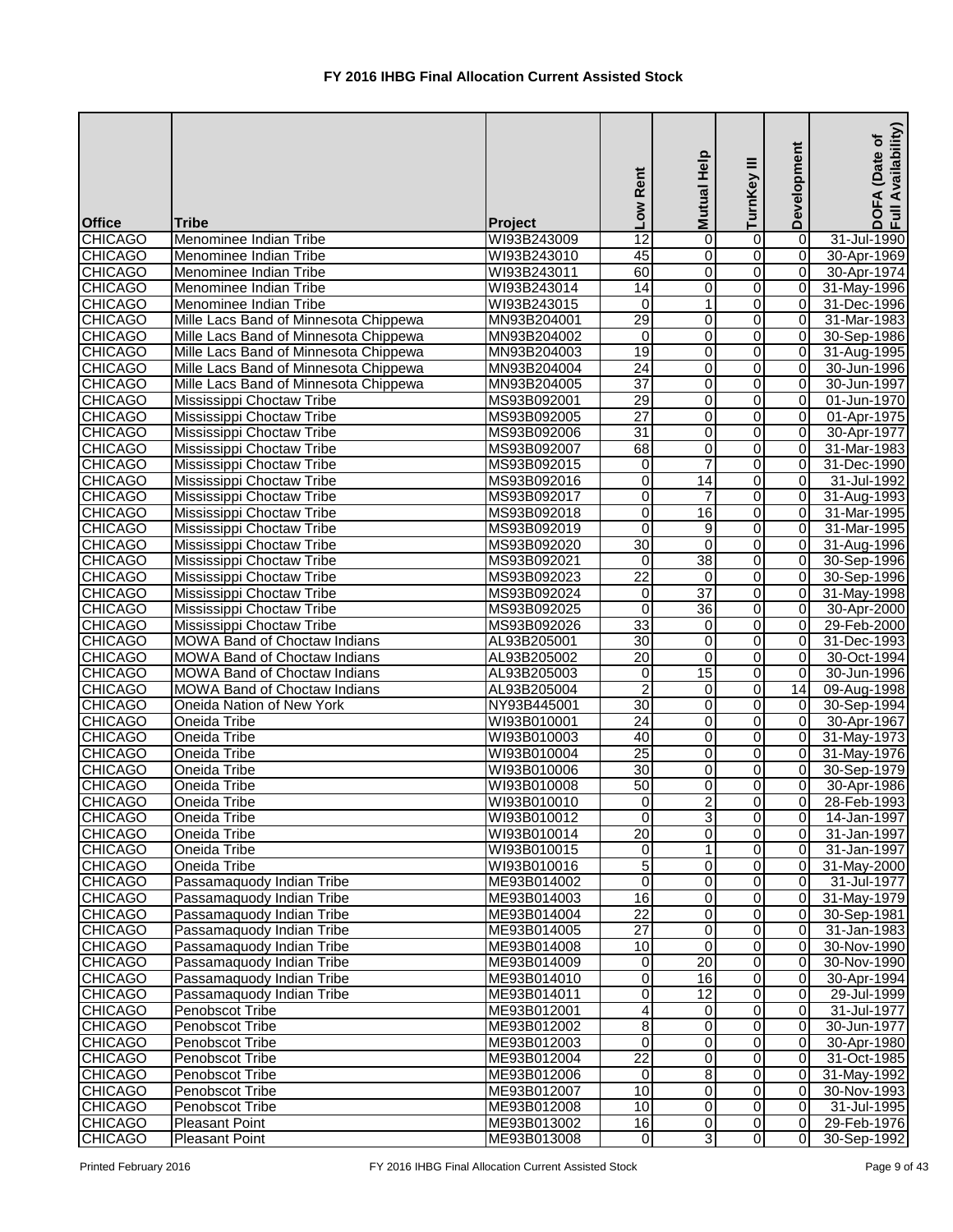|                                  |                                                |                            | Low Rent                     | Mutual Help                      | Ξ<br>TurnKey   | Development                 | Availability)<br>(Date of<br><b>DOFA</b><br>Full Av |
|----------------------------------|------------------------------------------------|----------------------------|------------------------------|----------------------------------|----------------|-----------------------------|-----------------------------------------------------|
| <b>Office</b>                    | <b>Tribe</b>                                   | Project                    |                              |                                  |                |                             |                                                     |
| <b>CHICAGO</b>                   | <b>Pleasant Point</b>                          | ME93B013009                | $\overline{15}$              | 0                                | 0              | $\vert$ 0<br>$\overline{0}$ | 31-Jul-1996                                         |
| <b>CHICAGO</b><br><b>CHICAGO</b> | <b>Pleasant Point</b><br><b>Pleasant Point</b> | ME93B013010                | 0<br>$\overline{\mathsf{o}}$ | $\overline{2}$<br>$\overline{8}$ | 0<br>0         | $\overline{0}$              | 08-Feb-1995<br>30-Nov-1999                          |
| <b>CHICAGO</b>                   | <b>Pleasant Point</b>                          | ME93B013011<br>ME93B013012 | $\overline{20}$              | 0                                | 0              | $\overline{0}$              |                                                     |
| <b>CHICAGO</b>                   | <b>Pleasant Point</b>                          | ME93B013013                | 0                            | $\overline{12}$                  | 0              | $\overline{0}$              | 31-Aug-1997<br>30-Nov-1999                          |
| <b>CHICAGO</b>                   | Poarch Band of Creek Indians                   | AL93B204001                | $\overline{20}$              | 0                                | 0              | $\overline{0}$              | 30-Sep-1987                                         |
| <b>CHICAGO</b>                   | Poarch Band of Creek Indians                   | AL93B204004                | $\overline{20}$              | $\overline{0}$                   | 0              | $\overline{0}$              | 31-Aug-1989                                         |
| <b>CHICAGO</b>                   | Poarch Band of Creek Indians                   | AL93B204005                | $\overline{15}$              | 0                                | 0              | $\overline{0}$              | 27-Feb-1995                                         |
| <b>CHICAGO</b>                   | Poarch Band of Creek Indians                   | AL93B204006                | 10                           | 0                                | 0              | $\overline{0}$              | 27-Feb-1995                                         |
| <b>CHICAGO</b>                   | Poarch Band of Creek Indians                   | AL93B204009                | 0                            | $\overline{2}$                   | 0              | $\overline{0}$              | 01-Dec-1998                                         |
| <b>CHICAGO</b>                   | Poarch Band of Creek Indians                   | AL93B204010                | 0                            | 1                                | 0              | $\overline{0}$              | 01-Feb-1999                                         |
| <b>CHICAGO</b>                   | Poarch Band of Creek Indians                   | AL93B204011                | 0                            | 21                               | 0              | $\overline{0}$              | 01-Sep-1999                                         |
| <b>CHICAGO</b>                   | Pokagon Band of Potawatomi                     | MI93B200001                | 0                            | 15                               | 0              | $\overline{0}$              | 31-Aug-2004                                         |
| <b>CHICAGO</b>                   | <b>Prairie Island Sioux</b>                    | MN93B207001                | 24                           | 0                                | 0              | $\overline{0}$              | 30-Sep-1985                                         |
| <b>CHICAGO</b>                   | Red Cliff Band of Lake Superior Chippe         | WI93B013001                | $\overline{20}$              | 0                                | 0              | $\overline{0}$              | 01-Dec-1967                                         |
| <b>CHICAGO</b>                   | Red Cliff Band of Lake Superior Chippe         | WI93B013003                | 3                            | $\mathbf 0$                      | 0              | 0                           | 30-Nov-1971                                         |
| <b>CHICAGO</b>                   | Red Cliff Band of Lake Superior Chippe         | WI93B013004                | 50                           | 0                                | 0              | $\overline{0}$              | 31-Mar-1979                                         |
| <b>CHICAGO</b>                   | Red Cliff Band of Lake Superior Chippe         | WI93B013005                | $\overline{26}$              | 0                                | 0              | 0                           | 31-Oct-1984                                         |
| <b>CHICAGO</b>                   | Red Cliff Band of Lake Superior Chippe         | WI93B013007                | 0                            | $\mathbf{1}$                     | 0              | $\overline{0}$              | 30-Jun-1995                                         |
| <b>CHICAGO</b>                   | Red Cliff Band of Lake Superior Chippe         | WI93B013008                | 0                            | 1                                | $\Omega$       | $\overline{0}$              | 31-Aug-1997                                         |
| <b>CHICAGO</b>                   | Red Cliff Band of Lake Superior Chippe         | WI93B013009                | $\overline{18}$              | 0                                | 0              | $\Omega$                    | 31-Mar-1998                                         |
| <b>CHICAGO</b>                   | Red Lake Band of Chippewa                      | MN93B016001                | 12                           | 0                                | 0              | $\overline{0}$              | 01-Sep-1967                                         |
| <b>CHICAGO</b>                   | Red Lake Band of Chippewa                      | MN93B016003                | 10                           | 0                                | 0              | $\overline{0}$              | 01-Sep-1966                                         |
| <b>CHICAGO</b>                   | Red Lake Band of Chippewa                      | MN93B016004                | 10                           | $\mathbf 0$                      | 0              | 0                           | 01-Mar-1969                                         |
| <b>CHICAGO</b>                   | Red Lake Band of Chippewa                      | MN93B016011                | $\overline{17}$              | 0                                | 0              | $\overline{0}$              | 30-Apr-1980                                         |
| <b>CHICAGO</b>                   | Red Lake Band of Chippewa                      | MN93B016013                | 58                           | 0                                | 0              | $\overline{0}$              | 31-Oct-1983                                         |
| <b>CHICAGO</b>                   | Red Lake Band of Chippewa                      | MN93B016014                | $\overline{20}$              | 0                                | 0              | $\overline{0}$              | 30-Aug-1984                                         |
| <b>CHICAGO</b>                   | Red Lake Band of Chippewa                      | MN93B016015                | 30                           | 0                                | 0              | $\overline{0}$              | 31-Dec-1984                                         |
| <b>CHICAGO</b>                   | Red Lake Band of Chippewa                      | MN93B016021                | 0                            | $\mathbf{1}$                     | 0              | $\overline{0}$              | 31-Aug-1988                                         |
| <b>CHICAGO</b>                   | Red Lake Band of Chippewa                      | MN93B016023                | $\overline{0}$               | $\overline{20}$                  | $\Omega$       | $\overline{0}$              | 30-Nov-1990                                         |
| <b>CHICAGO</b>                   | Red Lake Band of Chippewa                      | MN93B016024                | 31                           | $\mathbf 0$                      | 0              | $\overline{0}$              | 30-Sep-1993                                         |
| <b>CHICAGO</b>                   | Red Lake Band of Chippewa                      | MN93B016025                | 10                           | $\overline{0}$                   | $\overline{0}$ | $\overline{0}$              | 28-Feb-1994                                         |
| <b>CHICAGO</b>                   | Red Lake Band of Chippewa                      | MN93B016026                | $\overline{12}$              | $\overline{0}$                   | 0              | $\overline{0}$              | 30-Sep-1994                                         |
| <b>CHICAGO</b>                   | Red Lake Band of Chippewa                      | MN93B016027                | 44                           | 0                                | 0              | $\overline{0}$              | 30-Nov-1995                                         |
| <b>CHICAGO</b>                   | Red Lake Band of Chippewa                      | MN93B016028                | 0                            | $\overline{20}$                  | 0              | $\overline{0}$              | 01-May-1997                                         |
| <b>CHICAGO</b>                   | Red Lake Band of Chippewa                      | MN93B016029                | 40                           | $\pmb{0}$                        | 0              | $\overline{0}$              | 01-Oct-1997                                         |
| <b>CHICAGO</b>                   | Sac & Fox Tribe of the Mississippi, IA         | IA93B112001                | 20                           | 0                                | $\overline{0}$ | $\overline{0}$              | 30-Jun-1981                                         |
| <b>CHICAGO</b>                   | Saginaw Chippewa                               | MI93B043002                | $\overline{12}$              | 0                                | 0              | 0                           | 30-Sep-1976                                         |
| <b>CHICAGO</b>                   | Saginaw Chippewa                               | MI93B043003                | 19                           | 0                                | 0              | $\overline{0}$              | 31-Aug-1980                                         |
| <b>CHICAGO</b>                   | Saginaw Chippewa                               | MI93B043004                | 8                            | 0                                | 0              | 0                           | 22-Nov-1992                                         |
| <b>CHICAGO</b>                   | Saginaw Chippewa                               | MI93B043007                | $\overline{9}$               | $\overline{0}$                   | O              | $\overline{0}$              | 30-Jun-1999                                         |
| <b>CHICAGO</b>                   | Saginaw Chippewa                               | MI93B043008                | 3                            | 0                                | $\overline{0}$ | $\overline{0}$              | 30-Jun-1999                                         |
| <b>CHICAGO</b>                   | Saint Croix Chippewa                           | WI93B062001                | $\overline{24}$              | 0                                | 0              | $\overline{0}$              | 01-May-1973                                         |
| <b>CHICAGO</b>                   | Saint Croix Chippewa                           | WI93B062003                | 30                           | 0                                | 0              | $\overline{0}$              | 30-Nov-1982                                         |
| <b>CHICAGO</b>                   | Saint Croix Chippewa                           | WI93B062004                | 8                            | 0                                | 0              | $\overline{0}$              | 30-Jun-1984                                         |
| <b>CHICAGO</b>                   | Saint Croix Chippewa                           | WI93B062005                | 10                           | 0                                | 0              | $\overline{0}$              | 30-Jun-1984                                         |
| <b>CHICAGO</b>                   | Saint Croix Chippewa                           | WI93B062006                | 10                           | 0                                | 0              | 0                           | 31-Aug-1986                                         |
| <b>CHICAGO</b>                   | Saint Croix Chippewa                           | WI93B062009                | 20                           | 0                                | 0              | $\overline{0}$              | 31-Jan-1992                                         |
| <b>CHICAGO</b>                   | Saint Croix Chippewa                           | WI93B062010                | $\overline{37}$              | 0                                | 0              | 0                           | 01-Dec-1973                                         |
| <b>CHICAGO</b>                   | Saint Croix Chippewa                           | WI93B062011                | 10                           | 0                                | 0              | 0                           | 30-Apr-1994                                         |
| CHICAGO                          | Saint Croix Chippewa                           | WI93B062012                | 0                            | 10                               | 0              | $\overline{0}$              | 30-Sep-1997                                         |
| <b>CHICAGO</b>                   | Saint Croix Chippewa                           | WI93B062013                | $\overline{21}$              | 0                                | 0              | $\overline{0}$              | 30-Apr-1996                                         |
| <b>CHICAGO</b>                   | Saint Croix Chippewa                           | WI93B062014                | $\mathbf 0$                  | $\overline{15}$                  | 0              | $\overline{0}$              | 30-Apr-1996                                         |
| <b>CHICAGO</b>                   | Sault Ste. Marie Tribe                         | MI93B149001                | 48                           | $\mathbf 0$                      | $\overline{0}$ | $\overline{0}$              | 31-Mar-1983                                         |
| <b>CHICAGO</b>                   | Sault Ste. Marie Tribe                         | MI93B149003                | 40                           | 0                                | 0              | $\overline{0}$              | 31-May-1983                                         |
| <b>CHICAGO</b>                   | Sault Ste. Marie Tribe                         | MI93B149005                | 88                           | 0                                | 0              | $\overline{0}$              | 30-Sep-1984                                         |
| <b>CHICAGO</b>                   | Sault Ste. Marie Tribe                         | MI93B149006                | 25                           | $\overline{0}$                   | $\overline{0}$ | $\overline{0}$              | 30-Nov-1984                                         |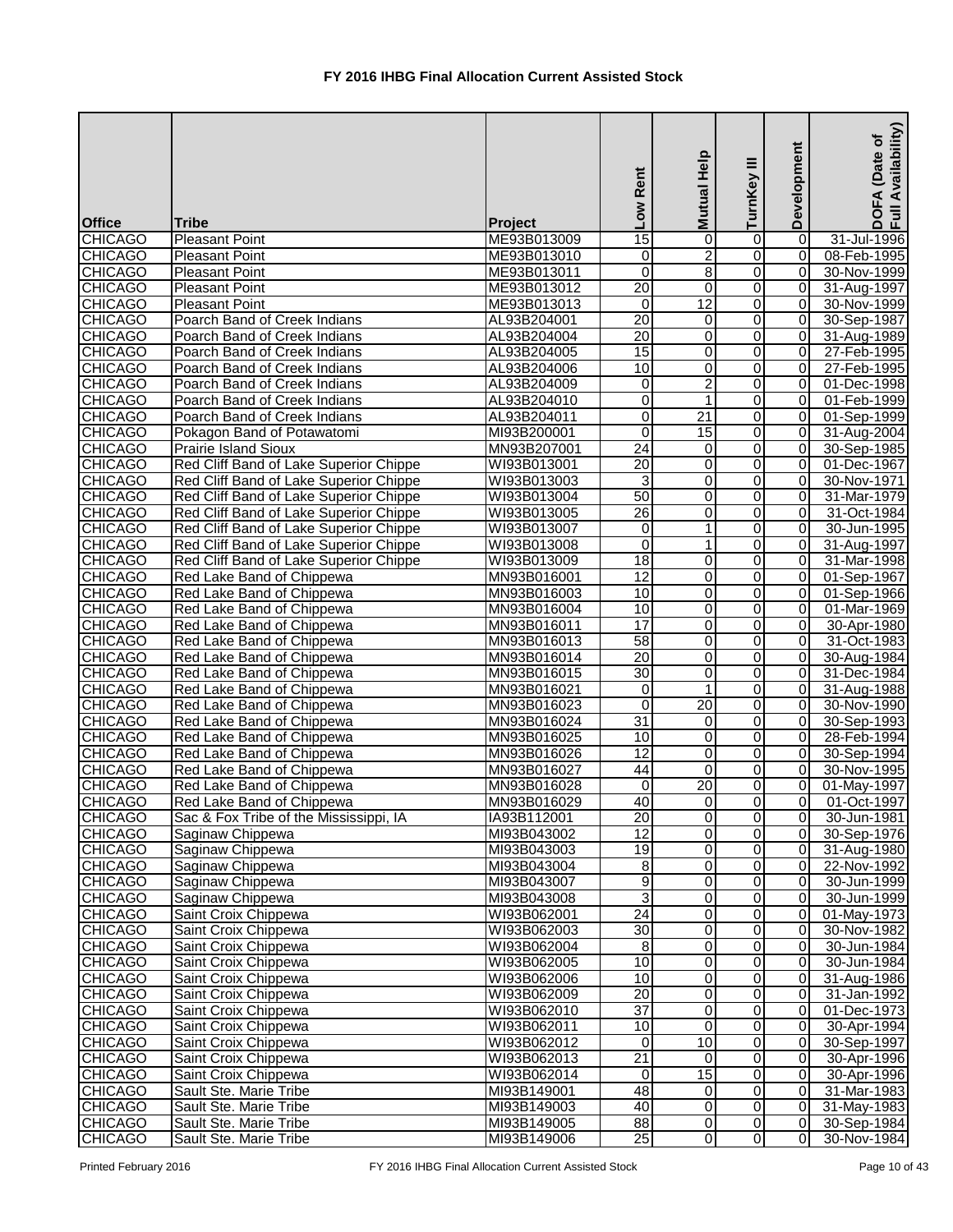| <b>Office</b>                    | <b>Tribe</b>                                                               | Project                    | Low Rent        | Mutual Help             | TurnKey III                        | Development                      | Availability)<br>Date of<br>DOFA<br>Full Av |
|----------------------------------|----------------------------------------------------------------------------|----------------------------|-----------------|-------------------------|------------------------------------|----------------------------------|---------------------------------------------|
| <b>CHICAGO</b>                   | Sault Ste. Marie Tribe                                                     | MI93B149007                | $\overline{12}$ | $\mathbf 0$             | $\boldsymbol{0}$                   | $\overline{0}$                   | 31-Mar-1986                                 |
| <b>CHICAGO</b>                   | Sault Ste. Marie Tribe                                                     | MI93B149008                | 9               | $\mathbf 0$             | $\overline{O}$                     | $\Omega$                         | 31-Oct-1986                                 |
| <b>CHICAGO</b>                   | Sault Ste. Marie Tribe                                                     | MI93B149009                | $\overline{11}$ | $\overline{\mathsf{o}}$ | $\mathbf 0$                        | 0                                | 31-Oct-1986                                 |
| <b>CHICAGO</b>                   | Sault Ste. Marie Tribe                                                     | MI93B149010                | $\overline{0}$  | 9                       | $\overline{0}$                     | 0                                | 31-Mar-1988                                 |
| <b>CHICAGO</b>                   | Sault Ste. Marie Tribe                                                     | MI93B149012                | $\overline{20}$ | $\mathbf 0$             | $\mathbf 0$                        | 0                                | 30-Jun-1992                                 |
| <b>CHICAGO</b>                   | Sault Ste. Marie Tribe                                                     | MI93B149013                | 10              | 0                       | $\mathbf 0$                        | $\overline{0}$                   | 30-Nov-1992                                 |
| <b>CHICAGO</b>                   | Sault Ste. Marie Tribe                                                     | MI93B149014                | 51              | $\pmb{0}$               | $\overline{\mathsf{o}}$            | $\Omega$                         | 30-Jun-1997                                 |
| <b>CHICAGO</b>                   | Sault Ste. Marie Tribe                                                     | MI93B149015                | 39              | $\overline{0}$          | $\mathbf 0$                        | $\overline{0}$                   | 30-Jun-1997                                 |
| <b>CHICAGO</b>                   | Sault Ste. Marie Tribe                                                     | MI93B149016                | 45              | 0                       | $\mathbf 0$                        | $\overline{0}$                   | 30-Aug-1998                                 |
| <b>CHICAGO</b>                   | Sault Ste. Marie Tribe                                                     | MI93B149017                | 0               | $\overline{10}$         | $\overline{0}$                     | $\overline{0}$                   | 30-Sep-1996                                 |
| <b>CHICAGO</b>                   | Sault Ste. Marie Tribe                                                     | MI93B149018                | 0               | $\overline{\mathbf{4}}$ | 0                                  | 0                                | 01-Jan-1998                                 |
| <b>CHICAGO</b>                   | Sault Ste. Marie Tribe                                                     | MI93B149019                | 0               | $\overline{5}$          | 0                                  | 0                                | 31-Mar-2002                                 |
| <b>CHICAGO</b>                   | Sault Ste. Marie Tribe                                                     | MI93B149019                | 0               | $\overline{11}$         | $\mathbf 0$                        | 01                               | 31-Jul-2002                                 |
| <b>CHICAGO</b>                   | Sault Ste. Marie Tribe                                                     | MI93B149019                | 0               | $\overline{9}$          | $\mathbf 0$                        | 0                                | 31-Oct-2002                                 |
| <b>CHICAGO</b>                   | Seneca Nation of New York                                                  | NY93B040001                | $\overline{25}$ | 0                       | $\mathbf 0$                        | $\Omega$                         | 01-Dec-1964                                 |
| <b>CHICAGO</b>                   | Seneca Nation of New York                                                  | NY93B040002                | $\overline{17}$ | 0                       | $\overline{0}$                     | 0                                | 01-May-1967                                 |
| <b>CHICAGO</b>                   | Seneca Nation of New York                                                  | NY93B040004                | 0               | $\mathbf 0$             | $\mathbf 0$                        | $\overline{0}$                   | 16-Feb-1979                                 |
| <b>CHICAGO</b>                   | Seneca Nation of New York                                                  | NY93B040005                | 40              | $\mathbf 0$             | $\mathbf 0$                        | $\overline{0}$                   | 31-Oct-1981                                 |
| <b>CHICAGO</b>                   | Seneca Nation of New York                                                  | NY93B040006                | $\overline{0}$  | 0                       | $\mathbf 0$                        | $\overline{0}$                   | 31-May-1982                                 |
| <b>CHICAGO</b>                   | Seneca Nation of New York                                                  | NY93B040007                | $\overline{51}$ | 0                       | $\mathbf 0$                        | $\overline{0}$                   | 31-Mar-1987                                 |
| <b>CHICAGO</b>                   | Seneca Nation of New York                                                  | NY93B040009                | 28              | 0                       | $\mathbf 0$                        | $\overline{0}$                   | 31-Mar-1989                                 |
| <b>CHICAGO</b>                   | Seneca Nation of New York                                                  | NY93B040010                | 12              | $\mathbf 0$             | 0                                  | 0                                | 31-Jul-1997                                 |
| <b>CHICAGO</b>                   | Seneca Nation of New York                                                  | NY93B040011                | 7               | 0                       | $\overline{0}$                     | 0                                | 31-Jul-1997                                 |
| <b>CHICAGO</b>                   | Seneca Nation of New York                                                  | NY93B040013                | 0               | 10                      | 0                                  | 0                                | 31-Mar-2001                                 |
| <b>CHICAGO</b>                   | Seneca Nation of New York                                                  | NY93B040014                | $\mathbf{1}$    | 1                       | $\mathbf 0$                        | 0                                | 01-Jan-1997                                 |
| <b>CHICAGO</b>                   | Seneca Nation of New York                                                  | NY93B040015                | $\overline{0}$  | $\mathbf 0$             | $\overline{0}$                     | 25                               |                                             |
| <b>CHICAGO</b>                   | Seneca Nation of New York                                                  | <b>SA16</b>                | 10              | 0                       | $\overline{0}$                     | $\overline{0}$                   | 22-Sep-1997                                 |
| <b>CHICAGO</b>                   | Sokaogon Chippewa Tribe                                                    | WI93B036001                | $\overline{14}$ | $\mathbf 0$             | $\overline{\mathsf{o}}$            | $\overline{0}$                   | 01-Dec-1972                                 |
| <b>CHICAGO</b>                   | Sokaogon Chippewa Tribe                                                    | WI93B036002                | 20              | 0                       | $\mathbf 0$                        | $\overline{O}$                   | 30-Jun-1980                                 |
| <b>CHICAGO</b>                   | Sokaogon Chippewa Tribe                                                    | WI93B036003                | 10              | 0                       | $\overline{0}$                     | $\overline{0}$                   | 28-Feb-1986                                 |
| <b>CHICAGO</b>                   | Sokaogon Chippewa Tribe                                                    | WI93B036004                | 30              | 0                       | $\overline{0}$                     | $\overline{0}$                   | 30-Sep-1987                                 |
| <b>CHICAGO</b>                   | Sokaogon Chippewa Tribe                                                    | WI93B036005                | $\overline{0}$  | $\overline{0}$          | $\overline{0}$                     | $\overline{0}$                   | 31-Dec-1989                                 |
| <b>CHICAGO</b>                   | Sokaogon Chippewa Tribe                                                    | WI93B036006                | 11              | 0                       | $\overline{0}$                     | ΟI                               | 30-Nov-1989                                 |
| <b>CHICAGO</b>                   | Sokaogon Chippewa Tribe                                                    | WI93B036007                | 10              | 0                       | $\overline{0}$                     | $\overline{0}$                   | 30-Jan-1994                                 |
| <b>CHICAGO</b>                   | Sokaogon Chippewa Tribe                                                    | WI93B036008                | 10              | 0                       | $\overline{0}$                     | $\overline{0}$                   | 30-Aug-1994                                 |
| <b>CHICAGO</b>                   | Sokaogon Chippewa Tribe                                                    | WI93B036009                | 0               | 15                      | $\mathsf{O}\xspace$                | $\overline{0}$                   | 30-Jun-1997                                 |
| <b>CHICAGO</b>                   | Sokaogon Chippewa Tribe                                                    | WI93B036010                | 15              | $\mathbf 0$             | $\overline{0}$                     | $\overline{0}$                   | 31-Aug-2000                                 |
| <b>CHICAGO</b>                   | St. Regis Mohawk Tribe                                                     | NY93B436003                | $\Omega$        | 0                       | $\overline{0}$                     | 0                                | 31-Mar-1990                                 |
| <b>CHICAGO</b>                   | St. Regis Mohawk Tribe                                                     | NY93B436004                | 10              | 0                       | $\overline{0}$                     | $\overline{0}$                   | 31-Mar-1990                                 |
| <b>CHICAGO</b>                   | St. Regis Mohawk Tribe                                                     | NY93B436005                | $\overline{2}$  | $\pmb{0}$               | $\mathsf{O}\xspace$                | $\overline{0}$                   | 28-Feb-1991                                 |
| <b>CHICAGO</b>                   | St. Regis Mohawk Tribe                                                     | NY93B436006                | $\overline{0}$  | 3                       | $\mathsf{O}\xspace$                | 0                                | 24-Dec-1991                                 |
| <b>CHICAGO</b>                   | <b>St. Regis Mohawk Tribe</b>                                              | NY93B436007                | $\overline{0}$  | $\overline{9}$          | $\overline{0}$                     | $\overline{0}$                   | 28-Feb-1994                                 |
| <b>CHICAGO</b>                   | St. Regis Mohawk Tribe                                                     | NY93B436008                | 0               | 14                      | $\overline{0}$                     | $\overline{0}$                   | 28-Feb-1994                                 |
| <b>CHICAGO</b>                   | St. Regis Mohawk Tribe                                                     | NY93B436009                | 9               | $\mathbf 0$             | $\mathsf{O}\xspace$                | $\overline{0}$                   | 10-May-1995                                 |
| <b>CHICAGO</b>                   | St. Regis Mohawk Tribe                                                     | NY93B436010                | 0               | $\overline{22}$         | $\mathsf{O}\xspace$                | $\overline{0}$                   | 28-Feb-1995                                 |
| <b>CHICAGO</b>                   | St. Regis Mohawk Tribe                                                     | NY93B436011                | 0               | 15                      | 0                                  | $\overline{0}$                   | 31-Jan-1997                                 |
| <b>CHICAGO</b>                   | St. Regis Mohawk Tribe                                                     | NY93B436012                | 19              | 0                       | $\mathbf 0$                        | $\overline{0}$                   | 31-Dec-1999                                 |
| <b>CHICAGO</b>                   | St. Regis Mohawk Tribe                                                     | NY93B436013                | 4               | $\pmb{0}$               | $\mathbf 0$                        | $\overline{0}$                   | 31-Dec-2000                                 |
| <b>CHICAGO</b>                   | St. Regis Mohawk Tribe                                                     | NY93B436013                |                 | 0                       | $\overline{0}$                     | $\overline{0}$                   | 31-Aug-2002                                 |
| <b>CHICAGO</b>                   | St. Regis Mohawk Tribe                                                     | NY93B436013                | $\overline{28}$ | 0                       | $\mathbf 0$                        | $\overline{0}$                   | 31-Dec-1999                                 |
| <b>CHICAGO</b>                   | St. Regis Mohawk Tribe                                                     | NY93B436014                | 0               | $\overline{7}$          | $\boldsymbol{0}$<br>$\overline{0}$ | $\overline{0}$<br>$\overline{0}$ | 30-Apr-1997                                 |
| <b>CHICAGO</b>                   | Stockbridge-Munsee Tribe                                                   | WI93B014001                | $\overline{18}$ | 0<br>$\overline{0}$     | O                                  | $\overline{0}$                   | 01-Sep-1967                                 |
| <b>CHICAGO</b>                   | Stockbridge-Munsee Tribe                                                   | WI93B014004                | 6<br>10         | $\overline{\mathsf{o}}$ | $\overline{0}$                     | $\overline{2}$                   | 01-Dec-1972                                 |
| <b>CHICAGO</b>                   | Stockbridge-Munsee Tribe                                                   | WI93B014010                | $\Omega$        |                         | $\overline{0}$                     | $\overline{0}$                   | 01-Jul-1998                                 |
| <b>CHICAGO</b><br><b>CHICAGO</b> | <b>Upper Sioux Indian Community</b><br><b>Upper Sioux Indian Community</b> | MN93B207006<br>MN93B207006 | $\overline{0}$  | 11                      | $\overline{0}$                     | $\overline{0}$                   | 01-Dec-1999                                 |
| <b>CHICAGO</b>                   | Wampanoag Tribe of Gay Head                                                | MA93B176001                | 17              | 4<br>0                  | $\overline{0}$                     | $\overline{0}$                   | 01-Jan-2001<br>31-Mar-1996                  |
|                                  |                                                                            |                            |                 |                         |                                    |                                  |                                             |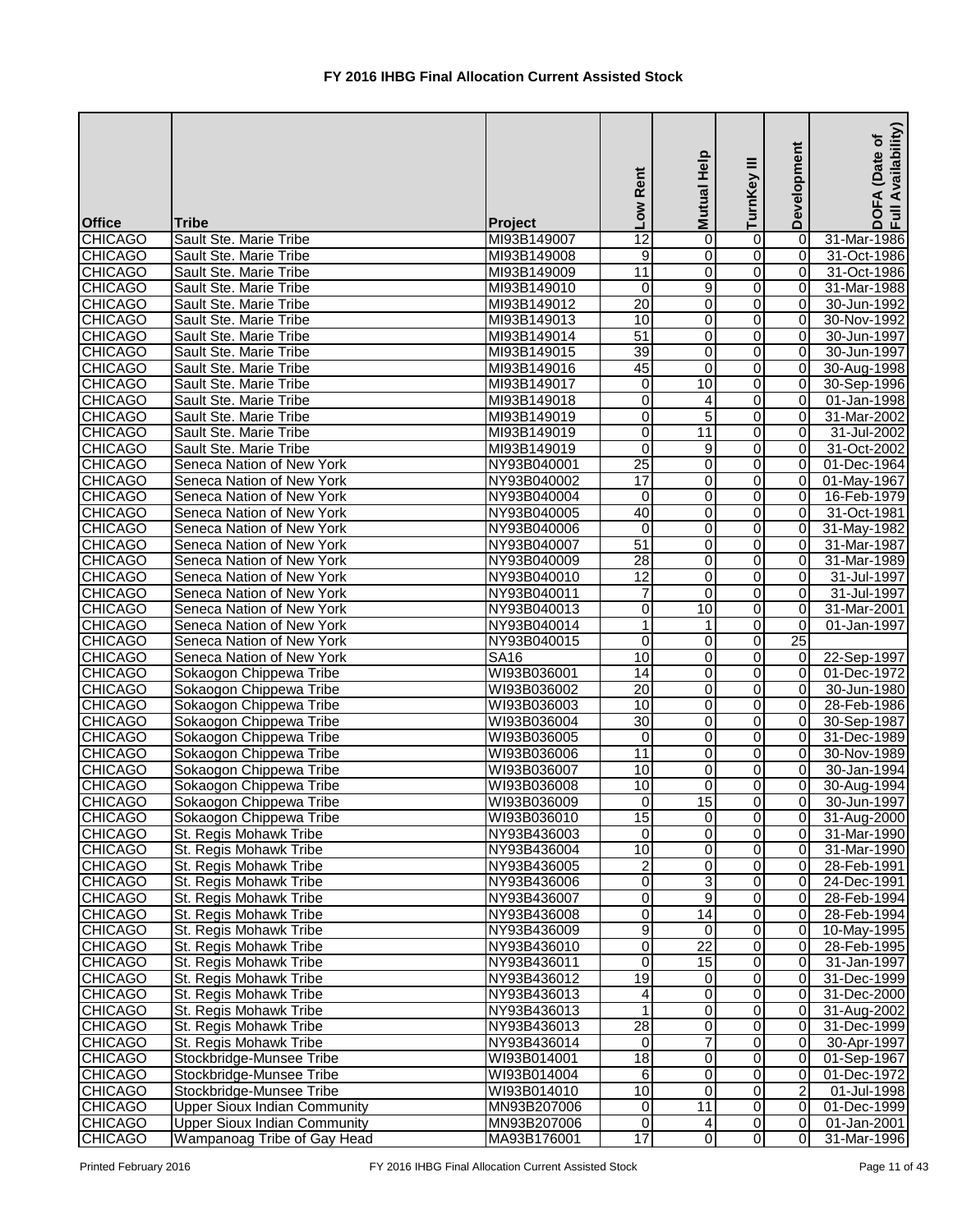## **FY 2016 IHBG Final Allocation Current Assisted Stock**

| <b>Office</b>  | <b>Tribe</b>                           | <b>Project</b> | Rent            | Help<br><b>Mutual</b> | Ξ<br>rnKey | velopment<br>۵<br>≏ | ailability)<br>៑<br>(Date<br>⋖<br>ō<br>تا ہ |
|----------------|----------------------------------------|----------------|-----------------|-----------------------|------------|---------------------|---------------------------------------------|
| <b>CHICAGO</b> | Wampanoag Tribe of Gay Head            | MA93B176002    | 0               | 3                     | 0          | 0                   | 31-Dec-2000                                 |
| <b>CHICAGO</b> | Wampanoag Tribe of Gay Head            | MA93B176003    | 6               |                       |            | 01                  | 30-Sep-1998                                 |
| <b>CHICAGO</b> | Wampanoag Tribe of Gay Head            | MA93B176003    | 2               |                       | 0          | 01                  | 31-Oct-2003                                 |
| <b>CHICAGO</b> | White Earth Band of Minnesota Chippewa | MN93B013001    | 50              | 0                     |            |                     | 01-Apr-1968                                 |
| <b>CHICAGO</b> | White Earth Band of Minnesota Chippewa | MN93B013005    | 15              | 0                     |            | $\Omega$            | 01-Jan-1968                                 |
| <b>CHICAGO</b> | White Earth Band of Minnesota Chippewa | MN93B013006    | 50              |                       | 0          | 01                  | 30-Jul-1979                                 |
| <b>CHICAGO</b> | White Earth Band of Minnesota Chippewa | MN93B013008    | 8               | 0                     | 0          | 0                   | 31-Oct-1981                                 |
| <b>CHICAGO</b> | White Earth Band of Minnesota Chippewa | MN93B013009    | 60              |                       |            | Οl                  | 30-Jun-1984                                 |
| <b>CHICAGO</b> | White Earth Band of Minnesota Chippewa | MN93B013010    | 0               |                       |            | 01                  | 28-Feb-1987                                 |
| <b>CHICAGO</b> | White Earth Band of Minnesota Chippewa | MN93B013015    | 20              | 0                     | 0          | 0                   | 31-Dec-1990                                 |
| <b>CHICAGO</b> | White Earth Band of Minnesota Chippewa | MN93B013016    | 20              | 0                     |            | 0                   | 31-Jan-1992                                 |
| <b>CHICAGO</b> | White Earth Band of Minnesota Chippewa | MN93B013019    | $\overline{20}$ |                       |            | 0                   | 31-Dec-1995                                 |
| <b>CHICAGO</b> | White Earth Band of Minnesota Chippewa | MN93B013021    | 13              | 0                     |            | 01                  | 31-Jul-1998                                 |
| <b>CHICAGO</b> | White Earth Band of Minnesota Chippewa | MN93B013022    | 25              |                       |            |                     | 01-Jun-1999                                 |
| <b>CHICAGO</b> | <b>TOTAL</b>                           |                | 5,396           | 972                   | 0          | 68                  |                                             |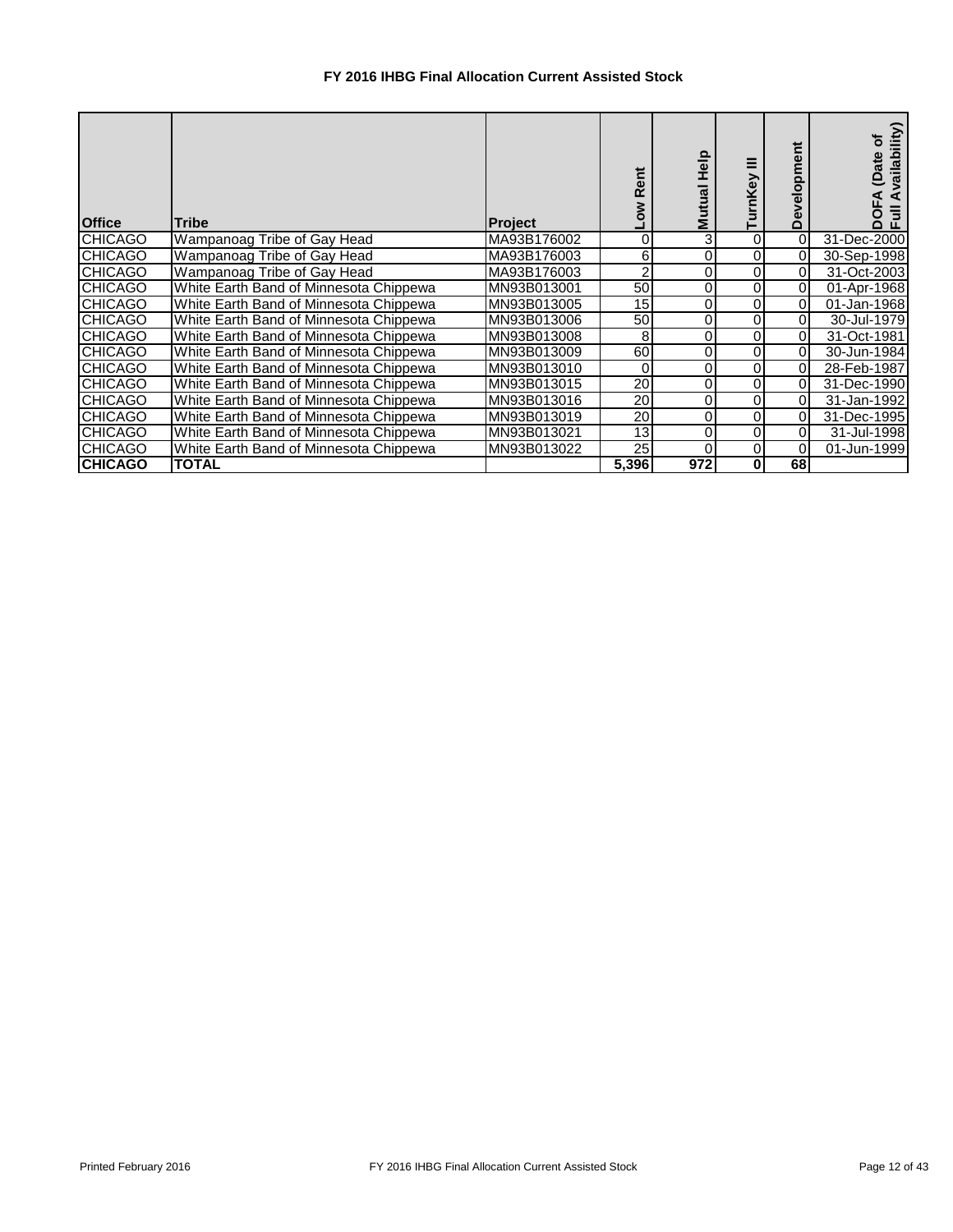| <b>DENVER</b><br><b>Blackfeet Tribe</b><br>50<br>$\pmb{0}$<br>31-Jan-1966<br>MT10B008001<br>0<br> 0 <br><b>DENVER</b><br>0<br>$\overline{0}$<br>MT10B008002<br>0<br><b>Blackfeet Tribe</b><br>0<br>30-Apr-1972<br>$\overline{55}$<br>0<br><b>DENVER</b><br>0<br><b>Blackfeet Tribe</b><br>MT10B008006<br>$\overline{0}$<br>31-Mar-1971<br>$\overline{55}$<br>0<br><b>DENVER</b><br><b>Blackfeet Tribe</b><br>MT10B008007<br>$\overline{0}$<br>$\overline{0}$<br>31-Dec-1973<br>$\,6$<br><b>DENVER</b><br>0<br><b>Blackfeet Tribe</b><br>MT10B008008<br>0<br>$\overline{0}$<br>30-Jun-1977<br>$\mathbf 0$<br>0<br><b>DENVER</b><br><b>Blackfeet Tribe</b><br>MT10B008010<br>0<br>$\overline{0}$<br>30-Sep-1979<br><b>DENVER</b><br>$\overline{14}$<br>0<br>$\overline{0}$<br><b>Blackfeet Tribe</b><br>MT10B008011<br>0<br>31-May-1977<br>25<br>$\overline{0}$<br>$\overline{0}$<br>MT10B008012<br>$\overline{0}$<br><b>Blackfeet Tribe</b><br>28-Feb-1975<br>10<br>MT10B008013<br>0<br>0<br>$\overline{0}$<br>31-May-1975<br><b>Blackfeet Tribe</b><br>43<br>$\overline{0}$<br><b>Blackfeet Tribe</b><br>0<br>0<br>MT10B008014<br>30-Sep-1975<br>$\overline{0}$<br>31-Jul-1979<br><b>Blackfeet Tribe</b><br>MT10B008015<br>0<br>0<br>0<br><b>Blackfeet Tribe</b><br>0<br>0<br>30-Sep-1980<br>MT10B008017<br>0<br>$\Omega$<br><b>DENVER</b><br>50<br>0<br>$\overline{0}$<br><b>Blackfeet Tribe</b><br>MT10B008018<br>0<br>31-Aug-1981<br>0<br>MT10B008019<br>0<br>$\overline{0}$<br><b>Blackfeet Tribe</b><br>$\mathbf 0$<br>31-Jul-1981<br>50<br><b>Blackfeet Tribe</b><br>0<br>0<br>$\overline{0}$<br>31-Jul-1982<br>MT10B008020<br><b>Blackfeet Tribe</b><br>MT10B008021<br>0<br>0<br>30-Jun-1982<br>0<br>0<br><b>DENVER</b><br>20<br>0<br><b>Blackfeet Tribe</b><br>MT10B008022<br>0<br>0<br>31-Jan-1984<br>$\overline{20}$<br><b>DENVER</b><br>0<br>0<br><b>Blackfeet Tribe</b><br>MT10B008023<br>0<br>31-Mar-1984<br>$\overline{25}$<br>$\overline{0}$<br><b>DENVER</b><br>0<br><b>Blackfeet Tribe</b><br>MT10B008024<br>$\Omega$<br>30-Nov-1981<br><b>DENVER</b><br>MT10B008036<br>11<br>0<br>0<br>$\overline{0}$<br>31-Oct-1985<br><b>Blackfeet Tribe</b><br><b>DENVER</b><br>$\overline{0}$<br>MT10B008037<br>10<br>0<br>$\Omega$<br><b>Blackfeet Tribe</b><br>30-Sep-1986<br><b>DENVER</b><br>MT10B008045<br>50<br>0<br><b>Blackfeet Tribe</b><br>0<br>$\Omega$<br>31-Jul-1988<br><b>DENVER</b><br>50<br>0<br>30-Sep-1988<br><b>Blackfeet Tribe</b><br>MT10B008046<br>0<br>$\Omega$<br>22<br><b>DENVER</b><br>0<br>$\overline{0}$<br><b>Blackfeet Tribe</b><br>MT91B008047<br>0<br>31-Jan-1992<br>42<br>0<br><b>DENVER</b><br>MT91B008048<br>0<br>0<br>29-Feb-1992<br><b>Blackfeet Tribe</b><br>10<br><b>DENVER</b><br>$\pmb{0}$<br>0<br>$\overline{0}$<br><b>Blackfeet Tribe</b><br>MT91B008049<br>30-Apr-1992<br>50<br>$\mathbf 0$<br><b>DENVER</b><br><b>Blackfeet Tribe</b><br>$\overline{0}$<br>MT91B008050<br>0<br>30-Nov-1994<br>29<br>MT91B008051<br>$\overline{0}$<br><b>DENVER</b><br><b>Blackfeet Tribe</b><br>0<br>0<br>30-Jun-1997<br><b>DENVER</b><br>25<br><b>Blackfeet Tribe</b><br>MT91B008052<br>0<br>0<br>$\overline{0}$<br>30-Jun-1995<br>$\overline{0}$<br><b>DENVER</b><br>$\mathbf{0}$<br>$\overline{47}$<br><b>Blackfeet Tribe</b><br>MT91B008053<br>0<br>30-Jun-1997<br><b>DENVER</b><br>$\overline{0}$<br>MT91B008055<br>$\overline{20}$<br>31-Mar-2000<br><b>Blackfeet Tribe</b><br>$\mathbf 0$<br>0<br><b>DENVER</b><br>46<br>$\overline{0}$<br>$\overline{0}$<br>$\overline{0}$<br><b>Cheyenne River Sioux</b><br>SD10B005001<br>$\overline{32}$<br>$\overline{0}$<br><b>DENVER</b><br>0<br><b>Cheyenne River Sioux</b><br>SD10B005002<br>31-Aug-1968<br>01<br><b>DENVER</b><br>$\overline{0}$<br><b>Cheyenne River Sioux</b><br>SD10B005004<br>156<br>0<br>0<br>31-Dec-1974<br>0<br><b>DENVER</b><br><b>Cheyenne River Sioux</b><br>68<br>0<br>$\overline{0}$<br>SD10B005005<br>31-May-1976<br>53<br>0<br><b>DENVER</b><br>0<br>$\overline{0}$<br><b>Cheyenne River Sioux</b><br>SD10B005008<br>0<br>0<br>$\overline{0}$<br>$\mathbf 0$<br>30-Sep-1977<br><b>Cheyenne River Sioux</b><br>SD10B005009<br>58<br>0<br>$\overline{0}$<br>SD10B005012<br>0<br><b>Cheyenne River Sioux</b><br>30-Sep-1981<br>56<br>0<br>0<br>$\overline{0}$<br><b>Cheyenne River Sioux</b><br>SD10B005014<br>30-Sep-1980<br>$\overline{0}$<br>94<br>0<br>$\overline{0}$<br><b>Cheyenne River Sioux</b><br>SD10B005016<br>31-Dec-1986<br>33<br>$\pmb{0}$<br>$\overline{0}$<br>$\overline{0}$<br><b>Cheyenne River Sioux</b><br>SD91B005020<br>30-Sep-1994<br>15<br>$\overline{\mathsf{o}}$<br> 0 <br><b>Cheyenne River Sioux</b><br>$\boldsymbol{0}$<br>SD91B005021<br>30-Jun-1994<br><b>DENVER</b><br>2<br>0<br>0<br>$\overline{0}$<br><b>Cheyenne River Sioux</b><br>SD91B005023<br>31-Aug-1976<br>91<br><b>DENVER</b><br>0<br>0<br>$\overline{0}$<br><b>Cheyenne River Sioux</b><br>SD91B005024<br>30-Sep-1998<br><b>DENVER</b><br>0<br>0<br>$\overline{0}$<br><b>Cheyenne River Sioux</b><br>SD91B005025<br>$\mathbf 0$<br>31-Dec-1974<br><b>Cheyenne River Sioux</b><br>27<br><b>DENVER</b><br>0<br>0<br>$\overline{0}$<br>SD91B005026<br>30-Apr-1999<br>5<br><b>DENVER</b><br>$\overline{0}$<br>Chippewa Cree of the Rocky Boy's Res.<br>0<br>0<br>MT10B011001<br>31-May-1969<br>$\overline{2}$<br><b>DENVER</b><br>$\overline{0}$<br>$\overline{0}$<br>Chippewa Cree of the Rocky Boy's Res.<br>MT10B011002<br>0<br>31-Dec-1967<br>$\overline{0}$<br>1<br>0<br>$\overline{0}$<br><b>DENVER</b><br>Chippewa Cree of the Rocky Boy's Res.<br>MT10B011003<br>30-Sep-1971<br><b>DENVER</b><br>$\overline{0}$<br>Chippewa Cree of the Rocky Boy's Res.<br>MT10B011004<br>$\overline{0}$<br>4<br>0<br>0<br>0<br>$\overline{0}$<br><b>DENVER</b><br>Chippewa Cree of the Rocky Boy's Res.<br>MT10B011005<br>$\mathbf 1$<br>30-Nov-1971<br>$\mathbf{0}$<br><b>DENVER</b><br>1<br>0<br>$\overline{0}$<br>Chippewa Cree of the Rocky Boy's Res.<br>MT10B011006<br>31-Oct-1970<br>$\overline{30}$<br>0<br>$\overline{0}$<br>$\overline{0}$<br><b>DENVER</b><br>Chippewa Cree of the Rocky Boy's Res.<br>MT10B011007<br>31-Dec-1971<br>$\overline{0}$<br>8 <sup>1</sup><br>0<br>$\overline{0}$<br><b>DENVER</b><br>Chippewa Cree of the Rocky Boy's Res.<br>MT10B011008<br>31-Oct-1974<br>$\overline{0}$<br>دى<br><b>DENVER</b><br>$\overline{0}$<br>$\overline{0}$<br>Chippewa Cree of the Rocky Boy's Res.<br>MT10B011009<br><b>DENVER</b><br>Chippewa Cree of the Rocky Boy's Res.<br>$\overline{0}$<br>0<br>$\overline{0}$<br>$\overline{0}$<br>MT10B011010 | <b>Office</b> | <b>Tribe</b>                          | Project     | Low Rent       | Mutual Help | $\equiv$<br>TurnKey | Development    | Availability)<br>Date of<br><b>DOFA</b><br>Full Av |
|----------------------------------------------------------------------------------------------------------------------------------------------------------------------------------------------------------------------------------------------------------------------------------------------------------------------------------------------------------------------------------------------------------------------------------------------------------------------------------------------------------------------------------------------------------------------------------------------------------------------------------------------------------------------------------------------------------------------------------------------------------------------------------------------------------------------------------------------------------------------------------------------------------------------------------------------------------------------------------------------------------------------------------------------------------------------------------------------------------------------------------------------------------------------------------------------------------------------------------------------------------------------------------------------------------------------------------------------------------------------------------------------------------------------------------------------------------------------------------------------------------------------------------------------------------------------------------------------------------------------------------------------------------------------------------------------------------------------------------------------------------------------------------------------------------------------------------------------------------------------------------------------------------------------------------------------------------------------------------------------------------------------------------------------------------------------------------------------------------------------------------------------------------------------------------------------------------------------------------------------------------------------------------------------------------------------------------------------------------------------------------------------------------------------------------------------------------------------------------------------------------------------------------------------------------------------------------------------------------------------------------------------------------------------------------------------------------------------------------------------------------------------------------------------------------------------------------------------------------------------------------------------------------------------------------------------------------------------------------------------------------------------------------------------------------------------------------------------------------------------------------------------------------------------------------------------------------------------------------------------------------------------------------------------------------------------------------------------------------------------------------------------------------------------------------------------------------------------------------------------------------------------------------------------------------------------------------------------------------------------------------------------------------------------------------------------------------------------------------------------------------------------------------------------------------------------------------------------------------------------------------------------------------------------------------------------------------------------------------------------------------------------------------------------------------------------------------------------------------------------------------------------------------------------------------------------------------------------------------------------------------------------------------------------------------------------------------------------------------------------------------------------------------------------------------------------------------------------------------------------------------------------------------------------------------------------------------------------------------------------------------------------------------------------------------------------------------------------------------------------------------------------------------------------------------------------------------------------------------------------------------------------------------------------------------------------------------------------------------------------------------------------------------------------------------------------------------------------------------------------------------------------------------------------------------------------------------------------------------------------------------------------------------------------------------------------------------------------------------------------------------------------------------------------------------------------------------------------------------------------------------------------------------------------------------------------------------------------------------------------------------------------------------------------------------------------------------------------------------------------------------------------------------------------------------------------------------------------------------------------------------------------------------------------------------------------------------------------------------------------------------------------------------------------------------------------------------------------------------------------------------------------------------------------------------------------------------------------------------------------------------------------------------------------------------------------------------------------------------------------------------------------------------------------------------------------------------------------------------------------------------------------------------------------------------------------------|---------------|---------------------------------------|-------------|----------------|-------------|---------------------|----------------|----------------------------------------------------|
|                                                                                                                                                                                                                                                                                                                                                                                                                                                                                                                                                                                                                                                                                                                                                                                                                                                                                                                                                                                                                                                                                                                                                                                                                                                                                                                                                                                                                                                                                                                                                                                                                                                                                                                                                                                                                                                                                                                                                                                                                                                                                                                                                                                                                                                                                                                                                                                                                                                                                                                                                                                                                                                                                                                                                                                                                                                                                                                                                                                                                                                                                                                                                                                                                                                                                                                                                                                                                                                                                                                                                                                                                                                                                                                                                                                                                                                                                                                                                                                                                                                                                                                                                                                                                                                                                                                                                                                                                                                                                                                                                                                                                                                                                                                                                                                                                                                                                                                                                                                                                                                                                                                                                                                                                                                                                                                                                                                                                                                                                                                                                                                                                                                                                                                                                                                                                                                                                                                                                                                                                                                                                                                                                                                                                                                                                                                                                                                                                                                                                                                                                                            |               |                                       |             |                |             |                     |                |                                                    |
| 28-Feb-1966<br>30-Nov-1977<br>31-May-1972<br>30-Nov-1974<br>30-May-1976                                                                                                                                                                                                                                                                                                                                                                                                                                                                                                                                                                                                                                                                                                                                                                                                                                                                                                                                                                                                                                                                                                                                                                                                                                                                                                                                                                                                                                                                                                                                                                                                                                                                                                                                                                                                                                                                                                                                                                                                                                                                                                                                                                                                                                                                                                                                                                                                                                                                                                                                                                                                                                                                                                                                                                                                                                                                                                                                                                                                                                                                                                                                                                                                                                                                                                                                                                                                                                                                                                                                                                                                                                                                                                                                                                                                                                                                                                                                                                                                                                                                                                                                                                                                                                                                                                                                                                                                                                                                                                                                                                                                                                                                                                                                                                                                                                                                                                                                                                                                                                                                                                                                                                                                                                                                                                                                                                                                                                                                                                                                                                                                                                                                                                                                                                                                                                                                                                                                                                                                                                                                                                                                                                                                                                                                                                                                                                                                                                                                                                    |               |                                       |             |                |             |                     |                |                                                    |
|                                                                                                                                                                                                                                                                                                                                                                                                                                                                                                                                                                                                                                                                                                                                                                                                                                                                                                                                                                                                                                                                                                                                                                                                                                                                                                                                                                                                                                                                                                                                                                                                                                                                                                                                                                                                                                                                                                                                                                                                                                                                                                                                                                                                                                                                                                                                                                                                                                                                                                                                                                                                                                                                                                                                                                                                                                                                                                                                                                                                                                                                                                                                                                                                                                                                                                                                                                                                                                                                                                                                                                                                                                                                                                                                                                                                                                                                                                                                                                                                                                                                                                                                                                                                                                                                                                                                                                                                                                                                                                                                                                                                                                                                                                                                                                                                                                                                                                                                                                                                                                                                                                                                                                                                                                                                                                                                                                                                                                                                                                                                                                                                                                                                                                                                                                                                                                                                                                                                                                                                                                                                                                                                                                                                                                                                                                                                                                                                                                                                                                                                                                            |               |                                       |             |                |             |                     |                |                                                    |
|                                                                                                                                                                                                                                                                                                                                                                                                                                                                                                                                                                                                                                                                                                                                                                                                                                                                                                                                                                                                                                                                                                                                                                                                                                                                                                                                                                                                                                                                                                                                                                                                                                                                                                                                                                                                                                                                                                                                                                                                                                                                                                                                                                                                                                                                                                                                                                                                                                                                                                                                                                                                                                                                                                                                                                                                                                                                                                                                                                                                                                                                                                                                                                                                                                                                                                                                                                                                                                                                                                                                                                                                                                                                                                                                                                                                                                                                                                                                                                                                                                                                                                                                                                                                                                                                                                                                                                                                                                                                                                                                                                                                                                                                                                                                                                                                                                                                                                                                                                                                                                                                                                                                                                                                                                                                                                                                                                                                                                                                                                                                                                                                                                                                                                                                                                                                                                                                                                                                                                                                                                                                                                                                                                                                                                                                                                                                                                                                                                                                                                                                                                            |               |                                       |             |                |             |                     |                |                                                    |
|                                                                                                                                                                                                                                                                                                                                                                                                                                                                                                                                                                                                                                                                                                                                                                                                                                                                                                                                                                                                                                                                                                                                                                                                                                                                                                                                                                                                                                                                                                                                                                                                                                                                                                                                                                                                                                                                                                                                                                                                                                                                                                                                                                                                                                                                                                                                                                                                                                                                                                                                                                                                                                                                                                                                                                                                                                                                                                                                                                                                                                                                                                                                                                                                                                                                                                                                                                                                                                                                                                                                                                                                                                                                                                                                                                                                                                                                                                                                                                                                                                                                                                                                                                                                                                                                                                                                                                                                                                                                                                                                                                                                                                                                                                                                                                                                                                                                                                                                                                                                                                                                                                                                                                                                                                                                                                                                                                                                                                                                                                                                                                                                                                                                                                                                                                                                                                                                                                                                                                                                                                                                                                                                                                                                                                                                                                                                                                                                                                                                                                                                                                            |               |                                       |             |                |             |                     |                |                                                    |
|                                                                                                                                                                                                                                                                                                                                                                                                                                                                                                                                                                                                                                                                                                                                                                                                                                                                                                                                                                                                                                                                                                                                                                                                                                                                                                                                                                                                                                                                                                                                                                                                                                                                                                                                                                                                                                                                                                                                                                                                                                                                                                                                                                                                                                                                                                                                                                                                                                                                                                                                                                                                                                                                                                                                                                                                                                                                                                                                                                                                                                                                                                                                                                                                                                                                                                                                                                                                                                                                                                                                                                                                                                                                                                                                                                                                                                                                                                                                                                                                                                                                                                                                                                                                                                                                                                                                                                                                                                                                                                                                                                                                                                                                                                                                                                                                                                                                                                                                                                                                                                                                                                                                                                                                                                                                                                                                                                                                                                                                                                                                                                                                                                                                                                                                                                                                                                                                                                                                                                                                                                                                                                                                                                                                                                                                                                                                                                                                                                                                                                                                                                            |               |                                       |             |                |             |                     |                |                                                    |
|                                                                                                                                                                                                                                                                                                                                                                                                                                                                                                                                                                                                                                                                                                                                                                                                                                                                                                                                                                                                                                                                                                                                                                                                                                                                                                                                                                                                                                                                                                                                                                                                                                                                                                                                                                                                                                                                                                                                                                                                                                                                                                                                                                                                                                                                                                                                                                                                                                                                                                                                                                                                                                                                                                                                                                                                                                                                                                                                                                                                                                                                                                                                                                                                                                                                                                                                                                                                                                                                                                                                                                                                                                                                                                                                                                                                                                                                                                                                                                                                                                                                                                                                                                                                                                                                                                                                                                                                                                                                                                                                                                                                                                                                                                                                                                                                                                                                                                                                                                                                                                                                                                                                                                                                                                                                                                                                                                                                                                                                                                                                                                                                                                                                                                                                                                                                                                                                                                                                                                                                                                                                                                                                                                                                                                                                                                                                                                                                                                                                                                                                                                            |               |                                       |             |                |             |                     |                |                                                    |
|                                                                                                                                                                                                                                                                                                                                                                                                                                                                                                                                                                                                                                                                                                                                                                                                                                                                                                                                                                                                                                                                                                                                                                                                                                                                                                                                                                                                                                                                                                                                                                                                                                                                                                                                                                                                                                                                                                                                                                                                                                                                                                                                                                                                                                                                                                                                                                                                                                                                                                                                                                                                                                                                                                                                                                                                                                                                                                                                                                                                                                                                                                                                                                                                                                                                                                                                                                                                                                                                                                                                                                                                                                                                                                                                                                                                                                                                                                                                                                                                                                                                                                                                                                                                                                                                                                                                                                                                                                                                                                                                                                                                                                                                                                                                                                                                                                                                                                                                                                                                                                                                                                                                                                                                                                                                                                                                                                                                                                                                                                                                                                                                                                                                                                                                                                                                                                                                                                                                                                                                                                                                                                                                                                                                                                                                                                                                                                                                                                                                                                                                                                            | <b>DENVER</b> |                                       |             |                |             |                     |                |                                                    |
|                                                                                                                                                                                                                                                                                                                                                                                                                                                                                                                                                                                                                                                                                                                                                                                                                                                                                                                                                                                                                                                                                                                                                                                                                                                                                                                                                                                                                                                                                                                                                                                                                                                                                                                                                                                                                                                                                                                                                                                                                                                                                                                                                                                                                                                                                                                                                                                                                                                                                                                                                                                                                                                                                                                                                                                                                                                                                                                                                                                                                                                                                                                                                                                                                                                                                                                                                                                                                                                                                                                                                                                                                                                                                                                                                                                                                                                                                                                                                                                                                                                                                                                                                                                                                                                                                                                                                                                                                                                                                                                                                                                                                                                                                                                                                                                                                                                                                                                                                                                                                                                                                                                                                                                                                                                                                                                                                                                                                                                                                                                                                                                                                                                                                                                                                                                                                                                                                                                                                                                                                                                                                                                                                                                                                                                                                                                                                                                                                                                                                                                                                                            | <b>DENVER</b> |                                       |             |                |             |                     |                |                                                    |
|                                                                                                                                                                                                                                                                                                                                                                                                                                                                                                                                                                                                                                                                                                                                                                                                                                                                                                                                                                                                                                                                                                                                                                                                                                                                                                                                                                                                                                                                                                                                                                                                                                                                                                                                                                                                                                                                                                                                                                                                                                                                                                                                                                                                                                                                                                                                                                                                                                                                                                                                                                                                                                                                                                                                                                                                                                                                                                                                                                                                                                                                                                                                                                                                                                                                                                                                                                                                                                                                                                                                                                                                                                                                                                                                                                                                                                                                                                                                                                                                                                                                                                                                                                                                                                                                                                                                                                                                                                                                                                                                                                                                                                                                                                                                                                                                                                                                                                                                                                                                                                                                                                                                                                                                                                                                                                                                                                                                                                                                                                                                                                                                                                                                                                                                                                                                                                                                                                                                                                                                                                                                                                                                                                                                                                                                                                                                                                                                                                                                                                                                                                            | <b>DENVER</b> |                                       |             |                |             |                     |                |                                                    |
|                                                                                                                                                                                                                                                                                                                                                                                                                                                                                                                                                                                                                                                                                                                                                                                                                                                                                                                                                                                                                                                                                                                                                                                                                                                                                                                                                                                                                                                                                                                                                                                                                                                                                                                                                                                                                                                                                                                                                                                                                                                                                                                                                                                                                                                                                                                                                                                                                                                                                                                                                                                                                                                                                                                                                                                                                                                                                                                                                                                                                                                                                                                                                                                                                                                                                                                                                                                                                                                                                                                                                                                                                                                                                                                                                                                                                                                                                                                                                                                                                                                                                                                                                                                                                                                                                                                                                                                                                                                                                                                                                                                                                                                                                                                                                                                                                                                                                                                                                                                                                                                                                                                                                                                                                                                                                                                                                                                                                                                                                                                                                                                                                                                                                                                                                                                                                                                                                                                                                                                                                                                                                                                                                                                                                                                                                                                                                                                                                                                                                                                                                                            | <b>DENVER</b> |                                       |             |                |             |                     |                |                                                    |
|                                                                                                                                                                                                                                                                                                                                                                                                                                                                                                                                                                                                                                                                                                                                                                                                                                                                                                                                                                                                                                                                                                                                                                                                                                                                                                                                                                                                                                                                                                                                                                                                                                                                                                                                                                                                                                                                                                                                                                                                                                                                                                                                                                                                                                                                                                                                                                                                                                                                                                                                                                                                                                                                                                                                                                                                                                                                                                                                                                                                                                                                                                                                                                                                                                                                                                                                                                                                                                                                                                                                                                                                                                                                                                                                                                                                                                                                                                                                                                                                                                                                                                                                                                                                                                                                                                                                                                                                                                                                                                                                                                                                                                                                                                                                                                                                                                                                                                                                                                                                                                                                                                                                                                                                                                                                                                                                                                                                                                                                                                                                                                                                                                                                                                                                                                                                                                                                                                                                                                                                                                                                                                                                                                                                                                                                                                                                                                                                                                                                                                                                                                            | <b>DENVER</b> |                                       |             |                |             |                     |                |                                                    |
|                                                                                                                                                                                                                                                                                                                                                                                                                                                                                                                                                                                                                                                                                                                                                                                                                                                                                                                                                                                                                                                                                                                                                                                                                                                                                                                                                                                                                                                                                                                                                                                                                                                                                                                                                                                                                                                                                                                                                                                                                                                                                                                                                                                                                                                                                                                                                                                                                                                                                                                                                                                                                                                                                                                                                                                                                                                                                                                                                                                                                                                                                                                                                                                                                                                                                                                                                                                                                                                                                                                                                                                                                                                                                                                                                                                                                                                                                                                                                                                                                                                                                                                                                                                                                                                                                                                                                                                                                                                                                                                                                                                                                                                                                                                                                                                                                                                                                                                                                                                                                                                                                                                                                                                                                                                                                                                                                                                                                                                                                                                                                                                                                                                                                                                                                                                                                                                                                                                                                                                                                                                                                                                                                                                                                                                                                                                                                                                                                                                                                                                                                                            |               |                                       |             |                |             |                     |                |                                                    |
|                                                                                                                                                                                                                                                                                                                                                                                                                                                                                                                                                                                                                                                                                                                                                                                                                                                                                                                                                                                                                                                                                                                                                                                                                                                                                                                                                                                                                                                                                                                                                                                                                                                                                                                                                                                                                                                                                                                                                                                                                                                                                                                                                                                                                                                                                                                                                                                                                                                                                                                                                                                                                                                                                                                                                                                                                                                                                                                                                                                                                                                                                                                                                                                                                                                                                                                                                                                                                                                                                                                                                                                                                                                                                                                                                                                                                                                                                                                                                                                                                                                                                                                                                                                                                                                                                                                                                                                                                                                                                                                                                                                                                                                                                                                                                                                                                                                                                                                                                                                                                                                                                                                                                                                                                                                                                                                                                                                                                                                                                                                                                                                                                                                                                                                                                                                                                                                                                                                                                                                                                                                                                                                                                                                                                                                                                                                                                                                                                                                                                                                                                                            | <b>DENVER</b> |                                       |             |                |             |                     |                |                                                    |
|                                                                                                                                                                                                                                                                                                                                                                                                                                                                                                                                                                                                                                                                                                                                                                                                                                                                                                                                                                                                                                                                                                                                                                                                                                                                                                                                                                                                                                                                                                                                                                                                                                                                                                                                                                                                                                                                                                                                                                                                                                                                                                                                                                                                                                                                                                                                                                                                                                                                                                                                                                                                                                                                                                                                                                                                                                                                                                                                                                                                                                                                                                                                                                                                                                                                                                                                                                                                                                                                                                                                                                                                                                                                                                                                                                                                                                                                                                                                                                                                                                                                                                                                                                                                                                                                                                                                                                                                                                                                                                                                                                                                                                                                                                                                                                                                                                                                                                                                                                                                                                                                                                                                                                                                                                                                                                                                                                                                                                                                                                                                                                                                                                                                                                                                                                                                                                                                                                                                                                                                                                                                                                                                                                                                                                                                                                                                                                                                                                                                                                                                                                            | <b>DENVER</b> |                                       |             |                |             |                     |                |                                                    |
|                                                                                                                                                                                                                                                                                                                                                                                                                                                                                                                                                                                                                                                                                                                                                                                                                                                                                                                                                                                                                                                                                                                                                                                                                                                                                                                                                                                                                                                                                                                                                                                                                                                                                                                                                                                                                                                                                                                                                                                                                                                                                                                                                                                                                                                                                                                                                                                                                                                                                                                                                                                                                                                                                                                                                                                                                                                                                                                                                                                                                                                                                                                                                                                                                                                                                                                                                                                                                                                                                                                                                                                                                                                                                                                                                                                                                                                                                                                                                                                                                                                                                                                                                                                                                                                                                                                                                                                                                                                                                                                                                                                                                                                                                                                                                                                                                                                                                                                                                                                                                                                                                                                                                                                                                                                                                                                                                                                                                                                                                                                                                                                                                                                                                                                                                                                                                                                                                                                                                                                                                                                                                                                                                                                                                                                                                                                                                                                                                                                                                                                                                                            | <b>DENVER</b> |                                       |             |                |             |                     |                |                                                    |
|                                                                                                                                                                                                                                                                                                                                                                                                                                                                                                                                                                                                                                                                                                                                                                                                                                                                                                                                                                                                                                                                                                                                                                                                                                                                                                                                                                                                                                                                                                                                                                                                                                                                                                                                                                                                                                                                                                                                                                                                                                                                                                                                                                                                                                                                                                                                                                                                                                                                                                                                                                                                                                                                                                                                                                                                                                                                                                                                                                                                                                                                                                                                                                                                                                                                                                                                                                                                                                                                                                                                                                                                                                                                                                                                                                                                                                                                                                                                                                                                                                                                                                                                                                                                                                                                                                                                                                                                                                                                                                                                                                                                                                                                                                                                                                                                                                                                                                                                                                                                                                                                                                                                                                                                                                                                                                                                                                                                                                                                                                                                                                                                                                                                                                                                                                                                                                                                                                                                                                                                                                                                                                                                                                                                                                                                                                                                                                                                                                                                                                                                                                            |               |                                       |             |                |             |                     |                |                                                    |
|                                                                                                                                                                                                                                                                                                                                                                                                                                                                                                                                                                                                                                                                                                                                                                                                                                                                                                                                                                                                                                                                                                                                                                                                                                                                                                                                                                                                                                                                                                                                                                                                                                                                                                                                                                                                                                                                                                                                                                                                                                                                                                                                                                                                                                                                                                                                                                                                                                                                                                                                                                                                                                                                                                                                                                                                                                                                                                                                                                                                                                                                                                                                                                                                                                                                                                                                                                                                                                                                                                                                                                                                                                                                                                                                                                                                                                                                                                                                                                                                                                                                                                                                                                                                                                                                                                                                                                                                                                                                                                                                                                                                                                                                                                                                                                                                                                                                                                                                                                                                                                                                                                                                                                                                                                                                                                                                                                                                                                                                                                                                                                                                                                                                                                                                                                                                                                                                                                                                                                                                                                                                                                                                                                                                                                                                                                                                                                                                                                                                                                                                                                            |               |                                       |             |                |             |                     |                |                                                    |
|                                                                                                                                                                                                                                                                                                                                                                                                                                                                                                                                                                                                                                                                                                                                                                                                                                                                                                                                                                                                                                                                                                                                                                                                                                                                                                                                                                                                                                                                                                                                                                                                                                                                                                                                                                                                                                                                                                                                                                                                                                                                                                                                                                                                                                                                                                                                                                                                                                                                                                                                                                                                                                                                                                                                                                                                                                                                                                                                                                                                                                                                                                                                                                                                                                                                                                                                                                                                                                                                                                                                                                                                                                                                                                                                                                                                                                                                                                                                                                                                                                                                                                                                                                                                                                                                                                                                                                                                                                                                                                                                                                                                                                                                                                                                                                                                                                                                                                                                                                                                                                                                                                                                                                                                                                                                                                                                                                                                                                                                                                                                                                                                                                                                                                                                                                                                                                                                                                                                                                                                                                                                                                                                                                                                                                                                                                                                                                                                                                                                                                                                                                            |               |                                       |             |                |             |                     |                |                                                    |
|                                                                                                                                                                                                                                                                                                                                                                                                                                                                                                                                                                                                                                                                                                                                                                                                                                                                                                                                                                                                                                                                                                                                                                                                                                                                                                                                                                                                                                                                                                                                                                                                                                                                                                                                                                                                                                                                                                                                                                                                                                                                                                                                                                                                                                                                                                                                                                                                                                                                                                                                                                                                                                                                                                                                                                                                                                                                                                                                                                                                                                                                                                                                                                                                                                                                                                                                                                                                                                                                                                                                                                                                                                                                                                                                                                                                                                                                                                                                                                                                                                                                                                                                                                                                                                                                                                                                                                                                                                                                                                                                                                                                                                                                                                                                                                                                                                                                                                                                                                                                                                                                                                                                                                                                                                                                                                                                                                                                                                                                                                                                                                                                                                                                                                                                                                                                                                                                                                                                                                                                                                                                                                                                                                                                                                                                                                                                                                                                                                                                                                                                                                            |               |                                       |             |                |             |                     |                |                                                    |
|                                                                                                                                                                                                                                                                                                                                                                                                                                                                                                                                                                                                                                                                                                                                                                                                                                                                                                                                                                                                                                                                                                                                                                                                                                                                                                                                                                                                                                                                                                                                                                                                                                                                                                                                                                                                                                                                                                                                                                                                                                                                                                                                                                                                                                                                                                                                                                                                                                                                                                                                                                                                                                                                                                                                                                                                                                                                                                                                                                                                                                                                                                                                                                                                                                                                                                                                                                                                                                                                                                                                                                                                                                                                                                                                                                                                                                                                                                                                                                                                                                                                                                                                                                                                                                                                                                                                                                                                                                                                                                                                                                                                                                                                                                                                                                                                                                                                                                                                                                                                                                                                                                                                                                                                                                                                                                                                                                                                                                                                                                                                                                                                                                                                                                                                                                                                                                                                                                                                                                                                                                                                                                                                                                                                                                                                                                                                                                                                                                                                                                                                                                            |               |                                       |             |                |             |                     |                |                                                    |
|                                                                                                                                                                                                                                                                                                                                                                                                                                                                                                                                                                                                                                                                                                                                                                                                                                                                                                                                                                                                                                                                                                                                                                                                                                                                                                                                                                                                                                                                                                                                                                                                                                                                                                                                                                                                                                                                                                                                                                                                                                                                                                                                                                                                                                                                                                                                                                                                                                                                                                                                                                                                                                                                                                                                                                                                                                                                                                                                                                                                                                                                                                                                                                                                                                                                                                                                                                                                                                                                                                                                                                                                                                                                                                                                                                                                                                                                                                                                                                                                                                                                                                                                                                                                                                                                                                                                                                                                                                                                                                                                                                                                                                                                                                                                                                                                                                                                                                                                                                                                                                                                                                                                                                                                                                                                                                                                                                                                                                                                                                                                                                                                                                                                                                                                                                                                                                                                                                                                                                                                                                                                                                                                                                                                                                                                                                                                                                                                                                                                                                                                                                            |               |                                       |             |                |             |                     |                |                                                    |
|                                                                                                                                                                                                                                                                                                                                                                                                                                                                                                                                                                                                                                                                                                                                                                                                                                                                                                                                                                                                                                                                                                                                                                                                                                                                                                                                                                                                                                                                                                                                                                                                                                                                                                                                                                                                                                                                                                                                                                                                                                                                                                                                                                                                                                                                                                                                                                                                                                                                                                                                                                                                                                                                                                                                                                                                                                                                                                                                                                                                                                                                                                                                                                                                                                                                                                                                                                                                                                                                                                                                                                                                                                                                                                                                                                                                                                                                                                                                                                                                                                                                                                                                                                                                                                                                                                                                                                                                                                                                                                                                                                                                                                                                                                                                                                                                                                                                                                                                                                                                                                                                                                                                                                                                                                                                                                                                                                                                                                                                                                                                                                                                                                                                                                                                                                                                                                                                                                                                                                                                                                                                                                                                                                                                                                                                                                                                                                                                                                                                                                                                                                            |               |                                       |             |                |             |                     |                |                                                    |
|                                                                                                                                                                                                                                                                                                                                                                                                                                                                                                                                                                                                                                                                                                                                                                                                                                                                                                                                                                                                                                                                                                                                                                                                                                                                                                                                                                                                                                                                                                                                                                                                                                                                                                                                                                                                                                                                                                                                                                                                                                                                                                                                                                                                                                                                                                                                                                                                                                                                                                                                                                                                                                                                                                                                                                                                                                                                                                                                                                                                                                                                                                                                                                                                                                                                                                                                                                                                                                                                                                                                                                                                                                                                                                                                                                                                                                                                                                                                                                                                                                                                                                                                                                                                                                                                                                                                                                                                                                                                                                                                                                                                                                                                                                                                                                                                                                                                                                                                                                                                                                                                                                                                                                                                                                                                                                                                                                                                                                                                                                                                                                                                                                                                                                                                                                                                                                                                                                                                                                                                                                                                                                                                                                                                                                                                                                                                                                                                                                                                                                                                                                            |               |                                       |             |                |             |                     |                |                                                    |
|                                                                                                                                                                                                                                                                                                                                                                                                                                                                                                                                                                                                                                                                                                                                                                                                                                                                                                                                                                                                                                                                                                                                                                                                                                                                                                                                                                                                                                                                                                                                                                                                                                                                                                                                                                                                                                                                                                                                                                                                                                                                                                                                                                                                                                                                                                                                                                                                                                                                                                                                                                                                                                                                                                                                                                                                                                                                                                                                                                                                                                                                                                                                                                                                                                                                                                                                                                                                                                                                                                                                                                                                                                                                                                                                                                                                                                                                                                                                                                                                                                                                                                                                                                                                                                                                                                                                                                                                                                                                                                                                                                                                                                                                                                                                                                                                                                                                                                                                                                                                                                                                                                                                                                                                                                                                                                                                                                                                                                                                                                                                                                                                                                                                                                                                                                                                                                                                                                                                                                                                                                                                                                                                                                                                                                                                                                                                                                                                                                                                                                                                                                            |               |                                       |             |                |             |                     |                |                                                    |
|                                                                                                                                                                                                                                                                                                                                                                                                                                                                                                                                                                                                                                                                                                                                                                                                                                                                                                                                                                                                                                                                                                                                                                                                                                                                                                                                                                                                                                                                                                                                                                                                                                                                                                                                                                                                                                                                                                                                                                                                                                                                                                                                                                                                                                                                                                                                                                                                                                                                                                                                                                                                                                                                                                                                                                                                                                                                                                                                                                                                                                                                                                                                                                                                                                                                                                                                                                                                                                                                                                                                                                                                                                                                                                                                                                                                                                                                                                                                                                                                                                                                                                                                                                                                                                                                                                                                                                                                                                                                                                                                                                                                                                                                                                                                                                                                                                                                                                                                                                                                                                                                                                                                                                                                                                                                                                                                                                                                                                                                                                                                                                                                                                                                                                                                                                                                                                                                                                                                                                                                                                                                                                                                                                                                                                                                                                                                                                                                                                                                                                                                                                            |               |                                       |             |                |             |                     |                |                                                    |
|                                                                                                                                                                                                                                                                                                                                                                                                                                                                                                                                                                                                                                                                                                                                                                                                                                                                                                                                                                                                                                                                                                                                                                                                                                                                                                                                                                                                                                                                                                                                                                                                                                                                                                                                                                                                                                                                                                                                                                                                                                                                                                                                                                                                                                                                                                                                                                                                                                                                                                                                                                                                                                                                                                                                                                                                                                                                                                                                                                                                                                                                                                                                                                                                                                                                                                                                                                                                                                                                                                                                                                                                                                                                                                                                                                                                                                                                                                                                                                                                                                                                                                                                                                                                                                                                                                                                                                                                                                                                                                                                                                                                                                                                                                                                                                                                                                                                                                                                                                                                                                                                                                                                                                                                                                                                                                                                                                                                                                                                                                                                                                                                                                                                                                                                                                                                                                                                                                                                                                                                                                                                                                                                                                                                                                                                                                                                                                                                                                                                                                                                                                            |               |                                       |             |                |             |                     |                |                                                    |
|                                                                                                                                                                                                                                                                                                                                                                                                                                                                                                                                                                                                                                                                                                                                                                                                                                                                                                                                                                                                                                                                                                                                                                                                                                                                                                                                                                                                                                                                                                                                                                                                                                                                                                                                                                                                                                                                                                                                                                                                                                                                                                                                                                                                                                                                                                                                                                                                                                                                                                                                                                                                                                                                                                                                                                                                                                                                                                                                                                                                                                                                                                                                                                                                                                                                                                                                                                                                                                                                                                                                                                                                                                                                                                                                                                                                                                                                                                                                                                                                                                                                                                                                                                                                                                                                                                                                                                                                                                                                                                                                                                                                                                                                                                                                                                                                                                                                                                                                                                                                                                                                                                                                                                                                                                                                                                                                                                                                                                                                                                                                                                                                                                                                                                                                                                                                                                                                                                                                                                                                                                                                                                                                                                                                                                                                                                                                                                                                                                                                                                                                                                            |               |                                       |             |                |             |                     |                |                                                    |
|                                                                                                                                                                                                                                                                                                                                                                                                                                                                                                                                                                                                                                                                                                                                                                                                                                                                                                                                                                                                                                                                                                                                                                                                                                                                                                                                                                                                                                                                                                                                                                                                                                                                                                                                                                                                                                                                                                                                                                                                                                                                                                                                                                                                                                                                                                                                                                                                                                                                                                                                                                                                                                                                                                                                                                                                                                                                                                                                                                                                                                                                                                                                                                                                                                                                                                                                                                                                                                                                                                                                                                                                                                                                                                                                                                                                                                                                                                                                                                                                                                                                                                                                                                                                                                                                                                                                                                                                                                                                                                                                                                                                                                                                                                                                                                                                                                                                                                                                                                                                                                                                                                                                                                                                                                                                                                                                                                                                                                                                                                                                                                                                                                                                                                                                                                                                                                                                                                                                                                                                                                                                                                                                                                                                                                                                                                                                                                                                                                                                                                                                                                            |               |                                       |             |                |             |                     |                |                                                    |
|                                                                                                                                                                                                                                                                                                                                                                                                                                                                                                                                                                                                                                                                                                                                                                                                                                                                                                                                                                                                                                                                                                                                                                                                                                                                                                                                                                                                                                                                                                                                                                                                                                                                                                                                                                                                                                                                                                                                                                                                                                                                                                                                                                                                                                                                                                                                                                                                                                                                                                                                                                                                                                                                                                                                                                                                                                                                                                                                                                                                                                                                                                                                                                                                                                                                                                                                                                                                                                                                                                                                                                                                                                                                                                                                                                                                                                                                                                                                                                                                                                                                                                                                                                                                                                                                                                                                                                                                                                                                                                                                                                                                                                                                                                                                                                                                                                                                                                                                                                                                                                                                                                                                                                                                                                                                                                                                                                                                                                                                                                                                                                                                                                                                                                                                                                                                                                                                                                                                                                                                                                                                                                                                                                                                                                                                                                                                                                                                                                                                                                                                                                            |               |                                       |             |                |             |                     |                |                                                    |
|                                                                                                                                                                                                                                                                                                                                                                                                                                                                                                                                                                                                                                                                                                                                                                                                                                                                                                                                                                                                                                                                                                                                                                                                                                                                                                                                                                                                                                                                                                                                                                                                                                                                                                                                                                                                                                                                                                                                                                                                                                                                                                                                                                                                                                                                                                                                                                                                                                                                                                                                                                                                                                                                                                                                                                                                                                                                                                                                                                                                                                                                                                                                                                                                                                                                                                                                                                                                                                                                                                                                                                                                                                                                                                                                                                                                                                                                                                                                                                                                                                                                                                                                                                                                                                                                                                                                                                                                                                                                                                                                                                                                                                                                                                                                                                                                                                                                                                                                                                                                                                                                                                                                                                                                                                                                                                                                                                                                                                                                                                                                                                                                                                                                                                                                                                                                                                                                                                                                                                                                                                                                                                                                                                                                                                                                                                                                                                                                                                                                                                                                                                            |               |                                       |             |                |             |                     |                |                                                    |
|                                                                                                                                                                                                                                                                                                                                                                                                                                                                                                                                                                                                                                                                                                                                                                                                                                                                                                                                                                                                                                                                                                                                                                                                                                                                                                                                                                                                                                                                                                                                                                                                                                                                                                                                                                                                                                                                                                                                                                                                                                                                                                                                                                                                                                                                                                                                                                                                                                                                                                                                                                                                                                                                                                                                                                                                                                                                                                                                                                                                                                                                                                                                                                                                                                                                                                                                                                                                                                                                                                                                                                                                                                                                                                                                                                                                                                                                                                                                                                                                                                                                                                                                                                                                                                                                                                                                                                                                                                                                                                                                                                                                                                                                                                                                                                                                                                                                                                                                                                                                                                                                                                                                                                                                                                                                                                                                                                                                                                                                                                                                                                                                                                                                                                                                                                                                                                                                                                                                                                                                                                                                                                                                                                                                                                                                                                                                                                                                                                                                                                                                                                            |               |                                       |             |                |             |                     |                |                                                    |
|                                                                                                                                                                                                                                                                                                                                                                                                                                                                                                                                                                                                                                                                                                                                                                                                                                                                                                                                                                                                                                                                                                                                                                                                                                                                                                                                                                                                                                                                                                                                                                                                                                                                                                                                                                                                                                                                                                                                                                                                                                                                                                                                                                                                                                                                                                                                                                                                                                                                                                                                                                                                                                                                                                                                                                                                                                                                                                                                                                                                                                                                                                                                                                                                                                                                                                                                                                                                                                                                                                                                                                                                                                                                                                                                                                                                                                                                                                                                                                                                                                                                                                                                                                                                                                                                                                                                                                                                                                                                                                                                                                                                                                                                                                                                                                                                                                                                                                                                                                                                                                                                                                                                                                                                                                                                                                                                                                                                                                                                                                                                                                                                                                                                                                                                                                                                                                                                                                                                                                                                                                                                                                                                                                                                                                                                                                                                                                                                                                                                                                                                                                            |               |                                       |             |                |             |                     |                |                                                    |
|                                                                                                                                                                                                                                                                                                                                                                                                                                                                                                                                                                                                                                                                                                                                                                                                                                                                                                                                                                                                                                                                                                                                                                                                                                                                                                                                                                                                                                                                                                                                                                                                                                                                                                                                                                                                                                                                                                                                                                                                                                                                                                                                                                                                                                                                                                                                                                                                                                                                                                                                                                                                                                                                                                                                                                                                                                                                                                                                                                                                                                                                                                                                                                                                                                                                                                                                                                                                                                                                                                                                                                                                                                                                                                                                                                                                                                                                                                                                                                                                                                                                                                                                                                                                                                                                                                                                                                                                                                                                                                                                                                                                                                                                                                                                                                                                                                                                                                                                                                                                                                                                                                                                                                                                                                                                                                                                                                                                                                                                                                                                                                                                                                                                                                                                                                                                                                                                                                                                                                                                                                                                                                                                                                                                                                                                                                                                                                                                                                                                                                                                                                            |               |                                       |             |                |             |                     |                |                                                    |
|                                                                                                                                                                                                                                                                                                                                                                                                                                                                                                                                                                                                                                                                                                                                                                                                                                                                                                                                                                                                                                                                                                                                                                                                                                                                                                                                                                                                                                                                                                                                                                                                                                                                                                                                                                                                                                                                                                                                                                                                                                                                                                                                                                                                                                                                                                                                                                                                                                                                                                                                                                                                                                                                                                                                                                                                                                                                                                                                                                                                                                                                                                                                                                                                                                                                                                                                                                                                                                                                                                                                                                                                                                                                                                                                                                                                                                                                                                                                                                                                                                                                                                                                                                                                                                                                                                                                                                                                                                                                                                                                                                                                                                                                                                                                                                                                                                                                                                                                                                                                                                                                                                                                                                                                                                                                                                                                                                                                                                                                                                                                                                                                                                                                                                                                                                                                                                                                                                                                                                                                                                                                                                                                                                                                                                                                                                                                                                                                                                                                                                                                                                            |               |                                       |             |                |             |                     |                |                                                    |
|                                                                                                                                                                                                                                                                                                                                                                                                                                                                                                                                                                                                                                                                                                                                                                                                                                                                                                                                                                                                                                                                                                                                                                                                                                                                                                                                                                                                                                                                                                                                                                                                                                                                                                                                                                                                                                                                                                                                                                                                                                                                                                                                                                                                                                                                                                                                                                                                                                                                                                                                                                                                                                                                                                                                                                                                                                                                                                                                                                                                                                                                                                                                                                                                                                                                                                                                                                                                                                                                                                                                                                                                                                                                                                                                                                                                                                                                                                                                                                                                                                                                                                                                                                                                                                                                                                                                                                                                                                                                                                                                                                                                                                                                                                                                                                                                                                                                                                                                                                                                                                                                                                                                                                                                                                                                                                                                                                                                                                                                                                                                                                                                                                                                                                                                                                                                                                                                                                                                                                                                                                                                                                                                                                                                                                                                                                                                                                                                                                                                                                                                                                            | <b>DENVER</b> |                                       |             |                |             |                     |                |                                                    |
|                                                                                                                                                                                                                                                                                                                                                                                                                                                                                                                                                                                                                                                                                                                                                                                                                                                                                                                                                                                                                                                                                                                                                                                                                                                                                                                                                                                                                                                                                                                                                                                                                                                                                                                                                                                                                                                                                                                                                                                                                                                                                                                                                                                                                                                                                                                                                                                                                                                                                                                                                                                                                                                                                                                                                                                                                                                                                                                                                                                                                                                                                                                                                                                                                                                                                                                                                                                                                                                                                                                                                                                                                                                                                                                                                                                                                                                                                                                                                                                                                                                                                                                                                                                                                                                                                                                                                                                                                                                                                                                                                                                                                                                                                                                                                                                                                                                                                                                                                                                                                                                                                                                                                                                                                                                                                                                                                                                                                                                                                                                                                                                                                                                                                                                                                                                                                                                                                                                                                                                                                                                                                                                                                                                                                                                                                                                                                                                                                                                                                                                                                                            | <b>DENVER</b> |                                       |             |                |             |                     |                |                                                    |
|                                                                                                                                                                                                                                                                                                                                                                                                                                                                                                                                                                                                                                                                                                                                                                                                                                                                                                                                                                                                                                                                                                                                                                                                                                                                                                                                                                                                                                                                                                                                                                                                                                                                                                                                                                                                                                                                                                                                                                                                                                                                                                                                                                                                                                                                                                                                                                                                                                                                                                                                                                                                                                                                                                                                                                                                                                                                                                                                                                                                                                                                                                                                                                                                                                                                                                                                                                                                                                                                                                                                                                                                                                                                                                                                                                                                                                                                                                                                                                                                                                                                                                                                                                                                                                                                                                                                                                                                                                                                                                                                                                                                                                                                                                                                                                                                                                                                                                                                                                                                                                                                                                                                                                                                                                                                                                                                                                                                                                                                                                                                                                                                                                                                                                                                                                                                                                                                                                                                                                                                                                                                                                                                                                                                                                                                                                                                                                                                                                                                                                                                                                            | <b>DENVER</b> |                                       |             |                |             |                     |                |                                                    |
|                                                                                                                                                                                                                                                                                                                                                                                                                                                                                                                                                                                                                                                                                                                                                                                                                                                                                                                                                                                                                                                                                                                                                                                                                                                                                                                                                                                                                                                                                                                                                                                                                                                                                                                                                                                                                                                                                                                                                                                                                                                                                                                                                                                                                                                                                                                                                                                                                                                                                                                                                                                                                                                                                                                                                                                                                                                                                                                                                                                                                                                                                                                                                                                                                                                                                                                                                                                                                                                                                                                                                                                                                                                                                                                                                                                                                                                                                                                                                                                                                                                                                                                                                                                                                                                                                                                                                                                                                                                                                                                                                                                                                                                                                                                                                                                                                                                                                                                                                                                                                                                                                                                                                                                                                                                                                                                                                                                                                                                                                                                                                                                                                                                                                                                                                                                                                                                                                                                                                                                                                                                                                                                                                                                                                                                                                                                                                                                                                                                                                                                                                                            | <b>DENVER</b> |                                       |             |                |             |                     |                |                                                    |
|                                                                                                                                                                                                                                                                                                                                                                                                                                                                                                                                                                                                                                                                                                                                                                                                                                                                                                                                                                                                                                                                                                                                                                                                                                                                                                                                                                                                                                                                                                                                                                                                                                                                                                                                                                                                                                                                                                                                                                                                                                                                                                                                                                                                                                                                                                                                                                                                                                                                                                                                                                                                                                                                                                                                                                                                                                                                                                                                                                                                                                                                                                                                                                                                                                                                                                                                                                                                                                                                                                                                                                                                                                                                                                                                                                                                                                                                                                                                                                                                                                                                                                                                                                                                                                                                                                                                                                                                                                                                                                                                                                                                                                                                                                                                                                                                                                                                                                                                                                                                                                                                                                                                                                                                                                                                                                                                                                                                                                                                                                                                                                                                                                                                                                                                                                                                                                                                                                                                                                                                                                                                                                                                                                                                                                                                                                                                                                                                                                                                                                                                                                            | <b>DENVER</b> |                                       |             |                |             |                     |                |                                                    |
|                                                                                                                                                                                                                                                                                                                                                                                                                                                                                                                                                                                                                                                                                                                                                                                                                                                                                                                                                                                                                                                                                                                                                                                                                                                                                                                                                                                                                                                                                                                                                                                                                                                                                                                                                                                                                                                                                                                                                                                                                                                                                                                                                                                                                                                                                                                                                                                                                                                                                                                                                                                                                                                                                                                                                                                                                                                                                                                                                                                                                                                                                                                                                                                                                                                                                                                                                                                                                                                                                                                                                                                                                                                                                                                                                                                                                                                                                                                                                                                                                                                                                                                                                                                                                                                                                                                                                                                                                                                                                                                                                                                                                                                                                                                                                                                                                                                                                                                                                                                                                                                                                                                                                                                                                                                                                                                                                                                                                                                                                                                                                                                                                                                                                                                                                                                                                                                                                                                                                                                                                                                                                                                                                                                                                                                                                                                                                                                                                                                                                                                                                                            | <b>DENVER</b> |                                       |             |                |             |                     |                |                                                    |
|                                                                                                                                                                                                                                                                                                                                                                                                                                                                                                                                                                                                                                                                                                                                                                                                                                                                                                                                                                                                                                                                                                                                                                                                                                                                                                                                                                                                                                                                                                                                                                                                                                                                                                                                                                                                                                                                                                                                                                                                                                                                                                                                                                                                                                                                                                                                                                                                                                                                                                                                                                                                                                                                                                                                                                                                                                                                                                                                                                                                                                                                                                                                                                                                                                                                                                                                                                                                                                                                                                                                                                                                                                                                                                                                                                                                                                                                                                                                                                                                                                                                                                                                                                                                                                                                                                                                                                                                                                                                                                                                                                                                                                                                                                                                                                                                                                                                                                                                                                                                                                                                                                                                                                                                                                                                                                                                                                                                                                                                                                                                                                                                                                                                                                                                                                                                                                                                                                                                                                                                                                                                                                                                                                                                                                                                                                                                                                                                                                                                                                                                                                            |               |                                       |             |                |             |                     |                |                                                    |
|                                                                                                                                                                                                                                                                                                                                                                                                                                                                                                                                                                                                                                                                                                                                                                                                                                                                                                                                                                                                                                                                                                                                                                                                                                                                                                                                                                                                                                                                                                                                                                                                                                                                                                                                                                                                                                                                                                                                                                                                                                                                                                                                                                                                                                                                                                                                                                                                                                                                                                                                                                                                                                                                                                                                                                                                                                                                                                                                                                                                                                                                                                                                                                                                                                                                                                                                                                                                                                                                                                                                                                                                                                                                                                                                                                                                                                                                                                                                                                                                                                                                                                                                                                                                                                                                                                                                                                                                                                                                                                                                                                                                                                                                                                                                                                                                                                                                                                                                                                                                                                                                                                                                                                                                                                                                                                                                                                                                                                                                                                                                                                                                                                                                                                                                                                                                                                                                                                                                                                                                                                                                                                                                                                                                                                                                                                                                                                                                                                                                                                                                                                            |               |                                       |             |                |             |                     |                |                                                    |
|                                                                                                                                                                                                                                                                                                                                                                                                                                                                                                                                                                                                                                                                                                                                                                                                                                                                                                                                                                                                                                                                                                                                                                                                                                                                                                                                                                                                                                                                                                                                                                                                                                                                                                                                                                                                                                                                                                                                                                                                                                                                                                                                                                                                                                                                                                                                                                                                                                                                                                                                                                                                                                                                                                                                                                                                                                                                                                                                                                                                                                                                                                                                                                                                                                                                                                                                                                                                                                                                                                                                                                                                                                                                                                                                                                                                                                                                                                                                                                                                                                                                                                                                                                                                                                                                                                                                                                                                                                                                                                                                                                                                                                                                                                                                                                                                                                                                                                                                                                                                                                                                                                                                                                                                                                                                                                                                                                                                                                                                                                                                                                                                                                                                                                                                                                                                                                                                                                                                                                                                                                                                                                                                                                                                                                                                                                                                                                                                                                                                                                                                                                            |               |                                       |             |                |             |                     |                |                                                    |
|                                                                                                                                                                                                                                                                                                                                                                                                                                                                                                                                                                                                                                                                                                                                                                                                                                                                                                                                                                                                                                                                                                                                                                                                                                                                                                                                                                                                                                                                                                                                                                                                                                                                                                                                                                                                                                                                                                                                                                                                                                                                                                                                                                                                                                                                                                                                                                                                                                                                                                                                                                                                                                                                                                                                                                                                                                                                                                                                                                                                                                                                                                                                                                                                                                                                                                                                                                                                                                                                                                                                                                                                                                                                                                                                                                                                                                                                                                                                                                                                                                                                                                                                                                                                                                                                                                                                                                                                                                                                                                                                                                                                                                                                                                                                                                                                                                                                                                                                                                                                                                                                                                                                                                                                                                                                                                                                                                                                                                                                                                                                                                                                                                                                                                                                                                                                                                                                                                                                                                                                                                                                                                                                                                                                                                                                                                                                                                                                                                                                                                                                                                            |               |                                       |             |                |             |                     |                |                                                    |
|                                                                                                                                                                                                                                                                                                                                                                                                                                                                                                                                                                                                                                                                                                                                                                                                                                                                                                                                                                                                                                                                                                                                                                                                                                                                                                                                                                                                                                                                                                                                                                                                                                                                                                                                                                                                                                                                                                                                                                                                                                                                                                                                                                                                                                                                                                                                                                                                                                                                                                                                                                                                                                                                                                                                                                                                                                                                                                                                                                                                                                                                                                                                                                                                                                                                                                                                                                                                                                                                                                                                                                                                                                                                                                                                                                                                                                                                                                                                                                                                                                                                                                                                                                                                                                                                                                                                                                                                                                                                                                                                                                                                                                                                                                                                                                                                                                                                                                                                                                                                                                                                                                                                                                                                                                                                                                                                                                                                                                                                                                                                                                                                                                                                                                                                                                                                                                                                                                                                                                                                                                                                                                                                                                                                                                                                                                                                                                                                                                                                                                                                                                            |               |                                       |             |                |             |                     |                |                                                    |
|                                                                                                                                                                                                                                                                                                                                                                                                                                                                                                                                                                                                                                                                                                                                                                                                                                                                                                                                                                                                                                                                                                                                                                                                                                                                                                                                                                                                                                                                                                                                                                                                                                                                                                                                                                                                                                                                                                                                                                                                                                                                                                                                                                                                                                                                                                                                                                                                                                                                                                                                                                                                                                                                                                                                                                                                                                                                                                                                                                                                                                                                                                                                                                                                                                                                                                                                                                                                                                                                                                                                                                                                                                                                                                                                                                                                                                                                                                                                                                                                                                                                                                                                                                                                                                                                                                                                                                                                                                                                                                                                                                                                                                                                                                                                                                                                                                                                                                                                                                                                                                                                                                                                                                                                                                                                                                                                                                                                                                                                                                                                                                                                                                                                                                                                                                                                                                                                                                                                                                                                                                                                                                                                                                                                                                                                                                                                                                                                                                                                                                                                                                            |               |                                       |             |                |             |                     |                |                                                    |
|                                                                                                                                                                                                                                                                                                                                                                                                                                                                                                                                                                                                                                                                                                                                                                                                                                                                                                                                                                                                                                                                                                                                                                                                                                                                                                                                                                                                                                                                                                                                                                                                                                                                                                                                                                                                                                                                                                                                                                                                                                                                                                                                                                                                                                                                                                                                                                                                                                                                                                                                                                                                                                                                                                                                                                                                                                                                                                                                                                                                                                                                                                                                                                                                                                                                                                                                                                                                                                                                                                                                                                                                                                                                                                                                                                                                                                                                                                                                                                                                                                                                                                                                                                                                                                                                                                                                                                                                                                                                                                                                                                                                                                                                                                                                                                                                                                                                                                                                                                                                                                                                                                                                                                                                                                                                                                                                                                                                                                                                                                                                                                                                                                                                                                                                                                                                                                                                                                                                                                                                                                                                                                                                                                                                                                                                                                                                                                                                                                                                                                                                                                            |               |                                       |             |                |             |                     |                |                                                    |
|                                                                                                                                                                                                                                                                                                                                                                                                                                                                                                                                                                                                                                                                                                                                                                                                                                                                                                                                                                                                                                                                                                                                                                                                                                                                                                                                                                                                                                                                                                                                                                                                                                                                                                                                                                                                                                                                                                                                                                                                                                                                                                                                                                                                                                                                                                                                                                                                                                                                                                                                                                                                                                                                                                                                                                                                                                                                                                                                                                                                                                                                                                                                                                                                                                                                                                                                                                                                                                                                                                                                                                                                                                                                                                                                                                                                                                                                                                                                                                                                                                                                                                                                                                                                                                                                                                                                                                                                                                                                                                                                                                                                                                                                                                                                                                                                                                                                                                                                                                                                                                                                                                                                                                                                                                                                                                                                                                                                                                                                                                                                                                                                                                                                                                                                                                                                                                                                                                                                                                                                                                                                                                                                                                                                                                                                                                                                                                                                                                                                                                                                                                            |               |                                       |             |                |             |                     |                |                                                    |
|                                                                                                                                                                                                                                                                                                                                                                                                                                                                                                                                                                                                                                                                                                                                                                                                                                                                                                                                                                                                                                                                                                                                                                                                                                                                                                                                                                                                                                                                                                                                                                                                                                                                                                                                                                                                                                                                                                                                                                                                                                                                                                                                                                                                                                                                                                                                                                                                                                                                                                                                                                                                                                                                                                                                                                                                                                                                                                                                                                                                                                                                                                                                                                                                                                                                                                                                                                                                                                                                                                                                                                                                                                                                                                                                                                                                                                                                                                                                                                                                                                                                                                                                                                                                                                                                                                                                                                                                                                                                                                                                                                                                                                                                                                                                                                                                                                                                                                                                                                                                                                                                                                                                                                                                                                                                                                                                                                                                                                                                                                                                                                                                                                                                                                                                                                                                                                                                                                                                                                                                                                                                                                                                                                                                                                                                                                                                                                                                                                                                                                                                                                            |               |                                       |             |                |             |                     |                |                                                    |
|                                                                                                                                                                                                                                                                                                                                                                                                                                                                                                                                                                                                                                                                                                                                                                                                                                                                                                                                                                                                                                                                                                                                                                                                                                                                                                                                                                                                                                                                                                                                                                                                                                                                                                                                                                                                                                                                                                                                                                                                                                                                                                                                                                                                                                                                                                                                                                                                                                                                                                                                                                                                                                                                                                                                                                                                                                                                                                                                                                                                                                                                                                                                                                                                                                                                                                                                                                                                                                                                                                                                                                                                                                                                                                                                                                                                                                                                                                                                                                                                                                                                                                                                                                                                                                                                                                                                                                                                                                                                                                                                                                                                                                                                                                                                                                                                                                                                                                                                                                                                                                                                                                                                                                                                                                                                                                                                                                                                                                                                                                                                                                                                                                                                                                                                                                                                                                                                                                                                                                                                                                                                                                                                                                                                                                                                                                                                                                                                                                                                                                                                                                            |               |                                       |             |                |             |                     |                |                                                    |
|                                                                                                                                                                                                                                                                                                                                                                                                                                                                                                                                                                                                                                                                                                                                                                                                                                                                                                                                                                                                                                                                                                                                                                                                                                                                                                                                                                                                                                                                                                                                                                                                                                                                                                                                                                                                                                                                                                                                                                                                                                                                                                                                                                                                                                                                                                                                                                                                                                                                                                                                                                                                                                                                                                                                                                                                                                                                                                                                                                                                                                                                                                                                                                                                                                                                                                                                                                                                                                                                                                                                                                                                                                                                                                                                                                                                                                                                                                                                                                                                                                                                                                                                                                                                                                                                                                                                                                                                                                                                                                                                                                                                                                                                                                                                                                                                                                                                                                                                                                                                                                                                                                                                                                                                                                                                                                                                                                                                                                                                                                                                                                                                                                                                                                                                                                                                                                                                                                                                                                                                                                                                                                                                                                                                                                                                                                                                                                                                                                                                                                                                                                            |               |                                       |             |                |             |                     |                |                                                    |
|                                                                                                                                                                                                                                                                                                                                                                                                                                                                                                                                                                                                                                                                                                                                                                                                                                                                                                                                                                                                                                                                                                                                                                                                                                                                                                                                                                                                                                                                                                                                                                                                                                                                                                                                                                                                                                                                                                                                                                                                                                                                                                                                                                                                                                                                                                                                                                                                                                                                                                                                                                                                                                                                                                                                                                                                                                                                                                                                                                                                                                                                                                                                                                                                                                                                                                                                                                                                                                                                                                                                                                                                                                                                                                                                                                                                                                                                                                                                                                                                                                                                                                                                                                                                                                                                                                                                                                                                                                                                                                                                                                                                                                                                                                                                                                                                                                                                                                                                                                                                                                                                                                                                                                                                                                                                                                                                                                                                                                                                                                                                                                                                                                                                                                                                                                                                                                                                                                                                                                                                                                                                                                                                                                                                                                                                                                                                                                                                                                                                                                                                                                            |               |                                       |             |                |             |                     |                |                                                    |
|                                                                                                                                                                                                                                                                                                                                                                                                                                                                                                                                                                                                                                                                                                                                                                                                                                                                                                                                                                                                                                                                                                                                                                                                                                                                                                                                                                                                                                                                                                                                                                                                                                                                                                                                                                                                                                                                                                                                                                                                                                                                                                                                                                                                                                                                                                                                                                                                                                                                                                                                                                                                                                                                                                                                                                                                                                                                                                                                                                                                                                                                                                                                                                                                                                                                                                                                                                                                                                                                                                                                                                                                                                                                                                                                                                                                                                                                                                                                                                                                                                                                                                                                                                                                                                                                                                                                                                                                                                                                                                                                                                                                                                                                                                                                                                                                                                                                                                                                                                                                                                                                                                                                                                                                                                                                                                                                                                                                                                                                                                                                                                                                                                                                                                                                                                                                                                                                                                                                                                                                                                                                                                                                                                                                                                                                                                                                                                                                                                                                                                                                                                            |               |                                       |             |                |             |                     |                |                                                    |
|                                                                                                                                                                                                                                                                                                                                                                                                                                                                                                                                                                                                                                                                                                                                                                                                                                                                                                                                                                                                                                                                                                                                                                                                                                                                                                                                                                                                                                                                                                                                                                                                                                                                                                                                                                                                                                                                                                                                                                                                                                                                                                                                                                                                                                                                                                                                                                                                                                                                                                                                                                                                                                                                                                                                                                                                                                                                                                                                                                                                                                                                                                                                                                                                                                                                                                                                                                                                                                                                                                                                                                                                                                                                                                                                                                                                                                                                                                                                                                                                                                                                                                                                                                                                                                                                                                                                                                                                                                                                                                                                                                                                                                                                                                                                                                                                                                                                                                                                                                                                                                                                                                                                                                                                                                                                                                                                                                                                                                                                                                                                                                                                                                                                                                                                                                                                                                                                                                                                                                                                                                                                                                                                                                                                                                                                                                                                                                                                                                                                                                                                                                            | <b>DENVER</b> | Chippewa Cree of the Rocky Boy's Res. | MT10B011011 | $\overline{0}$ | 4           | 0                   | $\overline{0}$ | 31-Jul-1977                                        |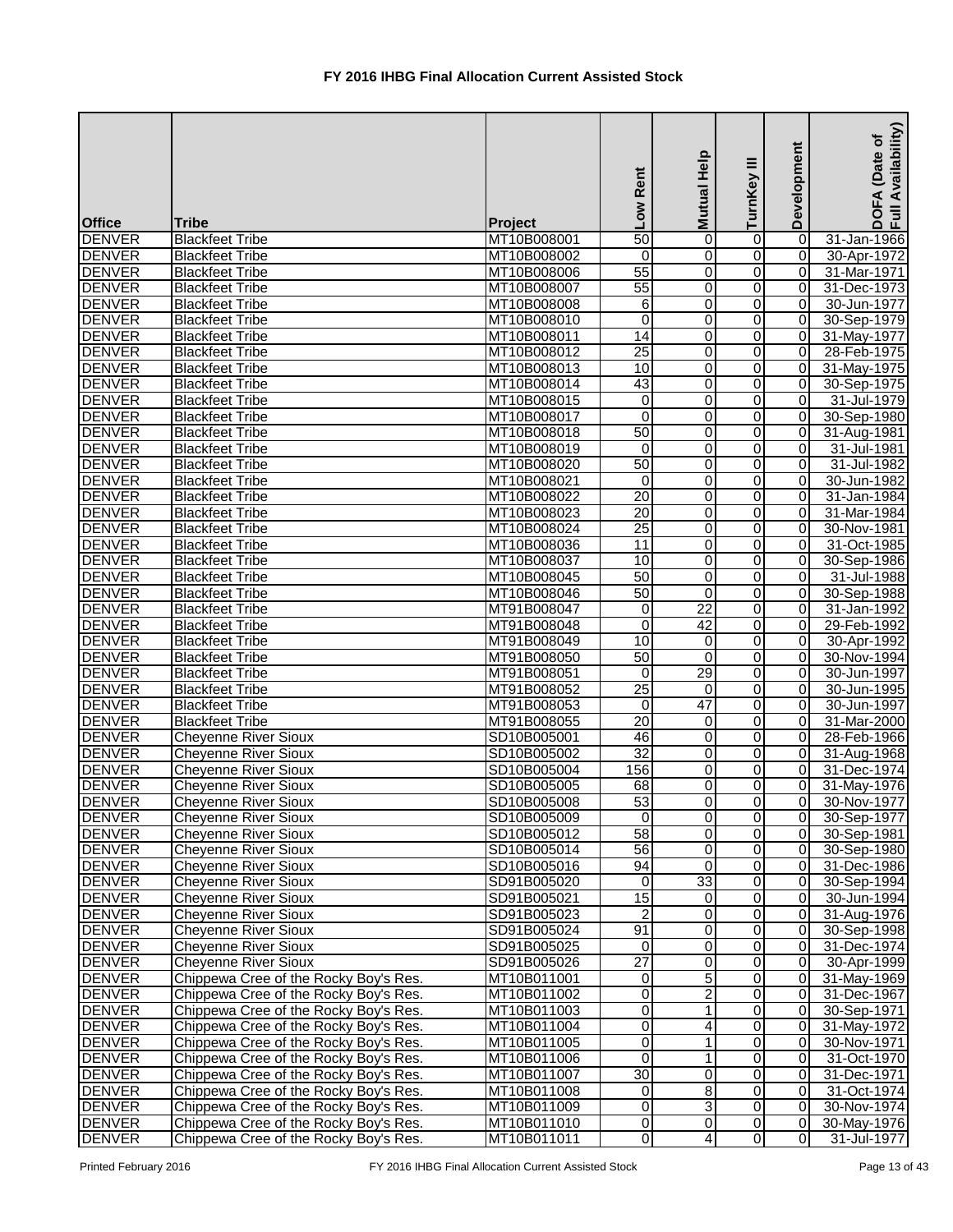| <b>Office</b>                  | <b>Tribe</b>                           | Project                    | Low Rent                | Mutual Help         | TurnKey III         | Development                      | Availability)<br>(Date of<br><b>DOFA</b><br>Full Av |
|--------------------------------|----------------------------------------|----------------------------|-------------------------|---------------------|---------------------|----------------------------------|-----------------------------------------------------|
| <b>DENVER</b>                  | Chippewa Cree of the Rocky Boy's Res.  | MT10B011012                | 40                      | 0                   | 0                   | 0                                | 30-Jan-1980                                         |
| <b>DENVER</b>                  | Chippewa Cree of the Rocky Boy's Res.  | MT10B011013                | 36                      | 0                   | 0                   | $\overline{0}$                   | 31-May-1986                                         |
| <b>DENVER</b>                  | Chippewa Cree of the Rocky Boy's Res.  | MT91B011021                | 43                      | 0                   | 0                   | $\overline{0}$                   | 30-Sep-1990                                         |
| <b>DENVER</b>                  | Chippewa Cree of the Rocky Boy's Res.  | MT91B011022                | $\overline{\mathsf{o}}$ | 0                   | 0                   | $\overline{0}$                   | 30-Sep-1990                                         |
| <b>DENVER</b>                  | Chippewa Cree of the Rocky Boy's Res.  | MT91B011023                | $\overline{15}$         | 0                   | 0                   | $\overline{0}$                   | 30-Aug-1994                                         |
| <b>DENVER</b>                  | Chippewa Cree of the Rocky Boy's Res.  | MT91B011024                | 45                      | 0                   | 0                   | $\overline{0}$                   | 31-Oct-1995                                         |
| <b>DENVER</b>                  | Chippewa Cree of the Rocky Boy's Res.  | MT91B011025                | $\overline{20}$         | 0                   | 0                   | $\overline{0}$                   | 31-Oct-1995                                         |
| <b>DENVER</b>                  | Chippewa Cree of the Rocky Boy's Res.  | MT91B011026                | 40                      | $\overline{0}$      | 0                   | $\overline{0}$                   | 31-Dec-1996                                         |
| <b>DENVER</b>                  | Chippewa Cree of the Rocky Boy's Res.  | MT91B011027                | 5                       | 0                   | 0                   | $\overline{0}$                   | 30-Aug-1994                                         |
| <b>DENVER</b>                  | Chippewa Cree of the Rocky Boy's Res.  | MT91B011028                | $\overline{22}$         | 0                   | 0                   | $\overline{0}$                   | 31-Mar-1999                                         |
| <b>DENVER</b>                  | <b>Crow Creek Sioux</b>                | SD10B004001                | 50                      | 0                   | 0                   | $\overline{0}$                   | 30-Apr-1966                                         |
| <b>DENVER</b>                  | <b>Crow Creek Sioux</b>                | SD10B004003                | $\overline{20}$         | 0                   | 0                   | $\overline{0}$                   | 30-Sep-1969                                         |
| <b>DENVER</b>                  | Crow Creek Sioux                       | SD10B004004                | 6                       | 0                   | 0                   | $\overline{0}$                   | 31-Aug-1972                                         |
| <b>DENVER</b>                  | <b>Crow Creek Sioux</b>                | SD10B004006                | 36                      | 0                   | 0                   | $\overline{0}$                   | 31-Dec-1973                                         |
| <b>DENVER</b>                  | <b>Crow Creek Sioux</b>                | SD10B004008                | 15                      | 0                   | 0                   | $\overline{0}$                   | 30-Nov-1976                                         |
| <b>DENVER</b>                  | Crow Creek Sioux                       | SD10B004010                | $\overline{31}$         | 0                   | 0                   | 0                                | 31-Jan-1981                                         |
| <b>DENVER</b>                  | <b>Crow Creek Sioux</b>                | SD91B004013                | 10                      | 0                   | 0                   |                                  | 30-Nov-1994                                         |
| <b>DENVER</b>                  | <b>Crow Creek Sioux</b>                | SD91B004014                | $\pmb{0}$               | 10                  | 0                   | $\overline{0}$                   | 30-Apr-1994                                         |
| <b>DENVER</b>                  | <b>Crow Creek Sioux</b>                | SD91B004015                | $\overline{0}$          | $\overline{24}$     | 0                   | $\overline{0}$                   | 31-Oct-1995                                         |
| <b>DENVER</b>                  | <b>Crow Creek Sioux</b>                | SD91B004016                | 10                      | $\Omega$            | 0                   | $\overline{0}$                   | 31-Mar-1997                                         |
| <b>DENVER</b>                  | <b>Crow Creek Sioux</b>                | SD91B004017                | $\overline{20}$         | 0                   | 0                   | $\overline{0}$                   | 30-Jun-1998                                         |
| <b>DENVER</b>                  | <b>Crow Tribe</b>                      | MT10B014001                | 0                       | 0                   | 0                   | $\overline{0}$                   | 30-Sep-1970                                         |
| <b>DENVER</b>                  | <b>Crow Tribe</b>                      | MT10B014002                | 0                       | 0                   | 0                   | $\overline{0}$                   | 28-Feb-1973                                         |
| <b>DENVER</b>                  | Crow Tribe                             | MT10B014003                | 0                       | 0                   | 0                   | $\overline{0}$                   | 31-Dec-1973                                         |
| <b>DENVER</b>                  | <b>Crow Tribe</b>                      | MT10B014004                | $\overline{37}$         | 0                   | 0                   | $\Omega$                         | 31-Dec-1973                                         |
| <b>DENVER</b>                  | <b>Crow Tribe</b>                      | MT10B014005                | $\pmb{0}$               | 0                   | 0                   | $\overline{0}$                   | 31-Dec-1973                                         |
| <b>DENVER</b>                  | Crow Tribe                             | MT10B014006                | 5                       | 0                   | 0                   | $\overline{0}$                   | 31-Dec-1973                                         |
| <b>DENVER</b>                  | <b>Crow Tribe</b>                      | MT10B014007                | $\overline{0}$          | 0                   | 0                   | $\overline{0}$                   | 30-Nov-1979                                         |
| <b>DENVER</b>                  | Crow Tribe                             | MT10B014008                | 40                      | 0                   | 0                   | $\overline{0}$<br>$\overline{0}$ | 30-Nov-1979                                         |
| <b>DENVER</b><br><b>DENVER</b> | <b>Crow Tribe</b><br><b>Crow Tribe</b> | MT10B014009                | $\overline{14}$         | 0                   | 0                   | $\overline{0}$                   | 31-Aug-1981                                         |
|                                |                                        | MT10B014010<br>MT10B014012 | 44<br>$\overline{4}$    | 0<br>$\overline{0}$ | 0                   | $\overline{0}$                   | 31-Jul-1981                                         |
| <b>DENVER</b><br><b>DENVER</b> | <b>Crow Tribe</b><br>Crow Tribe        | MT10B014019                | $\overline{39}$         | 0                   | $\overline{0}$<br>0 | $\overline{0}$                   | 30-Sep-1980<br>31-Oct-1985                          |
| <b>DENVER</b>                  | <b>Crow Tribe</b>                      | MT91B014024                | 0                       | 23                  | 0                   | $\overline{0}$                   | 31-Jan-1996                                         |
| <b>DENVER</b>                  | <b>Crow Tribe</b>                      | MT91B014025                | 0                       | 0                   | 0                   | $\overline{0}$                   | 30-Nov-1979                                         |
| <b>DENVER</b>                  | Flandreau Santee Sioux                 | SD10B049002                | 10                      | 0                   | 0                   | $\overline{0}$                   | 31-Dec-1979                                         |
| <b>DENVER</b>                  | <b>Flandreau Santee Sioux</b>          | SD10B049003                | $\overline{10}$         | 0                   | 0                   | $\overline{0}$                   | 31-Dec-1980                                         |
| <b>DENVER</b>                  | <b>Flandreau Santee Sioux</b>          | SD10B049005                | 15                      | 0                   | 0                   | 0                                | 30-Sep-1985                                         |
| <b>DENVER</b>                  | Flandreau Santee Sioux                 | SD91B049007                | $\overline{15}$         | 0                   | 0                   | 0                                | 24-Feb-1993                                         |
| <b>DENVER</b>                  | Fort Belknap Indian Community          | MT10B010005                | $\overline{47}$         | 0                   | 0                   | $\overline{0}$                   | 31-Aug-1971                                         |
| <b>DENVER</b>                  | Fort Belknap Indian Community          | MT10B010009                | $\overline{47}$         | 0                   | 0                   | $\overline{0}$                   | 31-Dec-1976                                         |
| <b>DENVER</b>                  | Fort Belknap Indian Community          | MT10B010012                | 15                      | 0                   | $\overline{0}$      | $\overline{0}$                   | 30-Nov-1979                                         |
| <b>DENVER</b>                  | Fort Belknap Indian Community          | MT10B010014                | $\overline{20}$         | 0                   | 0                   | $\overline{0}$                   | 30-Sep-1981                                         |
| <b>DENVER</b>                  | Fort Belknap Indian Community          | MT10B010015                | 10                      | 0                   | 0                   | $\overline{0}$                   | 30-Jun-1982                                         |
| <b>DENVER</b>                  | Fort Belknap Indian Community          | MT10B010016                | 10                      | 0                   | 0                   | $\overline{0}$                   | 30-Jun-1982                                         |
| <b>DENVER</b>                  | Fort Belknap Indian Community          | MT10B010019                | 14                      | 0                   | 0                   | $\Omega$                         | 30-Nov-1984                                         |
| <b>DENVER</b>                  | Fort Belknap Indian Community          | MT10B010020                | 9                       | 0                   | 0                   | $\overline{0}$                   | 30-Nov-1984                                         |
| <b>DENVER</b>                  | Fort Belknap Indian Community          | MT10B010021                | $\overline{\mathsf{o}}$ | 0                   | 0                   | $\overline{0}$                   | 31-Jul-1986                                         |
| <b>DENVER</b>                  | Fort Belknap Indian Community          | MT10B010022                | $\overline{0}$          | 0                   | 0                   | 0                                | 30-Sep-1987                                         |
| <b>DENVER</b>                  | Fort Belknap Indian Community          | MT10B010023                | $\overline{24}$         | 0                   | 0                   | $\overline{0}$                   | 31-Oct-1987                                         |
| <b>DENVER</b>                  | Fort Belknap Indian Community          | MT10B010028                | 0                       | 0                   | 0                   | 0                                | 31-Aug-1971                                         |
| <b>DENVER</b>                  | Fort Belknap Indian Community          | MT10B010029                | 0                       | $\mathbf 0$         | 0                   | $\overline{0}$                   | 31-Aug-1971                                         |
| <b>DENVER</b>                  | Fort Belknap Indian Community          | MT91B010024                | $\overline{0}$          | $\overline{24}$     | 0                   | $\overline{0}$                   | 31-Aug-1994                                         |
| <b>DENVER</b>                  | Fort Belknap Indian Community          | MT91B010025                | $\overline{\mathsf{o}}$ | 24                  | 0                   | $\overline{0}$                   | 31-Jul-1994                                         |
| <b>DENVER</b>                  | Fort Belknap Indian Community          | MT91B010026                | $\overline{25}$         | $\mathbf 0$         | 0                   | $\overline{0}$                   | 31-Dec-1995                                         |
| <b>DENVER</b>                  | Fort Belknap Indian Community          | MT91B010027                | 20                      | 0                   | 0                   | $\overline{0}$                   | 31-Jan-1996                                         |
| <b>DENVER</b>                  | Fort Belknap Indian Community          | MT91B010030                | 1                       |                     |                     |                                  | 26-Mar-2002                                         |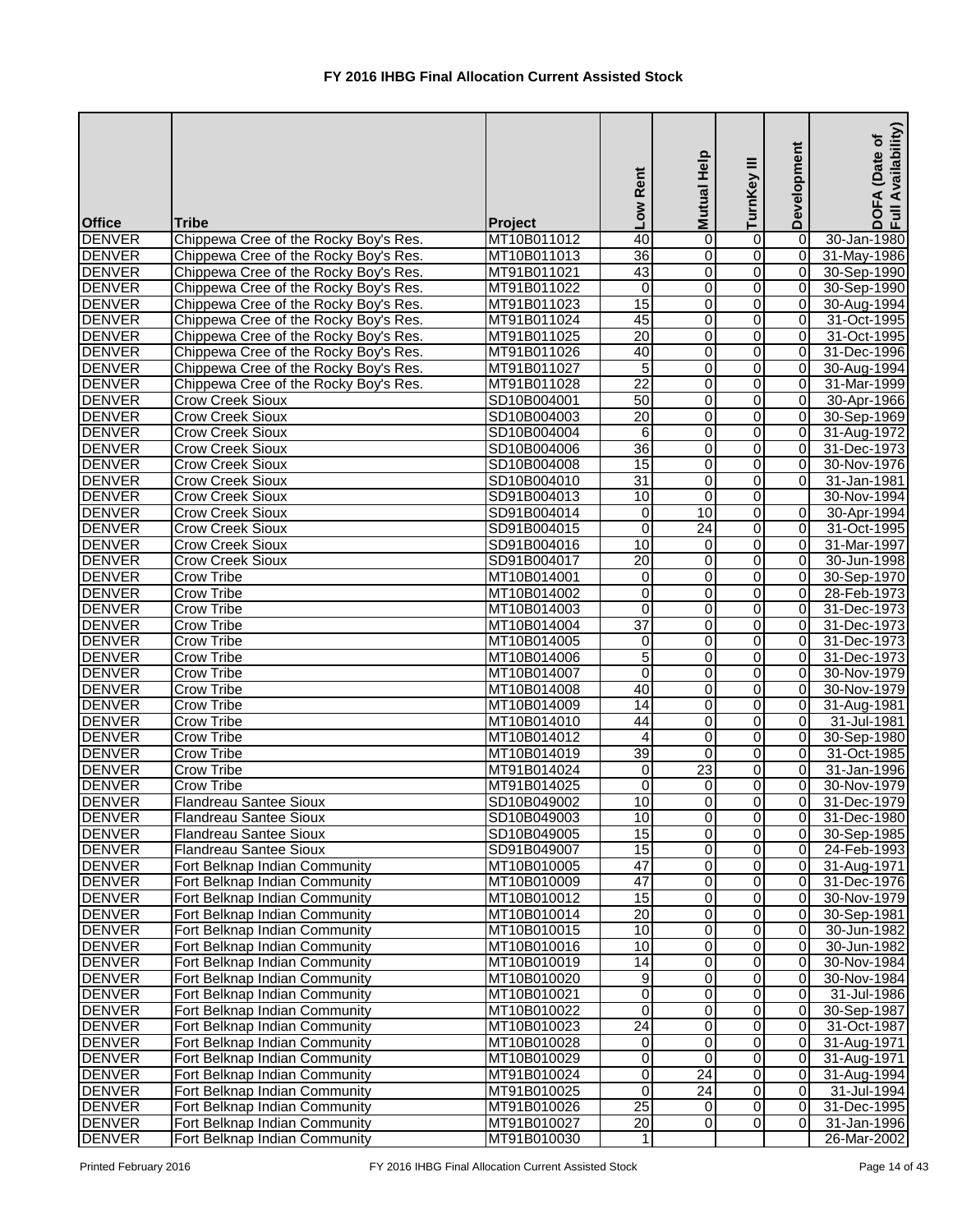| <b>Office</b>                  | <b>Tribe</b>                    | Project     | Low Rent        | Mutual Help    | Ξ<br>TurnKey   | Development    | Availability)<br>(Date of<br>EA<br>$rac{1}{2}$ |
|--------------------------------|---------------------------------|-------------|-----------------|----------------|----------------|----------------|------------------------------------------------|
| <b>DENVER</b>                  | Fort Peck Assiniboine and Sioux | MT10B009001 | 27              | 0              | 0              | $\Omega$       | 31-Jul-1964                                    |
| <b>DENVER</b>                  | Fort Peck Assiniboine and Sioux | MT10B009002 | 22              | 0              | 0              | $\Omega$       | 30-Sep-1964                                    |
| <b>DENVER</b>                  | Fort Peck Assiniboine and Sioux | MT10B009004 | 0               | $\mathbf 0$    | $\overline{0}$ | 0              | 31-Jul-1969                                    |
| <b>DENVER</b>                  | Fort Peck Assiniboine and Sioux | MT10B009006 | 44              | 0              | $\overline{0}$ | 0              | 30-Jun-1970                                    |
| <b>DENVER</b>                  | Fort Peck Assiniboine and Sioux | MT10B009007 | 0               | 0              | $\mathbf 0$    | 0              | 31-Aug-1972                                    |
| <b>DENVER</b>                  | Fort Peck Assiniboine and Sioux | MT10B009008 | $\overline{0}$  | $\mathbf 0$    | $\overline{0}$ | 0              | 31-Jan-1974                                    |
| <b>DENVER</b>                  | Fort Peck Assiniboine and Sioux | MT10B009010 | 10              | $\mathbf 0$    | $\overline{0}$ | $\overline{0}$ | 30-Nov-1975                                    |
| <b>DENVER</b>                  | Fort Peck Assiniboine and Sioux | MT10B009011 | 16              | $\mathbf 0$    | 0              | 0              | 30-Jun-1978                                    |
| <b>DENVER</b>                  | Fort Peck Assiniboine and Sioux | MT10B009012 | $\overline{0}$  | $\overline{0}$ | $\overline{0}$ | 0              | 30-Jun-1978                                    |
| <b>DENVER</b>                  | Fort Peck Assiniboine and Sioux | MT10B009014 | 45              | 0              | $\overline{0}$ | 0              | 31-May-1979                                    |
| <b>DENVER</b>                  | Fort Peck Assiniboine and Sioux | MT10B009015 | 44              | 0              | 0              | 0              | 31-Mar-1981                                    |
| <b>DENVER</b>                  | Fort Peck Assiniboine and Sioux | MT10B009016 | 0               | $\mathbf 0$    | 0              | 0              | 30-May-1980                                    |
| <b>DENVER</b>                  | Fort Peck Assiniboine and Sioux | MT10B009017 | 0               | 0              | 0              | 0              | 31-Mar-1982                                    |
| <b>DENVER</b>                  | Fort Peck Assiniboine and Sioux | MT10B009018 | 17              | $\mathbf 0$    | 0              | 0              | 28-Feb-1982                                    |
| <b>DENVER</b>                  | Fort Peck Assiniboine and Sioux | MT10B009020 | 15              | 0              | $\overline{0}$ | $\Omega$       | 31-Mar-1983                                    |
| <b>DENVER</b>                  | Fort Peck Assiniboine and Sioux | MT10B009021 | 57              | 0              | $\overline{0}$ | $\Omega$       | 30-Jun-1983                                    |
| <b>DENVER</b>                  | Fort Peck Assiniboine and Sioux | MT10B009022 | 0               | $\mathbf 0$    | $\overline{0}$ | 0              | 30-Sep-1983                                    |
| <b>DENVER</b>                  | Fort Peck Assiniboine and Sioux | MT10B009025 | $\overline{37}$ | 0              | 0              | 0              | 31-Dec-1985                                    |
| <b>DENVER</b>                  | Fort Peck Assiniboine and Sioux | MT10B009026 | 0               | 0              | 0              | 0              | 31-May-1986                                    |
| <b>DENVER</b>                  | Fort Peck Assiniboine and Sioux | MT10B009032 | $\overline{41}$ | $\mathbf 0$    | $\overline{0}$ | Οl             | 31-Jul-1988                                    |
| <b>DENVER</b>                  | Fort Peck Assiniboine and Sioux | MT91B009033 | $\overline{42}$ | 0              | $\overline{0}$ | Οl             |                                                |
|                                |                                 |             |                 |                |                |                | 31-Dec-1989                                    |
| <b>DENVER</b><br><b>DENVER</b> | Fort Peck Assiniboine and Sioux | MT91B009034 | 0<br>15         | 27             | $\overline{0}$ | 0<br>0         | 30-Jun-1991                                    |
|                                | Fort Peck Assiniboine and Sioux | MT91B009035 |                 | 0              | 0              |                | 30-Jun-1993                                    |
| <b>DENVER</b>                  | Fort Peck Assiniboine and Sioux | MT91B009036 | 23              | 0              | 0              | 0              | 30-Apr-1994                                    |
| <b>DENVER</b>                  | Fort Peck Assiniboine and Sioux | MT91B009037 | 9               | $\mathbf 0$    | 0              | 0              | 30-Jun-1995                                    |
| <b>DENVER</b>                  | Fort Peck Assiniboine and Sioux | MT91B009039 | $\overline{21}$ | $\mathbf 0$    | $\overline{0}$ | 0              | 30-Jun-1995                                    |
| <b>DENVER</b>                  | Fort Peck Assiniboine and Sioux | MT91B009040 | 0               | $\mathbf 0$    | $\overline{0}$ | 0              | 31-Oct-1980                                    |
| <b>DENVER</b>                  | Fort Peck Assiniboine and Sioux | MT91B009041 | 0               | 0              | $\overline{0}$ | 0              | 30-Jun-1978                                    |
| <b>DENVER</b>                  | Fort Peck Assiniboine and Sioux | MT91B009042 | $\mathsf 0$     | $\mathbf 0$    | $\overline{0}$ | $\overline{0}$ | 31-Aug-1972                                    |
| <b>DENVER</b>                  | Fort Peck Assiniboine and Sioux | MT91B009043 | $\overline{0}$  | 0              | $\overline{0}$ | $\overline{0}$ | 31-Aug-1972                                    |
| <b>DENVER</b>                  | Fort Peck Assiniboine and Sioux | MT91B009044 | $\overline{0}$  | $\mathbf 0$    | $\Omega$       | $\overline{0}$ | 30-Jun-1970                                    |
| <b>DENVER</b>                  | Fort Peck Assiniboine and Sioux | MT91B009046 | $\overline{0}$  | $\overline{0}$ | $\overline{0}$ | $\overline{0}$ | 30-Jun-1970                                    |
| <b>DENVER</b>                  | Fort Peck Assiniboine and Sioux | MT91B009047 | 3               | 0              | $\overline{O}$ | ΟI             | 31-Aug-1972                                    |
| <b>DENVER</b>                  | Fort Peck Assiniboine and Sioux | MT91B009048 | $\overline{0}$  | 3              | 0              | $\overline{O}$ | 30-Jun-1970                                    |
| <b>DENVER</b>                  | Fort Peck Assiniboine and Sioux | MT91B009049 | 19              | 0              | 0              | $\overline{0}$ | 31-Dec-1999                                    |
| <b>DENVER</b>                  | <b>Goshute Reservation</b>      | NV99B015012 | 8               | 0              | $\overline{0}$ | 0I             | 31-May-1986                                    |
| <b>DENVER</b>                  | <b>Goshute Reservation</b>      | NV99B015016 | 4               | $\mathbf 0$    | $\overline{0}$ | $\overline{0}$ | 30-Jun-1995                                    |
| <b>DENVER</b>                  | <b>Goshute Reservation</b>      | UT91B034001 | 15              | 0              | $\overline{0}$ |                | 31-Dec-2000                                    |
| <b>DENVER</b>                  | Lower Brule Sioux               | SD10B003003 | 20              | 0              | $\overline{0}$ | $\overline{0}$ | 31-Dec-1970                                    |
| <b>DENVER</b>                  | Lower Brule Sioux               | SD10B003005 | 10              | 0              | $\overline{0}$ | $\overline{0}$ | 31-Dec-1974                                    |
| <b>DENVER</b>                  | Lower Brule Sioux               | SD10B003007 | 19              | 0              | $\overline{0}$ | $\overline{0}$ | 31-Mar-1977                                    |
| <b>DENVER</b>                  | Lower Brule Sioux               | SD10B003009 | $\overline{24}$ | $\mathbf 0$    | $\overline{0}$ | $\overline{0}$ | 28-Feb-1980                                    |
| <b>DENVER</b>                  | Lower Brule Sioux               | SD10B003011 | 10              | $\mathbf 0$    | $\overline{0}$ | $\overline{0}$ | 30-Sep-1981                                    |
| <b>DENVER</b>                  | Lower Brule Sioux               | SD10B003014 | $\overline{12}$ | 0              | $\overline{0}$ | $\overline{0}$ | 31-Oct-1985                                    |
| <b>DENVER</b>                  | <b>Lower Brule Sioux</b>        | SD91B003017 | $\Omega$        | 8              | $\Omega$       | $\overline{0}$ | 31-Dec-1990                                    |
| <b>DENVER</b>                  | Lower Brule Sioux               | SD91B003018 | 10              | 0              | 0              | $\overline{0}$ | 31-Jul-1990                                    |
| <b>DENVER</b>                  | Lower Brule Sioux               | SD91B003019 | 29              | 0              | 0              | $\overline{0}$ | 30-Nov-1995                                    |
| <b>DENVER</b>                  | Lower Brule Sioux               | SD91B003020 | 19              | $\Omega$       | 0              | 0              | 30-Nov-1996                                    |
| <b>DENVER</b>                  | Lower Brule Sioux               | SD91B003021 | 0               | 16             | $\overline{0}$ | $\overline{0}$ | 31-Dec-1999                                    |
| <b>DENVER</b>                  | Lower Brule Sioux               | SD91B003022 |                 | 0              | $\overline{0}$ | $\overline{0}$ | 30-Jun-2000                                    |
| <b>DENVER</b>                  | Navajo Nation                   | AZ99B012001 | 60              | 0              | $\overline{0}$ | 0              | 31-Dec-1968                                    |
| <b>DENVER</b>                  | Navajo Nation                   | AZ99B012002 | 49              | 0              | $\overline{0}$ | $\overline{0}$ | 30-Apr-1968                                    |
| <b>DENVER</b>                  | Navajo Nation                   | AZ99B012003 | 108             | 0              | $\mathbf 0$    | $\overline{0}$ | 30-Apr-1968                                    |
| <b>DENVER</b>                  | Navajo Nation                   | AZ99B012004 | 40              | 0              | $\overline{0}$ | $\overline{0}$ | 30-Nov-1967                                    |
| <b>DENVER</b>                  | Navajo Nation                   | AZ99B012005 | 50              | $\mathbf 0$    | $\overline{0}$ | $\overline{0}$ | 31-Jan-1967                                    |
| <b>DENVER</b>                  | Navajo Nation                   | AZ99B012012 | 50              | 0              | $\overline{0}$ | $\overline{0}$ | 31-Jan-1971                                    |
| <b>DENVER</b>                  | Navajo Nation                   | AZ99B012032 | $\overline{0}$  | 0              | $\overline{0}$ | $\overline{0}$ | 30-May-1974                                    |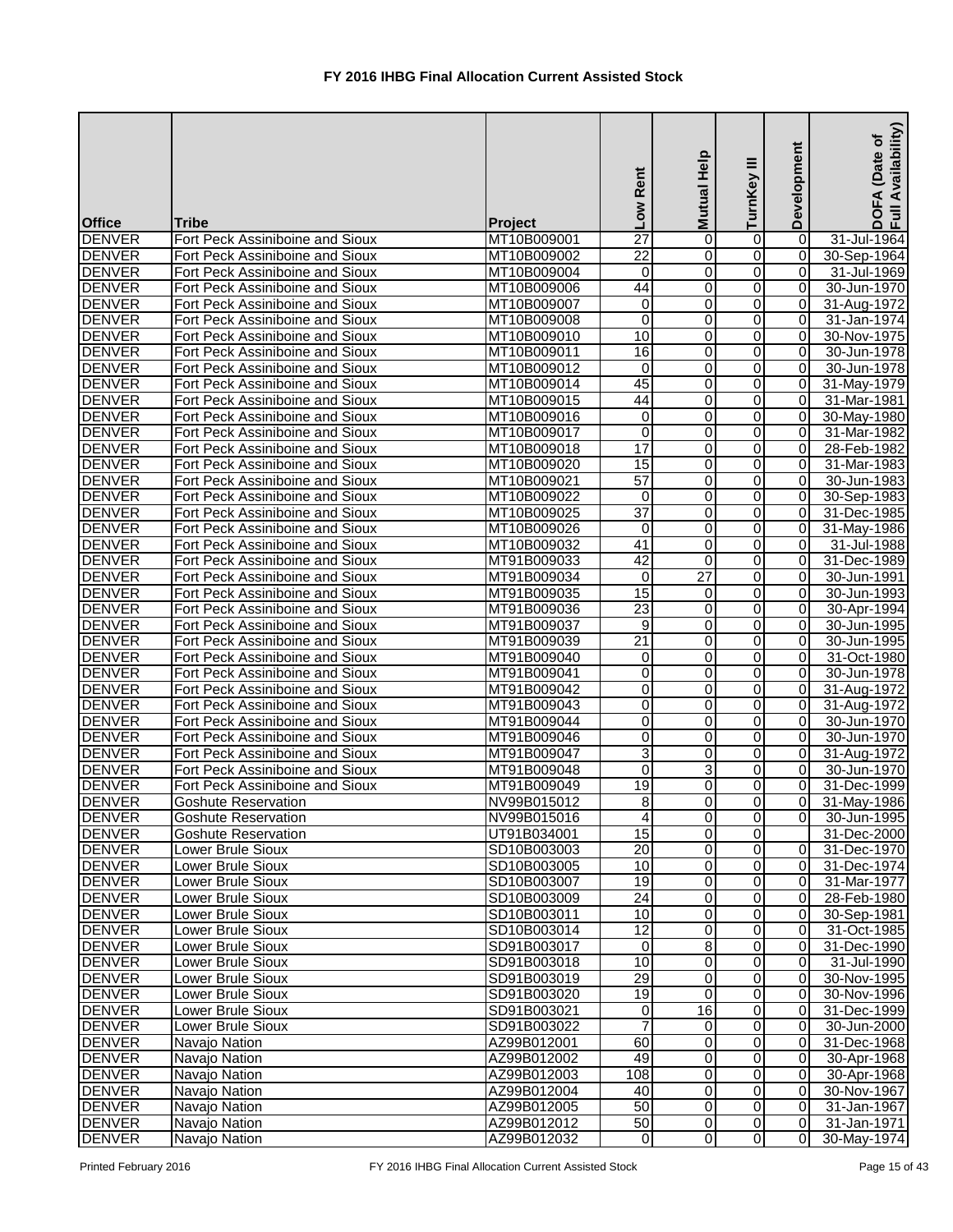|                                |                                |                            | Low Rent                | Mutual Help         | ≡<br>TurnKey            | Development                      | Availability)<br>Date of<br><b>DOFA</b><br>Full Av |
|--------------------------------|--------------------------------|----------------------------|-------------------------|---------------------|-------------------------|----------------------------------|----------------------------------------------------|
| <b>Office</b>                  | <b>Tribe</b>                   | <b>Project</b>             |                         |                     |                         |                                  |                                                    |
| <b>DENVER</b>                  | Navajo Nation                  | AZ99B012038                | $\overline{10}$         | 0                   | 0                       | $\vert$ 0                        | 30-Dec-1974                                        |
| <b>DENVER</b>                  | Navajo Nation                  | AZ99B012039                | 10                      | 0                   | $\overline{\mathsf{o}}$ | $\vert$ 0                        | 31-Dec-1975                                        |
| <b>DENVER</b>                  | Navajo Nation                  | AZ99B012040                | $\overline{10}$         | 0                   | $\overline{\mathsf{o}}$ | 0                                | 30-Jun-1976                                        |
| <b>DENVER</b>                  | Navajo Nation                  | AZ99B012043                | 45                      | 0                   | 0                       | 0                                | 30-Apr-1979                                        |
| <b>DENVER</b>                  | Navajo Nation                  | AZ99B012048                | 10                      | 0                   | 0                       | $\overline{0}$                   | 31-Oct-1978                                        |
| <b>DENVER</b>                  | Navajo Nation                  | AZ99B012050                | 40                      | 0                   | 0                       | $\overline{0}$<br>$\overline{0}$ | 31-Aug-1983                                        |
| <b>DENVER</b><br><b>DENVER</b> | Navajo Nation                  | AZ99B012057<br>AZ99B012058 | 150<br>$\overline{37}$  | $\overline{0}$<br>0 | 0                       | $\overline{0}$                   | 30-Apr-1987                                        |
| <b>DENVER</b>                  | Navajo Nation                  | AZ99B012059                | $\overline{30}$         | 0                   | 0<br>0                  | $\overline{0}$                   | 31-May-1983<br>31-Dec-1982                         |
| <b>DENVER</b>                  | Navajo Nation<br>Navajo Nation | AZ99B012060                | 10                      | 0                   | 0                       | $\overline{0}$                   | 30-Nov-1982                                        |
| <b>DENVER</b>                  | Navajo Nation                  | AZ99B012061                | 6                       | 0                   | 0                       | $\overline{0}$                   | 31-Aug-1982                                        |
| <b>DENVER</b>                  | Navajo Nation                  | AZ99B012062                | 119                     | 0                   | 0                       | $\overline{0}$                   | 30-Nov-1983                                        |
| <b>DENVER</b>                  | Navajo Nation                  | AZ99B012063                | 88                      | 0                   | 0                       | $\overline{0}$                   | 31-Mar-1984                                        |
| <b>DENVER</b>                  | Navajo Nation                  | AZ99B012067                | 65                      | 0                   | 0                       | $\overline{0}$                   | 30-Nov-1982                                        |
| <b>DENVER</b>                  | Navajo Nation                  | AZ99B012073                | 15                      | 0                   | 0                       | $\overline{0}$                   | 31-Oct-1983                                        |
| <b>DENVER</b>                  | Navajo Nation                  | AZ99B012082                | 50                      | $\overline{0}$      | 0                       | $\overline{0}$                   | 30-Sep-1986                                        |
| <b>DENVER</b>                  | Navajo Nation                  | AZ99B012083                | 70                      | 0                   | 0                       | $\overline{0}$                   | 31-Aug-1985                                        |
| <b>DENVER</b>                  | Navajo Nation                  | AZ99B012084                | $\mathbf 0$             | 0                   | 0                       | $\overline{0}$                   | 31-May-1985                                        |
| <b>DENVER</b>                  | Navajo Nation                  | AZ99B012085                | 50                      | 0                   | $\overline{0}$          | $\overline{0}$                   | 31-Aug-1986                                        |
| <b>DENVER</b>                  | Navajo Nation                  | AZ99B012086                | 50                      | 0                   | 0                       | $\overline{0}$                   | 31-Aug-1986                                        |
| <b>DENVER</b>                  | Navajo Nation                  | AZ99B012087                | 50                      | 0                   | 0                       | $\overline{0}$                   | 30-Sep-1986                                        |
| <b>DENVER</b>                  | Navajo Nation                  | AZ99B012093                | 40                      | 0                   | 0                       | $\overline{0}$                   | 31-Aug-1985                                        |
| <b>DENVER</b>                  | Navajo Nation                  | AZ99B012098                | 33                      | 0                   | 0                       | $\overline{0}$                   | 31-Oct-1987                                        |
| <b>DENVER</b>                  | Navajo Nation                  | AZ99B012103                | 65                      | 0                   | 0                       | $\overline{0}$                   | 31-May-1991                                        |
| <b>DENVER</b>                  | Navajo Nation                  | AZ99B012104                | $\pmb{0}$               | 0                   | 0                       | $\overline{0}$                   | 30-Sep-1990                                        |
| <b>DENVER</b>                  | Navajo Nation                  | AZ99B012105                | 0                       | 0                   | $\overline{0}$          | $\overline{0}$                   | 30-Sep-1990                                        |
| <b>DENVER</b>                  | Navajo Nation                  | AZ99B012106                | $\overline{0}$          | $\overline{7}$      | $\overline{0}$          | $\overline{0}$                   | 31-Dec-1990                                        |
| <b>DENVER</b>                  | Navajo Nation                  | AZ99B012107                | $\overline{0}$          | $\overline{5}$      | 0                       | $\overline{0}$                   | 31-May-1991                                        |
| <b>DENVER</b>                  | Navajo Nation                  | AZ99B012108                | $\overline{0}$          | $\overline{17}$     | $\overline{0}$          | $\overline{0}$                   | 31-May-1991                                        |
| <b>DENVER</b>                  | Navajo Nation                  | AZ99B012109                | Ō                       | 0                   | $\overline{0}$          | $\overline{0}$                   | 30-Sep-1990                                        |
| <b>DENVER</b>                  | Navajo Nation                  | AZ99B012111                | $\overline{0}$          | 0                   | 0                       | $\overline{0}$                   | 30-Sep-1990                                        |
| <b>DENVER</b>                  | Navajo Nation                  | AZ99B012112                | $\Omega$                | $\overline{3}$      | $\overline{0}$          | $\overline{0}$                   | 31-May-1992                                        |
| <b>DENVER</b>                  | Navajo Nation                  | AZ99B012113                | $\overline{25}$         | $\overline{0}$      | $\overline{0}$          | $\overline{0}$                   | 31-May-1992                                        |
| <b>DENVER</b>                  | Navajo Nation                  | AZ99B012114                | 0                       | 15                  | 0                       | $\overline{0}$                   | 30-Apr-1992                                        |
| <b>DENVER</b>                  | Navajo Nation                  | AZ99B012115                | 0                       | 5                   | 0                       | $\overline{0}$                   | 31-Mar-1992                                        |
| <b>DENVER</b>                  | Navajo Nation                  | AZ99B012116                | $\overline{0}$          | $\overline{5}$      | 0                       | $\overline{0}$                   | 30-Nov-1991                                        |
| <b>DENVER</b>                  | Navajo Nation                  | AZ99B012117                | $\overline{\mathsf{o}}$ | 6                   | $\overline{0}$          | $\overline{0}$                   | 31-Dec-1991                                        |
| <b>DENVER</b>                  | Navajo Nation                  | AZ99B012118                | 15                      | 0                   | 0                       | 0                                | 30-Nov-1991                                        |
| <b>DENVER</b>                  | Navajo Nation                  | AZ99B012119                | $\overline{0}$          | $\infty$            | 0                       | $\overline{0}$                   | 30-Nov-1992                                        |
| <b>DENVER</b>                  | Navajo Nation                  | AZ99B012120                | $\overline{0}$          | $\overline{12}$     | 0                       | $\overline{0}$                   | 30-Apr-1992                                        |
| <b>DENVER</b>                  | Navajo Nation                  | AZ99B012121                | $\overline{0}$          | دى                  | O                       | $\overline{0}$                   | 31-Mar-1992                                        |
| <b>DENVER</b>                  | Navajo Nation                  | AZ99B012122                | 10                      | 0                   | 0                       | $\overline{0}$                   | 31-Mar-1992                                        |
| <b>DENVER</b>                  | Navajo Nation                  | AZ99B012123                | $\Omega$                | 3                   | 0                       | $\overline{0}$                   | 31-Dec-1991                                        |
| <b>DENVER</b>                  | Navajo Nation                  | AZ99B012124                | 10                      | 0                   | 0                       | $\overline{0}$                   | 31-Dec-1991                                        |
| <b>DENVER</b>                  | Navajo Nation                  | AZ99B012125                | 0                       | 11                  | 0                       | $\overline{0}$                   | 30-Nov-1992                                        |
| <b>DENVER</b>                  | Navajo Nation                  | AZ99B012126                | 29                      | 0                   | 0                       | $\overline{0}$                   | 30-Nov-1992                                        |
| <b>DENVER</b>                  | Navajo Nation                  | AZ99B012127                | 0                       | $\overline{12}$     | 0                       | $\overline{0}$                   | 31-Jul-1994                                        |
| <b>DENVER</b>                  | Navajo Nation                  | AZ99B012128                | 0                       | 13                  | 0                       | $\overline{0}$                   | 30-Apr-1994                                        |
| <b>DENVER</b>                  | Navajo Nation                  | AZ99B012129                | 0                       | 4                   | 0                       | $\overline{0}$                   | 31-Jul-1994                                        |
| <b>DENVER</b>                  | Navajo Nation                  | AZ99B012130                | $\overline{0}$          | $\overline{11}$     | 0                       | 0                                | 31-May-1995                                        |
| <b>DENVER</b>                  | Navajo Nation                  | AZ99B012131                | $\mathbf{0}$            | 4                   | 0                       | $\overline{0}$                   | 31-Oct-1994                                        |
| <b>DENVER</b>                  | Navajo Nation                  | AZ99B012132                | $\overline{20}$         | 0                   | 0                       | $\overline{0}$                   | 31-May-1995                                        |
| <b>DENVER</b>                  | Navajo Nation                  | AZ99B012133                | 19                      | 0                   | 0                       | $\overline{0}$                   | 31-Oct-1994                                        |
| <b>DENVER</b>                  | Navajo Nation                  | AZ99B012134                | 19                      | 0                   | $\overline{0}$          | $\overline{0}$                   | 31-Jul-1994                                        |
| <b>DENVER</b>                  | Navajo Nation                  | AZ99B012135                | 19                      | 0                   | $\Omega$                | $\overline{0}$                   | 31-Jul-1994                                        |
| <b>DENVER</b>                  | Navajo Nation                  | AZ99B012136                | 0                       | 16                  | $\overline{0}$          | $\overline{0}$                   | 31-Mar-1995                                        |
| <b>DENVER</b>                  | Navajo Nation                  | AZ99B012137                | $\overline{0}$          | $\overline{22}$     | $\overline{0}$          | $\overline{0}$                   | 31-Oct-1996                                        |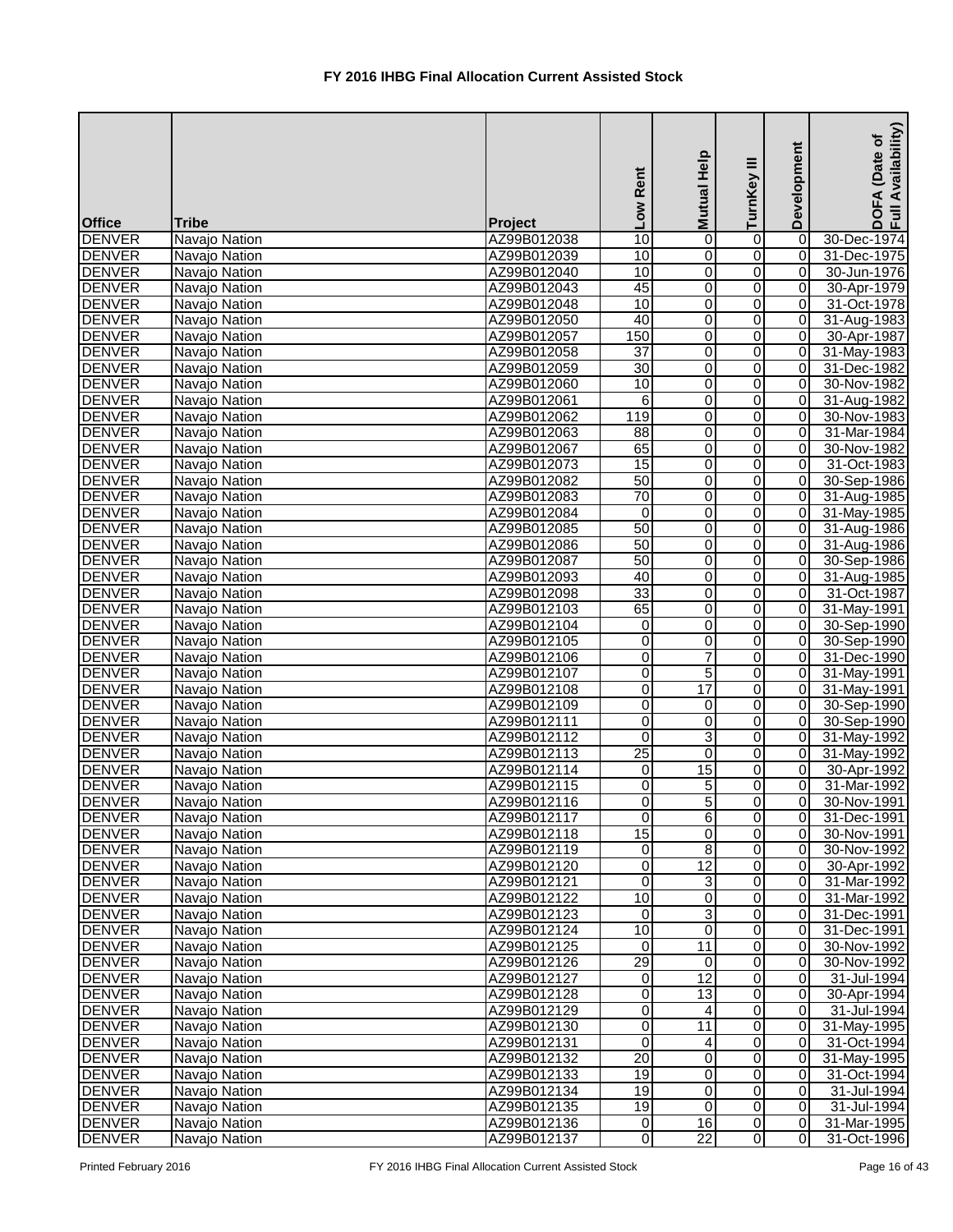| <b>Office</b> | <b>Tribe</b>  | Project     | Rent<br>Low     | Mutual Help     | Ξ<br>TurnKey   | Development      | Availability)<br>Date of<br><b>DOFA</b><br>Full Av |
|---------------|---------------|-------------|-----------------|-----------------|----------------|------------------|----------------------------------------------------|
| <b>DENVER</b> | Navajo Nation | AZ99B012138 | 16              | 0               | 0              | $\vert 0 \vert$  | 31-Oct-1996                                        |
| <b>DENVER</b> | Navajo Nation | AZ99B012139 | 0               | $\overline{20}$ | 0              | $\overline{0}$   | 31-Oct-1996                                        |
| <b>DENVER</b> | Navajo Nation | AZ99B012140 | 0               | 7               | 0              | $\overline{0}$   | 30-Sep-1996                                        |
| <b>DENVER</b> | Navajo Nation | AZ99B012141 | $\overline{0}$  | $\overline{10}$ | $\overline{0}$ | $\overline{0}$   | 31-May-1997                                        |
| <b>DENVER</b> | Navajo Nation | AZ99B012142 | $\overline{0}$  | $\overline{12}$ | $\overline{0}$ | $\overline{0}$   | 30-Nov-1998                                        |
| <b>DENVER</b> | Navajo Nation | AZ99B012143 | 0               | 10              | 0              | $\overline{0}$   | 31-Oct-1996                                        |
| <b>DENVER</b> | Navajo Nation | AZ99B012144 | 15              | $\pmb{0}$       | 0              | $\overline{0}$   | 31-May-1997                                        |
| <b>DENVER</b> | Navajo Nation | AZ99B012145 | 6               | $\overline{0}$  | $\overline{0}$ | $\overline{0}$   | 30-Nov-1998                                        |
| <b>DENVER</b> | Navajo Nation | AZ99B012146 | 0               | $\overline{9}$  | 0              | $\overline{0}$   | 31-May-1997                                        |
| <b>DENVER</b> | Navajo Nation | AZ99B012147 | 15              | 0               | 0              | $\overline{0}$   | 31-May-1997                                        |
| <b>DENVER</b> | Navajo Nation | AZ99B012148 | $\Omega$        | 45              | 0              | $\overline{0}$   | 31-May-1998                                        |
| <b>DENVER</b> | Navajo Nation | AZ99B012149 | 20              | 0               | 0              | $\overline{0}$   | 31-May-1998                                        |
| <b>DENVER</b> | Navajo Nation | AZ99B012150 | 40              | 0               | 0              | $\overline{0}$   | 31-May-1998                                        |
| <b>DENVER</b> | Navajo Nation | AZ99B012151 | 40              | 0               | 0              | $\overline{0}$   | 30-Sep-1997                                        |
| <b>DENVER</b> | Navajo Nation | AZ99B012152 | 0               | $\overline{8}$  | 0              | $\overline{0}$   | 30-Apr-1999                                        |
| <b>DENVER</b> | Navajo Nation | AZ99B012153 | $\overline{0}$  | $\overline{25}$ | 0              | 0                | 31-Jan-1999                                        |
| <b>DENVER</b> | Navajo Nation | AZ99B012154 | 0               | 62              | 0              | 0                | 31-Mar-1999                                        |
| <b>DENVER</b> | Navajo Nation | AZ99B012155 | 0               | $\overline{20}$ | 0              | $\overline{0}$   | 28-Feb-2000                                        |
| <b>DENVER</b> | Navajo Nation | AZ99B012156 | $\overline{0}$  | $\overline{28}$ | 0              | $\overline{0}$   | 28-Feb-2000                                        |
| <b>DENVER</b> | Navajo Nation | AZ99B012158 | 0               | 10              | 0              | $\overline{0}$   | 28-Feb-2000                                        |
| <b>DENVER</b> | Navajo Nation | AZ99B012160 | 10              | $\pmb{0}$       | 0              | $\overline{0}$   | 31-Mar-2001                                        |
| <b>DENVER</b> | Navajo Nation | AZ99B012161 | 54              | 0               | 0              | 0                | 31-Mar-1997                                        |
| <b>DENVER</b> | Navajo Nation | AZ99B012162 | 0               | $\overline{9}$  | 0              | 0                | 31-Oct-2001                                        |
| <b>DENVER</b> | Navajo Nation | AZ99B012163 | 0               | $\overline{13}$ | 0              | $\boldsymbol{2}$ | 30-Jun-2001                                        |
| <b>DENVER</b> | Navajo Nation | AZ99B012164 | 0               | $\overline{25}$ | 0              | 0                | 30-Jun-2001                                        |
| <b>DENVER</b> | Navajo Nation | AZ99B012165 | 0               | $\overline{19}$ | 0              | $\overline{0}$   | 30-Jun-2001                                        |
| <b>DENVER</b> | Navajo Nation | AZ99B012166 | 0               | $\overline{23}$ | 0              | $\overline{0}$   | 30-Nov-1998                                        |
| <b>DENVER</b> | Navajo Nation | NM99B015001 | 60              | $\pmb{0}$       | 0              | 0                | 30-Nov-1965                                        |
| <b>DENVER</b> | Navajo Nation | NM99B015002 | 59              | 0               | 0              | $\overline{0}$   | 30-Sep-1976                                        |
| <b>DENVER</b> | Navajo Nation | NM99B015003 | 19              | $\overline{0}$  | $\overline{0}$ | $\overline{0}$   | 31-Oct-1966                                        |
| <b>DENVER</b> | Navajo Nation | NM99B015004 | 30              | 0               | 0              | $\overline{0}$   | 31-Oct-1966                                        |
| <b>DENVER</b> | Navajo Nation | NM99B015005 | 19              | $\overline{0}$  | $\overline{0}$ | $\overline{0}$   | 31-Jan-1967                                        |
| <b>DENVER</b> | Navajo Nation | NM99B015006 | 100             | 0               | 0              | $\overline{0}$   | 30-Apr-1968                                        |
| <b>DENVER</b> | Navajo Nation | NM99B015012 | 50              | 0               | 0              | $\overline{0}$   | 30-Apr-1971                                        |
| <b>DENVER</b> | Navajo Nation | NM99B015013 | 60              | 0               | 0              | $\overline{0}$   | 30-Jun-1973                                        |
| <b>DENVER</b> | Navajo Nation | NM99B015014 | $\overline{20}$ | 0               | 0              | $\overline{0}$   | 31-Oct-1972                                        |
| <b>DENVER</b> | Navajo Nation | NM99B015024 | 10              | 0               | 0              | $\overline{0}$   | 28-Feb-1975                                        |
| <b>DENVER</b> | Navajo Nation | NM99B015028 | $\overline{20}$ | 0               | 0              | 0                | 30-Sep-1975                                        |
| <b>DENVER</b> | Navajo Nation | NM99B015030 | $\overline{30}$ | 0               | 0              | $\overline{0}$   | 30-Jun-1975                                        |
| <b>DENVER</b> | Navajo Nation | NM99B015032 | 150             | 0               | 0              | $\overline{0}$   | 31-Jul-1979                                        |
| <b>DENVER</b> | Navajo Nation | NM99B015036 | 105             | 0               | 0              | $\overline{0}$   | 31-Aug-1979                                        |
| <b>DENVER</b> | Navajo Nation | NM99B015039 | $\overline{90}$ | 0               | $\overline{0}$ | $\overline{0}$   | 30-Sep-1980                                        |
| <b>DENVER</b> | Navajo Nation | NM99B015040 | 74              | 0               | 0              | $\overline{0}$   | 30-Apr-1983                                        |
| <b>DENVER</b> | Navajo Nation | NM99B015041 | 100             | 0               | 0              | $\overline{0}$   | 30-Apr-1984                                        |
| <b>DENVER</b> | Navajo Nation | NM99B015042 | 20              | 0               | 0              | $\overline{0}$   | 28-Feb-1983                                        |
| <b>DENVER</b> | Navajo Nation | NM99B015044 | 20              | 0               | 0              | $\overline{0}$   | 30-Jun-1983                                        |
| <b>DENVER</b> | Navajo Nation | NM99B015045 | 10              | 0               | 0              | 0                | 30-Nov-1983                                        |
| <b>DENVER</b> | Navajo Nation | NM99B015046 | 25              | 0               | 0              | $\overline{0}$   | 31-Jan-1983                                        |
| <b>DENVER</b> | Navajo Nation | NM99B015047 | 50              | 0               | 0              | $\overline{0}$   | 31-Dec-1983                                        |
| <b>DENVER</b> | Navajo Nation | NM99B015048 | 100             | 0               | 0              | $\overline{0}$   | 31-Jan-1984                                        |
| <b>DENVER</b> | Navajo Nation | NM99B015049 | 51              | 0               | 0              | $\overline{0}$   | 29-Feb-1984                                        |
| <b>DENVER</b> | Navajo Nation | NM99B015052 | 4               | 0               | 0              | 0                | 30-Apr-1984                                        |
| <b>DENVER</b> | Navajo Nation | NM99B015053 | $\mathbf{0}$    | 0               | 0              | $\overline{0}$   | 31-Mar-1986                                        |
| <b>DENVER</b> | Navajo Nation | NM99B015055 | 59              | 0               | 0              | $\overline{0}$   | 31-Jan-1986                                        |
| <b>DENVER</b> | Navajo Nation | NM99B015057 | $\overline{0}$  | 8 <sup>1</sup>  | $\Omega$       | $\overline{0}$   | 30-Jun-1987                                        |
| <b>DENVER</b> | Navajo Nation | NM99B015066 | $\overline{0}$  | 6               | $\overline{0}$ | $\overline{0}$   | 31-Oct-1990                                        |
| <b>DENVER</b> | Navajo Nation | NM99B015067 | $\overline{0}$  | $\overline{9}$  | 0              | $\overline{0}$   | 31-Mar-1991                                        |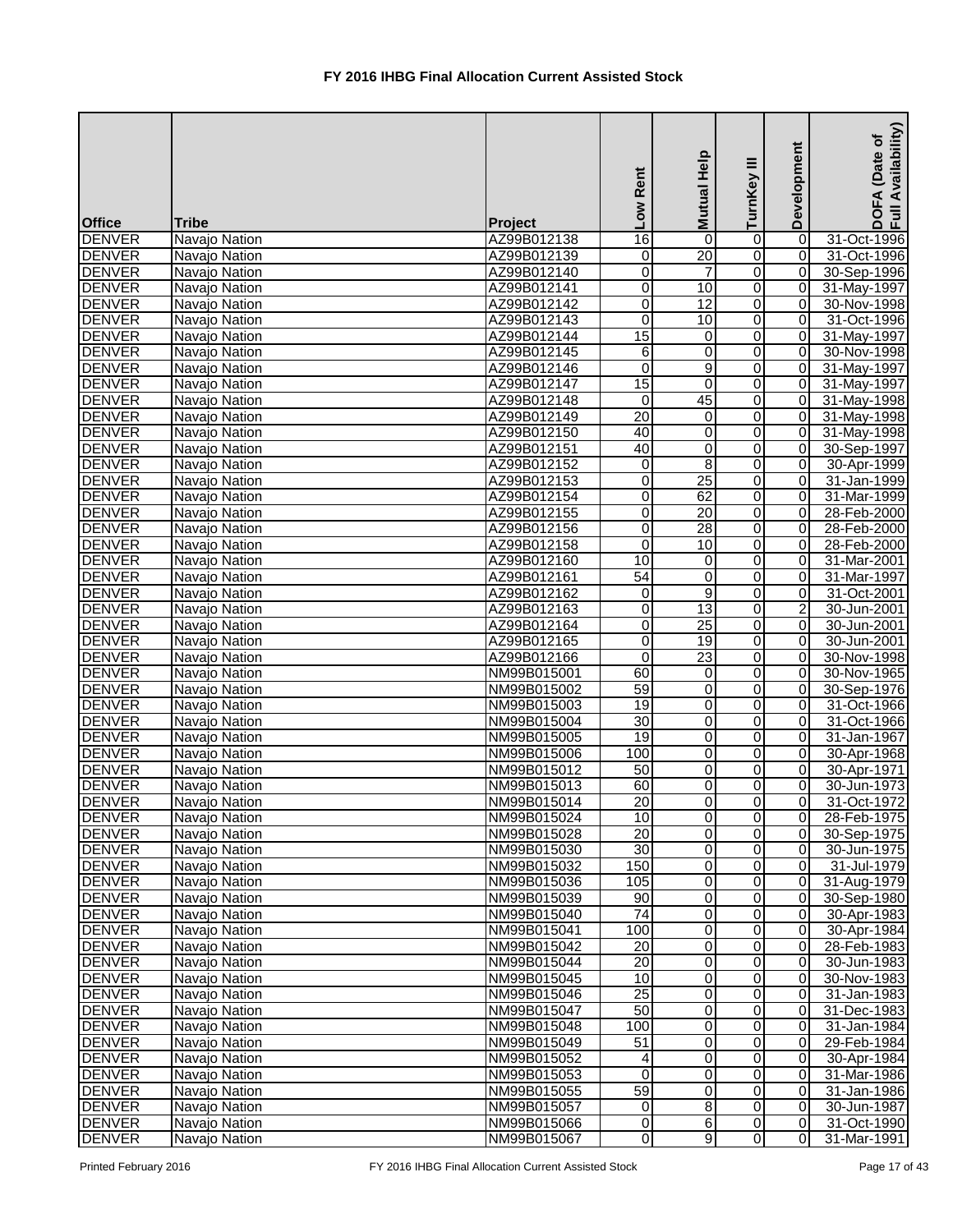| <b>Office</b>                  | <b>Tribe</b>                   | Project                    | Rent<br><b>NOT</b>      | Mutual Help     | Ξ<br>TurnKey   | Development    | Availability)<br>Date of<br><b>DOFA</b><br>Full Av |
|--------------------------------|--------------------------------|----------------------------|-------------------------|-----------------|----------------|----------------|----------------------------------------------------|
| <b>DENVER</b>                  | Navajo Nation                  | NM99B015068                | $\mathbf 0$             | 0               | 0              | 0              | 30-Sep-1990                                        |
| <b>DENVER</b>                  | Navajo Nation                  | NM99B015069                | 0                       | 11              | 0              | $\overline{0}$ | 31-Mar-1991                                        |
| <b>DENVER</b>                  | Navajo Nation                  | NM99B015070                | $\overline{0}$          | 0               | 0              | $\overline{0}$ | 30-Sep-1990                                        |
| <b>DENVER</b>                  | Navajo Nation                  | NM99B015071                | $\overline{\mathsf{o}}$ | 13              | $\overline{0}$ | $\overline{0}$ | 31-Oct-1990                                        |
| <b>DENVER</b>                  | Navajo Nation                  | NM99B015072                | $\overline{0}$          | 9               | 0              | $\overline{0}$ | 31-Dec-1991                                        |
| <b>DENVER</b>                  | Navajo Nation                  | NM99B015073                | 10                      | 0               | 0              | $\overline{0}$ | 31-Dec-1991                                        |
| <b>DENVER</b>                  | Navajo Nation                  | NM99B015074                | $\mathbf 0$             | 8               | 0              | $\overline{0}$ | 30-Nov-1991                                        |
| <b>DENVER</b>                  | Navajo Nation                  | NM99B015075                | 10                      | $\overline{0}$  | 0              | $\overline{0}$ | 30-Nov-1991                                        |
| <b>DENVER</b>                  | Navajo Nation                  | NM99B015076                | $\mathbf 0$             | 5               | 0              | $\overline{0}$ | 31-Dec-1991                                        |
| <b>DENVER</b>                  | Navajo Nation                  | NM99B015077                | $\overline{35}$         | 0               | 0              | $\overline{0}$ | 31-Dec-1991                                        |
| <b>DENVER</b>                  | Navajo Nation                  | NM99B015078                | $\Omega$                | 1               | 0              | 0              | 31-Mar-1992                                        |
| <b>DENVER</b>                  | Navajo Nation                  | NM99B015079                | 20                      | 0               | 0              | $\Omega$       | 31-Mar-1992                                        |
| <b>DENVER</b>                  | Navajo Nation                  | NM99B015080                | $\overline{20}$         | 0               | 0              | $\overline{0}$ | 31-Aug-1991                                        |
| <b>DENVER</b>                  | Navajo Nation                  | NM99B015081                | $\mathbf 0$             | $\overline{2}$  | 0              | $\overline{0}$ | 30-Nov-1991                                        |
| <b>DENVER</b>                  | Navajo Nation                  | NM99B015082                | 10                      | $\overline{0}$  | 0              | $\overline{0}$ | 30-Nov-1991                                        |
| <b>DENVER</b>                  | Navajo Nation                  | NM99B015083                | $\overline{0}$          | $\overline{11}$ | 0              | 0              | 30-Nov-1991                                        |
| <b>DENVER</b>                  | Navajo Nation                  | NM99B015084                | $\mathbf 0$             | $\overline{7}$  | 0              | 0              | 30-Nov-1991                                        |
| <b>DENVER</b>                  | Navajo Nation                  | NM99B015085                | 10                      | 0               | 0              | $\overline{0}$ | 30-Nov-1991                                        |
| <b>DENVER</b>                  | Navajo Nation                  | NM99B015086                | $\mathbf{0}$            | $\overline{5}$  | 0              | $\overline{0}$ | 31-Jan-1994                                        |
| <b>DENVER</b>                  | Navajo Nation                  | NM99B015087                | $\overline{20}$         | 0               | 0              | $\overline{0}$ | 31-Dec-1993                                        |
| <b>DENVER</b>                  | Navajo Nation                  | NM99B015088                | $\Omega$                | $\overline{c}$  | 0              | $\overline{0}$ | 31-Aug-1992                                        |
| <b>DENVER</b>                  | Navajo Nation                  | NM99B015089                | $\overline{18}$         | 0               | 0              | $\overline{0}$ | 31-Aug-1992                                        |
| <b>DENVER</b>                  | Navajo Nation                  | NM99B015090                | 0                       | 8               | 0              | $\overline{0}$ | 30-Nov-1993                                        |
| <b>DENVER</b>                  | Navajo Nation                  | NM99B015091                | 0                       | 8               | 0              | $\overline{0}$ | 30-Nov-1993                                        |
| <b>DENVER</b>                  | Navajo Nation                  | NM99B015092                | $\overline{0}$          | 11              | 0              | 0              | 31-Mar-1994                                        |
| <b>DENVER</b>                  | Navajo Nation                  | NM99B015093                | $\overline{\mathsf{o}}$ | $\overline{13}$ | 0              | $\Omega$       | 31-Jan-1994                                        |
| <b>DENVER</b>                  | Navajo Nation                  | NM99B015094                | 18                      | 0               | 0              | 0              | 31-Jan-1994                                        |
| <b>DENVER</b>                  | Navajo Nation                  | NM99B015095                | 17                      | 0               | 0              | 0              | 31-Mar-1994                                        |
| <b>DENVER</b>                  | Navajo Nation                  | NM99B015096                | 20                      | 0               | 0              | $\overline{0}$ | 31-Dec-1993                                        |
| <b>DENVER</b>                  | Navajo Nation                  | NM99B015097                | $\overline{\mathsf{o}}$ | $\overline{16}$ | 0              | $\overline{0}$ | 31-Jan-1995                                        |
| <b>DENVER</b>                  | Navajo Nation                  | NM99B015098                | $\overline{\mathsf{o}}$ | $\overline{22}$ | 0              | $\overline{0}$ | 30-Nov-1994                                        |
| <b>DENVER</b>                  | Navajo Nation                  | NM99B015099                | $\overline{0}$          | 11              | $\overline{0}$ | $\overline{0}$ | 28-Feb-1997                                        |
| <b>DENVER</b>                  | Navajo Nation                  | NM99B015100                | $\mathbf 0$             | 7               | 0              | 01             | 31-Oct-1996                                        |
| <b>DENVER</b>                  | Navajo Nation                  | NM99B015101                | 0                       | 6               | 0              | $\overline{0}$ | 31-Oct-1996                                        |
| <b>DENVER</b>                  | Navajo Nation                  | NM99B015102                | 0                       | $\overline{12}$ | 0              | $\overline{0}$ | 31-May-1996                                        |
| <b>DENVER</b>                  | Navajo Nation                  | NM99B015103                | 0                       | $\overline{24}$ | 0              | $\overline{0}$ | 30-Sep-1996                                        |
| <b>DENVER</b>                  | Navajo Nation                  | NM99B015104                | 11                      | 0               | 0              | $\overline{0}$ | 31-Oct-1996                                        |
| <b>DENVER</b>                  | Navajo Nation                  | NM99B015105                | 9                       | 0               | 0              | $\overline{0}$ | 31-Oct-1996                                        |
| <b>DENVER</b>                  | Navajo Nation                  | NM99B015106                | $\overline{20}$         | 0               | 0              | $\overline{0}$ | 31-May-1996                                        |
| <b>DENVER</b>                  | Navajo Nation                  | NM99B015107                | 14                      | 0               | 0              | 0              | 30-Sep-1996                                        |
| <b>DENVER</b>                  | Navajo Nation                  | NM99B015108                | 0                       | 8 <sup>1</sup>  | 0              | $\overline{0}$ | 30-Sep-1996                                        |
| <b>DENVER</b>                  | Navajo Nation                  | NM99B015109                | $\overline{14}$         | 0               | $\overline{0}$ | $\overline{0}$ | 30-Jun-1996                                        |
| <b>DENVER</b>                  | Navajo Nation                  | NM99B015110                | 10                      | 0               | 0              | $\overline{0}$ | 30-Apr-1996                                        |
| <b>DENVER</b>                  | Navajo Nation                  | NM99B015111                | 0                       | 5               | 0              | $\overline{0}$ | 30-Apr-1996                                        |
| <b>DENVER</b>                  | Navajo Nation                  | NM99B015112                | 0                       | $\overline{24}$ | 0              | $\overline{0}$ | 31-May-1998                                        |
| <b>DENVER</b>                  | Navajo Nation                  | NM99B015113                | 0                       | 69              | 0              | $\overline{0}$ | 30-Sep-1998                                        |
| <b>DENVER</b>                  | Navajo Nation                  | NM99B015114                | $\overline{28}$         | 0               | 0              | $\overline{0}$ | 30-Sep-1980                                        |
| <b>DENVER</b>                  | Navajo Nation                  | NM99B015115                | 0                       | 20<br>15        | 0              | $\overline{0}$ | 31-Dec-1999                                        |
| <b>DENVER</b>                  | Navajo Nation                  | NM99B015116                | $\overline{0}$          | 10              | 0              | $\overline{0}$ | 30-Nov-1999                                        |
| <b>DENVER</b>                  | Navajo Nation                  | NM99B015117                | $\overline{0}$          |                 | 0              | $\overline{0}$ | 30-Nov-1999                                        |
| <b>DENVER</b><br><b>DENVER</b> | Navajo Nation<br>Navajo Nation | NM99B015118<br>NM99B015119 | 0<br>0                  | 10<br>14        | 0<br>0         | 0 <br> 0       | 28-Feb-1999<br>28-Feb-1999                         |
| <b>DENVER</b>                  | Navajo Nation                  | NM99B015120                | $\overline{0}$          | 19              | 0              | $\overline{0}$ | 30-Sep-2000                                        |
| <b>DENVER</b>                  | Navajo Nation                  | NM99B015121                | $\overline{0}$          | 10              | 0              | $\overline{0}$ | 31-Dec-1999                                        |
| <b>DENVER</b>                  | Navajo Nation                  | NM99B015122                | $\overline{0}$          | 20              | 0              | $\overline{0}$ | 30-Nov-2000                                        |
| <b>DENVER</b>                  | Navajo Nation                  | NM99B015123                | $\overline{0}$          | 20              | $\overline{0}$ | $\overline{0}$ | 31-Dec-2000                                        |
| <b>DENVER</b>                  | Navajo Nation                  | NM99B015124                | $\overline{0}$          | 15              | 0              | $\overline{0}$ | 30-Nov-2000                                        |
|                                |                                |                            |                         |                 |                |                |                                                    |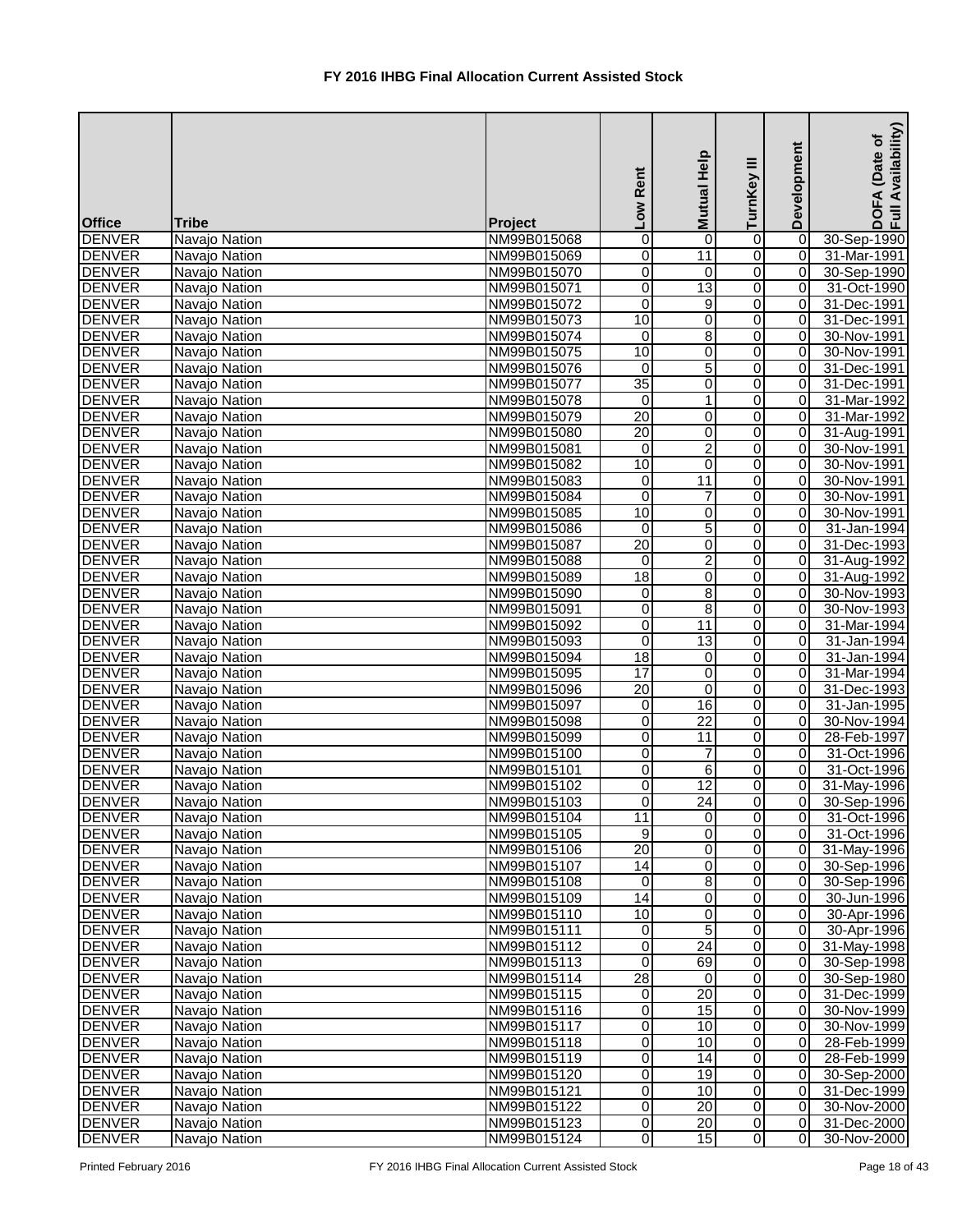| <b>Office</b>                  | <b>Tribe</b>                                           | Project                    | Low Rent         | Mutual Help     | Ξ<br>TurnKey                     | Development          | Availability)<br>Date of<br><b>DOFA</b><br>Full Av |
|--------------------------------|--------------------------------------------------------|----------------------------|------------------|-----------------|----------------------------------|----------------------|----------------------------------------------------|
| <b>DENVER</b>                  | Navajo Nation                                          | NM99B015125                | $\overline{20}$  | $\pmb{0}$       | 0                                | 0                    | 31-Mar-2002                                        |
| <b>DENVER</b>                  | Navajo Nation                                          | NM99B015126                | 0                | $\overline{6}$  | 0                                | 0                    | 30-Jun-2001                                        |
| <b>DENVER</b>                  | Navajo Nation                                          | NM99B015127                | $\overline{18}$  | $\overline{0}$  | 0                                | $\overline{0}$       | 30-Jun-2001                                        |
| <b>DENVER</b>                  | Navajo Nation                                          | NM99B015128                | $\overline{0}$   | 30              | $\overline{0}$                   | $\overline{0}$       | 30-Jun-2001                                        |
| <b>DENVER</b>                  | Navajo Nation                                          | UT99B005002                | $\mathbf 0$      | 0               | $\overline{0}$                   | $\overline{0}$       | 31-Aug-1985                                        |
| <b>DENVER</b>                  | Northern Arapahoe                                      | WY91B018004                | $\overline{42}$  | 0               | 0                                | $\overline{0}$       | 31-Aug-1972                                        |
| <b>DENVER</b>                  | Northern Arapahoe                                      | WY91B018014                | $\overline{28}$  | 0               | 0                                | $\overline{0}$       | 31-Aug-1978                                        |
| <b>DENVER</b>                  | Northern Arapahoe                                      | WY91B018015                | 23               | $\overline{0}$  | $\overline{0}$                   | $\overline{0}$       | 30-Nov-1983                                        |
| <b>DENVER</b>                  | Northern Arapahoe                                      | WY91B018016                | $\overline{23}$  | 0               | $\overline{0}$                   | $\overline{0}$       | 31-Dec-1984                                        |
| <b>DENVER</b>                  | Northern Arapahoe                                      | WY91B018017                | 40               | 0               | 0                                | $\overline{0}$       | 31-Mar-1986                                        |
| <b>DENVER</b>                  | Northern Arapahoe                                      | WY91B018018                | 10               | $\mathbf 0$     | 0                                | 0                    | 30-Sep-1991                                        |
| <b>DENVER</b>                  | Northern Cheyenne                                      | MT10B012005                | 40               | 0               | 0                                | $\overline{0}$       | 30-Jun-1973                                        |
| <b>DENVER</b>                  | Northern Cheyenne                                      | MT10B012011                | $\boldsymbol{0}$ | 0               | 0                                | 0                    | 31-Oct-1979                                        |
| <b>DENVER</b>                  | Northern Cheyenne                                      | MT10B012012                | $\mathbf 0$      | 0               | 0                                | $\overline{0}$       | 30-Nov-1979                                        |
| <b>DENVER</b>                  | Northern Cheyenne                                      | MT10B012013                | $\overline{14}$  | 0               | 0                                | $\overline{0}$       | 31-May-1981                                        |
| <b>DENVER</b>                  | Northern Cheyenne                                      | MT10B012014                | 0                | 0               | 0                                | $\overline{0}$       | 30-Nov-1981                                        |
| <b>DENVER</b>                  | Northern Cheyenne                                      | MT10B012020                | $\overline{96}$  | 0               | 0                                | $\overline{0}$       | 31-Mar-1984                                        |
| <b>DENVER</b>                  | Northern Cheyenne                                      | MT10B012024                | $\mathbf 0$      | 0               | 0                                | $\overline{0}$       | 31-Aug-1986                                        |
| <b>DENVER</b>                  | Northern Cheyenne                                      | MT91B012009                | $\overline{35}$  | 0               | 0                                | $\overline{0}$       | 31-Aug-1978                                        |
| <b>DENVER</b>                  | Northern Cheyenne                                      | MT91B012025                | 0                | $\overline{23}$ | 0                                | $\overline{0}$       | 30-Nov-1990                                        |
| <b>DENVER</b>                  | Northern Cheyenne                                      | MT91B012026                | 45               | $\pmb{0}$       | 0                                | $\overline{0}$       | 30-Nov-1990                                        |
| <b>DENVER</b>                  | Northern Cheyenne                                      | MT91B012027                | $\Omega$         | $\overline{13}$ | 0                                | $\overline{0}$       | 29-Feb-1996                                        |
| <b>DENVER</b>                  | Northern Cheyenne                                      | MT91B012028                | 36               | 0               | 0                                | $\overline{0}$       | 31-Dec-1991                                        |
| <b>DENVER</b>                  | Northern Cheyenne                                      | MT91B012029                | 18               | $\mathbf 0$     | 0                                | $\overline{0}$       | 31-May-2001                                        |
| <b>DENVER</b>                  | NW Band of Shoshoni Nation                             | UT91B033001                | 15               | $\overline{0}$  | 0                                | $\overline{0}$       | 30-Nov-1999                                        |
| <b>DENVER</b>                  | Oglala Lakota Sioux Tribe                              | SD10B001001                | 51               | 0               | 0                                | $\overline{0}$       | 30-Sep-1963                                        |
| <b>DENVER</b>                  | Oglala Lakota Sioux Tribe                              | SD10B001002                | $\overline{23}$  | 0               | 0                                | $\overline{0}$       | 30-Sep-1964                                        |
| <b>DENVER</b>                  | Oglala Lakota Sioux Tribe                              | SD10B001003                | 76               | $\overline{0}$  | $\overline{0}$                   | $\overline{0}$       | 30-Jun-1966                                        |
| <b>DENVER</b>                  | Oglala Lakota Sioux Tribe                              | SD10B001004                | 50               | 0               | 0                                | $\overline{0}$       | 30-Sep-1970                                        |
| <b>DENVER</b><br><b>DENVER</b> | Oglala Lakota Sioux Tribe                              | SD10B001005                | 243              | $\overline{0}$  | 0                                | $\overline{0}$       | 31-Mar-1974                                        |
|                                | Oglala Lakota Sioux Tribe                              | SD10B001006                | 99               | 0               | $\overline{0}$                   | $\overline{0}$       | 31-Dec-1974                                        |
| <b>DENVER</b><br><b>DENVER</b> | Oglala Lakota Sioux Tribe                              | SD10B001008                | 195<br>20        | $\overline{0}$  | $\overline{0}$<br>$\overline{0}$ | $\overline{0}$       | 31-May-1973<br>31-Mar-1981                         |
| <b>DENVER</b>                  | Oglala Lakota Sioux Tribe                              | SD10B001015                | 50               | 0               |                                  | ΟI                   |                                                    |
| <b>DENVER</b>                  | Oglala Lakota Sioux Tribe<br>Oglala Lakota Sioux Tribe | SD10B001016<br>SD10B001019 | 25               | 0<br>0          | 0<br>0                           | $\overline{0}$<br>ΟI | 31-Dec-1979<br>31-Oct-1987                         |
| <b>DENVER</b>                  | Oglala Lakota Sioux Tribe                              | SD10B001020                | 30               | 0               | 0                                | $\overline{0}$       | 31-May-1988                                        |
| <b>DENVER</b>                  | Oglala Lakota Sioux Tribe                              | SD10B001023                | 30 <sup>°</sup>  | 0               | 0                                | $\overline{0}$       | 31-May-1988                                        |
| <b>DENVER</b>                  | Oglala Lakota Sioux Tribe                              | SD10B001024                | $\overline{13}$  | 0               | 0                                | $\overline{0}$       | 31-Oct-1978                                        |
| <b>DENVER</b>                  | Oglala Lakota Sioux Tribe                              | SD10B001027                | 24               | 0               | 0                                | $\overline{0}$       | 31-Dec-1981                                        |
| <b>DENVER</b>                  | Oglala Lakota Sioux Tribe                              | SD91B001028                | $\overline{0}$   | $\overline{70}$ | 0                                | $\overline{0}$       | 31-Aug-1991                                        |
| <b>DENVER</b>                  | Oglala Lakota Sioux Tribe                              | SD91B001029                | 30               | $\mathbf 0$     | 0                                | $\overline{0}$       | 30-Apr-1991                                        |
| <b>DENVER</b>                  | Oglala Lakota Sioux Tribe                              | SD91B001030                | 40               | $\mathbf 0$     | $\overline{0}$                   | $\overline{0}$       | 30-Jun-1994                                        |
| <b>DENVER</b>                  | Oglala Lakota Sioux Tribe                              | SD91B001031                | 0                | 25              | 0                                | $\overline{0}$       | 30-Jun-1991                                        |
| <b>DENVER</b>                  | Oglala Lakota Sioux Tribe                              | SD91B001032                | 45               | $\mathbf 0$     | 0                                | $\overline{0}$       | 31-Mar-1995                                        |
| <b>DENVER</b>                  | Oglala Lakota Sioux Tribe                              | SD91B001033                | 0                | 40              | 0                                | $\overline{0}$       | 31-Jul-1996                                        |
| <b>DENVER</b>                  | Oglala Lakota Sioux Tribe                              | SD91B001034                | 0                | 40              | 0                                | $\overline{0}$       | 30-Sep-1998                                        |
| <b>DENVER</b>                  | Oglala Lakota Sioux Tribe                              | SD91B001035                | 40               | $\mathbf 0$     | 0                                | $\overline{0}$       | 30-Jun-1997                                        |
| <b>DENVER</b>                  | Oglala Lakota Sioux Tribe                              | SD91B001036                | $\mathbf 0$      | 25              | 0                                | $\overline{0}$       | 31-Aug-1998                                        |
| <b>DENVER</b>                  | Oglala Lakota Sioux Tribe                              | SD91B001037                | 20               | $\mathbf 0$     | 0                                | $\overline{0}$       | 30-Jun-1997                                        |
| <b>DENVER</b>                  | Oglala Lakota Sioux Tribe                              | SD91B001038                | $\overline{0}$   | 18              | 0                                | 0                    | 20-Feb-2001                                        |
| <b>DENVER</b>                  | Oglala Lakota Sioux Tribe                              | SD91B001039                | 54               | $\mathbf 0$     | 0                                | $6 \mid$             | 31-Dec-2001                                        |
| <b>DENVER</b>                  | Omaha Tribe                                            | NE10B013001                | 21               | 0               | 0                                | $\overline{0}$       | 30-Jun-1965                                        |
| <b>DENVER</b>                  | Omaha Tribe                                            | NE10B013002                | 30               | 0               | $\overline{0}$                   | 0                    | 31-May-1971                                        |
| <b>DENVER</b>                  | Omaha Tribe                                            | NE10B013003                | 75               | $\overline{0}$  | 0                                | οI                   | 31-Jul-1974                                        |
| <b>DENVER</b>                  | Omaha Tribe                                            | NE10B013004                | 37               | 0               | $\overline{0}$                   | ΟI                   | 30-Sep-1980                                        |
| <b>DENVER</b>                  | Paiute Indian Tribe of Utah                            | UT10B010005                | $\Omega$         | 0               | $\overline{0}$                   | $\overline{0}$       | 31-Dec-1980                                        |
| <b>DENVER</b>                  | Paiute Indian Tribe of Utah                            | UT10B010006                | 24               | $\overline{0}$  | 0                                | $\overline{0}$       | 31-Dec-1988                                        |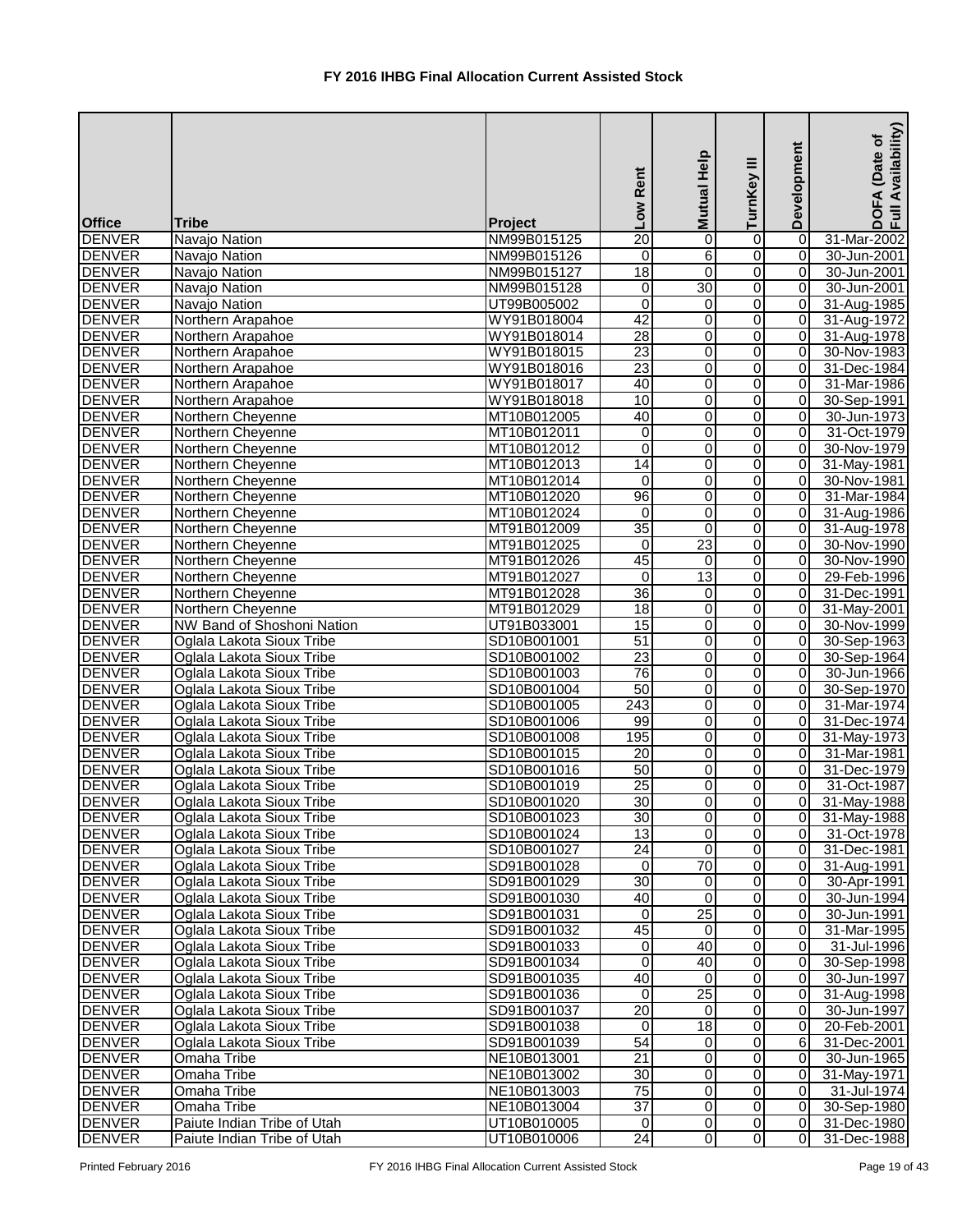| <b>Office</b>                  | <b>Tribe</b>                                             | Project                    | Low Rent                | Mutual Help     | Ξ<br>TurnKey        | Development                      | Availability)<br>Date of<br>$\blacktriangleleft$<br>$rac{1}{2}$ |
|--------------------------------|----------------------------------------------------------|----------------------------|-------------------------|-----------------|---------------------|----------------------------------|-----------------------------------------------------------------|
| <b>DENVER</b>                  | Paiute Indian Tribe of Utah                              | UT91B010007                | 32                      | 0               | 0                   | 0                                | 31-Jul-1988                                                     |
| <b>DENVER</b>                  | Paiute Indian Tribe of Utah                              | UT91B010008                | 20                      | 0               | 0                   | $\overline{0}$                   | 30-Nov-1992                                                     |
| <b>DENVER</b>                  | Paiute Indian Tribe of Utah                              | UT91B010010                | $\overline{18}$         | 0               | 0                   | $\overline{0}$                   | 30-Sep-1993                                                     |
| <b>DENVER</b>                  | Paiute Indian Tribe of Utah                              | UT91B010011                | $\overline{14}$         | 0               | 0                   | $\overline{0}$                   | 30-Sep-1995                                                     |
| <b>DENVER</b>                  | Paiute Indian Tribe of Utah                              | UT91B010012                | 13                      | 0               | 0                   | $\overline{0}$                   | 01-Dec-1996                                                     |
| <b>DENVER</b>                  | Paiute Indian Tribe of Utah                              | UT91B010013                | 1                       | $\mathbf 0$     | 0                   | $\overline{0}$                   | 31-Dec-1980                                                     |
| <b>DENVER</b>                  | Paiute Indian Tribe of Utah                              | UT91B010015                | 1                       | 0               | 0                   | $\overline{0}$                   | 31-Oct-1976                                                     |
| <b>DENVER</b>                  | Paiute Indian Tribe of Utah                              | UT91B010017                | $\overline{11}$         | $\overline{0}$  | 0                   | $\overline{0}$                   | 30-Sep-1997                                                     |
| <b>DENVER</b>                  | Paiute Indian Tribe of Utah                              | UT91B010017                | 5                       | $\overline{0}$  | 0                   | $\overline{0}$                   | 31-Oct-1999                                                     |
| <b>DENVER</b>                  | Paiute Indian Tribe of Utah                              | UT91B010020                | 1                       | 0               | 0                   | $\overline{0}$                   | 31-Jul-1988                                                     |
| <b>DENVER</b>                  | Paiute Indian Tribe of Utah                              | UT91B010021                | 20                      | 0               | 0                   | $\overline{0}$                   | 30-Sep-2002                                                     |
| <b>DENVER</b>                  | Ponca Tribe of Nebraska                                  | NE91B183001                | $\overline{12}$         | $\mathbf 0$     | 0                   | $\overline{0}$                   | 30-Jun-1997                                                     |
| <b>DENVER</b>                  | Ponca Tribe of Nebraska                                  | NE91B183002                | 0                       | 5               | 0                   | $\Omega$                         | 31-Dec-1996                                                     |
| <b>DENVER</b>                  | Ponca Tribe of Nebraska                                  | NE91B183003                | 4                       | 0               | 0                   | $\overline{0}$                   | 30-Jun-1997                                                     |
| <b>DENVER</b>                  | Ponca Tribe of Nebraska                                  | NE91B183004                | 0                       | $\overline{7}$  | 0                   | $\Omega$                         | 31-Dec-1996                                                     |
| <b>DENVER</b>                  | Ponca Tribe of Nebraska                                  | NE91B183005                | $\overline{22}$         | 0               | 0                   | $\overline{0}$                   | 31-Dec-1996                                                     |
| <b>DENVER</b>                  | Ponca Tribe of Nebraska                                  | NE91B183006                | $\mathbf 0$             | $\overline{15}$ | 0                   | $\overline{0}$                   | 31-Dec-1996                                                     |
| <b>DENVER</b>                  | <b>Rosebud Sioux</b>                                     | SD10B002001                | $\overline{38}$         | 0               | 0                   | $\overline{0}$                   | 31-Dec-1966                                                     |
| <b>DENVER</b>                  | <b>Rosebud Sioux</b>                                     | SD10B002002                | 14                      | 0               | 0                   | $\overline{0}$                   | 31-Dec-1966                                                     |
| <b>DENVER</b>                  | <b>Rosebud Sioux</b>                                     | SD10B002003                | 26                      | $\overline{0}$  | 0                   | $\overline{0}$                   | 31-Dec-1966                                                     |
| <b>DENVER</b>                  | <b>Rosebud Sioux</b>                                     | SD10B002004                | 14                      | 0               | 0                   | $\overline{0}$                   | 31-Dec-1966                                                     |
| <b>DENVER</b>                  | <b>Rosebud Sioux</b>                                     | SD10B002007                | 62                      | 0               | 0                   | $\overline{0}$                   | 30-Nov-1978                                                     |
| <b>DENVER</b>                  | Rosebud Sioux                                            | SD10B002008                | 0                       | $\mathbf 0$     | 0                   | $\Omega$                         | 30-Nov-1978                                                     |
| <b>DENVER</b>                  | <b>Rosebud Sioux</b>                                     | SD10B002009                | 90                      | 0               | 0                   | $\overline{0}$                   | 30-Sep-1978                                                     |
| <b>DENVER</b>                  | Rosebud Sioux                                            | SD10B002011                | 80                      | 0               | 0                   | $\overline{0}$                   | 30-Sep-1979                                                     |
| <b>DENVER</b>                  | <b>Rosebud Sioux</b>                                     | SD10B002012                | 0                       | $\overline{0}$  | 0                   | $\overline{0}$                   | 30-Apr-1980                                                     |
| <b>DENVER</b>                  | <b>Rosebud Sioux</b>                                     | SD10B002013                | 60                      | 0               | 0                   | $\overline{0}$                   | 30-Sep-1980                                                     |
| <b>DENVER</b>                  | <b>Rosebud Sioux</b>                                     | SD10B002014                | 120                     | 0               | 0                   | $\overline{0}$                   | 31-Dec-1979                                                     |
| <b>DENVER</b>                  | <b>Rosebud Sioux</b>                                     | SD10B002015                | 0                       | 0               | 0                   | $\overline{0}$                   | 31-Dec-1979                                                     |
| <b>DENVER</b>                  | <b>Rosebud Sioux</b>                                     | SD10B002016                | $\overline{31}$         | 0               | $\Omega$            | $\overline{0}$                   | 31-Aug-1985                                                     |
| <b>DENVER</b>                  | <b>Rosebud Sioux</b>                                     | SD10B002017                | 48                      | 0               | $\Omega$            | $\overline{0}$                   | 30-Sep-1985                                                     |
| <b>DENVER</b>                  | Rosebud Sioux                                            | SD10B002018                | $\overline{0}$          | $\overline{0}$  | $\overline{0}$      | $\overline{0}$                   | 31-Jul-1986                                                     |
| <b>DENVER</b>                  | <b>Rosebud Sioux</b>                                     | SD10B002019                | $\Omega$                | 0               | $\overline{0}$      | ΟI                               | 31-Aug-1986                                                     |
| <b>DENVER</b>                  | <b>Rosebud Sioux</b>                                     | SD10B002020                | 132                     | 0               | 0                   | $\overline{0}$                   | 28-Feb-1986                                                     |
| <b>DENVER</b>                  | Rosebud Sioux                                            | SD10B002021                | $\Omega$                | 0               | 0                   | $\overline{0}$                   | 30-Sep-1986                                                     |
| <b>DENVER</b>                  | Rosebud Sioux                                            | SD91B002027                | 70                      | 0               | 0                   | $\overline{0}$                   | 31-Mar-1990                                                     |
| <b>DENVER</b>                  | <b>Rosebud Sioux</b>                                     | SD91B002028                | $\mathbf 0$             | $\mathbf 0$     | 0                   | $\overline{0}$                   | 31-Jan-1990                                                     |
| <b>DENVER</b>                  | <b>Rosebud Sioux</b>                                     | SD91B002029                | $\mathbf 0$             | $\overline{20}$ | 0                   | $\overline{0}$                   | 30-Jun-1993                                                     |
| <b>DENVER</b>                  | <b>Rosebud Sioux</b>                                     | SD91B002030                | 20                      | $\mathbf 0$     | 0                   | $\overline{0}$                   | 31-May-1992                                                     |
| <b>DENVER</b>                  | <b>Rosebud Sioux</b>                                     | SD91B002031                | $\overline{0}$          | 20              | 0                   | $\overline{0}$                   | 31-Aug-1996                                                     |
| <b>DENVER</b>                  | <b>Rosebud Sioux</b>                                     | SD91B002032                | $\overline{\mathsf{o}}$ | 28              | 0                   | $\overline{0}$                   | 31-Aug-1999                                                     |
| <b>DENVER</b>                  | <b>Rosebud Sioux</b>                                     | SD91B002033                | 13                      | 0               | $\overline{0}$      | $\overline{0}$                   | 30-Sep-1999                                                     |
| <b>DENVER</b>                  | <b>Rosebud Sioux</b>                                     | SD91B002034                | $\overline{0}$          | $\overline{10}$ | $\overline{0}$      | 0                                | 30-Sep-1999                                                     |
| <b>DENVER</b>                  | Salish and Kootenai Tribes                               | MT10B013003                | 40                      | $\mathbf 0$     | 0                   | $\overline{0}$                   | 30-Nov-1974                                                     |
| <b>DENVER</b>                  | Salish and Kootenai Tribes                               | MT10B013005                |                         | 0               | 0                   | ΟI                               | 30-Jun-1976                                                     |
| <b>DENVER</b>                  | Salish and Kootenai Tribes                               | MT10B013006                | 7                       | 0               | 0                   | $\overline{0}$                   | 31-Aug-1976                                                     |
| <b>DENVER</b>                  | Salish and Kootenai Tribes                               | MT10B013007                | 22                      | 0               | 0                   | $\overline{0}$                   | 31-Oct-1976                                                     |
| <b>DENVER</b>                  | Salish and Kootenai Tribes                               | MT10B013008                | 9                       | 0               | 0                   | $\overline{0}$                   | 30-Jun-1977                                                     |
| <b>DENVER</b>                  | Salish and Kootenai Tribes                               | MT10B013009                | $\overline{20}$         | 0               | 0                   | $\overline{0}$                   | 30-Sep-1977                                                     |
| <b>DENVER</b>                  | Salish and Kootenai Tribes                               | MT10B013010                | 35                      | 0               | 0                   | $\overline{0}$                   | 31-Aug-1978                                                     |
| <b>DENVER</b>                  | Salish and Kootenai Tribes                               | MT10B013014                | 10                      | 0               | 0                   | $\overline{0}$                   | 30-May-1979                                                     |
| <b>DENVER</b>                  | Salish and Kootenai Tribes                               | MT10B013017                | $\Omega$                | $\mathbf 1$     | 0                   | $\overline{0}$                   | 28-Feb-1981                                                     |
| <b>DENVER</b>                  | Salish and Kootenai Tribes                               | MT10B013018                | 40<br>6                 | 0<br>0          | 0                   | $\overline{0}$<br>$\overline{0}$ | 28-Feb-1981                                                     |
| <b>DENVER</b><br><b>DENVER</b> | Salish and Kootenai Tribes<br>Salish and Kootenai Tribes | MT10B013019                | $\overline{27}$         | 0               | 0<br>$\overline{0}$ | $\overline{0}$                   | 30-Jun-1981<br>30-Nov-1981                                      |
| <b>DENVER</b>                  | Salish and Kootenai Tribes                               | MT10B013020<br>MT10B013022 | 4                       | 0               | $\overline{0}$      | οI                               | 31-Aug-1982                                                     |
| <b>DENVER</b>                  | Salish and Kootenai Tribes                               | MT10B013023                | 57                      | $\overline{0}$  | $\overline{0}$      | $\overline{0}$                   | 30-Nov-1983                                                     |
|                                |                                                          |                            |                         |                 |                     |                                  |                                                                 |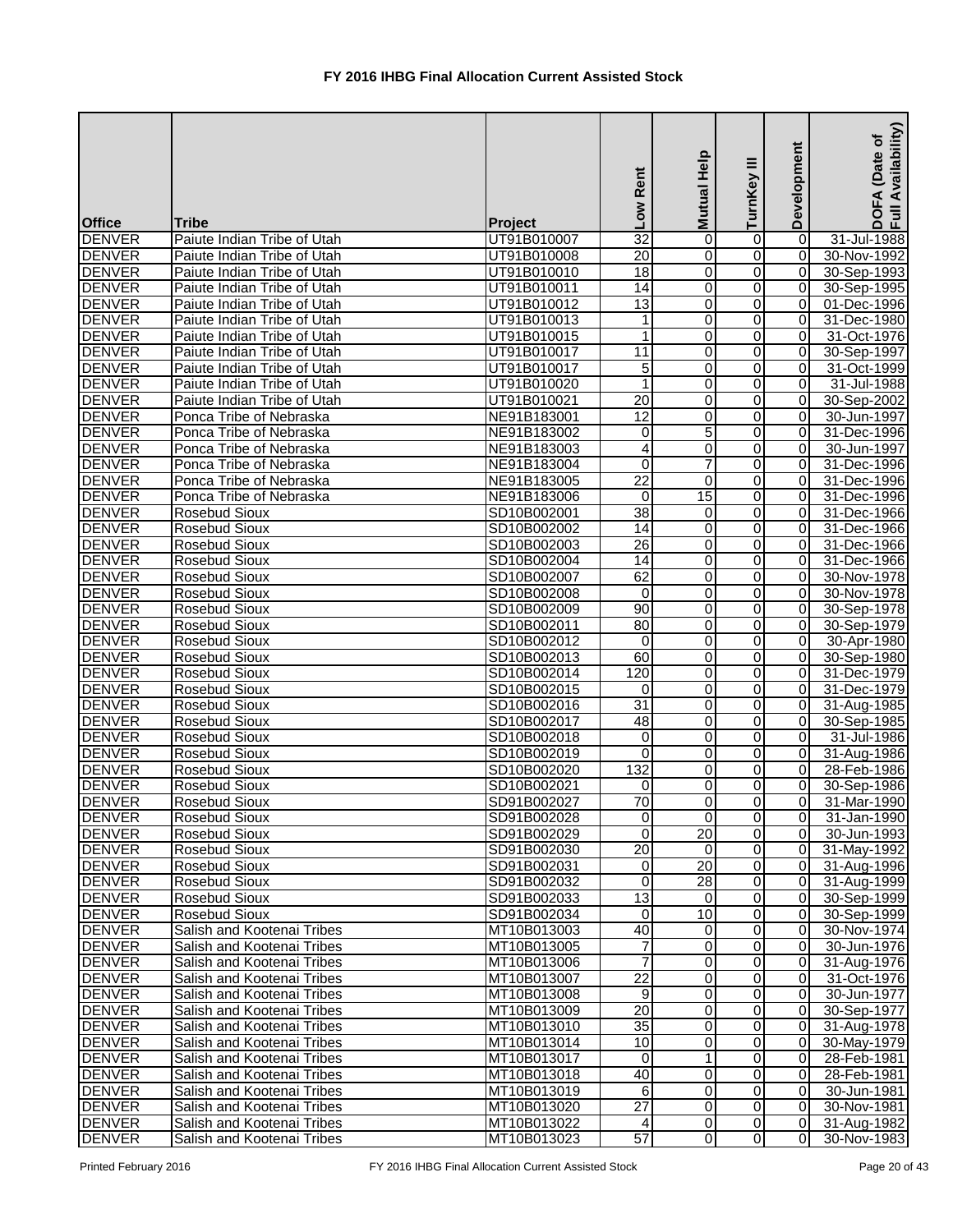| <b>Office</b> | <b>Tribe</b>                           | Project     | Low Rent        | Mutual Help      | Ξ<br>TurnKey            | Development    | Availability)<br>Date of<br>EA<br>$rac{1}{2}$ |
|---------------|----------------------------------------|-------------|-----------------|------------------|-------------------------|----------------|-----------------------------------------------|
| <b>DENVER</b> | Salish and Kootenai Tribes             | MT10B013024 | 0               | 0                | 0                       | 0              | 30-Nov-1985                                   |
| <b>DENVER</b> | Salish and Kootenai Tribes             | MT10B013025 | 20              | 0                | 0                       | $\Omega$       | 31-Oct-1984                                   |
| <b>DENVER</b> | Salish and Kootenai Tribes             | MT10B013026 | 0               | 1                | $\overline{0}$          | $\Omega$       | 31-Oct-1986                                   |
| <b>DENVER</b> | Salish and Kootenai Tribes             | MT10B013027 | $\overline{5}$  | 0                | $\overline{0}$          | 0              | 30-Apr-1987                                   |
| <b>DENVER</b> | Salish and Kootenai Tribes             | MT10B013028 | 31              | 0                | $\overline{0}$          | $\overline{0}$ | 30-Jun-1986                                   |
| <b>DENVER</b> | Salish and Kootenai Tribes             | MT91B013030 | 28              | $\mathbf 0$      | $\overline{0}$          | $\Omega$       | 30-Jun-1989                                   |
| <b>DENVER</b> | Salish and Kootenai Tribes             | MT91B013031 | 36              | $\mathbf 0$      | $\overline{0}$          | $\overline{0}$ | 30-Jun-1990                                   |
| <b>DENVER</b> | Salish and Kootenai Tribes             | MT91B013034 | 0               | 1                | $\overline{0}$          | 0              | 02-Oct-1996                                   |
| <b>DENVER</b> | Salish and Kootenai Tribes             | MT91B013037 | $\overline{0}$  | 3                | $\overline{0}$          | $\overline{0}$ | 30-Sep-1998                                   |
| <b>DENVER</b> | Salish and Kootenai Tribes             | MT91B013038 | 10              | $\mathbf 0$      | $\overline{0}$          | 0              | 30-Sep-1998                                   |
| <b>DENVER</b> | <b>Santee Sioux Tribe</b>              | NE10B105001 | $\overline{36}$ | 0                | $\overline{0}$          | 0              | 31-Oct-1971                                   |
| <b>DENVER</b> | <b>Santee Sioux Tribe</b>              | NE10B105002 | $\overline{30}$ | $\mathbf 0$      | 0                       | 0              | 31-Jan-1974                                   |
| <b>DENVER</b> | <b>Santee Sioux Tribe</b>              | NE10B105003 | 10              | 0                | $\Omega$                | $\Omega$       | 30-Sep-1977                                   |
| <b>DENVER</b> | <b>Santee Sioux Tribe</b>              | NE10B105005 | 10              | $\overline{0}$   | $\Omega$                | 0              | 31-Oct-1984                                   |
| <b>DENVER</b> | <b>Santee Sioux Tribe</b>              | NE91B105006 | $\overline{15}$ | 0                | $\overline{0}$          | $\Omega$       | 30-Jun-1994                                   |
| <b>DENVER</b> | <b>Santee Sioux Tribe</b>              | NE91B105008 | $\overline{0}$  | 1                | $\overline{0}$          | $\Omega$       | 30-Jun-1999                                   |
| <b>DENVER</b> | Shoshone Tribe of the Wind River Reser | WY91B019007 | $\mathbf 0$     | $\mathbf 0$      | $\overline{0}$          | 0              | 31-Jul-1990                                   |
| <b>DENVER</b> | Shoshone Tribe of the Wind River Reser | WY91B019008 | 0               | 8                | 0                       | $\Omega$       | 30-Jun-1995                                   |
| <b>DENVER</b> | Shoshone Tribe of the Wind River Reser | WY91B019010 | $\overline{21}$ | 0                | $\overline{0}$          | $\overline{0}$ | 31-Aug-1972                                   |
| <b>DENVER</b> | Shoshone Tribe of the Wind River Reser | WY91B019011 | 28              | 0                | $\overline{0}$          | $\overline{0}$ | 31-Aug-1978                                   |
| <b>DENVER</b> | Shoshone Tribe of the Wind River Reser | WY91B019012 | 22              | 0                | $\overline{0}$          | $\overline{0}$ | 31-Oct-1983                                   |
| <b>DENVER</b> | Shoshone Tribe of the Wind River Reser | WY91B019013 | 34              | 0                | $\overline{0}$          | 0              | 31-Mar-1986                                   |
| <b>DENVER</b> | Shoshone Tribe of the Wind River Reser | WY91B019014 | 8               | $\mathbf 0$      | 0                       | 0              | 30-Sep-1991                                   |
| <b>DENVER</b> | Shoshone Tribe of the Wind River Reser | WY91B019015 | 0               | 27               | 0                       | 0              | 31-Aug-2000                                   |
| <b>DENVER</b> | Shoshone Tribe of the Wind River Reser | WY91B019016 | $\Omega$        | $\overline{15}$  | 0                       | 0              | 30-Apr-2002                                   |
| <b>DENVER</b> | Sisseton-Wahpeton Sioux                | SD10B015001 | 100             | $\mathbf 0$      | $\overline{0}$          | 0              | 30-Jun-1971                                   |
| <b>DENVER</b> | Sisseton-Wahpeton Sioux                | SD10B015002 | 80              | 0                | $\overline{0}$          | 0              | 31-Jul-1972                                   |
| <b>DENVER</b> | Sisseton-Wahpeton Sioux                | SD10B015003 | $\overline{60}$ | 0                | $\overline{0}$          | 0              | 31-Jul-1973                                   |
| <b>DENVER</b> | Sisseton-Wahpeton Sioux                | SD10B015004 | $\overline{35}$ | 0                | $\overline{0}$          | 0              | 31-Mar-1976                                   |
| <b>DENVER</b> | Sisseton-Wahpeton Sioux                | SD10B015007 | 90              | 0                | $\overline{0}$          | $\overline{0}$ | 31-Oct-1978                                   |
| <b>DENVER</b> | Sisseton-Wahpeton Sioux                | SD10B015008 | 55              | 0                | $\overline{O}$          | $\overline{0}$ | 30-Sep-1979                                   |
| <b>DENVER</b> | Sisseton-Wahpeton Sioux                | SD10B015010 | 58              | $\overline{0}$   | $\overline{0}$          | $\overline{0}$ | 30-Oct-1980                                   |
| <b>DENVER</b> | Sisseton-Wahpeton Sioux                | SD91B015018 | $\overline{0}$  | 20               | $\overline{0}$          | $\overline{0}$ | 31-Dec-1992                                   |
| <b>DENVER</b> | Sisseton-Wahpeton Sioux                | SD91B015019 | $\Omega$        | 27               | $\Omega$                | $\overline{3}$ | 31-May-1997                                   |
| <b>DENVER</b> | Southern Ute Tribe                     | CO10B010003 | $\overline{25}$ | 0                | $\overline{0}$          | $\overline{0}$ | 31-Aug-1970                                   |
| <b>DENVER</b> | Southern Ute Tribe                     | CO10B010004 | 40              | $\boldsymbol{0}$ | $\overline{0}$          | $\overline{0}$ | 28-Feb-1977                                   |
| <b>DENVER</b> | Southern Ute Tribe                     | CO10B010006 | 16              | $\mathbf 0$      | $\overline{0}$          | $\overline{0}$ | 30-Jun-1978                                   |
| <b>DENVER</b> | Southern Ute Tribe                     | CO10B010008 | $\overline{20}$ | 0                | $\overline{0}$          | $\overline{0}$ | 31-Oct-1981                                   |
| <b>DENVER</b> | Southern Ute Tribe                     | CO10B010009 | $\overline{0}$  | 0                | $\overline{0}$          | $\overline{0}$ | 28-Feb-1986                                   |
| <b>DENVER</b> | Southern Ute Tribe                     | CO91B010011 | 10              | $\mathbf 0$      | $\overline{0}$          | $\overline{0}$ | 31-Oct-1990                                   |
| <b>DENVER</b> | Southern Ute Tribe                     | CO91B010012 | $\overline{0}$  | $\overline{2}$   | $\boldsymbol{0}$        | $\overline{0}$ | 31-Oct-1990                                   |
| <b>DENVER</b> | Southern Ute Tribe                     | CO91B010013 | $\overline{0}$  | $\overline{7}$   | Ō                       | $\overline{0}$ | 31-Aug-1994                                   |
| <b>DENVER</b> | Southern Ute Tribe                     | CO91B010014 | $\overline{0}$  | $\overline{15}$  | $\overline{0}$          | $\overline{0}$ | 30-Sep-1995                                   |
| <b>DENVER</b> | <b>Spirit Lake Sioux Tribe</b>         | ND10B008001 | 60              | $\mathbf 0$      | $\overline{0}$          | $\overline{0}$ | 31-Oct-1968                                   |
| <b>DENVER</b> | <b>Spirit Lake Sioux Tribe</b>         | ND10B008004 | 48              | 0                | $\overline{0}$          | $\overline{0}$ | 31-Aug-1974                                   |
| <b>DENVER</b> | <b>Spirit Lake Sioux Tribe</b>         | ND10B008005 | 27              | 0                | 0                       | $\overline{0}$ | 31-May-1972                                   |
| <b>DENVER</b> | <b>Spirit Lake Sioux Tribe</b>         | ND10B008007 | 20              | 0                | $\overline{0}$          | $\overline{0}$ | 30-Nov-1977                                   |
| <b>DENVER</b> | <b>Spirit Lake Sioux Tribe</b>         | ND10B008008 | 50              | $\mathbf 0$      | 0                       | $\overline{0}$ | 31-Aug-1979                                   |
| <b>DENVER</b> | <b>Spirit Lake Sioux Tribe</b>         | ND10B008009 | 50              | 0                | $\mathbf 0$             | $\overline{0}$ | 30-Jun-1981                                   |
| <b>DENVER</b> | Spirit Lake Sioux Tribe                | ND10B008010 | $\overline{14}$ | 0                | $\overline{0}$          | $\overline{0}$ | 31-Jan-1985                                   |
| <b>DENVER</b> | <b>Spirit Lake Sioux Tribe</b>         | ND10B008011 | 14              | 0                | $\overline{0}$          | 0              | 31-Jan-1985                                   |
| <b>DENVER</b> | <b>Spirit Lake Sioux Tribe</b>         | ND10B008012 | $\overline{25}$ | 0                | $\overline{0}$          | $\overline{0}$ | 31-Jul-1987                                   |
| <b>DENVER</b> | <b>Spirit Lake Sioux Tribe</b>         | ND91B008014 | 20              | $\pmb{0}$        | $\overline{\mathsf{o}}$ | $\overline{0}$ | 31-Jan-1993                                   |
| <b>DENVER</b> | <b>Spirit Lake Sioux Tribe</b>         | ND91B008015 | $\overline{0}$  | $\overline{7}$   | $\overline{0}$          | 1 <sup>1</sup> | 29-Sep-1997                                   |
| <b>DENVER</b> | <b>Standing Rock Sioux</b>             | SD10B006001 | 56              | $\mathbf 0$      | $\overline{0}$          | $\overline{0}$ | 31-Jan-1965                                   |
| <b>DENVER</b> | <b>Standing Rock Sioux</b>             | SD10B006002 | 109             | 0                | $\overline{0}$          | $\overline{0}$ | 31-Aug-1971                                   |
| <b>DENVER</b> | <b>Standing Rock Sioux</b>             | SD10B006003 | 10              | $\overline{0}$   | $\overline{0}$          | $\overline{0}$ | 31-Aug-1974                                   |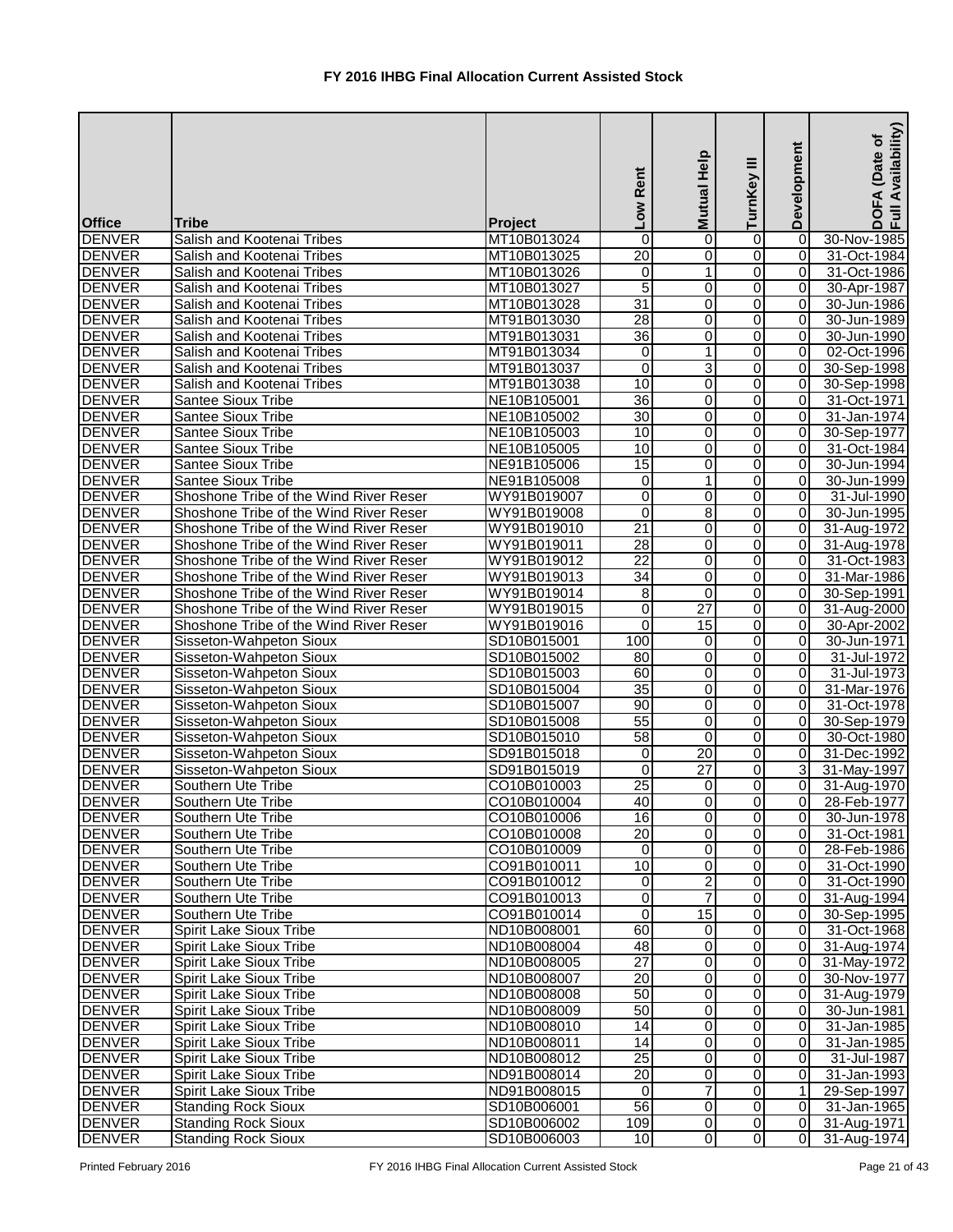|                                |                                                                      |                            | Low Rent                           | Mutual Help      | ≡<br>TurnKey   | Development                      | Availability)<br>(Date of<br>DOFA<br>Full Av |
|--------------------------------|----------------------------------------------------------------------|----------------------------|------------------------------------|------------------|----------------|----------------------------------|----------------------------------------------|
| <b>Office</b>                  | <b>Tribe</b>                                                         | Project                    |                                    |                  |                |                                  |                                              |
| <b>DENVER</b>                  | <b>Standing Rock Sioux</b>                                           | SD10B006005                | 85                                 | 0                | 0              | 0                                | 30-Nov-1974                                  |
| <b>DENVER</b>                  | <b>Standing Rock Sioux</b>                                           | SD10B006007                | 64                                 | 0                | 0              | $\overline{0}$                   | 31-Dec-1975                                  |
| <b>DENVER</b>                  | <b>Standing Rock Sioux</b>                                           | SD10B006008                | $\overline{84}$                    | $\mathbf 0$      | 0              | $\overline{0}$                   | 30-Sep-1973                                  |
| <b>DENVER</b>                  | <b>Standing Rock Sioux</b>                                           | SD10B006009                | $\overline{10}$                    | $\pmb{0}$        | 0              | $\overline{0}$                   | 28-Feb-1977                                  |
| <b>DENVER</b>                  | <b>Standing Rock Sioux</b>                                           | SD10B006012                | 50                                 | 0                | 0              | $\overline{0}$                   | 31-May-1979                                  |
| <b>DENVER</b>                  | <b>Standing Rock Sioux</b>                                           | SD10B006013                | 15                                 | $\pmb{0}$        | 0              | $\overline{0}$                   | 30-Oct-1981                                  |
| <b>DENVER</b>                  | <b>Standing Rock Sioux</b>                                           | SD10B006014                | 19                                 | $\mathbf 0$      | 0              | $\overline{0}$                   | 31-Dec-1980                                  |
| <b>DENVER</b>                  | <b>Standing Rock Sioux</b>                                           | SD10B006016                | $\overline{5}$                     | 0                | 0              | $\overline{0}$                   | 30-Jun-1985                                  |
| <b>DENVER</b>                  | <b>Standing Rock Sioux</b>                                           | SD10B006021                | 39                                 | $\boldsymbol{0}$ | 0              | $\overline{0}$                   | 30-Sep-1986                                  |
| <b>DENVER</b>                  | <b>Standing Rock Sioux</b>                                           | SD10B006022                | $\overline{26}$                    | $\mathbf 0$      | 0              | $\Omega$                         | 31-Jul-1987                                  |
| <b>DENVER</b>                  | <b>Standing Rock Sioux</b>                                           | SD91B006024                | 0                                  | $\overline{28}$  | 0              | $\Omega$                         | 31-Dec-1990                                  |
| <b>DENVER</b>                  | <b>Standing Rock Sioux</b>                                           | SD91B006025                | 0                                  | 20               | 0              | $\Omega$                         | 31-Mar-1995                                  |
| <b>DENVER</b>                  | <b>Standing Rock Sioux</b>                                           | SD91B006026                | $\overline{0}$                     | 40               | 0              | $\overline{0}$                   | 31-Dec-1999                                  |
| <b>DENVER</b>                  | <b>Standing Rock Sioux</b>                                           | SD91B006028                | $\overline{0}$                     | 0                | 0              | $\overline{24}$                  |                                              |
| <b>DENVER</b>                  | <b>Standing Rock Sioux</b>                                           | SD91B006029                | $\overline{24}$                    | $\Omega$         | 0              | 0                                | 31-Oct-1997                                  |
| <b>DENVER</b>                  | <b>Standing Rock Sioux</b>                                           | SD91B006030                | 0                                  | $\overline{20}$  | 0              | $\overline{0}$                   | 31-Dec-1999                                  |
| <b>DENVER</b>                  | <b>Standing Rock Sioux</b>                                           | SD91B006031                |                                    | $\mathbf 0$      | 0              | $\overline{0}$                   | 31-Jan-1997                                  |
| <b>DENVER</b>                  | <b>Standing Rock Sioux</b>                                           | SD91B006032                | 0                                  | 40               | 0              | $\overline{0}$                   | 31-Dec-1997                                  |
| <b>DENVER</b>                  | <b>Standing Rock Sioux</b>                                           | SD91B006033                | $\overline{\mathsf{o}}$            | 19               | 0              | $\overline{0}$                   | 30-Mar-1999                                  |
| <b>DENVER</b>                  | <b>Standing Rock Sioux</b>                                           | SD91B006034                | 0                                  | $\mathbf 0$      | 0              | $6 \mid$                         |                                              |
| <b>DENVER</b>                  | <b>Standing Rock Sioux</b>                                           | SD91B006035                | 0                                  | $\overline{17}$  | 0              | 16                               | 30-Jun-1999                                  |
| <b>DENVER</b>                  | <b>Standing Rock Sioux</b>                                           | SD91B006036                | $\mathbf 0$                        | 0                | 0              | 33                               |                                              |
| <b>DENVER</b>                  | Three Affiliated Tribes Fort Berthold                                | ND10B005001                | 60                                 | $\boldsymbol{0}$ | 0              | $\overline{0}$                   | 31-Dec-1967                                  |
| <b>DENVER</b>                  | Three Affiliated Tribes Fort Berthold                                | ND10B005003                | $\overline{20}$                    | 0                | 0              | $\overline{0}$                   | 30-Sep-1969                                  |
| <b>DENVER</b>                  | Three Affiliated Tribes Fort Berthold                                | ND10B005004                | 120                                | 0                | 0              | $\overline{0}$                   | 30-Dec-1971                                  |
| <b>DENVER</b>                  | Three Affiliated Tribes Fort Berthold                                | ND10B005009                | 64                                 | $\pmb{0}$        | 0              | 0                                | 30-Jun-1980                                  |
| <b>DENVER</b>                  | <b>Three Affiliated Tribes Fort Berthold</b>                         | ND10B005010                | $\overline{0}$                     | $\mathbf 0$      | 0              | $\overline{0}$                   | 31-Dec-1983                                  |
| <b>DENVER</b>                  | Three Affiliated Tribes Fort Berthold                                | ND10B005011                | $\overline{39}$                    | 0                | 0              | $\overline{0}$                   | 31-Dec-1981                                  |
| <b>DENVER</b>                  | Three Affiliated Tribes Fort Berthold                                | ND10B005013                | $\mathbf 0$                        | $\pmb{0}$        | 0              | $\overline{0}$                   | 31-Oct-1984                                  |
| <b>DENVER</b>                  | <b>Three Affiliated Tribes Fort Berthold</b>                         | ND10B005015                | 54                                 | $\mathbf 0$      | $\Omega$       | $\overline{0}$                   | 30-Jul-1987                                  |
| <b>DENVER</b>                  | <b>Three Affiliated Tribes Fort Berthold</b>                         | ND10B005019                | $\overline{9}$                     | 0                | 0              | $\overline{0}$                   | 31-Jan-1987                                  |
| <b>DENVER</b>                  | Three Affiliated Tribes Fort Berthold                                | ND91B005022                | $\overline{0}$                     | 38               | $\overline{0}$ | $\overline{0}$                   | 31-Mar-1995                                  |
| <b>DENVER</b>                  | <b>Three Affiliated Tribes Fort Berthold</b>                         | ND91B005023                | 52                                 | $\mathbf 0$      | 0              | $\overline{0}$                   | 31-Jan-1992                                  |
| <b>DENVER</b>                  | <b>Three Affiliated Tribes Fort Berthold</b>                         | ND91B005024                | 0                                  | 12               | 0              | $\overline{0}$                   | 31-Oct-1990                                  |
| <b>DENVER</b>                  | Three Affiliated Tribes Fort Berthold                                | ND91B005025                | $\overline{0}$                     | $\overline{26}$  | 0              | $\overline{0}$                   | 29-Feb-1992                                  |
| <b>DENVER</b>                  | <b>Three Affiliated Tribes Fort Berthold</b>                         | ND91B005026                | $\overline{0}$                     | $\overline{12}$  | 0              | 0                                | 31-Mar-1998                                  |
| <b>DENVER</b>                  | Three Affiliated Tribes Fort Berthold                                | ND91B005027                | $\overline{0}$                     | 16               | $\overline{0}$ | 0                                | 31-Mar-1998                                  |
| <b>DENVER</b>                  | <b>Three Affiliated Tribes Fort Berthold</b>                         | ND91B005028                | $\overline{0}$                     | 14               | 0              | 0                                | 31-Mar-1998                                  |
| <b>DENVER</b>                  | Turtle Mountain Band of Chippewa                                     | ND10B006001                | 57                                 | 0                | 0              | 0                                | 31-Aug-1967                                  |
| <b>DENVER</b>                  | Turtle Mountain Band of Chippewa                                     | ND10B006002                | 40                                 | $\boldsymbol{0}$ | 0              | 0                                | 31-Oct-1967                                  |
| <b>DENVER</b>                  | Turtle Mountain Band of Chippewa                                     | ND10B006003                | 28<br>70                           | $\boldsymbol{0}$ | 0              | $\overline{0}$<br>$\overline{0}$ | 31-Dec-1968                                  |
| <b>DENVER</b>                  | Turtle Mountain Band of Chippewa                                     | ND10B006006                |                                    | 0                | 0              |                                  | 30-Nov-1974                                  |
| <b>DENVER</b>                  | Turtle Mountain Band of Chippewa                                     | ND10B006008                | 44                                 | $\pmb{0}$        | 0              | $\overline{0}$                   | 30-Apr-1977                                  |
| <b>DENVER</b>                  | Turtle Mountain Band of Chippewa                                     | ND10B006010                | 47                                 | $\pmb{0}$        | 0              | 0                                | 30-Sep-1978                                  |
| <b>DENVER</b>                  | Turtle Mountain Band of Chippewa                                     | ND10B006012                | 41                                 | 0                | 0              | $\overline{0}$                   | 31-Mar-1980                                  |
| <b>DENVER</b>                  | Turtle Mountain Band of Chippewa                                     | ND10B006013                | 50<br>$\overline{18}$              | $\pmb{0}$        | 0              | 0                                | 31-Jul-1981                                  |
| <b>DENVER</b>                  | Turtle Mountain Band of Chippewa                                     | ND10B006014                |                                    | 0                | 0              | 0                                | 30-Apr-1982                                  |
| <b>DENVER</b>                  | Turtle Mountain Band of Chippewa                                     | ND10B006015                | $\overline{30}$<br>$\overline{72}$ | 0                | 0              | 0                                | 31-Dec-1983                                  |
| <b>DENVER</b>                  | Turtle Mountain Band of Chippewa                                     | ND10B006017                | $\overline{37}$                    | 0                | 0              | $\overline{0}$                   | 30-Sep-1983                                  |
| <b>DENVER</b>                  | Turtle Mountain Band of Chippewa                                     | ND10B006022                |                                    | $\boldsymbol{0}$ | 0              | 0 <br> 0                         | 30-Sep-1985                                  |
| <b>DENVER</b><br><b>DENVER</b> | Turtle Mountain Band of Chippewa                                     | ND10B006024                | 24<br>$\frac{8}{2}$                | 0<br>$\pmb{0}$   | 0<br>0         | $\overline{0}$                   | 31-Oct-1986<br>31-Dec-1987                   |
| <b>DENVER</b>                  | Turtle Mountain Band of Chippewa<br>Turtle Mountain Band of Chippewa | ND10B006028<br>ND10B006031 | 40                                 | $\pmb{0}$        | $\overline{0}$ | $\overline{0}$                   |                                              |
| <b>DENVER</b>                  | Turtle Mountain Band of Chippewa                                     | ND10B042001                | $\overline{c}$                     | $\pmb{0}$        | 0              | $\overline{0}$                   | 31-Jan-1989<br>30-Sep-1976                   |
| <b>DENVER</b>                  | Turtle Mountain Band of Chippewa                                     | ND10B042003                | 4                                  | 0                | 0              | $\overline{0}$                   | 30-Jun-1977                                  |
| <b>DENVER</b>                  | Turtle Mountain Band of Chippewa                                     | ND10B042004                | $\overline{0}$                     | 0                | 0              | $\overline{0}$                   | 30-Jun-1977                                  |
| <b>DENVER</b>                  | Turtle Mountain Band of Chippewa                                     | ND10B068001                | $\overline{7}$                     | $\mathbf 0$      | 0              | 0                                | 31-Jul-1980                                  |
|                                |                                                                      |                            |                                    |                  |                |                                  |                                              |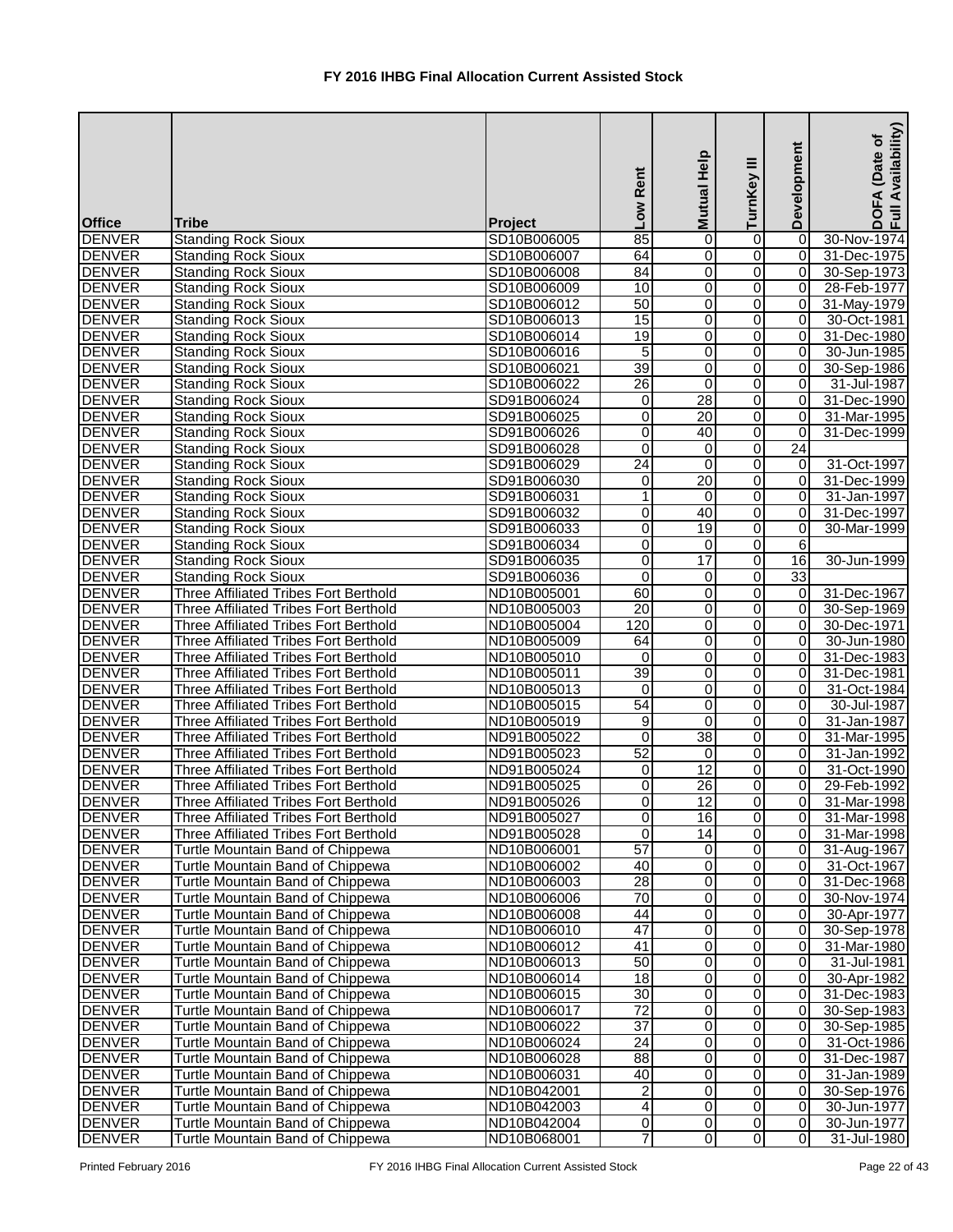| <b>Office</b> | <b>Tribe</b>                        | Project     | Low Rent                | Mutual Help     | TurnKey III             | Development    | Availability)<br>(Date of<br>DOFA<br>Full Av |
|---------------|-------------------------------------|-------------|-------------------------|-----------------|-------------------------|----------------|----------------------------------------------|
| <b>DENVER</b> | Turtle Mountain Band of Chippewa    | ND10B068002 | $\mathbf 0$             | 0               | 0                       | 0              | 31-Jul-1980                                  |
| <b>DENVER</b> | Turtle Mountain Band of Chippewa    | ND10B068003 | $\overline{10}$         | 0               | 0                       | $\Omega$       | 31-Jul-1980                                  |
| <b>DENVER</b> | Turtle Mountain Band of Chippewa    | ND10B068004 | 0                       | 0               | 0                       | 0              | 31-Jul-1980                                  |
| <b>DENVER</b> | Turtle Mountain Band of Chippewa    | ND10B068005 | 5                       | $\overline{0}$  | 0                       | $\Omega$       | 30-Sep-1981                                  |
| <b>DENVER</b> | Turtle Mountain Band of Chippewa    | ND10B068006 | $\overline{0}$          | 0               | 0                       | $\overline{0}$ | 31-Dec-1981                                  |
| <b>DENVER</b> | Turtle Mountain Band of Chippewa    | ND10B068007 | $\overline{20}$         | 0               | 0                       | $\overline{0}$ | 28-Feb-1985                                  |
| <b>DENVER</b> | Turtle Mountain Band of Chippewa    | ND10B068008 | O                       | 0               | 0                       | $\overline{0}$ | 31-Mar-1985                                  |
| <b>DENVER</b> | Turtle Mountain Band of Chippewa    | ND91B006033 | $\overline{\mathsf{o}}$ | 0               | 0                       | $\overline{0}$ | 30-Nov-1989                                  |
| <b>DENVER</b> | Turtle Mountain Band of Chippewa    | ND91B006036 | $\overline{14}$         | $\overline{0}$  | 0                       | $\overline{0}$ | 30-Sep-1993                                  |
| <b>DENVER</b> | Turtle Mountain Band of Chippewa    | ND91B006038 | $\overline{23}$         | 0               | 0                       | $\overline{0}$ | 31-May-1996                                  |
| <b>DENVER</b> | Turtle Mountain Band of Chippewa    | ND91B006041 | 1                       | 0               | 0                       | $\overline{0}$ | 30-Sep-1978                                  |
| <b>DENVER</b> | Turtle Mountain Band of Chippewa    | ND91B006042 | 4                       | 0               | 0                       | $\overline{0}$ | 31-Jul-1997                                  |
| <b>DENVER</b> | Turtle Mountain Band of Chippewa    | ND91B006043 | $\overline{0}$          | 1               | 0                       | $\overline{0}$ | 31-Aug-1995                                  |
| <b>DENVER</b> | Turtle Mountain Band of Chippewa    | ND91B006044 | $\overline{0}$          | 1               | 0                       | $\overline{0}$ | 31-May-1996                                  |
| <b>DENVER</b> | Turtle Mountain Band of Chippewa    | ND91B006045 | $\overline{\mathsf{o}}$ | 16              | 0                       | 1              | 30-Jun-2001                                  |
| <b>DENVER</b> | Ute Indian Tribe Uintah & Ouray Res | UT10B001006 | 40                      | 0               | 0                       | $\Omega$       | 30-Nov-1974                                  |
| <b>DENVER</b> | Ute Indian Tribe Uintah & Ouray Res | UT10B001008 | 30                      | 0               | 0                       | 0              | 30-Sep-1978                                  |
| <b>DENVER</b> | Ute Indian Tribe Uintah & Ouray Res | UT10B001010 | $\overline{20}$         | 0               | 0                       | $\overline{0}$ | 30-Sep-1982                                  |
| <b>DENVER</b> | Ute Indian Tribe Uintah & Ouray Res | UT10B001012 | $\overline{0}$          | 0               | 0                       | $\overline{0}$ | 30-Apr-1985                                  |
| <b>DENVER</b> | Ute Indian Tribe Uintah & Ouray Res | UT91B001015 | $\overline{0}$          | 0               | 0                       | 0              | 31-Jul-1990                                  |
| <b>DENVER</b> | Ute Indian Tribe Uintah & Ouray Res | UT91B001016 | 19                      | 0               | 0                       | $\overline{0}$ | 30-Sep-1995                                  |
| <b>DENVER</b> | Ute Indian Tribe Uintah & Ouray Res | UT91B001017 | 0                       | 9               | 0                       | $\overline{0}$ | 31-Dec-1995                                  |
| <b>DENVER</b> | Ute Mountain Tribe                  | CO10B047003 | $\overline{16}$         | 0               | 0                       | $\Omega$       | 31-Oct-1978                                  |
| <b>DENVER</b> | Ute Mountain Tribe                  | CO10B047004 | 15                      | 0               | 0                       | $\Omega$       | 30-Jun-1979                                  |
| <b>DENVER</b> | Ute Mountain Tribe                  | CO91B047009 | 10                      | 0               | 0                       | 0              | 31-Jul-1990                                  |
| <b>DENVER</b> | <b>Ute Mountain Tribe</b>           | CO91B047010 | $\overline{20}$         | 0               | 0                       | 0              | 31-Jul-1990                                  |
| <b>DENVER</b> | <b>Ute Mountain Tribe</b>           | CO91B047011 | $\overline{0}$          | $\overline{7}$  | 0                       | $\Omega$       | 31-Oct-1991                                  |
| <b>DENVER</b> | Ute Mountain Tribe                  | CO91B047012 | 16                      | 0               | 0                       | 0              | 31-Oct-1991                                  |
| <b>DENVER</b> | <b>Ute Mountain Tribe</b>           | CO91B047013 | $\overline{20}$         | 0               | $\overline{0}$          | $\overline{0}$ | 31-Dec-1992                                  |
| <b>DENVER</b> | Ute Mountain Tribe                  | CO91B047014 | 20                      | 0               | 0                       | $\overline{0}$ | 30-Nov-1993                                  |
| <b>DENVER</b> | <b>Ute Mountain Tribe</b>           | CO91B047015 | $\overline{\mathbf{o}}$ | $\infty$        | 0                       | $\overline{0}$ | 30-Nov-1993                                  |
| <b>DENVER</b> | Ute Mountain Tribe                  | CO91B047016 | 13                      | $\overline{0}$  | O                       | 0              | 30-Nov-1994                                  |
| <b>DENVER</b> | Ute Mountain Tribe                  | CO91B047017 | 20                      | 0               | 0                       | $\overline{0}$ | 31-Jul-1996                                  |
| <b>DENVER</b> | Winnebago Tribe                     | NE10B045001 | 30                      | 0               | $\Omega$                | $\overline{0}$ | 28-Feb-1966                                  |
| <b>DENVER</b> | Winnebago Tribe                     | NE10B045003 | $\overline{77}$         | 0               | 0                       | $\overline{0}$ | 31-Jan-1974                                  |
| <b>DENVER</b> | Winnebago Tribe                     | NE10B045007 | $\overline{0}$          | 0               | 0                       | $\Omega$       | 31-Jan-1980                                  |
| <b>DENVER</b> | Winnebago Tribe                     | NE10B045008 | 35                      | 0               | 0                       | $\overline{0}$ | 31-Aug-1980                                  |
| <b>DENVER</b> | Winnebago Tribe                     | NE10B045011 | 21                      | $\overline{0}$  | $\overline{\mathsf{o}}$ | $\overline{0}$ | 31-May-1989                                  |
| <b>DENVER</b> | Winnebago Tribe                     | NE91B045012 | $\overline{0}$          | 10              | $\overline{0}$          | $\overline{0}$ | 31-Jul-1991                                  |
| <b>DENVER</b> | Winnebago Tribe                     | NE91B045013 | $\overline{7}$          | $\mathbf 0$     | $\overline{0}$          | $\overline{0}$ | 31-Jan-1991                                  |
| <b>DENVER</b> | Winnebago Tribe                     | NE91B045015 | 15                      | 0               | $\overline{\mathsf{o}}$ | $\overline{0}$ | 31-Jan-1999                                  |
| <b>DENVER</b> | Yankton Sioux                       | SD10B012001 | 100                     | 0               | $\overline{0}$          | 0              | 31-Dec-1971                                  |
| <b>DENVER</b> | <b>Yankton Sioux</b>                | SD10B012002 | 30                      | 0               | 0                       | 0I             | 31-Jul-1976                                  |
| <b>DENVER</b> | <b>Yankton Sioux</b>                | SD10B012004 | 21                      | 0               | 0                       | $\overline{0}$ | 30-Sep-1979                                  |
| <b>DENVER</b> | Yankton Sioux                       | SD10B012007 | 24                      | 0               | $\overline{0}$          | 0I             | 31-Dec-1980                                  |
| <b>DENVER</b> | <b>Yankton Sioux</b>                | SD10B012008 | 17                      | 0               | 0                       | $\overline{0}$ | 31-Jul-1981                                  |
| <b>DENVER</b> | Yankton Sioux                       | SD91B012013 | 18                      | 0               | 0                       | $\overline{0}$ | 31-Mar-1993                                  |
| <b>DENVER</b> | Yankton Sioux                       | SD91B012014 | $\overline{18}$         | 0               | 0                       | ΟI             | 31-Jul-1994                                  |
| <b>DENVER</b> | Yankton Sioux                       | SD91B012015 | $\overline{0}$          | $\overline{15}$ | 0                       | $\overline{0}$ | 28-Feb-1995                                  |
| <b>DENVER</b> | Yankton Sioux                       | SD91B012016 | $\overline{0}$          | $\overline{20}$ | 0                       | 0              | 08-Sep-1997                                  |
| <b>DENVER</b> | Yankton Sioux                       | SD91B012017 | 23                      | 0               | 0                       | $\Omega$       | 10-Nov-1997                                  |
| <b>DENVER</b> | Yankton Sioux                       | SD91B012018 | $\overline{0}$          |                 | $\overline{0}$          | $\Omega$       | 08-Sep-1997                                  |
| <b>DENVER</b> | <b>TOTAL</b>                        |             | 13,322                  | 2,312           | 0                       | 92             |                                              |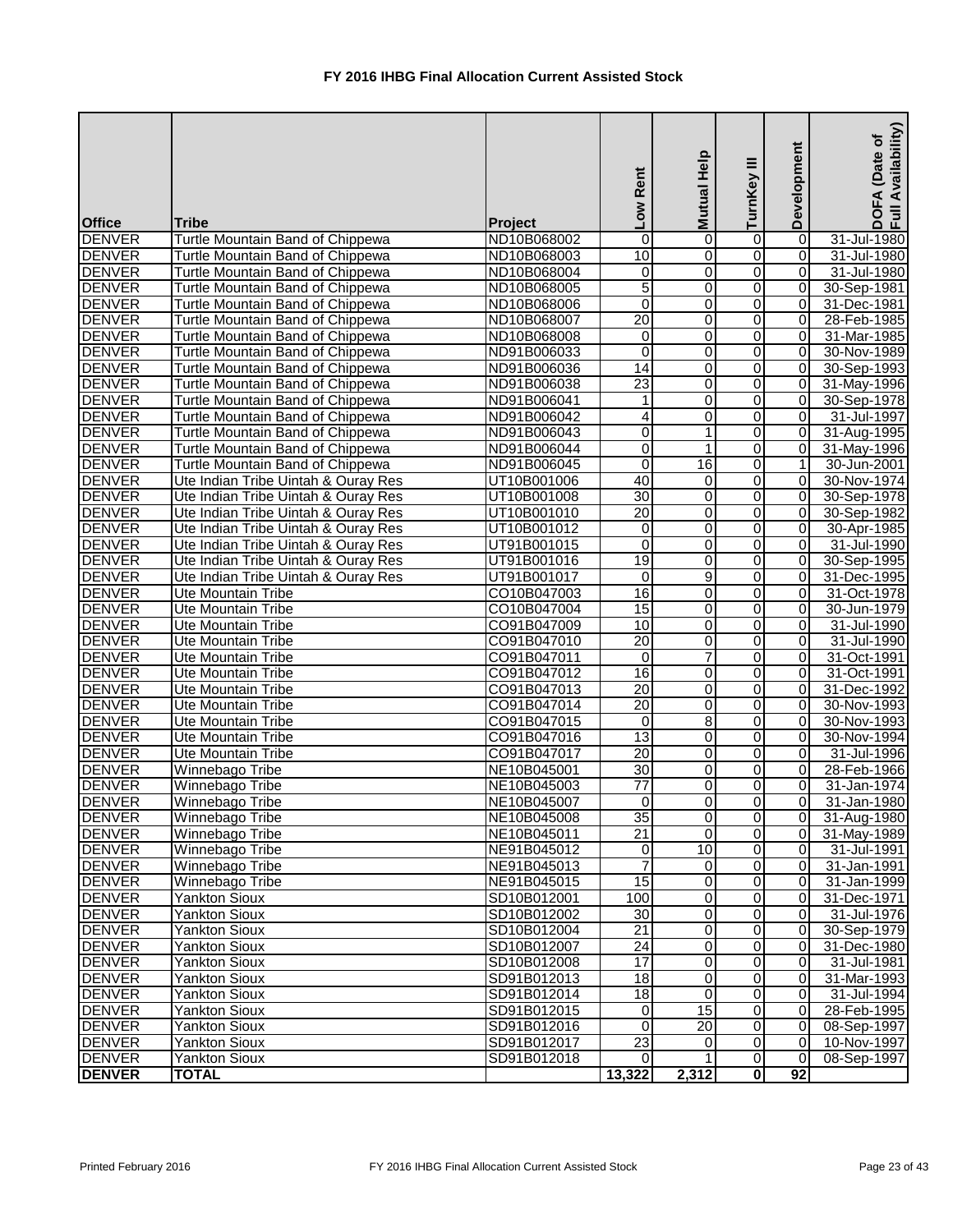|                         |                              |             | Low Rent        | Mutual Help      | Ξ<br>TurnKey   | Development    | Availability)<br>Date of<br><b>DOFA</b><br>Full Av |
|-------------------------|------------------------------|-------------|-----------------|------------------|----------------|----------------|----------------------------------------------------|
| <b>Office</b>           | <b>Tribe</b>                 | Project     |                 |                  |                |                |                                                    |
| <b>OKLAHOMA</b>         | Absentee-Shawnee             | OK56B091011 | 0               | 4                | 0              | 0              | 31-Mar-1982                                        |
| <b>OKLAHOMA</b>         | Absentee-Shawnee             | OK56B091012 | $\overline{25}$ | $\mathbf 0$      | $\overline{0}$ | 0              | 30-Jun-1981                                        |
| <b>OKLAHOMA</b>         | Absentee-Shawnee             | OK56B091013 | 0               | $\overline{13}$  | $\overline{0}$ | $\Omega$       | 31-Oct-1981                                        |
| <b>OKLAHOMA</b>         | Absentee-Shawnee             | OK56B091015 | $\overline{25}$ | $\mathbf 0$      | 0              | 0              | 30-Apr-1982                                        |
| <b>OKLAHOMA</b>         | Absentee-Shawnee             | OK95B091006 | 74              | 0                | 0              | 0              | 31-Mar-1979                                        |
| <b>OKLAHOMA</b>         | Absentee-Shawnee             | OK95B091007 | 0               | $\overline{2}$   | $\overline{0}$ | $\overline{0}$ | 30-Oct-1979                                        |
| <b>OKLAHOMA</b>         | Absentee-Shawnee             | OK95B091008 | $\overline{0}$  | $\overline{10}$  | 0              | $\overline{0}$ | 30-Sep-1982                                        |
| <b>OKLAHOMA</b>         | Absentee-Shawnee             | OK95B091009 | $\overline{0}$  | $\overline{5}$   | 0              | $\overline{0}$ | 31-Dec-1980                                        |
| <b>OKLAHOMA</b>         | Absentee-Shawnee             | OK95B091010 | $\overline{23}$ | 0                | 0              | $\overline{0}$ | 30-Sep-1979                                        |
| <b>OKLAHOMA</b>         | Absentee-Shawnee             | OK95B091014 | $\overline{25}$ | 0                | 0              | 0              | 31-Aug-1982                                        |
| <b>OKLAHOMA</b>         | Absentee-Shawnee             | OK95B091016 | 0               | 9                | 0              | $\overline{0}$ | 31-Mar-1984                                        |
| <b>OKLAHOMA</b>         | Absentee-Shawnee             | OK95B091017 | 0               | $\overline{7}$   | 0              | 0              | 30-Jun-1984                                        |
| <b>OKLAHOMA</b>         | Absentee-Shawnee             | OK95B091019 | 0               | 5                | 0              | 0              | 30-Nov-1984                                        |
| <b>OKLAHOMA</b>         | Absentee-Shawnee             | OK95B091020 | $\overline{0}$  | 1                | 0              | 0              | 31-Jul-1984                                        |
| <b>OKLAHOMA</b>         | Absentee-Shawnee             | OK95B091021 | 0               | 6                | $\overline{0}$ | $\overline{0}$ | 30-Sep-1987                                        |
| <b>OKLAHOMA</b>         | Absentee-Shawnee             | OK95B091023 | $\overline{0}$  | $\mathbf{1}$     | 0              | $\overline{0}$ | 31-Aug-1986                                        |
| <b>OKLAHOMA</b>         | Absentee-Shawnee             | OK95B091024 | 0               | $\overline{7}$   | 0              | 0              | 31-May-1987                                        |
| <b>OKLAHOMA</b>         | Absentee-Shawnee             | OK95B091025 | $\overline{0}$  | $\overline{5}$   | 0              | $\overline{0}$ | 31-Mar-1989                                        |
| <b>OKLAHOMA</b>         | Absentee-Shawnee             | OK95B091026 | $\overline{0}$  | 5                | 0              | $\overline{0}$ | 30-Nov-1989                                        |
| <b>OKLAHOMA</b>         | Absentee-Shawnee             | OK95B091027 | 0               | 0                | 0              | $\Omega$       | 31-Mar-1990                                        |
| <b>OKLAHOMA</b>         | Absentee-Shawnee             | OK95B091028 | 0               | 3                | 0              | $\Omega$       | 31-Dec-1990                                        |
| <b>OKLAHOMA</b>         | Absentee-Shawnee             | OK95B091029 | 0               | $\overline{7}$   | 0              | 0              | 31-Jul-1992                                        |
| <b>OKLAHOMA</b>         | Absentee-Shawnee             | OK95B091030 | 0               | 10               | 0              | $\overline{0}$ | 31-Jul-1995                                        |
| <b>OKLAHOMA</b>         | Absentee-Shawnee             | OK95B091031 | 0               | 6                | 0              | 0              | 31-Dec-1993                                        |
| <b>OKLAHOMA</b>         | Absentee-Shawnee             | OK95B091032 | $\overline{20}$ | $\mathbf 0$      | $\overline{0}$ | $\overline{0}$ | 30-Nov-1995                                        |
| <b>OKLAHOMA</b>         | Absentee-Shawnee             | OK95B091033 | 0               | 5                | $\overline{0}$ | $\overline{0}$ | 30-Nov-1996                                        |
| <b>OKLAHOMA</b>         | Absentee-Shawnee             | OK95B091034 | 0               | $\overline{8}$   | 0              | 0              | 31-Jan-1995                                        |
| <b>OKLAHOMA</b>         | Absentee-Shawnee             | OK95B091035 | $\overline{0}$  | 10               | $\mathbf 0$    | 0              | 31-Oct-1995                                        |
| <b>OKLAHOMA</b>         | Absentee-Shawnee             | OK95B091036 | $\overline{0}$  | 18               | $\mathbf 0$    | 0              | 30-Jan-1999                                        |
| <b>OKLAHOMA</b>         | Absentee-Shawnee             | OK95B091037 | $\overline{0}$  | $\overline{21}$  | $\overline{O}$ | $\overline{0}$ | 31-Mar-2000                                        |
| <b>OKLAHOMA</b>         | Absentee-Shawnee             | OK95B091038 | $\overline{0}$  | 16               | 01             | 0              | 30-Apr-1999                                        |
| <b>OKLAHOMA</b>         | Absentee-Shawnee             | OK95B091039 | $\overline{0}$  | 16               | $\overline{0}$ | $\overline{0}$ | 30-Apr-2001                                        |
|                         | OKLAHOMA Absentee-Shawnee    | OK95B091040 | $\overline{0}$  | $\frac{1}{8}$    | 0              | $\overline{0}$ | 30-Apr-1999                                        |
|                         | OKLAHOMA Alabama-Coushatta   | TX95B338005 | 0               | 10               | 0              | $\overline{0}$ | 28-Feb-1993                                        |
|                         | OKLAHOMA   Alabama-Coushatta | TX95B338006 | 0               | 10               | 0              | 0              | 30-Jun-1995                                        |
|                         | OKLAHOMA   Alabama-Coushatta | TX95B338007 | 0               | 30               | $\mathbf 0$    | $\overline{0}$ | 31-Dec-1998                                        |
| OKLAHOMA   Apache Tribe |                              | OK95B128002 | 0               | 19               | $\overline{0}$ | $\overline{0}$ | 30-Apr-1991                                        |
| OKLAHOMA   Apache Tribe |                              | OK95B128003 | 0               | $\boldsymbol{9}$ | $\overline{0}$ | 0              | 30-Nov-1990                                        |
| OKLAHOMA   Apache Tribe |                              | OK95B128004 | 0               | 9                | $\mathbf 0$    | $\overline{0}$ | 30-Nov-1991                                        |
| OKLAHOMA   Apache Tribe |                              | OK95B128006 | 0               | $\overline{20}$  | $\mathbf 0$    | $\overline{0}$ | 30-Sep-1994                                        |
| OKLAHOMA Apache Tribe   |                              | OK95B128010 | $\overline{0}$  | 36               | 0              | $\overline{0}$ | 31-Mar-1998                                        |
| <b>OKLAHOMA</b>         | Apache Tribe                 | OK95B128011 | $\mathbf 0$     | 18               | $\overline{0}$ | $\overline{0}$ | 30-Nov-1996                                        |
| <b>OKLAHOMA</b>         | Caddo Tribe                  | OK95B077002 | 20              | $\mathbf 0$      | $\overline{0}$ | $\overline{0}$ | 31-May-1972                                        |
| <b>OKLAHOMA</b>         | Caddo Tribe                  | OK95B077008 | 0               | $\mathbf 1$      | 0              | $\Omega$       | 31-Jan-1991                                        |
| <b>OKLAHOMA</b>         | Caddo Tribe                  | OK95B077010 | 0               | $\mathbf 0$      | 0              | 9              |                                                    |
| <b>OKLAHOMA</b>         | <b>Cherokee Nation</b>       | OK56B045041 | 50              | $\mathbf 0$      | 0              | $\overline{0}$ | 31-Jul-1982                                        |
| <b>OKLAHOMA</b>         | <b>Cherokee Nation</b>       | OK56B045047 | $\overline{32}$ | $\overline{0}$   | 0              | 0              | 31-Mar-1981                                        |
| <b>OKLAHOMA</b>         | <b>Cherokee Nation</b>       | OK56B045048 | 40              | $\mathbf 0$      | $\overline{0}$ | 0              | 31-Dec-1981                                        |
| <b>OKLAHOMA</b>         | <b>Cherokee Nation</b>       | OK56B045050 | 0               | $\overline{0}$   | 0              | 0              | 31-Mar-1983                                        |
| <b>OKLAHOMA</b>         | <b>Cherokee Nation</b>       | OK56B045052 | 25              | 0                | 0              | 0              | 30-Nov-1981                                        |
| <b>OKLAHOMA</b>         | <b>Cherokee Nation</b>       | OK56B045054 | 50              | 0                | $\overline{0}$ | 0              | 31-Jan-1983                                        |
| <b>OKLAHOMA</b>         | <b>Cherokee Nation</b>       | OK56B045055 | 50              | $\mathbf 0$      | 0              | $\overline{0}$ | 31-Oct-1981                                        |
| <b>OKLAHOMA</b>         | <b>Cherokee Nation</b>       | OK56B045056 | 0               | $\mathbf 0$      | $\overline{0}$ | $\overline{0}$ | 31-Jan-1983                                        |
| <b>OKLAHOMA</b>         | <b>Cherokee Nation</b>       | OK56B045057 | 0               | $\mathbf 0$      | $\overline{0}$ | $\overline{0}$ | 31-Jan-1983                                        |
| <b>OKLAHOMA</b>         | <b>Cherokee Nation</b>       | OK56B045058 | $\Omega$        | $\mathbf 0$      | 0              | $\overline{0}$ | 30-Sep-1982                                        |
| OKLAHOMA                | <b>Cherokee Nation</b>       | OK95B045001 | 25              | $\Omega$         | $\overline{0}$ | $\overline{0}$ | 30-Jun-1968                                        |
| OKLAHOMA                | <b>Cherokee Nation</b>       | OK95B045002 | 16              | $\Omega$         | 0              | $\overline{0}$ | 31-Aug-1969                                        |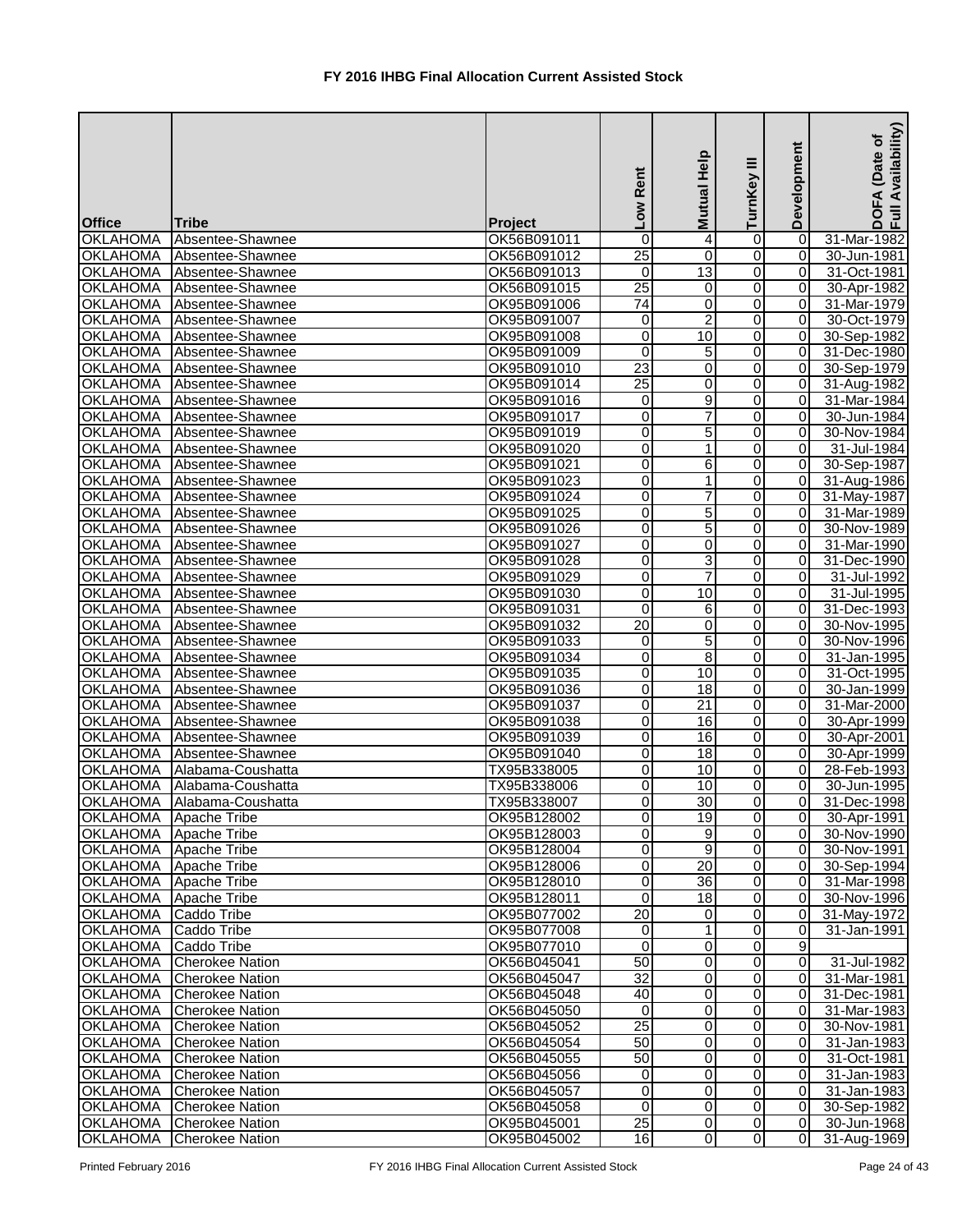|                                  | Tribe                                            |                            | Low Rent                | Mutual Help      | TurnKey III    | Development    | Availability)<br>Date of<br><b>DOFA</b><br>Full Av |
|----------------------------------|--------------------------------------------------|----------------------------|-------------------------|------------------|----------------|----------------|----------------------------------------------------|
| <b>Office</b><br><b>OKLAHOMA</b> | <b>Cherokee Nation</b>                           | Project                    | 40                      | 0                |                | 0              | 30-Jun-1971                                        |
| <b>OKLAHOMA</b>                  |                                                  | OK95B045005                | $\overline{84}$         |                  | 0              | $\overline{0}$ |                                                    |
| <b>OKLAHOMA</b>                  | <b>Cherokee Nation</b><br><b>Cherokee Nation</b> | OK95B045016<br>OK95B045024 | $\overline{29}$         | 0<br>$\mathbf 0$ | 0<br>0         | $\overline{0}$ | 31-Aug-1972<br>31-Jul-1974                         |
| <b>OKLAHOMA</b>                  | <b>Cherokee Nation</b>                           | OK95B045025                | 19                      | $\pmb{0}$        | 0              | 0              | 30-Nov-1974                                        |
| <b>OKLAHOMA</b>                  | <b>Cherokee Nation</b>                           | OK95B045026                | $\overline{19}$         | 0                | 0              | $\overline{0}$ | 30-Nov-1974                                        |
| <b>OKLAHOMA</b>                  | <b>Cherokee Nation</b>                           | OK95B045030                | 50                      | 0                | 0              | $\overline{0}$ | 30-Sep-1977                                        |
| <b>OKLAHOMA</b>                  | <b>Cherokee Nation</b>                           | OK95B045032                | $\overline{20}$         | $\pmb{0}$        | 0              | $\overline{0}$ | 31-Jan-1978                                        |
| <b>OKLAHOMA</b>                  | <b>Cherokee Nation</b>                           | OK95B045033                | $\overline{0}$          | $\mathbf 0$      | 0              | $\overline{0}$ | 31-Dec-1977                                        |
| <b>OKLAHOMA</b>                  | <b>Cherokee Nation</b>                           | OK95B045035                | 50                      | 0                | 0              | $\overline{0}$ | 30-Sep-1977                                        |
| <b>OKLAHOMA</b>                  | <b>Cherokee Nation</b>                           | OK95B045036                | 0                       | 0                | 0              | $\overline{0}$ | 31-Dec-1979                                        |
| <b>OKLAHOMA</b>                  | <b>Cherokee Nation</b>                           | OK95B045037                | $\overline{25}$         | 0                | 0              | $\overline{0}$ | 31-Dec-1978                                        |
| <b>OKLAHOMA</b>                  | <b>Cherokee Nation</b>                           | OK95B045038                | $\overline{25}$         | $\pmb{0}$        | 0              | $\Omega$       | 31-Dec-1979                                        |
| <b>OKLAHOMA</b>                  | <b>Cherokee Nation</b>                           | OK95B045039                | $\overline{30}$         | 0                | 0              | $\overline{0}$ | 31-Jan-1981                                        |
| <b>OKLAHOMA</b>                  | <b>Cherokee Nation</b>                           | OK95B045040                | 46                      | 0                | 0              | $\overline{0}$ | 31-Mar-1981                                        |
| <b>OKLAHOMA</b>                  | <b>Cherokee Nation</b>                           | OK95B045042                | $\overline{25}$         | 0                | 0              | $\Omega$       | 31-Oct-1980                                        |
| <b>OKLAHOMA</b>                  | <b>Cherokee Nation</b>                           | OK95B045043                | 50                      | 0                | 0              | $\overline{0}$ | 31-Aug-1980                                        |
| <b>OKLAHOMA</b>                  | <b>Cherokee Nation</b>                           | OK95B045044                | 49                      | 0                | 0              | $\overline{0}$ | 30-Nov-1980                                        |
| <b>OKLAHOMA</b>                  | <b>Cherokee Nation</b>                           | OK95B045045                | $\overline{24}$         | $\pmb{0}$        | 0              | $\overline{0}$ | 31-Aug-1980                                        |
| <b>OKLAHOMA</b>                  | <b>Cherokee Nation</b>                           | OK95B045046                | 60                      | $\mathbf 0$      | 0              | $\overline{0}$ | 31-Jan-1981                                        |
| <b>OKLAHOMA</b>                  | <b>Cherokee Nation</b>                           | OK95B045049                | $\overline{0}$          | 0                | 0              | $\overline{0}$ | 31-Oct-1980                                        |
| <b>OKLAHOMA</b>                  | <b>Cherokee Nation</b>                           | OK95B045053                | $\overline{0}$          | $\pmb{0}$        | 0              | $\overline{0}$ | 30-Sep-1981                                        |
| <b>OKLAHOMA</b>                  | Cherokee Nation                                  | OK95B045059                | 0                       | 0                | 0              | $\Omega$       | 31-Oct-1984                                        |
| <b>OKLAHOMA</b>                  | <b>Cherokee Nation</b>                           | OK95B045060                | 0                       | 0                | 0              | $\Omega$       | 28-Feb-1986                                        |
| <b>OKLAHOMA</b>                  | <b>Cherokee Nation</b>                           | OK95B045061                | 0                       | $\pmb{0}$        | 0              | $\overline{0}$ | 30-Sep-1986                                        |
| <b>OKLAHOMA</b>                  | <b>Cherokee Nation</b>                           | OK95B045064                | $\overline{\mathsf{o}}$ | $\overline{2}$   | $\Omega$       | $\overline{0}$ | 31-Oct-1987                                        |
| <b>OKLAHOMA</b>                  | Cherokee Nation                                  | OK95B045065                | $\overline{0}$          | $\mathbf 0$      | 0              | $\overline{0}$ | 31-Oct-1984                                        |
| <b>OKLAHOMA</b>                  | <b>Cherokee Nation</b>                           | OK95B045067                | $\overline{0}$          | 3                | 0              | 0              | 29-Feb-1988                                        |
| <b>OKLAHOMA</b>                  | <b>Cherokee Nation</b>                           | OK95B045068                | O                       | $\overline{8}$   | 0              | $\overline{0}$ | 31-Mar-1988                                        |
| <b>OKLAHOMA</b>                  | <b>Cherokee Nation</b>                           | OK95B045069                | $\overline{0}$          | 4                | 0              | $\overline{0}$ | 31-Mar-1988                                        |
| <b>OKLAHOMA</b>                  | <b>Cherokee Nation</b>                           | OK95B045072                | O                       | 3                | 0              | $\overline{0}$ | 30-Sep-1988                                        |
| <b>OKLAHOMA</b>                  | <b>Cherokee Nation</b>                           | OK95B045073                | $\overline{0}$          | ω                | 0              | $\overline{0}$ | 30-Sep-1988                                        |
|                                  | OKLAHOMA Cherokee Nation                         | OK95B045076                | $\overline{0}$          | 26               | $\overline{0}$ | 0              | 30-Apr-1992                                        |
|                                  | OKLAHOMA Cherokee Nation                         | OK95B045077                | $\Omega$                | $\mathbf{0}$     | 0              | $\overline{0}$ | 30-Apr-1990                                        |
| <b>OKLAHOMA</b>                  | <b>Cherokee Nation</b>                           | OK95B045078                | $\overline{0}$          | 23               | 0              | $\overline{0}$ | 31-Dec-1993                                        |
| <b>OKLAHOMA</b>                  | <b>Cherokee Nation</b>                           | OK95B045079                | 0                       | 20               | 0              | $\overline{0}$ | 31-Oct-1993                                        |
| <b>OKLAHOMA</b>                  | <b>Cherokee Nation</b>                           | OK95B045080                | 0                       | $\overline{12}$  | 0              | $\overline{0}$ | 30-Apr-1994                                        |
| <b>OKLAHOMA</b>                  | <b>Cherokee Nation</b>                           | OK95B045081                | $\overline{0}$          | 19               | 0              | $\overline{0}$ | 31-May-1994                                        |
| OKLAHOMA                         | <b>Cherokee Nation</b>                           | OK95B045082                | $\overline{0}$          | $\overline{68}$  | 0              | $\overline{0}$ | 30-Apr-1995                                        |
| <b>OKLAHOMA</b>                  | <b>Cherokee Nation</b>                           | OK95B045083                | 45                      | 0                | 0              | 0              | 30-Nov-1995                                        |
| <b>OKLAHOMA</b>                  | <b>Cherokee Nation</b>                           | OK95B045085                | $\overline{0}$          | 81               | 0              | $\overline{0}$ | 30-Apr-1996                                        |
| <b>OKLAHOMA</b>                  | <b>Cherokee Nation</b>                           | OK95B045086                | $\overline{0}$          | 114              | 0              | $\overline{0}$ | 25-Mar-1998                                        |
| <b>OKLAHOMA</b>                  | <b>Cherokee Nation</b>                           | OK95B045087                | $\overline{\mathsf{o}}$ | 13               | $\overline{0}$ | $\overline{0}$ | 31-Dec-1999                                        |
| <b>OKLAHOMA</b>                  | <b>Cherokee Nation</b>                           | OK95B045088                | $\overline{0}$          | 43               | 0              | $\overline{0}$ | 31-Dec-2000                                        |
| <b>OKLAHOMA</b>                  | Cheyenne-Arapaho Tribes                          | OK95B100001                | 0                       | 0                | 0              | $\overline{0}$ | 28-Feb-1975                                        |
| <b>OKLAHOMA</b>                  | Cheyenne-Arapaho Tribes                          | OK95B100002                | 0                       | $\pmb{0}$        | 0              | $\overline{0}$ | 28-Feb-1975                                        |
| <b>OKLAHOMA</b>                  | Cheyenne-Arapaho Tribes                          | OK95B100003                | 0                       | 0                | 0              | 0              | 30-Sep-1979                                        |
| <b>OKLAHOMA</b>                  | Cheyenne-Arapaho Tribes                          | OK95B100004                | 0                       | 3                | 0              | $\overline{0}$ | 31-Jul-1981                                        |
| <b>OKLAHOMA</b>                  | Cheyenne-Arapaho Tribes                          | OK95B100005                | $\overline{0}$          | 1                | 0              | 0              | 30-Oct-1987                                        |
| OKLAHOMA                         | Cheyenne-Arapaho Tribes                          | OK95B100006                | $\overline{0}$          | $\overline{7}$   | 0              | 0              | 31-Aug-1989                                        |
| <b>OKLAHOMA</b>                  | Cheyenne-Arapaho Tribes                          | OK95B100007                | $\overline{0}$          | 16               | 0              | 0              | 30-Apr-1992                                        |
| <b>OKLAHOMA</b>                  | Cheyenne-Arapaho Tribes                          | OK95B100008                | $\overline{0}$          | 6                | 0              | $\overline{0}$ | 31-Jul-1993                                        |
| <b>OKLAHOMA</b>                  | Cheyenne-Arapaho Tribes                          | OK95B100009                | $\overline{0}$          | $\overline{7}$   | 0              | $\overline{0}$ | 13-May-1996                                        |
| <b>OKLAHOMA</b>                  | Cheyenne-Arapaho Tribes                          | OK95B100010                | $\overline{\mathsf{o}}$ | 14               | 0              | $\overline{0}$ | 30-Dec-1997                                        |
| <b>OKLAHOMA</b>                  | Cheyenne-Arapaho Tribes                          | OK95B100012                | $\overline{0}$          | 30               | 0              | $\overline{0}$ | 28-Feb-1999                                        |
| <b>OKLAHOMA</b>                  | Chickasaw                                        | OK56B047041                | $\overline{0}$          | $\mathbf{1}$     | 0              | $\overline{0}$ | 31-Oct-1982                                        |
| <b>OKLAHOMA</b>                  | Chickasaw                                        | OK56B047042                | $\overline{0}$          | 1                | 0              | $\overline{0}$ | 30-Apr-1982                                        |
| <b>OKLAHOMA</b>                  | Chickasaw                                        | OK56B047044                | $\overline{0}$          | $5\overline{)}$  | 0              | $\overline{0}$ | 31-May-1985                                        |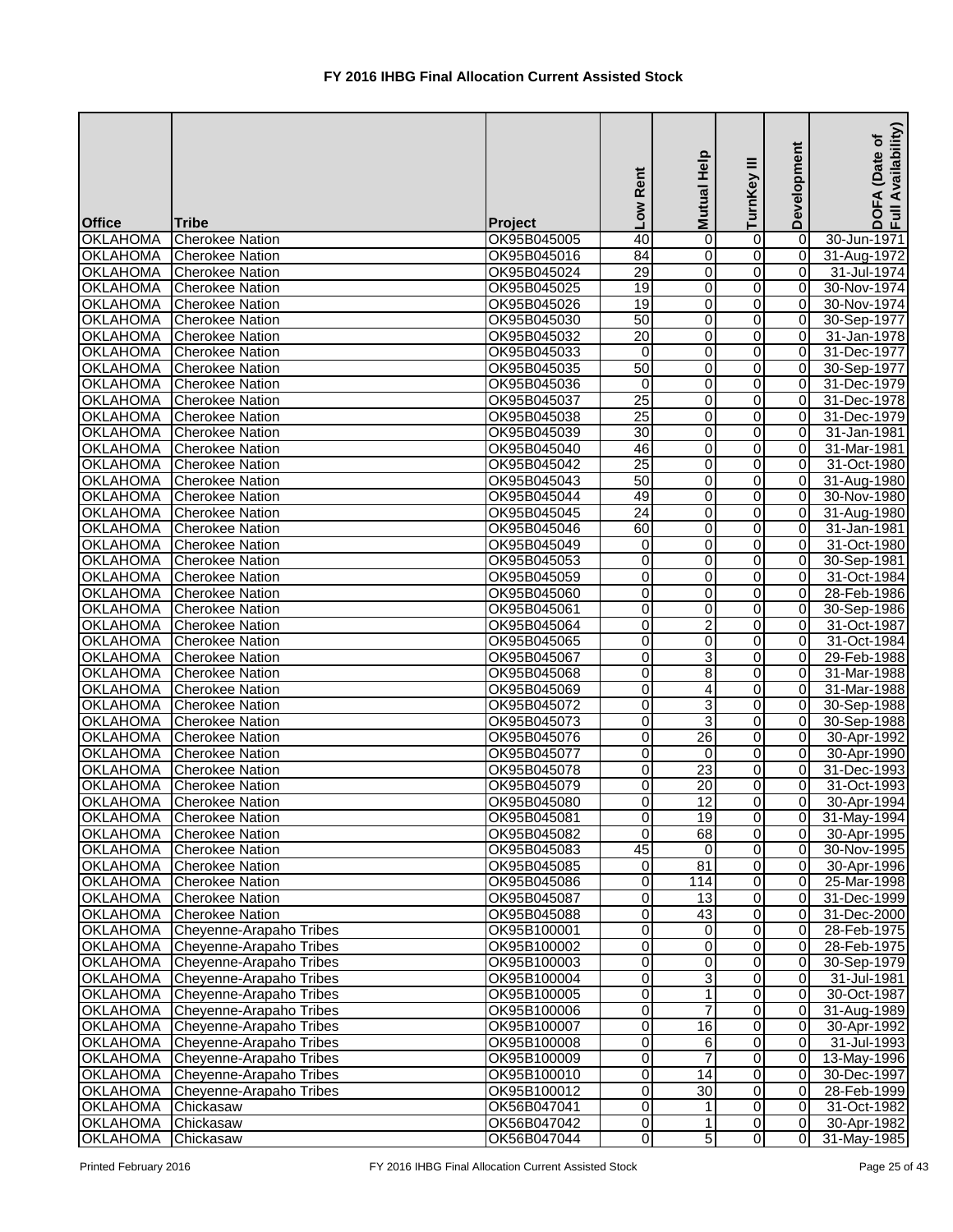|                                    |                        |                            | <b>Rent</b><br><b>NOT</b> | Mutual Help             | Ξ<br>TurnKey        | Development                      | Availability)<br>ځ<br>(Date o<br>⋖<br>DOF<br>Full |
|------------------------------------|------------------------|----------------------------|---------------------------|-------------------------|---------------------|----------------------------------|---------------------------------------------------|
| <b>Office</b>                      | <b>Tribe</b>           | Project                    |                           |                         |                     |                                  |                                                   |
| <b>OKLAHOMA</b>                    | Chickasaw              | OK56B047045                | 0                         | $\overline{2}$          | 0                   | 0                                | 30-Sep-1984                                       |
| <b>OKLAHOMA</b>                    | Chickasaw              | OK95B047002                | $\overline{24}$           | 0                       | $\overline{0}$      | $\overline{0}$                   | 30-Nov-1970                                       |
| <b>OKLAHOMA</b>                    | Chickasaw              | OK95B047004                | 64                        | $\overline{0}$          | $\overline{0}$      | $\overline{0}$                   | 31-Dec-1971                                       |
| <b>OKLAHOMA</b>                    | Chickasaw              | OK95B047006                | 100                       | 0                       | $\overline{0}$      | 0                                | 31-Oct-1971                                       |
| <b>OKLAHOMA</b>                    | Chickasaw              | OK95B047010                | 100                       | 0                       | $\mathbf 0$         | 0                                | 28-Feb-1973                                       |
| <b>OKLAHOMA</b>                    | Chickasaw              | OK95B047011                | $\overline{25}$           | $\overline{\mathsf{o}}$ | $\overline{0}$      | $\overline{0}$                   | 30-Jun-1973                                       |
| <b>OKLAHOMA</b>                    | Chickasaw              | OK95B047013                | 30                        | $\mathbf 0$             | 0                   | $\overline{0}$                   | 31-Oct-1972                                       |
| <b>OKLAHOMA</b>                    | Chickasaw              | OK95B047014                | $\overline{22}$           | $\mathbf 0$             | $\overline{0}$      | $\Omega$                         | 31-Oct-1972                                       |
| <b>OKLAHOMA</b>                    | Chickasaw              | OK95B047029                | 0                         | 6                       | 0                   | $\overline{0}$                   | 31-Dec-1980                                       |
| <b>OKLAHOMA</b>                    | Chickasaw              | OK95B047032                | 0                         | 1                       | 0                   | 0                                | 31-Aug-1979                                       |
| <b>OKLAHOMA</b>                    | Chickasaw              | OK95B047033                | 40                        | 0                       | 0                   | $\overline{0}$                   | 31-May-1979                                       |
| <b>OKLAHOMA</b>                    | Chickasaw              | OK95B047034                | 0                         | 1                       | 0                   | $\overline{0}$                   | 30-Apr-1981                                       |
| <b>OKLAHOMA</b>                    | Chickasaw              | OK95B047035                | 0                         | 5                       | 0                   | $\overline{0}$                   | 31-Dec-1980                                       |
| <b>OKLAHOMA</b>                    | Chickasaw              | OK95B047036                | 90                        | $\mathbf 0$             | $\overline{0}$      | $\overline{0}$                   | 30-Sep-1981                                       |
| <b>OKLAHOMA</b>                    | Chickasaw              | OK95B047037                | 60                        | 0                       | $\overline{0}$      | $\overline{0}$                   | 30-Sep-1980                                       |
| <b>OKLAHOMA</b>                    | Chickasaw              | OK95B047038                | 50                        | 0                       | 0                   | 0                                | 30-Jun-1983                                       |
| <b>OKLAHOMA</b>                    | Chickasaw              | OK95B047039                | 0<br>$\overline{0}$       | 0                       | 0                   | $\overline{0}$<br>$\overline{0}$ | 30-Apr-1980                                       |
| <b>OKLAHOMA</b>                    | Chickasaw              | OK95B047040                |                           | 9                       | 0                   |                                  | 31-May-1984                                       |
| <b>OKLAHOMA</b>                    | Chickasaw              | OK95B047046                | 0                         | $\overline{4}$          | $\overline{0}$      | $\overline{0}$                   | 30-Sep-1986                                       |
| <b>OKLAHOMA</b>                    | Chickasaw              | OK95B047047                | 0                         | 5                       | 0                   | Οl                               | 31-Jul-1986                                       |
| <b>OKLAHOMA</b>                    | Chickasaw              | OK95B047048                | 0                         | $\overline{c}$          | 0                   | 0                                | 30-Sep-1986                                       |
| <b>OKLAHOMA</b>                    | Chickasaw              | OK95B047049                | 0                         | 6                       | 0                   | $\overline{0}$<br> 0             | 30-Apr-1987                                       |
| <b>OKLAHOMA</b>                    | Chickasaw              | OK95B047052                | 0<br>0                    | $\overline{c}$          | 0                   | $\overline{0}$                   | 31-Aug-1984                                       |
| <b>OKLAHOMA</b>                    | Chickasaw              | OK95B047053                | $\overline{0}$            | 4<br>$\overline{7}$     | 0<br>$\overline{0}$ | 0                                | 31-May-1987                                       |
| <b>OKLAHOMA</b>                    | Chickasaw<br>Chickasaw | OK95B047054<br>OK95B047055 | $\overline{0}$            | 3                       | $\overline{0}$      | 0                                | 31-Aug-1987                                       |
| <b>OKLAHOMA</b><br><b>OKLAHOMA</b> | Chickasaw              | OK95B047057                | 0                         | 3                       | $\overline{0}$      | 0                                | 31-Aug-1987<br>31-Jul-1986                        |
| <b>OKLAHOMA</b>                    | Chickasaw              | OK95B047058                | 0                         | 8                       | $\mathbf 0$         | $\overline{0}$                   | 30-Sep-1988                                       |
| <b>OKLAHOMA</b>                    | Chickasaw              | OK95B047059                | $\mathsf 0$               | 10                      | $\mathbf 0$         | $\overline{0}$                   | 30-Apr-1989                                       |
| <b>OKLAHOMA</b>                    | Chickasaw              | OK95B047060                | $\overline{0}$            | $\overline{4}$          | $\Omega$            | $\overline{0}$                   | 30-Apr-1990                                       |
| <b>OKLAHOMA</b>                    | Chickasaw              | OK95B047061                | $\overline{0}$            | 6                       | 0                   | $\overline{0}$                   | 31-Mar-1991                                       |
| <b>OKLAHOMA</b>                    | Chickasaw              | OK95B047062                | $\overline{0}$            | 3                       | $\overline{0}$      | $\overline{0}$                   | 31-Dec-1989                                       |
| OKLAHOMA                           | Chickasaw              | OK95B047063                | $\overline{0}$            | $\overline{9}$          | 0                   | 0                                | 31-Jan-1992                                       |
| <b>OKLAHOMA</b>                    | Chickasaw              | OK95B047064                | 0                         | 15                      | 0                   | 0                                | 31-Oct-1992                                       |
| <b>OKLAHOMA</b>                    | Chickasaw              | OK95B047065                | 0                         | 5                       | 0                   | $\Omega$                         | 30-Apr-1992                                       |
| <b>OKLAHOMA</b>                    | Chickasaw              | OK95B047066                | 0                         | 6                       | 0                   | 0                                | 30-Jun-1995                                       |
| <b>OKLAHOMA</b>                    | Chickasaw              | OK95B047067                | 0                         | $\sigma$                | $\overline{0}$      | 0                                | 31-Mar-1993                                       |
| <b>OKLAHOMA</b>                    | Chickasaw              | OK95B047068                | 0                         | $\overline{13}$         | 0                   | 0                                | 25-Mar-1996                                       |
| <b>OKLAHOMA</b>                    | Chickasaw              | OK95B047069                | 0                         | 13                      | $\mathbf 0$         | 0                                | 31-Oct-1995                                       |
| <b>OKLAHOMA</b>                    | Chickasaw              | OK95B047070                | 0                         | 20                      | $\overline{0}$      | 0                                | 31-Mar-1996                                       |
| <b>OKLAHOMA</b>                    | Chickasaw              | OK95B047071                | 0                         | 11                      | 0                   | $\Omega$                         | 31-Mar-1996                                       |
| <b>OKLAHOMA</b>                    | Chickasaw              | OK95B047072                | 0                         | 13                      | $\overline{0}$      | $\overline{0}$                   | 29-Feb-1996                                       |
| <b>OKLAHOMA</b>                    | Chickasaw              | OK95B047073                | $\Omega$                  | 0                       | 8                   | 0                                | 30-Jun-1997                                       |
| <b>OKLAHOMA</b>                    | Chickasaw              | OK95B047074                | 0                         | 11                      | 0                   | 0                                | 30-Nov-1996                                       |
| <b>OKLAHOMA</b>                    | Chickasaw              | OK95B047075                | 0                         | 15                      | 0                   | 0                                | 28-Feb-1997                                       |
| <b>OKLAHOMA</b>                    | Chickasaw              | OK95B047076                | 0                         | 3                       | 0                   | 0                                | 30-Jun-1983                                       |
| <b>OKLAHOMA</b>                    | Chickasaw              | OK95B047077                | 0                         | 6                       | 0                   | 0                                | 31-Mar-1998                                       |
| <b>OKLAHOMA</b>                    | Chitimacha Tribe       | LA95B244002                | 0                         | $\overline{c}$          | $\overline{0}$      | $\overline{0}$                   | 31-Jul-1992                                       |
| <b>OKLAHOMA</b>                    | Chitimacha Tribe       | LA95B244003                | 0                         | 1                       | 0                   | 0                                | 31-Mar-1994                                       |
| <b>OKLAHOMA</b>                    | Chitimacha Tribe       | LA95B244004                | 0                         | 5                       | 0                   | 0                                | 31-Dec-1995                                       |
| <b>OKLAHOMA</b>                    | <b>Choctaw Nation</b>  | OK56B049050                | 0                         | 1                       | 0                   | 0                                | 31-Mar-1983                                       |
| <b>OKLAHOMA</b>                    | <b>Choctaw Nation</b>  | OK56B049055                | 0                         | 3                       | 0                   | $\overline{0}$                   | 30-Sep-1983                                       |
| <b>OKLAHOMA</b>                    | <b>Choctaw Nation</b>  | OK56B049056                | 0                         | $\mathbf 1$             | $\overline{0}$      | $\overline{0}$                   | 31-Oct-1983                                       |
| <b>OKLAHOMA</b>                    | <b>Choctaw Nation</b>  | OK56B049057                | 0                         | 5                       | $\overline{0}$      | $\overline{0}$                   | 31-May-1984                                       |
| <b>OKLAHOMA</b>                    | <b>Choctaw Nation</b>  | OK56B049058                | $\Omega$                  | $\overline{2}$          | 0                   | $\overline{0}$                   | 30-Jun-1983                                       |
| OKLAHOMA                           | <b>Choctaw Nation</b>  | OK95B049002                | 30                        | $\mathbf 0$             | 0                   | $\overline{0}$                   | 31-Dec-1969                                       |
| OKLAHOMA                           | <b>Choctaw Nation</b>  | OK95B049009                | 14                        | $\overline{0}$          | 0                   | 0                                | 28-Feb-1971                                       |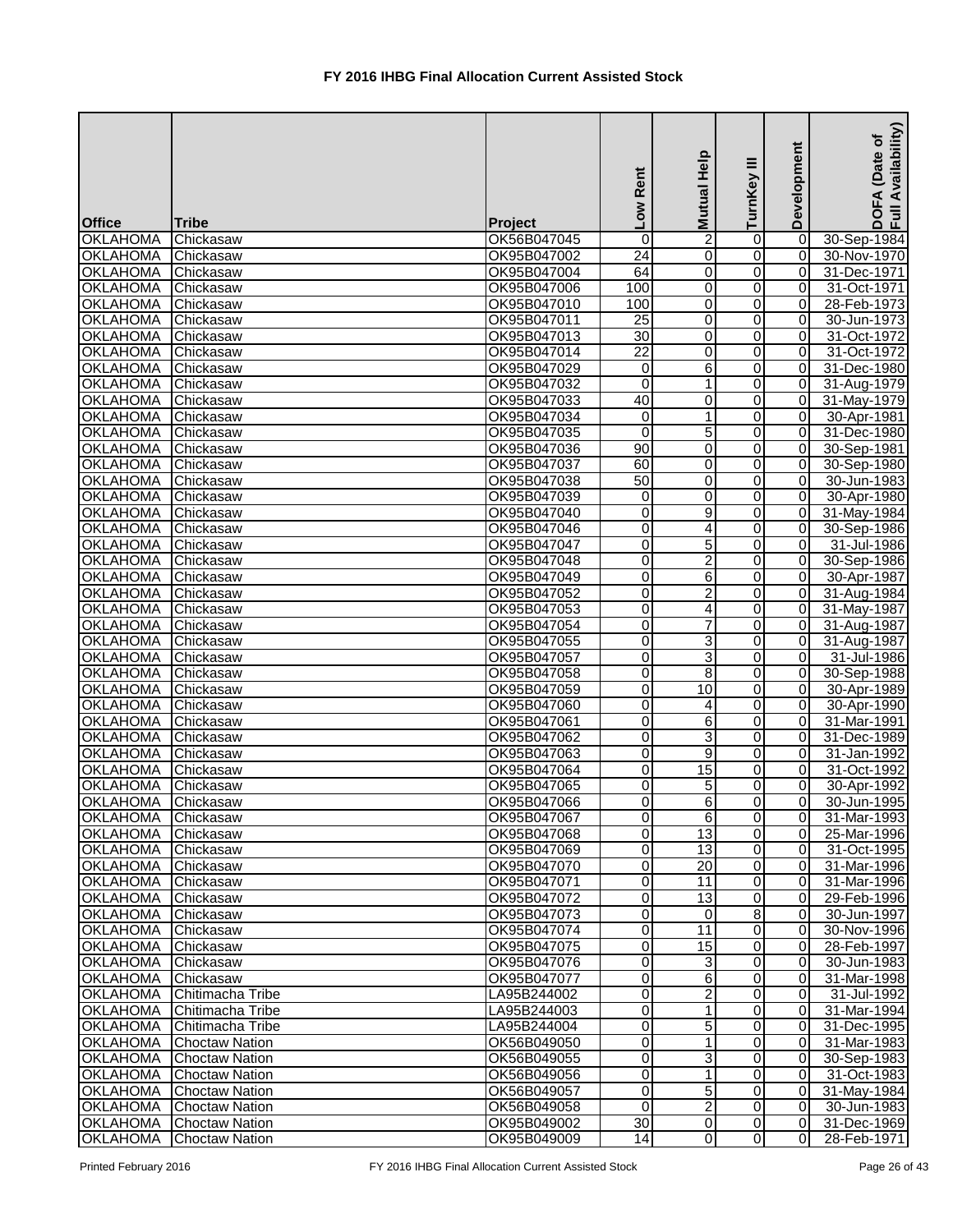|                 |                                           |             | Low Rent                | Mutual Help     | ≡<br>TurnKey   | Development    | Availability)<br>Date of<br>DOFA<br>Full Av |
|-----------------|-------------------------------------------|-------------|-------------------------|-----------------|----------------|----------------|---------------------------------------------|
| <b>Office</b>   | <b>Tribe</b>                              | Project     |                         |                 |                |                |                                             |
| <b>OKLAHOMA</b> | <b>Choctaw Nation</b>                     | OK95B049010 | $\overline{20}$         | 0               | 0              | 0              | 31-Aug-1971                                 |
| <b>OKLAHOMA</b> | <b>Choctaw Nation</b>                     | OK95B049011 | $\overline{12}$         | 0               | 0              | $\overline{0}$ | 31-Dec-1971                                 |
| <b>OKLAHOMA</b> | Choctaw Nation                            | OK95B049014 | $\overline{24}$         | 0               | 0              | $\overline{0}$ | 31-Jul-1971                                 |
| <b>OKLAHOMA</b> | <b>Choctaw Nation</b>                     | OK95B049016 | 16                      | $\pmb{0}$       | 0              | $\overline{0}$ | 31-Dec-1971                                 |
| <b>OKLAHOMA</b> | <b>Choctaw Nation</b>                     | OK95B049020 | 30                      | 0               | 0              | $\overline{0}$ | 30-Apr-1974                                 |
| <b>OKLAHOMA</b> | <b>Choctaw Nation</b>                     | OK95B049034 | 0                       | $\mathbf{1}$    | 0              | $\overline{0}$ | 30-Jun-1979                                 |
| <b>OKLAHOMA</b> | <b>Choctaw Nation</b>                     | OK95B049059 | $\overline{0}$          | 3               | 0              | $\overline{0}$ | 31-May-1985                                 |
| <b>OKLAHOMA</b> | <b>Choctaw Nation</b>                     | OK95B049060 | $\overline{0}$          | $\mathbf{1}$    | 0              | $\overline{0}$ | 30-Sep-1986                                 |
| <b>OKLAHOMA</b> | <b>Choctaw Nation</b>                     | OK95B049061 | 0                       | 5               | 0              | $\overline{0}$ | 31-Dec-1986                                 |
| <b>OKLAHOMA</b> | Choctaw Nation                            | OK95B049062 | 0                       | 2               | 0              | $\Omega$       | 31-Jul-1985                                 |
| <b>OKLAHOMA</b> | Choctaw Nation                            | OK95B049064 | 0                       | $\mathbf 1$     | 0              | $\Omega$       | 31-Jan-1987                                 |
| <b>OKLAHOMA</b> | <b>Choctaw Nation</b>                     | OK95B049069 | 0                       | 1               | 0              | $\Omega$       | 31-Jul-1988                                 |
| <b>OKLAHOMA</b> | <b>Choctaw Nation</b>                     | OK95B049071 | $\overline{\mathsf{o}}$ | $\overline{2}$  | 0              | 0              | 30-Sep-1988                                 |
| <b>OKLAHOMA</b> | <b>Choctaw Nation</b>                     | OK95B049075 | $\overline{0}$          | 1               | 0              | $\overline{0}$ | 30-Apr-1989                                 |
| <b>OKLAHOMA</b> | <b>Choctaw Nation</b>                     | OK95B049076 | $\overline{0}$          | 3               | 0              | $\overline{0}$ | 30-Sep-1989                                 |
| <b>OKLAHOMA</b> | <b>Choctaw Nation</b>                     | OK95B049077 | O                       | $\mathbf{1}$    | 0              | 0              | 31-Dec-1989                                 |
| <b>OKLAHOMA</b> | <b>Choctaw Nation</b>                     | OK95B049078 | $\mathbf 0$             | 0               | 0              | $\overline{0}$ | 31-Aug-1990                                 |
| <b>OKLAHOMA</b> | <b>Choctaw Nation</b>                     | OK95B049079 | $\overline{0}$          | $\overline{2}$  | 0              | $\overline{0}$ | 30-Jun-1990                                 |
| <b>OKLAHOMA</b> | <b>Choctaw Nation</b>                     | OK95B049080 | $\overline{\mathsf{o}}$ | $\overline{2}$  | 0              | $\overline{0}$ | 30-Nov-1990                                 |
| <b>OKLAHOMA</b> | <b>Choctaw Nation</b>                     | OK95B049081 | $\overline{0}$          | 4               | 0              | $\overline{0}$ | 31-May-1991                                 |
| <b>OKLAHOMA</b> | <b>Choctaw Nation</b>                     | OK95B049082 | 0                       | 3               | 0              | $\overline{0}$ | 30-Sep-1991                                 |
| <b>OKLAHOMA</b> | <b>Choctaw Nation</b>                     | OK95B049083 | 0                       | $\overline{7}$  | 0              | $\overline{0}$ | 31-May-1992                                 |
| <b>OKLAHOMA</b> | <b>Choctaw Nation</b>                     | OK95B049084 | 0                       | $\overline{8}$  | 0              | $\overline{0}$ | 31-Mar-1993                                 |
| <b>OKLAHOMA</b> | <b>Choctaw Nation</b>                     | OK95B049085 | 0                       | $\overline{48}$ | 0              | $\overline{0}$ | 30-Apr-1995                                 |
| <b>OKLAHOMA</b> | <b>Choctaw Nation</b>                     | OK95B049086 | $\overline{0}$          | $\overline{30}$ | 0              | $\overline{0}$ | 31-Aug-1996                                 |
| <b>OKLAHOMA</b> | <b>Choctaw Nation</b>                     | OK95B049087 | $\overline{0}$          | 33              | 0              | $\overline{0}$ | 31-Mar-1997                                 |
| <b>OKLAHOMA</b> | <b>Choctaw Nation</b>                     | OK95B049088 | $\overline{0}$          | $\overline{31}$ | 0              | $\overline{0}$ | 31-Jul-1997                                 |
| <b>OKLAHOMA</b> | <b>Choctaw Nation</b>                     | OK95B049089 | $\overline{0}$          | 14              | 0              | $\overline{0}$ | 30-Sep-1997                                 |
| <b>OKLAHOMA</b> | <b>Choctaw Nation</b>                     | OK95B049090 | $\overline{0}$          | 33              | 0              | $\overline{0}$ | 31-Mar-1998                                 |
| <b>OKLAHOMA</b> | Choctaw Nation                            | OK95B049091 | $\overline{\mathsf{o}}$ | $\overline{29}$ | $\Omega$       | $\overline{0}$ | 28-Feb-1999                                 |
| <b>OKLAHOMA</b> | <b>Choctaw Nation</b>                     | OK95B049092 | 0                       | 35              | 0              | $\overline{0}$ | 28-Feb-1999                                 |
| <b>OKLAHOMA</b> | <b>Choctaw Nation</b>                     | OK95B049093 | $\overline{0}$          | 44              | $\overline{0}$ | 0              | 31-Dec-1999                                 |
|                 | <b>OKLAHOMA</b> Choctaw Nation            | OK95B049094 | $\overline{0}$          | 39              | 0              | $\overline{0}$ | 30-Apr-2000                                 |
| <b>OKLAHOMA</b> | Choctaw Nation                            | OK95B049095 | 0                       | 29              | 0              | $\overline{0}$ | 31-Aug-2000                                 |
|                 | <b>OKLAHOMA</b> Citizen Potawatomi Nation | OK95B091022 | 25                      | 0               | 0              | $\overline{0}$ | 31-Jul-1987                                 |
| <b>OKLAHOMA</b> | Comanche Tribe                            | OK95B110006 | $\overline{0}$          | 0               | 0              | $\overline{0}$ | 30-Apr-1980                                 |
| OKLAHOMA        | Comanche Tribe                            | OK95B110007 | $\overline{0}$          | 0               | 0              | 0              | 30-Nov-1982                                 |
| <b>OKLAHOMA</b> | Comanche Tribe                            | OK95B110008 | $\overline{0}$          | 0               | 0              | $\overline{0}$ | 31-Jul-1983                                 |
| <b>OKLAHOMA</b> | Comanche Tribe                            | OK95B110009 | $\overline{0}$          | 0               | 0              | $\overline{0}$ | 30-Jun-1982                                 |
| <b>OKLAHOMA</b> | Comanche Tribe                            | OK95B110012 | $\overline{\mathsf{o}}$ | $\pmb{0}$       | 0              | 0              | 30-Jun-1990                                 |
| <b>OKLAHOMA</b> | Comanche Tribe                            | OK95B110013 | $\overline{0}$          | 9               | 0              | $\overline{0}$ | 31-Jul-1991                                 |
| <b>OKLAHOMA</b> | Comanche Tribe                            | OK95B110014 | 55                      | $\mathbf 0$     | 0              | $\overline{0}$ | 30-Apr-1997                                 |
| <b>OKLAHOMA</b> | Comanche Tribe                            | OK95B110015 | $\overline{0}$          | 33              | 0              | $\overline{0}$ | 31-Dec-1998                                 |
| <b>OKLAHOMA</b> | Comanche Tribe                            | OK95B110016 | $\Omega$                | 44              | 0              | 1 <sup>1</sup> | 30-Sep-1998                                 |
| <b>OKLAHOMA</b> | Comanche Tribe                            | OK95B110017 | 45                      | $\mathbf 0$     | 0              | $\overline{0}$ | 30-Jun-1999                                 |
| <b>OKLAHOMA</b> | Comanche Tribe                            | OK95B110018 | 40                      | 0               | 0              | $\overline{0}$ | 30-Jun-1999                                 |
| <b>OKLAHOMA</b> | Delaware Nation of West Oklahoma          | OK95B170001 | $\overline{0}$          | $\overline{13}$ | 0              | $\overline{0}$ | 09-Sep-2004                                 |
| <b>OKLAHOMA</b> | Delaware Tribe (eastern)                  | OK95B144001 | 25                      | $\mathbf 0$     | 0              | $\overline{0}$ | 30-Sep-1980                                 |
| <b>OKLAHOMA</b> | Delaware Tribe (eastern)                  | OK95B144002 | $\overline{0}$          | 0               | 0              | $\overline{0}$ | 31-Jan-1981                                 |
| <b>OKLAHOMA</b> | Delaware Tribe (eastern)                  | OK95B144003 | $\overline{0}$          | 0               | 0              | $\overline{0}$ | 30-Apr-1990                                 |
| <b>OKLAHOMA</b> | Delaware Tribe (eastern)                  | OK95B144006 | 0                       | 0               | 0              | $\overline{0}$ | 31-May-1990                                 |
| <b>OKLAHOMA</b> | Delaware Tribe (eastern)                  | OK95B144007 | $\overline{0}$          | 3               | 0              | $\overline{0}$ | 30-Jun-1993                                 |
| <b>OKLAHOMA</b> | Delaware Tribe (eastern)                  | OK95B144008 | $\overline{0}$          | $\infty$        | 0              | $\overline{0}$ | 30-Sep-1993                                 |
| <b>OKLAHOMA</b> | Delaware Tribe (eastern)                  | OK95B144009 | $\overline{0}$          | 8               | 0              | $\overline{0}$ | 30-Sep-1995                                 |
| <b>OKLAHOMA</b> | Delaware Tribe (eastern)                  | OK95B144010 | $\Omega$                | 11              | 0              | $\overline{0}$ | 20-Jul-1997                                 |
|                 | OKLAHOMA   Delaware Tribe (eastern)       | OK95B144011 | 16                      | $\mathbf 0$     | $\overline{0}$ |                | 0 20-Nov-1997                               |
| OKLAHOMA        | Delaware Tribe (eastern)                  | OK95B144012 | 36                      | $\overline{0}$  | 0              | $\overline{0}$ | 30-Sep-1998                                 |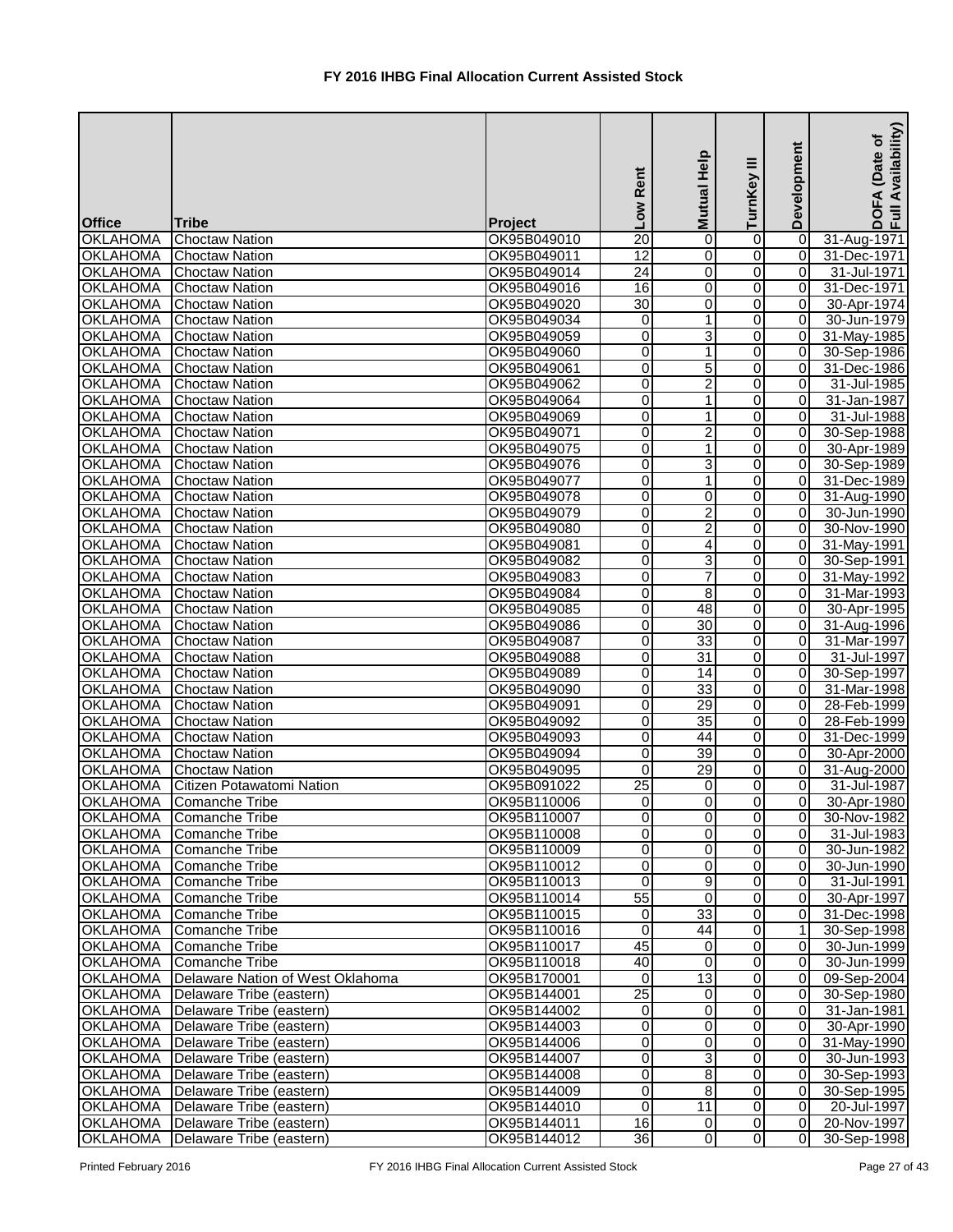| <b>Office</b>   | <b>Tribe</b>                        |                        | Low Rent                | dol<br>12<br>2<br>2 | ≡<br>TurnKey     | Development    | Availability)<br>Date of<br>$F\blacktriangle$<br>$rac{1}{2}$ |
|-----------------|-------------------------------------|------------------------|-------------------------|---------------------|------------------|----------------|--------------------------------------------------------------|
| <b>OKLAHOMA</b> | Eastern Shawnee Tribe               | Project<br>OK95B167001 | 0                       |                     | $\mathbf 0$      | 0              | 30-Mar-2000                                                  |
|                 | OKLAHOMA   Fort Sill Apache Tribe   | OK95B159001            | 0                       | 13                  | $\overline{0}$   | $\overline{0}$ | 31-Aug-2000                                                  |
| <b>OKLAHOMA</b> | Iowa Tribe of Kansas and Nebraska   | KS95B067003            | 46                      | $\mathbf 0$         | $\overline{0}$   | $\overline{0}$ | 31-Mar-1980                                                  |
| <b>OKLAHOMA</b> | Iowa Tribe of Kansas and Nebraska   | KS95B067006            | $\overline{\mathsf{o}}$ | $\overline{10}$     | $\overline{0}$   | $\overline{0}$ | 29-Feb-2000                                                  |
| <b>OKLAHOMA</b> | lowa Tribe of Oklahoma              | OK95B161001            | 0                       | $\overline{2}$      | $\overline{0}$   | $\overline{0}$ | 15-Jul-1997                                                  |
| <b>OKLAHOMA</b> | <b>Kaw Nation</b>                   | OK95B145001            | 0                       | $\overline{10}$     | $\overline{0}$   | $\overline{0}$ | 31-Aug-1985                                                  |
| <b>OKLAHOMA</b> | <b>Kaw Nation</b>                   | OK95B145002            | 0                       | $\overline{7}$      | $\boldsymbol{0}$ | $\overline{0}$ | 30-Sep-1988                                                  |
| <b>OKLAHOMA</b> | <b>Kaw Nation</b>                   | OK95B145003            | $\overline{0}$          | 3                   | $\overline{0}$   | $\overline{0}$ | 30-Sep-1990                                                  |
| <b>OKLAHOMA</b> | <b>Kaw Nation</b>                   | OK95B145004            | 0                       | $\overline{2}$      | $\overline{0}$   | $\overline{0}$ | 29-Feb-1992                                                  |
| <b>OKLAHOMA</b> | <b>Kaw Nation</b>                   | OK95B145005            | 0                       | 3                   | 0                | $\overline{0}$ | 30-Jun-1993                                                  |
| <b>OKLAHOMA</b> | <b>Kaw Nation</b>                   | OK95B145006            | 0                       | $\overline{12}$     | $\overline{0}$   | 0              | 31-Mar-1995                                                  |
| <b>OKLAHOMA</b> | <b>Kaw Nation</b>                   | OK95B145007            | 0                       | 9                   | 0                | 0              | 31-Mar-1999                                                  |
| <b>OKLAHOMA</b> | Kickapoo Traditional Tribe of Texas | TX95B558001            | $\overline{20}$         | 0                   | $\overline{0}$   | 0              | 31-Dec-1995                                                  |
| <b>OKLAHOMA</b> | Kickapoo Tribe of Kansas            | KS95B048003            | 19                      | $\overline{0}$      | $\overline{0}$   | 0              | 30-Jun-1980                                                  |
| <b>OKLAHOMA</b> | Kickapoo Tribe of Kansas            | KS95B048004            | $\overline{25}$         | 0                   | $\overline{0}$   | 0              | 30-Jun-1980                                                  |
| <b>OKLAHOMA</b> | Kickapoo Tribe of Oklahoma          | OK95B158001            | 9                       | 0                   | 0                | 6 <sup>1</sup> | 01-Sep-2004                                                  |
| <b>OKLAHOMA</b> | Kickapoo Tribe of Oklahoma          | OK95B158002            | 9                       | 0                   | $\boldsymbol{0}$ | 6              | 01-Sep-2004                                                  |
| <b>OKLAHOMA</b> | Kiowa Tribe                         | OK95B098007            | 0                       | $\overline{11}$     | $\overline{0}$   | $\overline{0}$ | 31-Jul-1991                                                  |
| <b>OKLAHOMA</b> | <b>Kiowa Tribe</b>                  | OK95B098008            | $\overline{0}$          | 14                  | $\overline{0}$   | 0              | 31-Jul-1991                                                  |
| <b>OKLAHOMA</b> | Kiowa Tribe                         | OK95B098009            | 0                       | 8                   | $\overline{0}$   | $\overline{0}$ | 30-Apr-1994                                                  |
| <b>OKLAHOMA</b> | Kiowa Tribe                         | OK95B098010            | 0                       | $\overline{7}$      | $\overline{0}$   | $\overline{0}$ | 26-Feb-1993                                                  |
| <b>OKLAHOMA</b> | Kiowa Tribe                         | OK95B098011            | 0                       | 14                  | $\overline{0}$   | 0              | 30-Sep-1996                                                  |
| <b>OKLAHOMA</b> | <b>Kiowa Tribe</b>                  | OK95B098012            | 21                      | 0                   | 0                | 0              | 30-Apr-1997                                                  |
| <b>OKLAHOMA</b> | Modoc Tribe                         | OK95B165001            | 15                      | $\mathbf 0$         | 0                | 0              | 30-Sep-1998                                                  |
| <b>OKLAHOMA</b> | Muscogee (Creek) Nation             | OK56B051031            | 0                       | $\mathbf{1}$        | $\overline{0}$   | $\overline{0}$ | 31-Mar-1981                                                  |
| <b>OKLAHOMA</b> | Muscogee (Creek) Nation             | OK56B051032            | 0                       | 3                   | $\overline{0}$   | 0              | 31-Jan-1981                                                  |
| <b>OKLAHOMA</b> | Muscogee (Creek) Nation             | OK56B051035            | $\overline{0}$          | $\overline{2}$      | $\overline{0}$   | 0              | 30-Sep-1981                                                  |
| <b>OKLAHOMA</b> | Muscogee (Creek) Nation             | OK56B051037            | $\overline{0}$          | $\overline{1}$      | $\overline{0}$   | $\overline{0}$ | 30-Jun-1982                                                  |
| <b>OKLAHOMA</b> | Muscogee (Creek) Nation             | OK95B051001            | 20                      | 0                   | $\overline{0}$   | $\overline{0}$ | 30-May-1969                                                  |
| <b>OKLAHOMA</b> | Muscogee (Creek) Nation             | OK95B051006            | 28                      | 0                   | $\overline{0}$   | $\overline{0}$ | 30-Jun-1971                                                  |
|                 | OKLAHOMA Muscogee (Creek) Nation    | OK95B051007            | 30                      | 0                   | $\overline{0}$   | $\overline{0}$ | 30-Apr-1973                                                  |
|                 | OKLAHOMA   Muscogee (Creek) Nation  | OK95B051008            | 69                      | $\overline{0}$      | $\overline{0}$   | $\overline{0}$ | 30-Apr-1973                                                  |
|                 | OKLAHOMA   Muscogee (Creek) Nation  | OK95B051012            | 70                      | 0                   | $\overline{0}$   | ΟI             | 31-Jul-1974                                                  |
|                 | OKLAHOMA   Muscogee (Creek) Nation  | OK95B051017            | $\mathbf 0$             | 1                   | 0                | $\overline{0}$ | 31-Aug-1978                                                  |
|                 | OKLAHOMA   Muscogee (Creek) Nation  | OK95B051018            | 0                       | 0                   | $\overline{0}$   | $\overline{0}$ | 31-Oct-1977                                                  |
|                 | OKLAHOMA   Muscogee (Creek) Nation  | OK95B051019            | 50                      | 0                   | $\overline{0}$   | $\overline{0}$ | 31-Jan-1980                                                  |
| <b>OKLAHOMA</b> | Muscogee (Creek) Nation             | OK95B051020            | 0                       | 3                   | $\overline{0}$   | $\overline{0}$ | 31-Jan-1980                                                  |
|                 | OKLAHOMA   Muscogee (Creek) Nation  | OK95B051021            | $\overline{0}$          | 3                   | $\overline{0}$   | $\overline{0}$ | 31-Oct-1979                                                  |
| <b>OKLAHOMA</b> | Muscogee (Creek) Nation             | OK95B051022            | $\overline{\mathsf{o}}$ | $\overline{7}$      | $\overline{0}$   | $\overline{0}$ | 29-Feb-1980                                                  |
| <b>OKLAHOMA</b> | Muscogee (Creek) Nation             | OK95B051023            | 50                      | 0                   | $\overline{0}$   | $\overline{0}$ | 30-Jun-1980                                                  |
| <b>OKLAHOMA</b> | Muscogee (Creek) Nation             | OK95B051024            | $\overline{0}$          | 1                   | $\overline{0}$   | $\overline{0}$ | 31-Jul-1980                                                  |
| <b>OKLAHOMA</b> | Muscogee (Creek) Nation             | OK95B051025            | $\overline{\mathsf{o}}$ | $\mathbf{1}$        | $\overline{0}$   | $\overline{0}$ | 30-Nov-1980                                                  |
| <b>OKLAHOMA</b> | Muscogee (Creek) Nation             | OK95B051026            | 0                       | $\overline{c}$      | $\overline{0}$   | $\overline{0}$ | 31-Oct-1980                                                  |
|                 | OKLAHOMA   Muscogee (Creek) Nation  | OK95B051041            | 0                       | $\overline{c}$      | 0                | $\overline{0}$ | 31-Dec-1984                                                  |
| <b>OKLAHOMA</b> | Muscogee (Creek) Nation             | OK95B051042            | 0                       | 1                   | 0                | $\overline{0}$ | 31-Jan-1985                                                  |
| <b>OKLAHOMA</b> | Muscogee (Creek) Nation             | OK95B051043            | 0                       | 1                   | 0                | $\overline{0}$ | 30-Sep-1985                                                  |
| <b>OKLAHOMA</b> | Muscogee (Creek) Nation             | OK95B051044            | 0                       | $\overline{c}$      | 0                | $\overline{0}$ | 30-Sep-1985                                                  |
| <b>OKLAHOMA</b> | Muscogee (Creek) Nation             | OK95B051045            | 0                       | $\overline{2}$      | $\overline{0}$   | $\overline{0}$ | 30-Jun-1986                                                  |
| <b>OKLAHOMA</b> | Muscogee (Creek) Nation             | OK95B051046            | $\overline{0}$          | $\mathbf 1$         | $\overline{0}$   | $\overline{0}$ | 30-Sep-1986                                                  |
| <b>OKLAHOMA</b> | Muscogee (Creek) Nation             | OK95B051047            | $\overline{0}$          | 2                   | $\overline{0}$   | $\overline{0}$ | 31-Aug-1987                                                  |
| <b>OKLAHOMA</b> | Muscogee (Creek) Nation             | OK95B051048            | 0                       | $\overline{c}$      | $\overline{0}$   | $\overline{0}$ | 31-Aug-1987                                                  |
| <b>OKLAHOMA</b> | Muscogee (Creek) Nation             | OK95B051049            | $\overline{0}$          | 1                   | $\overline{0}$   | $\overline{0}$ | 31-Jan-1988                                                  |
| <b>OKLAHOMA</b> | Muscogee (Creek) Nation             | OK95B051050            | 0                       | 9                   | $\overline{0}$   | $\overline{0}$ | 31-Mar-1988                                                  |
| <b>OKLAHOMA</b> | Muscogee (Creek) Nation             | OK95B051052            | 0                       | 5                   | $\overline{0}$   | $\overline{0}$ | 31-Aug-1988                                                  |
| <b>OKLAHOMA</b> | Muscogee (Creek) Nation             | OK95B051053            | $\overline{0}$          | $\boldsymbol{9}$    | $\overline{0}$   | $\overline{0}$ | 31-Jul-1989                                                  |
| <b>OKLAHOMA</b> | Muscogee (Creek) Nation             | OK95B051054            | $\overline{0}$          | 4                   | $\overline{0}$   | $\overline{0}$ | 31-Jul-1989                                                  |
| <b>OKLAHOMA</b> | Muscogee (Creek) Nation             | OK95B051055            | $\overline{0}$          | 1                   | $\overline{0}$   | $\overline{0}$ | 31-Jan-1989                                                  |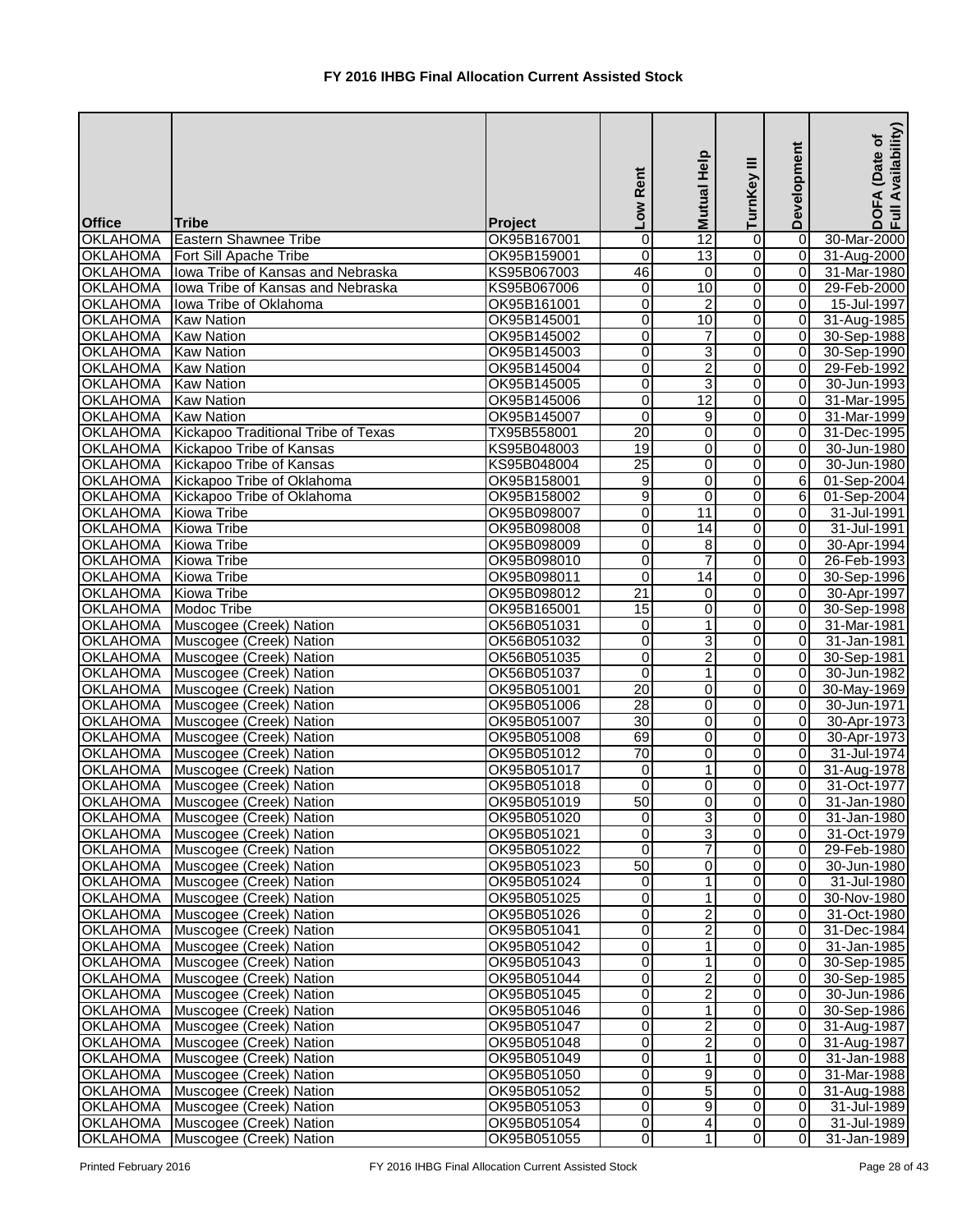| <b>Office</b>           | <b>Tribe</b>                    | Project     | Low Rent                | <b>Mutual Help</b>      | Ξ<br>TurnKey     | Development    | Availability)<br>Date of<br>EA<br>$rac{1}{2}$ |
|-------------------------|---------------------------------|-------------|-------------------------|-------------------------|------------------|----------------|-----------------------------------------------|
| <b>OKLAHOMA</b>         | Muscogee (Creek) Nation         | OK95B051056 | 0                       | 0                       | 0                | 0              | 31-Jan-1986                                   |
| <b>OKLAHOMA</b>         | Muscogee (Creek) Nation         | OK95B051057 | 0                       | $\overline{5}$          | $\overline{0}$   | $\overline{0}$ | 30-Sep-1986                                   |
| <b>OKLAHOMA</b>         | Muscogee (Creek) Nation         | OK95B051058 | 0                       | $\overline{3}$          | $\overline{0}$   | 0              | 31-Mar-1991                                   |
| <b>OKLAHOMA</b>         | Muscogee (Creek) Nation         | OK95B051059 | 0                       | $\overline{3}$          | $\overline{0}$   | $\overline{0}$ | 30-Sep-1989                                   |
| <b>OKLAHOMA</b>         | Muscogee (Creek) Nation         | OK95B051060 | $\overline{0}$          | 0                       | $\overline{0}$   | 0              | 30-Oct-1989                                   |
| <b>OKLAHOMA</b>         | Muscogee (Creek) Nation         | OK95B051061 | O                       | $\overline{3}$          | $\overline{0}$   | 0              | 31-Oct-1991                                   |
| <b>OKLAHOMA</b>         | Muscogee (Creek) Nation         | OK95B051062 | $\overline{0}$          | $\overline{7}$          | $\overline{0}$   | $\overline{0}$ | 30-Nov-1993                                   |
| <b>OKLAHOMA</b>         | Muscogee (Creek) Nation         | OK95B051063 | $\overline{0}$          | $\overline{9}$          | $\overline{0}$   | $\overline{0}$ | 31-Aug-1993                                   |
| <b>OKLAHOMA</b>         | Muscogee (Creek) Nation         | OK95B051064 | $\overline{0}$          | $\overline{2}$          | $\overline{0}$   | $\overline{0}$ | 31-Jan-1991                                   |
| <b>OKLAHOMA</b>         | Muscogee (Creek) Nation         | OK95B051065 | 0                       | 6                       | $\overline{0}$   | $\overline{0}$ | 30-Jun-1994                                   |
| <b>OKLAHOMA</b>         | Muscogee (Creek) Nation         | OK95B051066 | 0                       | $\overline{25}$         | 0                | 0              | 30-Jun-1995                                   |
| <b>OKLAHOMA</b>         | Muscogee (Creek) Nation         | OK95B051067 | 0                       | $\overline{32}$         | 0                | 0              | 31-Jul-1996                                   |
| <b>OKLAHOMA</b>         | Muscogee (Creek) Nation         | OK95B051068 | 0                       | $\overline{37}$         | $\overline{0}$   | 0              | 30-Sep-1997                                   |
| <b>OKLAHOMA</b>         | Muscogee (Creek) Nation         | OK95B051069 | 0                       | $\overline{12}$         | $\overline{0}$   | 0              | 31-Aug-1996                                   |
| <b>OKLAHOMA</b>         | Muscogee (Creek) Nation         | OK95B051070 | 0                       | $\overline{9}$          | $\overline{0}$   | $\overline{0}$ | 30-Sep-1999                                   |
| <b>OKLAHOMA</b>         | <b>Osage Nation</b>             | OK56B127006 | $\overline{0}$          | $\boldsymbol{0}$        | $\overline{0}$   | 0              | 31-Mar-1984                                   |
| <b>OKLAHOMA</b>         | Osage Nation                    | OK95B127004 | $\overline{\mathsf{o}}$ | $\mathbf 0$             | $\overline{0}$   | $\overline{0}$ | 30-Jun-1982                                   |
| <b>OKLAHOMA</b>         | <b>Otoe-Missouria Tribe</b>     | OK95B114002 | 49                      | 0                       | $\overline{0}$   | 0              | 30-Apr-1981                                   |
| <b>OKLAHOMA</b>         | <b>Pawnee Nation</b>            | OK56B094004 | $\overline{25}$         | 0                       | $\overline{0}$   | $\overline{0}$ | 30-Jun-1982                                   |
| <b>OKLAHOMA</b>         | <b>Pawnee Nation</b>            | OK95B094009 | $\mathbf 0$             | $\mathbf{1}$            | $\overline{0}$   | $\overline{0}$ | 31-Mar-1996                                   |
| <b>OKLAHOMA</b>         | Peoria Tribe                    | OK56B143004 | 0                       | 5                       | $\overline{0}$   | $\overline{0}$ | 31-Mar-1984                                   |
| <b>OKLAHOMA</b>         | Peoria Tribe                    | OK95B143001 | 123                     | 0                       | $\overline{0}$   | $\overline{0}$ | 29-Feb-1980                                   |
| <b>OKLAHOMA</b>         | Peoria Tribe                    | OK95B143002 | 0                       | $\overline{13}$         | 0                | 0              | 28-Feb-1981                                   |
| <b>OKLAHOMA</b>         | Peoria Tribe                    | OK95B143003 | 0                       | $\overline{\mathbf{c}}$ | 0                | 0              | 30-Nov-1982                                   |
| <b>OKLAHOMA</b>         | Peoria Tribe                    | OK95B143005 | 0                       | 4                       | 0                | 0              | 30-Apr-1986                                   |
| <b>OKLAHOMA</b>         | Peoria Tribe                    | OK95B143006 | Ō                       | $\overline{2}$          | $\overline{0}$   | 0              | 30-Jun-1987                                   |
| <b>OKLAHOMA</b>         | Peoria Tribe                    | OK95B143007 | 0                       | 5                       | $\overline{0}$   | $\overline{0}$ | 30-Sep-1987                                   |
| <b>OKLAHOMA</b>         | Peoria Tribe                    | OK95B143008 | $\overline{0}$          | $\overline{5}$          | $\overline{0}$   | 0              | 31-Mar-1989                                   |
| <b>OKLAHOMA</b>         | Peoria Tribe                    | OK95B143009 | 0                       | $\overline{\mathbf{4}}$ | $\overline{0}$   | 0              | 30-Apr-1990                                   |
| <b>OKLAHOMA</b>         | Peoria Tribe                    | OK95B143010 | Ō                       | 6                       | $\overline{0}$   | $\overline{0}$ | 29-Feb-1992                                   |
| <b>OKLAHOMA</b>         | Peoria Tribe                    | OK95B143011 | $\overline{0}$          | $\overline{2}$          | $\overline{0}$   | $\overline{0}$ | 30-Apr-1990                                   |
| OKLAHOMA Peoria Tribe   |                                 | OK95B143012 | $\overline{0}$          | 9                       | $\overline{0}$   | $\overline{0}$ | 31-Jul-1993                                   |
| OKLAHOMA   Peoria Tribe |                                 | OK95B143013 | 0                       | $\mathbf 1$             | $\overline{0}$   | $\overline{0}$ | 31-Mar-1994                                   |
| <b>OKLAHOMA</b>         | Peoria Tribe                    | OK95B143014 | $\Omega$                | 6                       | $\Omega$         | 0I             | 30-Jun-1995                                   |
| OKLAHOMA   Peoria Tribe |                                 | OK95B143015 | 0                       | 11                      | 0                | $\overline{0}$ | 28-Feb-1996                                   |
| <b>OKLAHOMA</b>         | Peoria Tribe                    | OK95B143016 | 0                       | $\overline{2}$          | $\overline{0}$   | $\overline{0}$ | 28-Feb-1999                                   |
| OKLAHOMA   Peoria Tribe |                                 | OK95B143016 | 0                       | $\overline{14}$         | $\overline{0}$   | $\overline{0}$ | 30-Sep-1998                                   |
| <b>OKLAHOMA</b>         | Ponca Tribe                     | OK95B054002 | 10                      | 0                       | $\overline{0}$   | $\overline{0}$ | 30-Sep-1971                                   |
| <b>OKLAHOMA</b>         | Ponca Tribe                     | OK95B054005 | 25                      | 0                       | $\overline{0}$   | $\overline{0}$ | 31-Jul-1974                                   |
| <b>OKLAHOMA</b>         | Ponca Tribe                     | OK95B054007 | $\overline{\mathsf{o}}$ | 4                       | $\overline{0}$   | $\overline{0}$ | 30-Apr-1990                                   |
| <b>OKLAHOMA</b>         | Prairie Band Potawatomi Nation  | KS95B084003 | $\overline{17}$         | 0                       | $\overline{0}$   | $\overline{0}$ | 31-Aug-1984                                   |
| <b>OKLAHOMA</b>         | Sac and Fox Nation of Missouri  | KS16B151001 | $\overline{18}$         | $\mathbf 0$             | $\overline{0}$   | $\overline{0}$ | 30-Jun-1986                                   |
| <b>OKLAHOMA</b>         | Sac and Fox Nation of Missouri  | KS95B151003 | $\mathbf 0$             | 5                       | $\overline{0}$   | 0I             | 31-Jul-1999                                   |
| <b>OKLAHOMA</b>         | Sac and Fox Nation of Missouri  | KS95B151004 | 9                       | 0                       | $\overline{0}$   |                | 31-Jan-2007                                   |
| <b>OKLAHOMA</b>         | Sac and Fox Nation, Oklahoma    | OK95B090002 | 20                      | 0                       | $\Omega$         | 0I             | 31-Jul-1975                                   |
| <b>OKLAHOMA</b>         | Sac and Fox Nation, Oklahoma    | OK95B090011 | 24                      | 0                       | 0                | $\overline{0}$ | 31-Jul-1979                                   |
| <b>OKLAHOMA</b>         | Sac and Fox Nation, Oklahoma    | OK95B090013 | 0                       | 0                       | 0                | $\overline{0}$ | 31-Aug-1986                                   |
| <b>OKLAHOMA</b>         | Sac and Fox Nation, Oklahoma    | OK95B090014 | 0                       | 0                       | 0                | $\overline{0}$ | 31-Aug-1986                                   |
| <b>OKLAHOMA</b>         | Sac and Fox Nation, Oklahoma    | OK95B090017 | 0                       | 0                       | $\mathbf 0$      | $\overline{0}$ | 31-Jul-1990                                   |
| <b>OKLAHOMA</b>         | Sac and Fox Nation, Oklahoma    | OK95B090018 | 0                       | 3                       | $\overline{0}$   | $\overline{0}$ | 29-Feb-1992                                   |
| <b>OKLAHOMA</b>         | Sac and Fox Nation, Oklahoma    | OK95B090019 | 0                       | 3                       | $\overline{0}$   | $\overline{0}$ | 31-Dec-1991                                   |
| <b>OKLAHOMA</b>         | Sac and Fox Nation, Oklahoma    | OK95B090020 | 0                       | 9                       | $\overline{0}$   | $\overline{0}$ | 30-Sep-1993                                   |
| <b>OKLAHOMA</b>         | Sac and Fox Nation, Oklahoma    | OK95B090021 | 0                       | $\overline{7}$          | $\boldsymbol{0}$ | $\overline{0}$ | 31-Jan-1995                                   |
| <b>OKLAHOMA</b>         | Sac and Fox Nation, Oklahoma    | OK95B090022 | $\overline{22}$         | 0                       | $\overline{0}$   | 0I             | 31-Dec-1997                                   |
| <b>OKLAHOMA</b>         | Seminole Nation                 | OK95B093005 | 24                      | 0                       | $\overline{0}$   | $\overline{0}$ | 31-May-1981                                   |
|                         | <b>OKLAHOMA</b> Seminole Nation | OK95B093006 | $\overline{0}$          | 0                       | $\overline{0}$   | $\overline{0}$ | 30-Sep-1982                                   |
| <b>OKLAHOMA</b>         | Seminole Nation                 | OK95B093007 | $\overline{0}$          | $\pmb{0}$               | $\overline{0}$   | $\overline{0}$ | 30-Sep-1984                                   |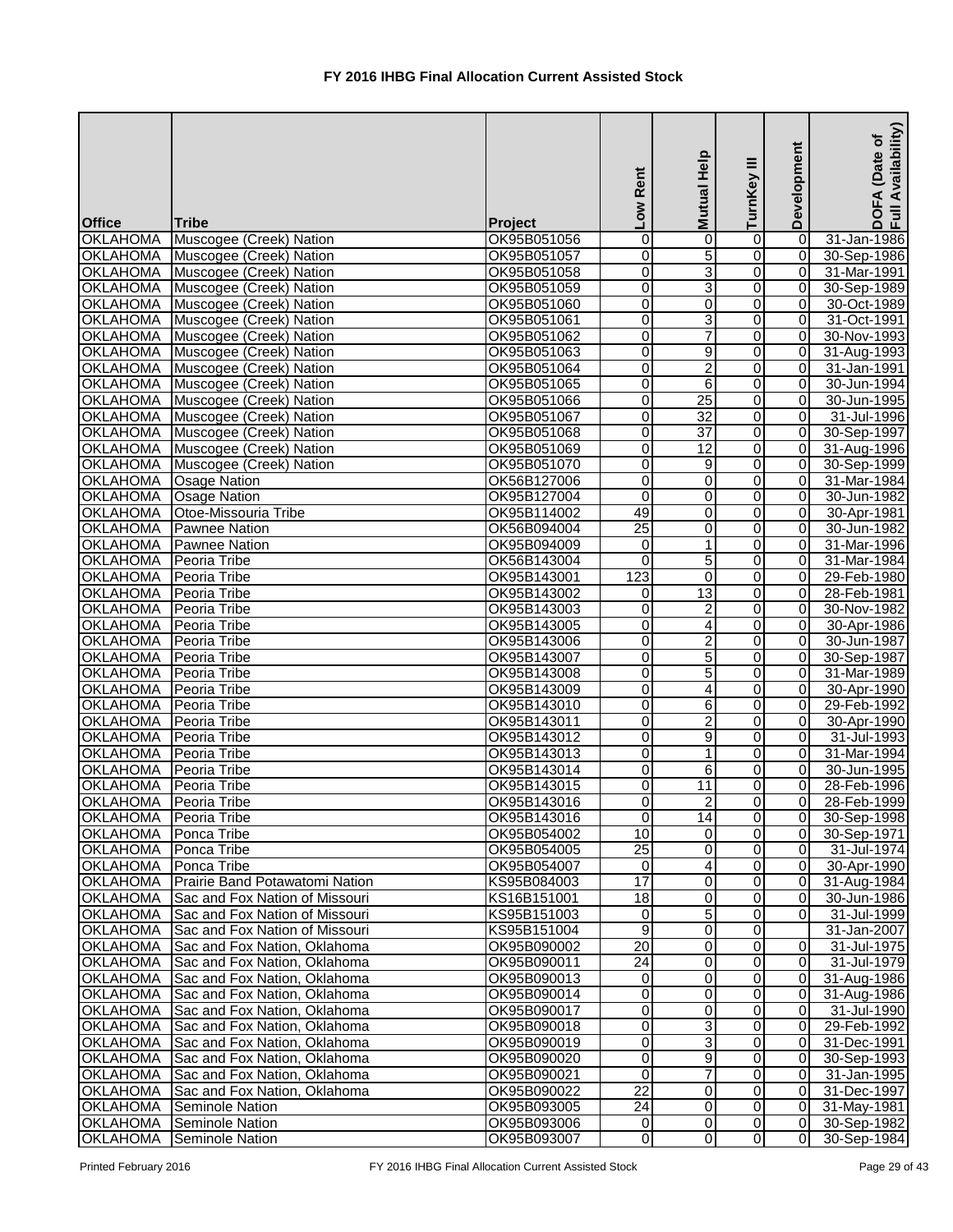## **FY 2016 IHBG Final Allocation Current Assisted Stock**

| <b>Office</b>         | <b>Tribe</b>           | <b>Project</b> | <b>Rent</b> | Help<br><b>Mutual</b> | Ξ<br>rnKey | velopment<br>قا | ailability)<br>៍<br>(Date<br>∢<br>$\bar{5}$<br>효 |
|-----------------------|------------------------|----------------|-------------|-----------------------|------------|-----------------|--------------------------------------------------|
| <b>OKLAHOMA</b>       | <b>Seminole Nation</b> | OK95B093008    | 0           |                       | 0          | 0               | 28-Feb-1994                                      |
| <b>OKLAHOMA</b>       | Seminole Nation        | OK95B093009    |             |                       |            | 01              | 31-Oct-1992                                      |
| <b>OKLAHOMA</b>       | Seminole Nation        | OK95B093010    | 0           | 10                    |            | 0               | 31-Mar-1996                                      |
| <b>OKLAHOMA</b>       | Seminole Nation        | OK95B093011    | 8           | 0                     | 0          | 0               | 31-Oct-1997                                      |
| <b>OKLAHOMA</b>       | <b>Seminole Nation</b> | OK95B093013    | 0           | 2                     | 0          | $\Omega$        | 30-Dec-1998                                      |
| <b>OKLAHOMA</b>       | Tonkawa Tribe          | OK56B141002    | 0           | 01                    | 0          | $\overline{0}$  | 29-Feb-1984                                      |
| <b>OKLAHOMA</b>       | Tonkawa Tribe          | OK95B141001    | 50          | Οl                    | 0          | 01              | 31-Mar-1980                                      |
| <b>OKLAHOMA</b>       | Tonkawa Tribe          | OK95B141003    | 0           | 0                     | 0          | 01              | 31-Mar-1987                                      |
| <b>OKLAHOMA</b>       | <b>Tonkawa Tribe</b>   | OK95B141004    | 0           | 12                    | 0          | $\overline{0}$  | 30-Jul-2002                                      |
| <b>OKLAHOMA</b>       | <b>Wichita Tribe</b>   | OK95B157001    |             | 18                    | 0          | 01              | 30-Jun-1997                                      |
| <b>OKLAHOMA</b>       | <b>Wichita Tribe</b>   | OK95B157002    | 0           | 38                    | 0          | 01              | 30-Jul-1998                                      |
| <b>OKLAHOMA</b>       | <b>Wichita Tribe</b>   | OK95B157003    | 40          | 0                     | 0          | 0l              | 31-Mar-1998                                      |
| <b>OKLAHOMA</b>       | <b>Wyandotte Tribe</b> | OK95B162001    | 0           | 15                    | 0          | 0               | 31-Jul-2000                                      |
| <b>OKLAHOMA TOTAL</b> |                        |                | 3,128       | 2,294                 | 8          | 22              |                                                  |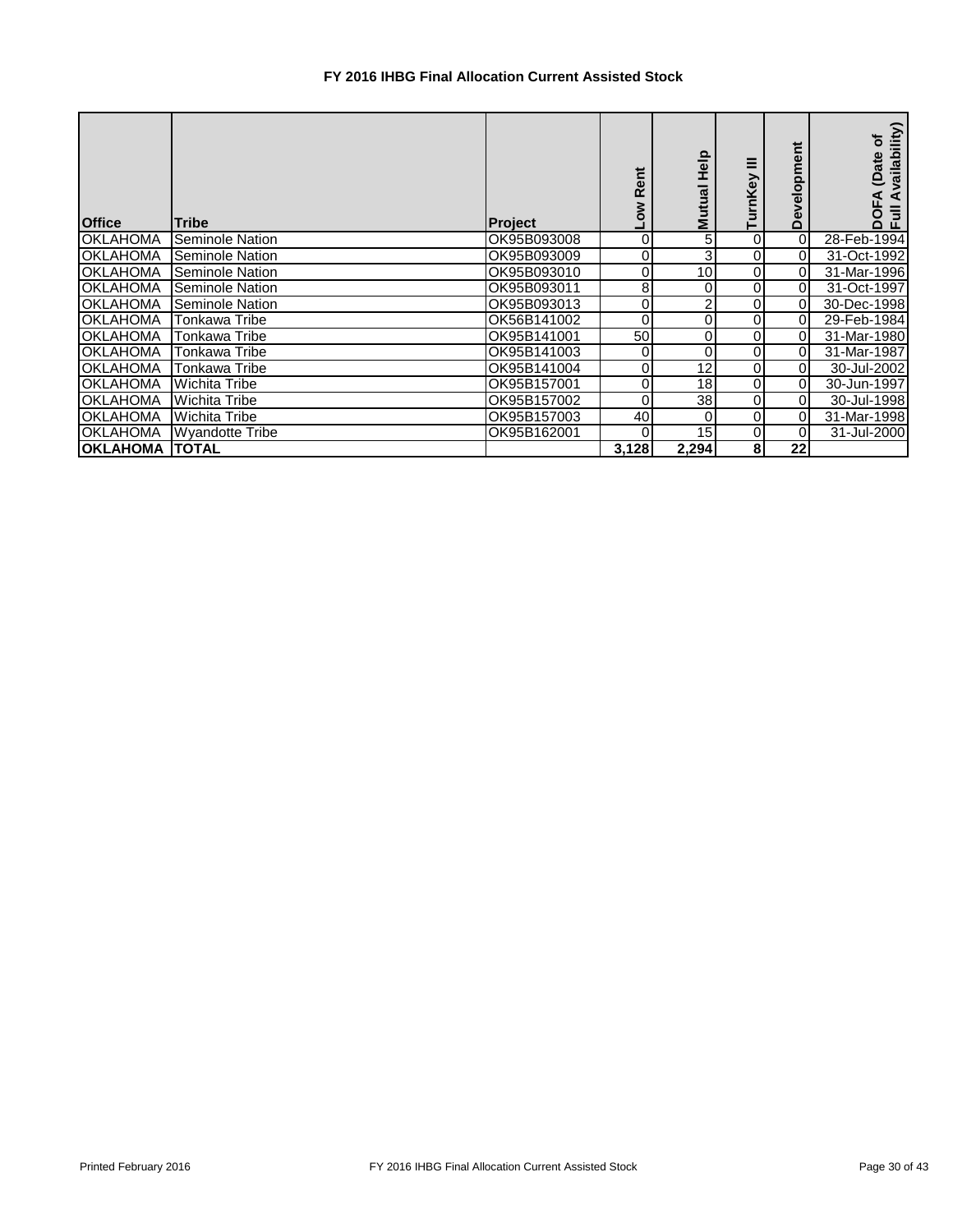|                                  |                                        |                            | Low Rent                         | Mutual Help           | ≡<br>TurnKey                     | Development                      | Availability)<br>Date of<br>DOFA<br>Full Av |
|----------------------------------|----------------------------------------|----------------------------|----------------------------------|-----------------------|----------------------------------|----------------------------------|---------------------------------------------|
| <b>Office</b>                    | <b>Tribe</b>                           | <b>Project</b>             |                                  |                       |                                  |                                  |                                             |
| PHOENIX                          | Acoma Pueblo                           | NM99B079001                | $\pmb{0}$                        | 0                     | 0                                | $\overline{0}$                   | 31-May-1973                                 |
| <b>PHOENIX</b>                   | Acoma Pueblo                           | NM99B079003                | $\overline{0}$                   | 0                     | $\overline{\mathsf{o}}$          | $\overline{0}$                   | 30-Sep-1980                                 |
| <b>PHOENIX</b>                   | Acoma Pueblo                           | NM99B079004                | $\overline{0}$                   | 0                     | $\overline{0}$                   | $\overline{0}$                   | 29-Feb-1984                                 |
| PHOENIX                          | Acoma Pueblo                           | NM99B079006                | $\overline{0}$                   | $\mathbf 0$           | 0                                | 0                                | 29-Feb-1984                                 |
| PHOENIX                          | Acoma Pueblo                           | NM99B079007                | 0                                | $\overline{19}$       | 0                                | $\overline{0}$                   | 31-Oct-1999                                 |
| <b>PHOENIX</b>                   | Acoma Pueblo                           | NM99B079008                | $\overline{14}$                  | $\pmb{0}$             | 0                                | $\overline{0}$                   | 30-Apr-2002                                 |
| <b>PHOENIX</b>                   | Acoma Pueblo                           | NM99B079009                | 1                                | $\overline{0}$        | 0                                | $\overline{0}$                   | 30-Nov-2002                                 |
| <b>PHOENIX</b>                   | Acoma Pueblo                           | NM99B079010                | 0                                | 3                     | 0                                | $\overline{0}$                   | 30-Apr-2002                                 |
| <b>PHOENIX</b>                   | Acoma Pueblo                           | NM99B079011                | 0                                | 4                     | 0                                | $\overline{0}$                   | 30-Apr-2002                                 |
| <b>PHOENIX</b>                   | Acoma Pueblo                           | NM99B079012                | 0                                | $\overline{20}$       | 0                                | 0                                | 30-Apr-2002                                 |
| <b>PHOENIX</b>                   | Acoma Pueblo                           | NM99B079013                | 20                               | 0                     | 0                                | $\overline{0}$                   | 30-Apr-2002                                 |
| <b>PHOENIX</b>                   | Ak-Chin                                | AZ99B042001                | 19                               | 0                     | 0                                | $\overline{0}$                   | 29-Feb-1992                                 |
| <b>PHOENIX</b>                   | Ak-Chin                                | AZ99B042002                | $\overline{12}$                  | $\overline{0}$        | 0                                | 0                                | 30-Jun-1992                                 |
| PHOENIX                          | Berry Creek Rancheria                  | CA99B130017                | 14                               | 0                     | 0                                | $\Omega$                         | 31-Oct-1992                                 |
| PHOENIX                          | Berry Creek Rancheria                  | CA99B130018                | 0                                | 1                     | 0                                | 0                                | 31-Oct-1992                                 |
| <b>PHOENIX</b>                   | Berry Creek Rancheria                  | CA99B130021                | 0                                | 3                     | 0                                | $\overline{0}$                   | 31-Dec-1995                                 |
| PHOENIX                          | Berry Creek Rancheria                  | CA99B130023                | 8                                | 0                     | 0                                | $\overline{0}$                   | 31-Dec-1995                                 |
| <b>PHOENIX</b>                   | <b>Big Pine Paiute Tribe</b>           | CA99B098004                | 4                                | 0                     | 0                                | $\overline{0}$                   | 31-Mar-1982                                 |
| <b>PHOENIX</b>                   | <b>Big Pine Paiute Tribe</b>           | CA99B098005                | 4                                | 0                     | 0                                | $\overline{0}$                   | 31-Mar-1979                                 |
| <b>PHOENIX</b>                   | <b>Big Pine Paiute Tribe</b>           | CA99B098008                | $\overline{2}$                   | 0                     | $\Omega$                         | $\overline{0}$                   | 29-Feb-1984                                 |
| <b>PHOENIX</b>                   | <b>Big Pine Paiute Tribe</b>           | CA99B098010                | $\overline{2}$                   | 0                     | 0                                | $\Omega$                         | 30-Nov-1987                                 |
| PHOENIX                          | <b>Big Pine Paiute Tribe</b>           | CA99B098013                | 0                                | $\mathbf 1$           | 0                                | $\overline{0}$                   | 30-Apr-1993                                 |
| PHOENIX                          | <b>Big Pine Paiute Tribe</b>           | CA99B098014                | 0                                | $\overline{12}$       | 0                                | $\overline{0}$                   | 31-May-2001                                 |
| PHOENIX                          | <b>Bishop Paiute Tribe</b>             | CA99B098002                | 0                                | 0                     | 0                                | $\overline{0}$                   | 31-Mar-1979                                 |
| PHOENIX                          | <b>Bishop Paiute Tribe</b>             | CA99B098004                | 9                                | 0                     | 0                                | $\overline{0}$                   | 31-Mar-1982                                 |
| PHOENIX                          | <b>Bishop Paiute Tribe</b>             | CA99B098005                | 6                                | 0                     | 0                                | $\overline{0}$                   | 31-Mar-1979                                 |
| PHOENIX                          | <b>Bishop Paiute Tribe</b>             | CA99B098007                | $\overline{0}$                   | 0                     | 0                                | $\overline{0}$                   | 29-Feb-1984                                 |
| PHOENIX                          | <b>Bishop Paiute Tribe</b>             | CA99B098008                | 4                                | 0                     | 0                                | $\overline{0}$                   | 29-Feb-1984                                 |
| PHOENIX<br><b>PHOENIX</b>        | <b>Bishop Paiute Tribe</b>             | CA99B098010                | ω<br>7                           | 0                     | 0                                | $\overline{0}$<br>$\overline{0}$ | 30-Nov-1987                                 |
|                                  | <b>Bishop Paiute Tribe</b>             | CA99B098011                |                                  | $\mathbf 0$           | $\Omega$                         |                                  | 30-Sep-1991                                 |
| <b>PHOENIX</b>                   | <b>Bishop Paiute Tribe</b>             | CA99B098012                | $\overline{0}$                   | 10                    | 0                                | $\overline{0}$                   | 30-Sep-1991                                 |
| <b>PHOENIX</b>                   | <b>Bishop Paiute Tribe</b>             | CA99B098013                | $\overline{0}$<br>$\overline{0}$ | 13<br>$\overline{5}$  | $\overline{0}$<br>$\overline{0}$ | $\overline{0}$                   | 30-Apr-1993                                 |
| <b>PHOENIX</b>                   | <b>Bishop Paiute Tribe</b>             | CA99B098015                |                                  |                       |                                  | $\overline{0}$                   | 15-Jun-1994                                 |
| <b>PHOENIX</b>                   | <b>Bishop Paiute Tribe</b>             | CA99B605001                | 0                                | 6                     | 0                                | $\overline{0}$                   | 30-Apr-2005                                 |
| <b>PHOENIX</b>                   | <b>Bishop Paiute Tribe</b>             | CA99B605001                | $\mathbf 0$                      | 4                     | 0                                | $\overline{0}$                   | 30-Sep-2002                                 |
| <b>PHOENIX</b>                   | <b>Bridgeport Paiute Indian Colony</b> | CA99B098006                | $\overline{21}$                  | 0                     | 0                                | $\overline{0}$                   | 31-Oct-1980                                 |
| <b>PHOENIX</b>                   | Cahto Tribe (Laytonville)              | CA99B130001                | 33<br>$\overline{0}$             | 0<br>7                | 0                                | $\overline{0}$                   | 31-Jul-1985                                 |
| PHOENIX                          | Cahuilla Band                          | CA99B080052                | $\overline{15}$                  |                       | 0                                | $\overline{0}$                   | 31-Dec-1993                                 |
| <b>PHOENIX</b><br><b>PHOENIX</b> | Campo Band                             | CA99B150001                | $\frac{1}{8}$                    | 0<br>$\boldsymbol{0}$ | 0<br>0                           | 0 <br>$\overline{0}$             | 30-Sep-1991                                 |
| <b>PHOENIX</b>                   | Campo Band<br>Campo Band               | CA99B150003<br>CA99B150004 | $\overline{0}$                   | $\overline{9}$        | $\overline{0}$                   | $\overline{0}$                   | 01-Apr-1998                                 |
| <b>PHOENIX</b>                   | Capitan Grande Band                    | CA99B080058                | $\mathbf{0}$                     | $\overline{7}$        | 0                                | $\overline{0}$                   | 01-Apr-1998<br>31-May-1995                  |
| <b>PHOENIX</b>                   | Chemehuevi                             | CA99B133001                | $\overline{25}$                  | $\pmb{0}$             | 0                                | $\overline{0}$                   | 30-Nov-1988                                 |
| <b>PHOENIX</b>                   | Chemehuevi                             | CA99B133002                | $\Omega$                         | $\overline{5}$        | 0                                | $\overline{0}$                   | 30-Sep-1980                                 |
| <b>PHOENIX</b>                   | Chemehuevi                             | CA99B133003                | 10                               | 0                     | 0                                | $\overline{0}$                   | 30-Sep-1980                                 |
| <b>PHOENIX</b>                   |                                        |                            | 0                                | 10                    | 0                                | $\overline{0}$                   |                                             |
| <b>PHOENIX</b>                   | Chemehuevi<br>Chemehuevi               | CA99B133004<br>CA99B133005 | $\overline{10}$                  | 0                     | 0                                | $\overline{0}$                   | 31-Oct-1988<br>31-Oct-1988                  |
|                                  |                                        |                            | 10                               | $\boldsymbol{0}$      | 0                                | 10 <sup>1</sup>                  |                                             |
| <b>PHOENIX</b><br><b>PHOENIX</b> | Chemehuevi<br>Chicken Ranch Rancheria  | CA99B133008<br>CA99B129021 | $\overline{0}$                   | 3                     | 0                                | $\overline{0}$                   | 31-May-2002<br>30-Apr-2002                  |
| <b>PHOENIX</b>                   | Cochiti Pueblo                         | NM99B084004                | $\overline{\mathsf{o}}$          | 26                    | 0                                | 0                                | 31-May-1998                                 |
| <b>PHOENIX</b>                   | Cochiti Pueblo                         | NM99B084005                | 10                               | 0                     | 0                                | $\overline{0}$                   | 31-May-1998                                 |
| <b>PHOENIX</b>                   | Cochiti Pueblo                         | NM99B084006                | 0                                | 3                     | 0                                | 0                                | 31-May-1998                                 |
| <b>PHOENIX</b>                   | Cochiti Pueblo                         | NM99B084007                | $\mathbf{1}$                     | $\overline{0}$        | $\overline{0}$                   | 0                                | 31-May-1998                                 |
| <b>PHOENIX</b>                   | Cocopah Tribe                          | AZ99B020003                | $\overline{32}$                  | 0                     | $\overline{0}$                   | $\overline{0}$                   | 31-Oct-1980                                 |
| <b>PHOENIX</b>                   | Cocopah Tribe                          | AZ99B020004                | 15                               | 0                     | $\Omega$                         | $\overline{O}$                   | 31-Jul-1992                                 |
| <b>PHOENIX</b>                   | Cocopah Tribe                          | AZ99B020005                | 28                               | 0                     | 0                                | 0                                | 31-Oct-1998                                 |
| <b>PHOENIX</b>                   | Cold Springs Rancheria                 | CA99B129004                | 11                               | $\overline{0}$        | $\overline{0}$                   | $\overline{0}$                   | 30-Sep-1982                                 |
|                                  |                                        |                            |                                  |                       |                                  |                                  |                                             |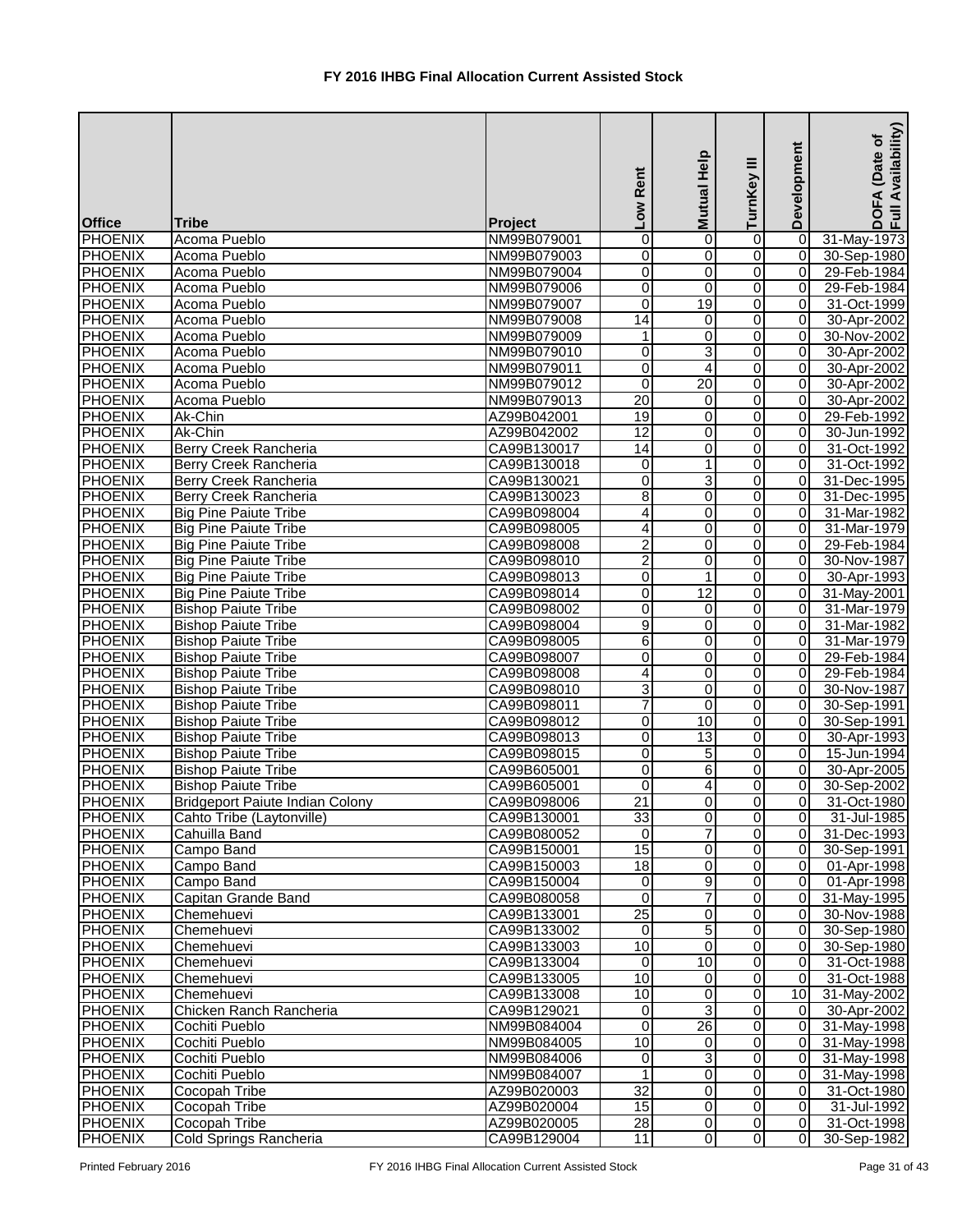| <b>Office</b>                    | <b>Tribe</b>                              | Project                    | Low Rent            | Mutual Help         | ≡<br>TurnKey                     | Development                      | Availability)<br>Date of<br>EÃ<br>$rac{1}{2}$ |
|----------------------------------|-------------------------------------------|----------------------------|---------------------|---------------------|----------------------------------|----------------------------------|-----------------------------------------------|
| PHOENIX                          | Cold Springs Rancheria                    | CA99B129009                | 8                   | 0                   | 0                                | 0                                | 31-Dec-1987                                   |
| <b>PHOENIX</b>                   | Cold Springs Rancheria                    | CA99B129011                | 10                  | 0                   | 0                                | $\overline{0}$                   | 31-Dec-1987                                   |
| PHOENIX                          | Cold Springs Rancheria                    | CA99B129019                | 1                   | $\overline{0}$      | 0                                | $\vert$ 0                        | 30-Sep-1982                                   |
| <b>PHOENIX</b>                   | Cold Springs Rancheria                    | CA99B129021                | $\pmb{0}$           | $\overline{12}$     | 0                                | $\overline{0}$                   | 30-Nov-2001                                   |
| PHOENIX                          | Cold Springs Rancheria                    | CA99B129022                | $\overline{c}$      | 0                   | 0                                | 18                               | 22-Apr-2005                                   |
| PHOENIX                          | <b>Colorado River Indian Tribes</b>       | AZ99B018005                | 50                  | $\overline{0}$      | $\overline{0}$                   | $\vert$ 0                        | 31-Aug-1972                                   |
| <b>PHOENIX</b>                   | <b>Colorado River Indian Tribes</b>       | AZ99B018006                | 99                  | 0                   | 0                                | $\overline{0}$                   | 30-Nov-1973                                   |
| <b>PHOENIX</b>                   | <b>Colorado River Indian Tribes</b>       | AZ99B018007                | $\overline{25}$     | $\overline{0}$      | 0                                | $\overline{0}$                   | 31-Oct-1975                                   |
| <b>PHOENIX</b>                   | <b>Colorado River Indian Tribes</b>       | AZ99B018009                | $\mathbf 0$         | $\overline{4}$      | $\overline{0}$                   | $\overline{0}$                   | 30-Jun-1980                                   |
| <b>PHOENIX</b>                   | Colorado River Indian Tribes              | AZ99B018010                | 50                  | 0                   | 0                                | $\overline{0}$                   | 31-Oct-1982                                   |
| <b>PHOENIX</b>                   | <b>Colorado River Indian Tribes</b>       | AZ99B018011                | 0                   | 4                   | 0                                | $\overline{0}$                   | 28-Feb-1982                                   |
| <b>PHOENIX</b>                   | <b>Colorado River Indian Tribes</b>       | AZ99B018013                | 0                   | 16                  | 0                                | 0                                | 31-Dec-1986                                   |
| <b>PHOENIX</b>                   | Colorado River Indian Tribes              | AZ99B018014                | 0                   | 7                   | 0                                | $\Omega$                         | 31-Mar-1990                                   |
| <b>PHOENIX</b>                   | <b>Colorado River Indian Tribes</b>       | AZ99B018015                | 0                   | 13                  | 0                                | 0                                | 31-Jan-1992                                   |
| PHOENIX                          | <b>Colorado River Indian Tribes</b>       | AZ99B018016                | 0                   | $\overline{13}$     | 0                                | $\overline{0}$                   | 30-Apr-1993                                   |
| PHOENIX                          | Colorado River Indian Tribes              | AZ99B018017                | 0                   | 5                   | 0                                | $\overline{0}$                   | 31-Dec-1971                                   |
| PHOENIX                          | <b>Coyote Valley Band</b>                 | CA99B097007                | $\overline{15}$     | 0                   | 0                                | 0                                | 28-Feb-1987                                   |
| PHOENIX                          | <b>Coyote Valley Band</b>                 | CA99B097009                | $\overline{15}$     | 0                   | 0                                | $\overline{0}$                   | 28-Feb-1987                                   |
| <b>PHOENIX</b>                   | Duck Valley Shoshone-Paiute               | NV99B006005                | 0                   | 0                   | 0                                | $\overline{0}$                   | 28-Feb-1979                                   |
| <b>PHOENIX</b>                   | Duck Valley Shoshone-Paiute               | NV99B006008                | $\overline{20}$     | $\overline{0}$      | 0                                | $\overline{0}$                   | 30-Sep-1982                                   |
| <b>PHOENIX</b>                   | Duck Valley Shoshone-Paiute               | NV99B006009                | 0                   | 0                   | 0                                | $\overline{0}$                   | 31-Oct-1982                                   |
| <b>PHOENIX</b>                   | Duck Valley Shoshone-Paiute               | NV99B006010                | 0                   | 0                   | 0                                | $\overline{0}$                   | 31-Jan-1985                                   |
| <b>PHOENIX</b>                   | Duck Valley Shoshone-Paiute               | NV99B006011                | $\overline{19}$     | $\mathbf 0$         | 0                                | $\overline{0}$                   | 01-Jul-1986                                   |
| PHOENIX                          | Duck Valley Shoshone-Paiute               | NV99B006012                | 0                   | 0                   | 0                                | $\overline{0}$                   | 01-Jul-1986                                   |
| PHOENIX                          | Duck Valley Shoshone-Paiute               | NV99B006013                | $\overline{25}$     | 0                   | 0                                | $\overline{0}$                   | 18-Mar-1996                                   |
| PHOENIX                          | Duck Valley Shoshone-Paiute               | NV99B006014                | $\mathbf 0$         | $\overline{6}$      | 0                                | $\overline{0}$                   | 09-Jun-1997                                   |
| PHOENIX                          | Duck Valley Shoshone-Paiute               | NV99B006015                | $\overline{12}$     | $\mathbf 0$         | 0                                | $\overline{0}$                   | 02-Dec-1998                                   |
| PHOENIX<br>PHOENIX               | Duckwater Shoshone                        | NV99B015010<br>NV99B015015 | 8<br>$\overline{9}$ | 0<br>$\mathbf 0$    | 0                                | $\overline{0}$<br>$\overline{0}$ | 31-Dec-1985                                   |
| <b>PHOENIX</b>                   | Duckwater Shoshone<br><b>Ely Shoshone</b> | NV99B015008                | 10                  | 0                   | 0<br>0                           | $\overline{0}$                   | 31-Dec-1986<br>31-Oct-1985                    |
| <b>PHOENIX</b>                   | <b>Ely Shoshone</b>                       | NV99B015014                | 18                  | $\overline{0}$      | $\Omega$                         | $\overline{0}$                   | 31-Oct-1985                                   |
| <b>PHOENIX</b>                   | Ely Shoshone                              | NV99B015016                | $\overline{3}$      | $\overline{0}$      | $\overline{0}$                   | $\overline{0}$                   | 30-Sep-2000                                   |
| <b>PHOENIX</b>                   | Enterprise Rancheria                      | CA99B160001                | 0                   | 16                  | $\overline{0}$                   | 0I                               | 09-Oct-2009                                   |
| <b>PHOENIX</b>                   | Fallon Paiute-Shoshone                    | NV99B011006                | 22                  | 0                   | 0                                | οI                               | 30-Apr-1989                                   |
| <b>PHOENIX</b>                   | Fallon Paiute-Shoshone                    | NV99B011008                | $\Omega$            | 14                  | 0                                | $\overline{0}$                   | 31-May-1992                                   |
| <b>PHOENIX</b>                   | Fallon Paiute-Shoshone                    | NV99B011009                | 15                  | $\mathbf 0$         | 0                                | $\overline{0}$                   | 31-May-1992                                   |
| <b>PHOENIX</b>                   | <b>Fallon Paiute-Shoshone</b>             | NV99B011010                | $\mathbf{0}$        | 14                  | 0                                | $\overline{0}$                   | 31-May-1992                                   |
| <b>PHOENIX</b>                   | Fallon Paiute-Shoshone                    | NV99B011011                | 20                  | $\mathbf 0$         | 0                                | $\overline{0}$                   | $\overline{31}$ -Jan-1995                     |
| PHOENIX                          | <b>Fallon Paiute-Shoshone</b>             | NV99B011012                | 0                   | 14                  | 0                                | 0                                | 31-Jan-1995                                   |
| <b>PHOENIX</b>                   | <b>Fort Bidwell</b>                       | CA99B083001                | $\overline{2}$      | $\pmb{0}$           | 0                                | $\overline{0}$                   | 31-Oct-1975                                   |
| <b>PHOENIX</b>                   | Fort Bidwell                              | CA99B083005                | 6                   | 0                   | 0                                | 0                                | 31-Oct-1982                                   |
| <b>PHOENIX</b>                   | <b>Fort Bidwell</b>                       | CA99B083006                | $\overline{0}$      | 0                   | 0                                | $\overline{0}$                   | 31-Oct-1982                                   |
| <b>PHOENIX</b>                   | <b>Fort Bidwell</b>                       | CA99B603004                | 10                  | $\overline{0}$      | $\overline{0}$                   | $\overline{0}$                   | 28-Oct-1999                                   |
| <b>PHOENIX</b>                   | Fort Mojave Tribe                         | CA99B100003                | 10                  | 0                   | 0                                | $\overline{0}$                   | 30-Apr-1982                                   |
| <b>PHOENIX</b>                   | Fort Mojave Tribe                         | CA99B100004                | 50                  | 0                   | 0                                | $\overline{0}$                   | 31-May-1987                                   |
| <b>PHOENIX</b>                   | Fort Mojave Tribe                         | CA99B100006                | $\overline{2}$      | 0                   | 0                                | $\overline{0}$                   | 30-Jun-1985                                   |
| <b>PHOENIX</b>                   | Fort Mojave Tribe                         | CA99B100007                | 19                  | 0                   | 0                                | $\overline{0}$                   | 31-Jul-1987                                   |
| <b>PHOENIX</b>                   | Fort Mojave Tribe                         | CA99B100008                | $\overline{25}$     | 0                   | 0                                | $\overline{0}$                   | 30-Apr-1987                                   |
| <b>PHOENIX</b>                   | Fort Mojave Tribe                         | CA99B100009                | 4                   | 0                   | 0                                | $\overline{0}$                   | 31-Aug-1978                                   |
| <b>PHOENIX</b>                   | Gila River                                | AZ99B015005                | 10                  | 0                   | 0                                | $\overline{0}$                   | 30-Jun-1973                                   |
| <b>PHOENIX</b>                   | Gila River                                | AZ99B015006                | 80                  | 0                   | 0                                | $\overline{0}$                   | 28-Feb-1974                                   |
| PHOENIX                          | Gila River                                | AZ99B015007                | 10                  | 0                   | 0                                | 0                                | 02-Oct-1973                                   |
| <b>PHOENIX</b>                   | Gila River                                | AZ99B015010                | 20                  | 0                   | 0                                | $\overline{0}$                   | 31-Jul-1980                                   |
| <b>PHOENIX</b>                   | Gila River                                | AZ99B015011                | $\overline{30}$     | 0                   | $\overline{0}$                   | $\overline{0}$                   | 30-Sep-1978                                   |
| <b>PHOENIX</b>                   | Gila River                                | AZ99B015012                | $\mathbf 0$         | 0                   | $\overline{0}$<br>$\overline{0}$ | $\overline{0}$<br>$\overline{0}$ | 31-Jan-1980                                   |
| <b>PHOENIX</b><br><b>PHOENIX</b> | Gila River<br>Gila River                  | AZ99B015013<br>AZ99B015014 | 20<br>30            | 0<br>$\overline{0}$ | $\overline{0}$                   | $\overline{0}$                   | 31-Jan-1981<br>31-Jul-1979                    |
|                                  |                                           |                            |                     |                     |                                  |                                  |                                               |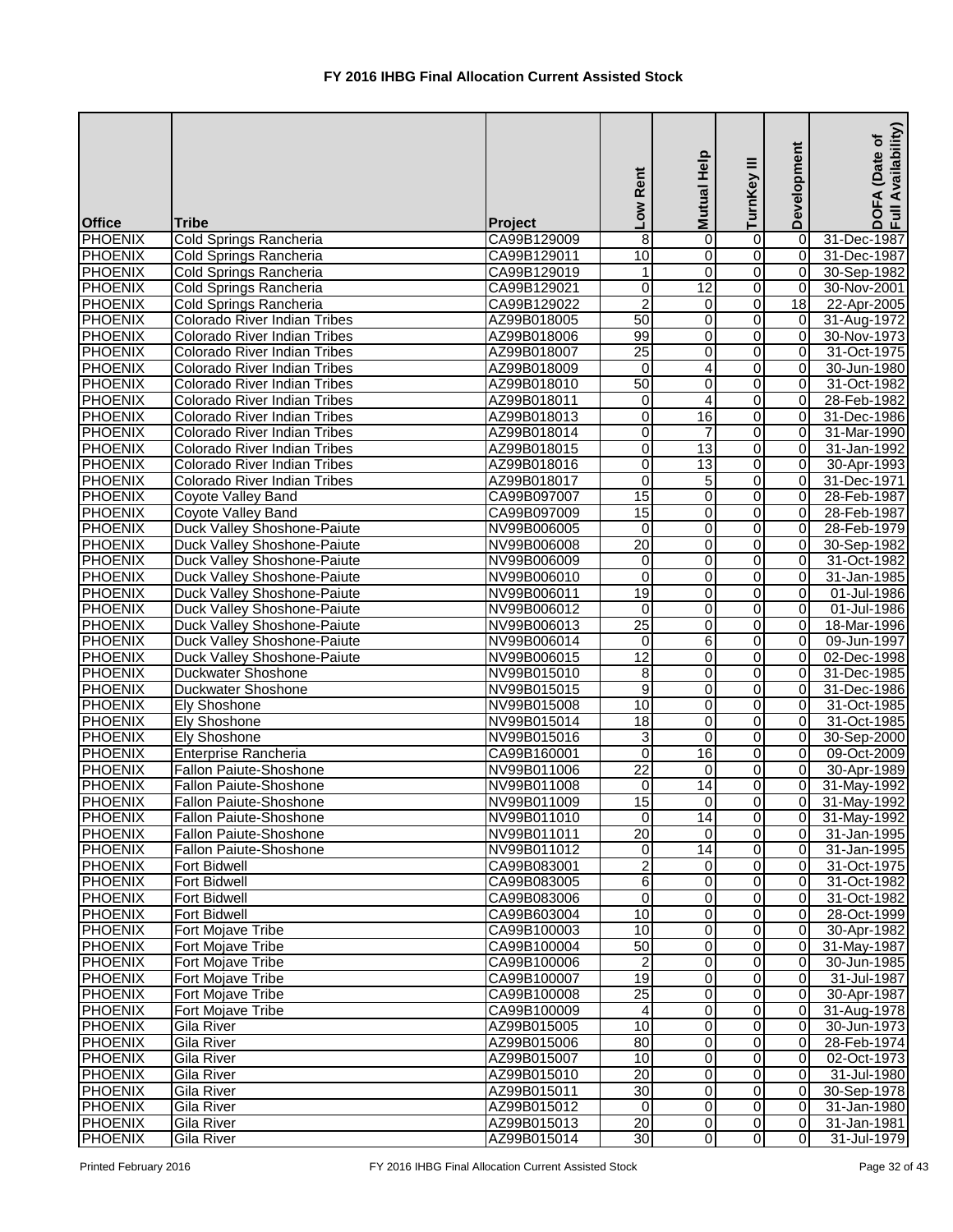|                |                              |                | Low Rent                | Mutual Help             | ≡<br>TurnKey            | Development    | Availability)<br>Date of<br>DOFA<br>Full Av |
|----------------|------------------------------|----------------|-------------------------|-------------------------|-------------------------|----------------|---------------------------------------------|
| <b>Office</b>  | <b>Tribe</b>                 | <b>Project</b> |                         |                         |                         |                |                                             |
| PHOENIX        | Gila River                   | AZ99B015015    | $\overline{50}$         | 0                       | 0                       | 0              | 30-Jun-1980                                 |
| <b>PHOENIX</b> | Gila River                   | AZ99B015016    | 30                      | 0                       | $\overline{0}$          | $\vert$ 0      | 31-Aug-1980                                 |
| <b>PHOENIX</b> | Gila River                   | AZ99B015017    | 20                      | 0                       | $\overline{0}$          | $\overline{0}$ | 31-Jan-1980                                 |
| PHOENIX        | Gila River                   | AZ99B015018    | $\overline{0}$          | 0                       | 0                       | 0              | 30-Jun-1982                                 |
| PHOENIX        | Gila River                   | AZ99B015019    | 20                      | 0                       | 0                       | $\overline{0}$ | 31-Aug-1982                                 |
| <b>PHOENIX</b> | Gila River                   | AZ99B015020    | $\overline{71}$         | 0                       | 0                       | $\overline{0}$ | 31-Oct-1986                                 |
| <b>PHOENIX</b> | Gila River                   | AZ99B015021    | 35                      | $\overline{0}$          | 0                       | $\overline{0}$ | 30-Apr-1987                                 |
| <b>PHOENIX</b> | Gila River                   | AZ99B015022    | 0                       | 0                       | 0                       | $\overline{0}$ | 30-Apr-1987                                 |
| <b>PHOENIX</b> | <b>Gila River</b>            | AZ99B015023    | 9                       | 0                       | 0                       | $\overline{0}$ | 31-Jan-1987                                 |
| <b>PHOENIX</b> | Gila River                   | AZ99B015024    | 64                      | 0                       | 0                       | $\Omega$       | 31-Dec-1987                                 |
| <b>PHOENIX</b> | Gila River                   | AZ99B015025    | 0                       | 2                       | 0                       | 0              | 30-Jun-1988                                 |
| <b>PHOENIX</b> | Gila River                   | AZ99B015027    | 0                       | 0                       | 0                       | 0              | 31-Oct-1986                                 |
| <b>PHOENIX</b> | Gila River                   | AZ99B015028    | 0                       | 3                       | 0                       | 0              | 30-Jun-1988                                 |
| PHOENIX        | Gila River                   | AZ99B015029    | 0                       | $\overline{5}$          | 0                       | $\overline{0}$ | 31-May-1988                                 |
| <b>PHOENIX</b> | Gila River                   | AZ99B015030    | $\overline{38}$         | 0                       | 0                       | $\overline{0}$ | 31-Mar-1988                                 |
| <b>PHOENIX</b> | Gila River                   | AZ99B015031    | $\mathbf 0$             | $\overline{8}$          | 0                       | 0              | 30-Sep-1992                                 |
| PHOENIX        | Gila River                   | AZ99B015032    | 20                      | 0                       | 0                       | $\overline{0}$ | 31-Jul-1993                                 |
| <b>PHOENIX</b> | Gila River                   | AZ99B015033    | 94                      | 0                       | 0                       | 0              | 31-Jan-1991                                 |
| <b>PHOENIX</b> | Gila River                   | AZ99B015034    | 10                      | 0                       | 0                       | $\overline{0}$ | 31-Jul-1993                                 |
| <b>PHOENIX</b> | Grindstone Rancheria         | CA99B083001    | $\Omega$                | 0                       | $\Omega$                | $\Omega$       | 31-Oct-1975                                 |
| <b>PHOENIX</b> | Grindstone Rancheria         | CA99B083009    | $\overline{12}$         | 0                       | 0                       | 0              | 30-Jun-1995                                 |
| PHOENIX        | Grindstone Rancheria         | CA99B083013    | 16                      | 0                       | 0                       | $\Omega$       | 31-Mar-1997                                 |
| PHOENIX        | Grindstone Rancheria         | CA99B083015    | 3                       | 0                       | 0                       | $\Omega$       | 31-Mar-1997                                 |
| PHOENIX        | Guidiville Rancheria         | CA99B130026    | 1                       | $\mathbf 0$             | 0                       | $\overline{0}$ | 01-Jul-2011                                 |
| PHOENIX        | Guidiville Rancheria         | CA99B130026    | $\overline{18}$         | 0                       | 0                       | $\overline{0}$ | 01-Jan-2001                                 |
| PHOENIX        | Hoopa Valley                 | CA99B090002    | $\overline{30}$         | 0                       | $\overline{0}$          | $\overline{0}$ | 31-May-1980                                 |
| PHOENIX        | Hoopa Valley                 | CA99B090004    | $\boldsymbol{0}$        | $\mathbf 0$             | $\overline{0}$          | $\overline{0}$ | 31-Oct-1985                                 |
| PHOENIX        | Hoopa Valley                 | CA99B090008    | 0                       | $\overline{28}$         | 0                       | $\overline{0}$ | 31-May-1992                                 |
| <b>PHOENIX</b> | Hoopa Valley                 | CA99B090009    | 0                       | 17                      | $\overline{0}$          | $\overline{0}$ | 28-Feb-1993                                 |
| <b>PHOENIX</b> | Hoopa Valley                 | CA99B090010    | 0                       | 40                      | $\overline{0}$          | $\overline{0}$ | 30-Sep-1994                                 |
| <b>PHOENIX</b> | <b>Hoopa Valley</b>          | CA99B090011    | 0                       | 29                      | 0                       | $\overline{0}$ | 01-Apr-1998                                 |
| <b>PHOENIX</b> | <b>Hoopa Valley</b>          | CA99B090012    | $\overline{21}$         | 0                       | $\overline{0}$          | $\overline{0}$ | 30-Sep-1997                                 |
| <b>PHOENIX</b> | Hoopa Valley                 | CA99B090013    | 0                       | $\overline{20}$         | $\overline{0}$          | ΟI             | 30-Sep-1997                                 |
| PHOENIX        | Hopi                         | AZ99B027007    | 0                       | 0                       | 0                       | $\overline{0}$ | 31-Aug-1980                                 |
| <b>PHOENIX</b> | Hopi                         | AZ99B027011    | $\pmb{0}$               | $\overline{5}$          | 0                       | $\overline{0}$ | 30-Sep-1984                                 |
| <b>PHOENIX</b> | Hopi                         | AZ99B027015    | $\overline{\mathsf{o}}$ | 28                      | 0                       | $\overline{0}$ | 30-Nov-1991                                 |
| <b>PHOENIX</b> | Hopi                         | AZ99B027016    | 20                      | $\mathbf 0$             | $\overline{\mathsf{o}}$ | $\overline{0}$ | 31-Mar-1993                                 |
| PHOENIX        | Hopi                         | AZ99B027017    | $\overline{0}$          | $\overline{12}$         | 0                       | $\overline{0}$ | 31-Mar-1997                                 |
| PHOENIX        | Hopi                         | AZ99B027018    | 13                      | $\pmb{0}$               | 0                       | $\overline{0}$ | 31-Dec-1997                                 |
| <b>PHOENIX</b> | Hopland Band of Pomo Indians | CA99B130008    | 10                      | 0                       | 0                       | $\overline{0}$ | 31-Mar-1988                                 |
| <b>PHOENIX</b> | Hopland Band of Pomo Indians | CA99B130010    | 10                      | $\overline{0}$          | O                       | $\overline{0}$ | 29-Feb-1988                                 |
| <b>PHOENIX</b> | Hualapai                     | AZ99B017002    | 0                       | $\overline{c}$          | 0                       | $\overline{0}$ | 30-Sep-1973                                 |
| <b>PHOENIX</b> | Hualapai                     | AZ99B017003    | $\mathbf{0}$            | 1                       | 0                       | $\overline{0}$ | 31-Mar-1981                                 |
| <b>PHOENIX</b> | Hualapai                     | AZ99B017004    | $\overline{30}$         | 0                       | 0                       | $\overline{0}$ | 31-Jul-1981                                 |
| <b>PHOENIX</b> | Hualapai                     | AZ99B017007    | 20                      | 0                       | 0                       | $\overline{0}$ | 30-Apr-1987                                 |
| <b>PHOENIX</b> | Hualapai                     | AZ99B017008    | 10                      | 0                       | 0                       | $\overline{0}$ | 31-Mar-1988                                 |
| <b>PHOENIX</b> | Hualapai                     | AZ99B017010    | 20                      | 0                       | 0                       | $\overline{0}$ | 31-Jul-1989                                 |
| <b>PHOENIX</b> | Hualapai                     | AZ99B017011    | $\mathbf 0$             | 6                       | 0                       | $\overline{0}$ | 31-Oct-1991                                 |
| <b>PHOENIX</b> | Hualapai                     | AZ99B017012    | $\overline{25}$         | 0                       | 0                       | 0              | 30-Aug-1991                                 |
| <b>PHOENIX</b> | Hualapai                     | AZ99B017013    | $\overline{30}$         | $\mathbf 0$             | 0                       | $\overline{0}$ | 30-Sep-1994                                 |
| <b>PHOENIX</b> | Hualapai                     | AZ99B017014    | $\pmb{0}$               | 20                      | 0                       | $\overline{0}$ | 31-Dec-1995                                 |
| <b>PHOENIX</b> | Isleta Pueblo                | NM99B081008    | 3                       | $\overline{23}$         | 0                       | $\overline{0}$ | 30-Nov-1998                                 |
| <b>PHOENIX</b> | Isleta Pueblo                | NM99B081009    | 25                      | $\boldsymbol{0}$        | 0                       | $\overline{0}$ | 30-Nov-1998                                 |
| <b>PHOENIX</b> | Isleta Pueblo                | NM99B081010    | 2                       | $\boldsymbol{0}$        | $\overline{0}$          | $\overline{0}$ | 30-Nov-1998                                 |
| <b>PHOENIX</b> | <b>Isleta Pueblo</b>         | NM99B081011    | 0                       | $\overline{\mathbf{c}}$ | $\Omega$                | $\overline{0}$ | 30-Nov-1998                                 |
| <b>PHOENIX</b> | Jemez Pueblo                 | NM99B080002    | 0                       | 0                       | 0                       | $\overline{0}$ | 31-Oct-1980                                 |
| <b>PHOENIX</b> | Jemez Pueblo                 | NM99B080003    | $\overline{0}$          | 23                      | $\overline{0}$          | $\overline{0}$ | 31-Oct-1996                                 |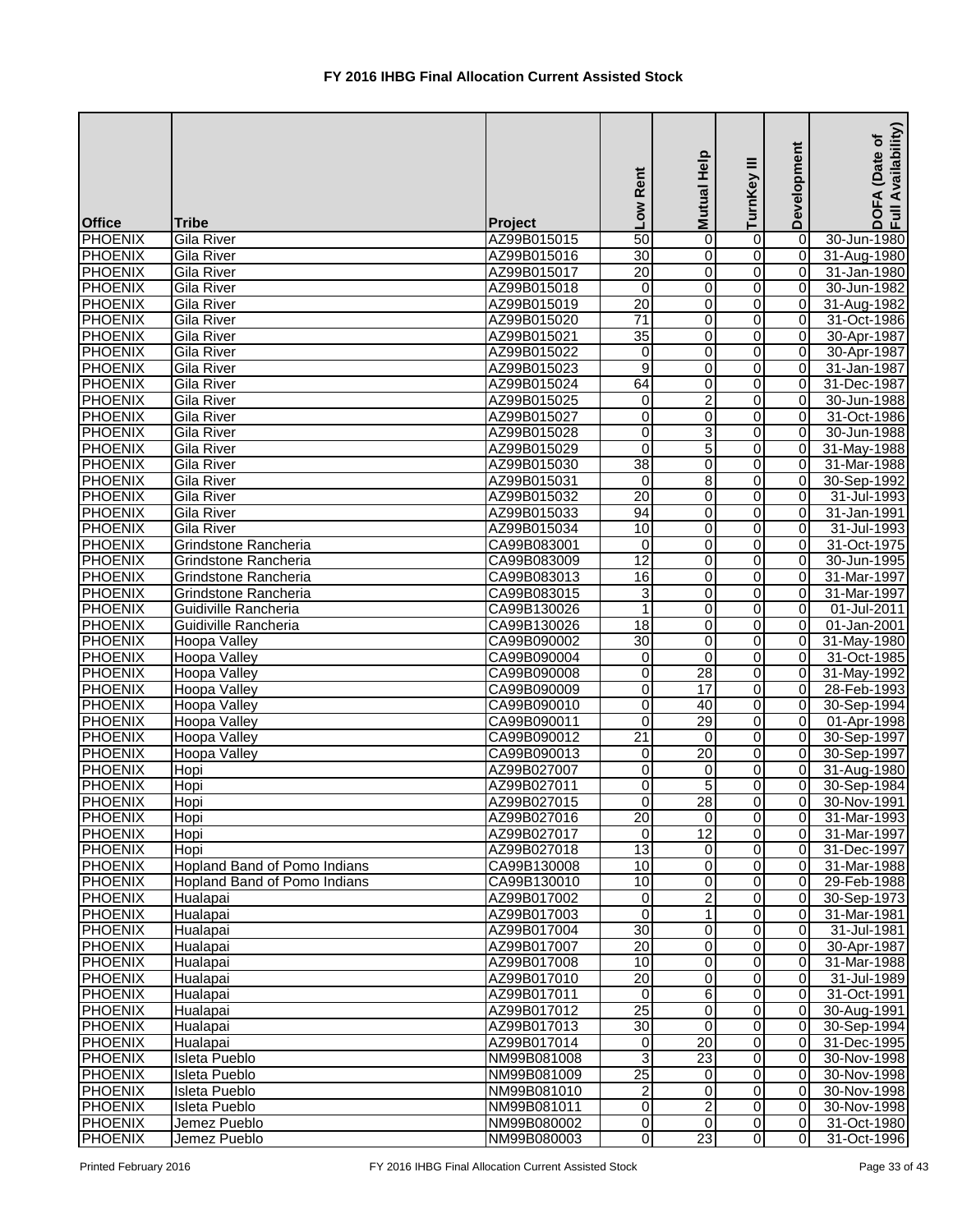| <b>Office</b>  | <b>Tribe</b>                     | Project     | Rent<br>Low     | Mutual Help     | Ξ<br>TurnKey   | Development     | Availability)<br>Date of<br><b>DOFA</b><br>Full Av |
|----------------|----------------------------------|-------------|-----------------|-----------------|----------------|-----------------|----------------------------------------------------|
| <b>PHOENIX</b> | Jemez Pueblo                     | NM99B080004 | 0               | $\overline{c}$  | 0              | $\vert 0 \vert$ | 31-Dec-1998                                        |
| <b>PHOENIX</b> | Jicarilla Apache Nation          | NM99B014001 | $\overline{22}$ | 0               | $\Omega$       | $\overline{0}$  | 31-Jul-1966                                        |
| PHOENIX        | Jicarilla Apache Nation          | NM99B014008 | 29              | 0               | 0              | $\overline{0}$  | 30-Sep-1981                                        |
| PHOENIX        | Jicarilla Apache Nation          | NM99B014009 | 55              | 0               | $\overline{0}$ | $\overline{0}$  | 30-Nov-1981                                        |
| PHOENIX        | Jicarilla Apache Nation          | NM99B014013 | $\overline{0}$  | 1               | 0              | $\overline{0}$  | 31-May-1991                                        |
| PHOENIX        | Jicarilla Apache Nation          | NM99B014015 | $\overline{32}$ | 0               | 0              | $\overline{0}$  | 31-Oct-1996                                        |
| <b>PHOENIX</b> | Jicarilla Apache Nation          | NM99B014016 | $\pmb{0}$       | 0               | 0              | $\overline{0}$  | 30-Nov-1986                                        |
| <b>PHOENIX</b> | Kaibab Band of Paiute            | AZ99B024003 | 13              | $\overline{0}$  | 0              | $\overline{0}$  | 30-Sep-1982                                        |
| <b>PHOENIX</b> | Kaibab Band of Paiute            | AZ99B024004 | 8               | 0               | 0              | $\overline{0}$  | 31-Jan-1987                                        |
| <b>PHOENIX</b> | Kaibab Band of Paiute            | AZ99B024006 | 4               | 0               | 0              | $\Omega$        | 31-Dec-1986                                        |
| <b>PHOENIX</b> | Kaibab Band of Paiute            | AZ99B024007 | 0               | $\overline{5}$  | 0              | $\Omega$        | 31-Jan-1992                                        |
| <b>PHOENIX</b> | Kaibab Band of Paiute            | AZ99B024008 | $\overline{13}$ | 0               | 0              | $\overline{0}$  | 30-Sep-1997                                        |
| <b>PHOENIX</b> | Kaibab Band of Paiute            | AZ99B024009 | 0               | 0               | 0              | $\overline{0}$  | 31-Aug-1970                                        |
| <b>PHOENIX</b> | Karuk                            | CA99B134003 | 63              | 0               | 0              | $\overline{0}$  | 31-May-1992                                        |
| PHOENIX        | Karuk                            | CA99B134004 | $\overline{17}$ | 0               | 0              | 0               | 31-May-1993                                        |
| PHOENIX        | Karuk                            | CA99B134005 | 15              | 0               | 0              | 0               | 31-Mar-1997                                        |
| PHOENIX        | Karuk                            | CA99B134006 | 0               | 5               | 0              | $\overline{0}$  | 31-Mar-1997                                        |
| <b>PHOENIX</b> | Karuk                            | CA99B134007 | 0               | $\overline{15}$ | 0              | $\overline{0}$  | 31-May-2001                                        |
| <b>PHOENIX</b> | Karuk                            | CA99B134008 | $\overline{16}$ | 0               | 0              | $\overline{0}$  | 30-Sep-2003                                        |
| <b>PHOENIX</b> | Karuk                            | CA99B134009 | $\overline{19}$ | 0               | 0              | $\overline{0}$  | 31-May-2001                                        |
| <b>PHOENIX</b> | Karuk                            | CA99B134010 | 10              | 0               | $\Omega$       | $\overline{0}$  | 01-Aug-2004                                        |
| <b>PHOENIX</b> | Karuk                            | CA99B134010 | 14              | 0               | 0              | $\overline{0}$  | 01-Sep-2005                                        |
| <b>PHOENIX</b> | La Jolla Band                    | CA99B080057 | 2               | 0               | 0              | $\Omega$        | 31-Oct-1995                                        |
| PHOENIX        | La Jolla Band                    | CA99B080062 | $\pmb{0}$       | 9               | 0              | $\overline{0}$  | 31-Oct-1995                                        |
| PHOENIX        | La Jolla Band                    | CA99B080071 | $\overline{11}$ | 0               | 0              | $\Omega$        | 17-Mar-1999                                        |
| PHOENIX        | Laguna Pueblo                    | NM99B012001 | 10              | 0               | 0              | $\overline{0}$  | 28-Feb-1967                                        |
| PHOENIX        | Laguna Pueblo                    | NM99B012002 | 29              | 0               | 0              | $\overline{0}$  | 28-Feb-1967                                        |
| <b>PHOENIX</b> | Laguna Pueblo                    | NM99B012006 | $\mathbf 0$     | 0               | 0              | $\overline{0}$  | 31-Mar-1979                                        |
| PHOENIX        | Laguna Pueblo                    | NM99B012009 | 10              | 0               | 0              | $\overline{0}$  | 31-Dec-2004                                        |
| <b>PHOENIX</b> | Laguna Pueblo                    | NM99B012010 | $\mathbf{0}$    | 4               | $\Omega$       | $\overline{0}$  | 30-Sep-1999                                        |
| <b>PHOENIX</b> | Laguna Pueblo                    | NM99B012011 | $\overline{30}$ | 0               | 0              | $\overline{0}$  | 31-Dec-2004                                        |
| <b>PHOENIX</b> | Lone Pine Paiute-Shoshone        | CA99B098003 | $\overline{7}$  | $\overline{0}$  | $\overline{0}$ | $\overline{0}$  | 30-Sep-1997                                        |
| <b>PHOENIX</b> | Lone Pine Paiute-Shoshone        | CA99B098004 | $\overline{5}$  | 0               | $\Omega$       | ΟI              | 31-Mar-1982                                        |
| <b>PHOENIX</b> | Lone Pine Paiute-Shoshone        | CA99B098005 | 3               | 0               | 0              | $\overline{0}$  | 31-Mar-1979                                        |
| <b>PHOENIX</b> | Lone Pine Paiute-Shoshone        | CA99B098007 | 0               | 0               | 0              | ΟI              | 29-Feb-1984                                        |
| <b>PHOENIX</b> | Lone Pine Paiute-Shoshone        | CA99B098010 | $\overline{2}$  | 0               | 0              | $\overline{0}$  | 30-Nov-1987                                        |
| <b>PHOENIX</b> | Lone Pine Paiute-Shoshone        | CA99B098012 | 0               | $\overline{2}$  | 0              | $\overline{0}$  | 30-Sep-1991                                        |
| PHOENIX        | Lone Pine Paiute-Shoshone        | CA99B098013 | $\overline{0}$  | 1               | 0              | $\overline{0}$  | 30-Apr-1993                                        |
| PHOENIX        | Manchester Point Arena Rancheria | CA99B130004 | 28              | 0               | 0              | $\overline{0}$  | 29-Feb-1988                                        |
| PHOENIX        | Manchester Point Arena Rancheria | CA99B130006 | $\overline{2}$  | 1               | 0              | $\overline{0}$  | 29-Feb-1988                                        |
| PHOENIX        | Manchester Point Arena Rancheria | CA99B130016 | 7               | 0               | 0              | $\overline{0}$  | 30-Jun-1992                                        |
| <b>PHOENIX</b> | Mesa Grande Band                 | CA99B148001 | 14              | 0               | $\overline{0}$ | $\overline{0}$  | 01-Mar-1996                                        |
| <b>PHOENIX</b> | Mesa Grande Band                 | CA99B148002 | 8               | 0               | 0              | $\overline{0}$  | 31-Aug-1999                                        |
| <b>PHOENIX</b> | Mescalero Apache Tribe           | NM99B013001 | 53              | 0               | 0              | $\overline{0}$  | 31-Mar-1966                                        |
| <b>PHOENIX</b> | Mescalero Apache Tribe           | NM99B013003 | 35              | 0               | 0              | $\overline{0}$  | 31-Mar-1977                                        |
| <b>PHOENIX</b> | Mescalero Apache Tribe           | NM99B013004 | 55              | 0               | 0              | $\overline{0}$  | 31-Mar-1979                                        |
| <b>PHOENIX</b> | Mescalero Apache Tribe           | NM99B013005 | 13              | 0               | 0              | 0               | 30-Apr-1979                                        |
| <b>PHOENIX</b> | Mescalero Apache Tribe           | NM99B013006 | 12              | 0               | 0              | $\overline{0}$  | 30-Sep-1980                                        |
| <b>PHOENIX</b> | Mescalero Apache Tribe           | NM99B013007 | $\overline{25}$ | 0               | 0              | $\overline{0}$  | 30-Nov-1981                                        |
| PHOENIX        | Mescalero Apache Tribe           | NM99B013008 | 25              | 0               | 0              | $\overline{0}$  | 31-Mar-1984                                        |
| PHOENIX        | Mescalero Apache Tribe           | NM99B013011 | 25              | 0               | 0              | $\overline{0}$  | 31-May-1988                                        |
| PHOENIX        | Mescalero Apache Tribe           | NM99B013012 | 25              | 0               | 0              | 0               | 31-May-1988                                        |
| <b>PHOENIX</b> | Mescalero Apache Tribe           | NM99B013014 | 40              | 0               | $\overline{0}$ | 0               | 31-May-1993                                        |
| <b>PHOENIX</b> | Moapa Band of Paiute             | NV99B014003 | 0               | 0               | 0              | $\overline{0}$  | 30-Sep-1978                                        |
| <b>PHOENIX</b> | Moapa Band of Paiute             | NV99B014004 | 39              | 0               | $\overline{0}$ | $\overline{0}$  | 31-May-1982                                        |
| <b>PHOENIX</b> | Mooretown Rancheria              | CA99B130019 | 14              | 0               | $\overline{0}$ | $\overline{0}$  | 31-Aug-1996                                        |
| <b>PHOENIX</b> | Mooretown Rancheria              | CA99B130022 | 12              | 0               | 0              | $\overline{0}$  | 31-Aug-1996                                        |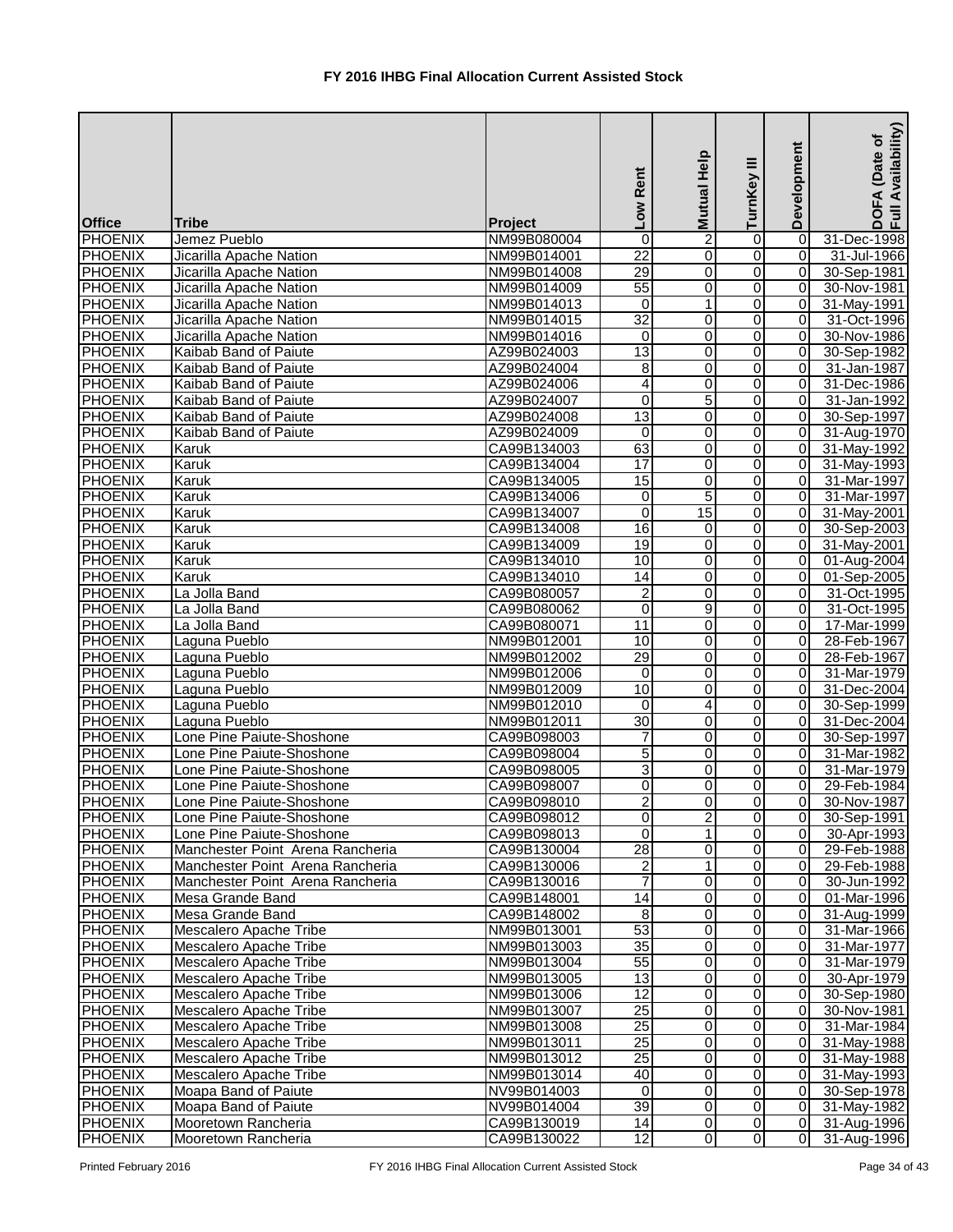| <b>Office</b>  | Tribe                           | Project     | Low Rent        | <b>Mutual Help</b>      | Ξ<br>TurnKey                     | Development     | Availability)<br>(Date of<br>DOFA<br>Full Av |
|----------------|---------------------------------|-------------|-----------------|-------------------------|----------------------------------|-----------------|----------------------------------------------|
| <b>PHOENIX</b> | Morongo Band of Mission Indians | CA99B080064 | 0               | 0                       | $\overline{0}$                   | 4               |                                              |
| <b>PHOENIX</b> | Nambe Pueblo                    | NM99B040011 | 0               | 0                       | $\overline{0}$                   | $\overline{0}$  | 30-Sep-1980                                  |
| PHOENIX        | Nambe Pueblo                    | NM99B040013 | 0               | $\pmb{0}$               | $\overline{0}$                   | $\overline{0}$  | 30-Sep-1980                                  |
| PHOENIX        | Nambe Pueblo                    | NM99B040017 | 0               | $\overline{\mathsf{o}}$ | $\overline{0}$                   | $\overline{0}$  | 30-Apr-1984                                  |
| PHOENIX        | Nambe Pueblo                    | NM99B040027 | $\mathbf 0$     | $\overline{14}$         | $\overline{0}$                   | $\overline{0}$  | 28-Feb-1995                                  |
| <b>PHOENIX</b> | Nambe Pueblo                    | NM99B040030 | $\overline{20}$ | 0                       | $\overline{0}$                   | $\overline{0}$  | 31-Jul-1999                                  |
| <b>PHOENIX</b> | Ohkay Owingeh (San Juan Pueblo) | NM99B083005 | 0               | $\pmb{0}$               | $\overline{0}$                   | $\overline{0}$  | 30-Sep-1980                                  |
| <b>PHOENIX</b> | Ohkay Owingeh (San Juan Pueblo) | NM99B083006 | $\overline{0}$  | $\overline{0}$          | $\overline{0}$                   | $\overline{0}$  | 31-May-1983                                  |
| <b>PHOENIX</b> | Ohkay Owingeh (San Juan Pueblo) | NM99B083008 | 0               | $\mathbf{1}$            | $\overline{0}$                   | $\overline{0}$  | 31-Jul-1996                                  |
| <b>PHOENIX</b> | Ohkay Owingeh (San Juan Pueblo) | NM99B083009 | $\overline{22}$ | $\pmb{0}$               | $\overline{0}$                   | $\overline{0}$  | 31-Dec-1997                                  |
| <b>PHOENIX</b> | Ohkay Owingeh (San Juan Pueblo) | NM99B083010 | 3               | 0                       | $\overline{0}$                   | $\overline{0}$  | 30-Nov-2005                                  |
| <b>PHOENIX</b> | Pala Band                       | CA99B080053 | $\overline{12}$ | 0                       | $\mathbf 0$                      | $\Omega$        | 30-Nov-1994                                  |
| PHOENIX        | Pascua Yaqui Tribe              | AZ99B040001 | 48              | 0                       | $\overline{0}$                   | $\Omega$        | 31-Oct-1981                                  |
| PHOENIX        | Pascua Yaqui Tribe              | AZ99B040002 | $\overline{0}$  | $\overline{0}$          | $\overline{0}$                   | $\overline{0}$  | 31-Mar-1983                                  |
| PHOENIX        | Pascua Yaqui Tribe              | AZ99B040003 | 40              | 0                       | $\overline{0}$                   | $\overline{0}$  | 30-Apr-1986                                  |
| PHOENIX        | Pascua Yaqui Tribe              | AZ99B040004 | 50              | 0                       | $\overline{0}$                   | $\overline{0}$  | 31-Dec-1986                                  |
| <b>PHOENIX</b> | Pascua Yaqui Tribe              | AZ99B040006 | 50              | 0                       | $\overline{0}$                   | $\overline{0}$  | 30-Jun-1987                                  |
| <b>PHOENIX</b> | Pascua Yaqui Tribe              | AZ99B040007 | 79              | $\pmb{0}$               | $\overline{0}$                   | $\overline{0}$  | 31-Dec-1987                                  |
| <b>PHOENIX</b> | Pascua Yaqui Tribe              | AZ99B040009 | $\mathbf 0$     | $\mathbf{1}$            | $\overline{0}$                   | $\overline{0}$  | 30-Nov-1991                                  |
| <b>PHOENIX</b> | Pascua Yaqui Tribe              | AZ99B040011 | 43              | $\overline{\mathsf{o}}$ | $\overline{0}$                   | $\overline{0}$  | 30-Apr-1992                                  |
| <b>PHOENIX</b> | Pascua Yaqui Tribe              | AZ99B040013 | $\overline{20}$ | 0                       | $\overline{0}$                   | $\overline{0}$  | 31-Mar-1995                                  |
| PHOENIX        | Pascua Yaqui Tribe              | AZ99B040015 | 40              | 0                       | $\overline{0}$                   | $\Omega$        | 28-Feb-1998                                  |
| PHOENIX        | Pauma Band                      | CA99B080063 | 0               | 3                       | $\overline{0}$                   | 0               | 30-Apr-1995                                  |
| PHOENIX        | Picayune Rancheria              | CA99B159001 | 12              | 0                       | $\overline{0}$                   | $\overline{5}$  | 31-Dec-1999                                  |
| PHOENIX        | Picayune Rancheria              | CA99B159001 | 3               | $\overline{0}$          | Ō                                | $\overline{0}$  | 08-Feb-2003                                  |
| PHOENIX        | Picayune Rancheria              | CA99B159002 | 0               | $\overline{2}$          | $\overline{0}$                   | $\overline{0}$  | 26-Mar-2013                                  |
| <b>PHOENIX</b> | Picayune Rancheria              | CA99B159002 | 0               | 6                       | $\overline{0}$                   | $\overline{0}$  | 01-May-2011                                  |
| <b>PHOENIX</b> | Pinoleville Rancheria           | CA99B130024 | 5               | 0                       | $\overline{0}$                   | $\overline{14}$ | 01-Sep-2006                                  |
| <b>PHOENIX</b> | Pojoaque Pueblo                 | NM99B040025 | $\mathbf 0$     | $\mathbf{1}$            | $\overline{0}$                   | 0               | 30-Apr-1992                                  |
| <b>PHOENIX</b> | <b>Pyramid Lake Paiute</b>      | NV99B004005 | $\overline{12}$ | 0                       | $\overline{0}$                   | $\overline{0}$  | 31-Aug-1980                                  |
| <b>PHOENIX</b> | <b>Pyramid Lake Paiute</b>      | NV99B004006 | $\overline{36}$ | $\pmb{0}$               | $\overline{0}$                   | $\overline{0}$  | 31-Jul-1981                                  |
| <b>PHOENIX</b> | <b>Pyramid Lake Paiute</b>      | NV99B004007 | $\overline{0}$  | $\overline{0}$          | $\overline{0}$                   | $\overline{0}$  | 31-Jul-1982                                  |
| <b>PHOENIX</b> | <b>Pyramid Lake Paiute</b>      | NV99B004009 | 0               | 33                      | $\overline{0}$                   | $\overline{0}$  | 31-Dec-1991                                  |
| <b>PHOENIX</b> | <b>Pyramid Lake Paiute</b>      | NV99B004010 | 0               | 28                      | $\overline{0}$                   | $\overline{0}$  | 31-May-1995                                  |
| <b>PHOENIX</b> | Pyramid Lake Paiute             | NV99B004011 | 0               | 21                      | $\overline{0}$                   | $\overline{0}$  | 30-Apr-1997                                  |
| <b>PHOENIX</b> | Pyramid Lake Paiute             | NV99B004013 | $\Omega$        | $\mathbf{1}$            | $\overline{0}$                   | $\overline{0}$  | 31-Mar-1998                                  |
| <b>PHOENIX</b> | Quartz Valley Rancheria         | CA99B083011 | 10              | $\overline{\mathsf{o}}$ | $\overline{0}$                   | $\overline{0}$  | 04-May-2004                                  |
| PHOENIX        | Quartz Valley Rancheria         | CA99B083012 | 0               | $\overline{5}$          | $\overline{0}$                   | $\overline{0}$  | 04-May-2004                                  |
| PHOENIX        | Quartz Valley Rancheria         | CA99B083014 |                 | $\overline{\mathsf{o}}$ | $\overline{0}$                   | $\overline{0}$  | 31-Dec-1997                                  |
| <b>PHOENIX</b> | Quartz Valley Rancheria         | CA99B083017 | 10              | 0                       | $\overline{0}$                   | $\overline{0}$  | 30-Nov-2000                                  |
| <b>PHOENIX</b> | Quechan Tribe                   | CA99B054005 | $\mathbf 0$     | 0                       | $\overline{0}$                   | 0               | 31-Oct-1979                                  |
| <b>PHOENIX</b> | <b>Quechan Tribe</b>            | CA99B054006 | 39              | $\overline{\mathsf{o}}$ | $\overline{0}$                   | $\overline{0}$  | 31-Jul-1982                                  |
| <b>PHOENIX</b> | Quechan Tribe                   | CA99B054007 | $\mathbf 0$     | $\pmb{0}$               | $\overline{0}$                   | $\overline{0}$  | 31-Aug-1982                                  |
| <b>PHOENIX</b> | Quechan Tribe                   | CA99B054012 | 0               | $\mathbf 0$             | $\overline{0}$                   | $\overline{0}$  | 31-Jul-1990                                  |
| <b>PHOENIX</b> | Quechan Tribe                   | CA99B054013 | $\mathbf 0$     | $\overline{27}$         | $\mathbf 0$                      | $\overline{0}$  | 31-Aug-1993                                  |
| <b>PHOENIX</b> | Quechan Tribe                   | CA99B054014 | 20              | 0                       | $\mathbf 0$                      | $\overline{0}$  | 30-Nov-1994                                  |
| <b>PHOENIX</b> | Quechan Tribe                   | CA99B054015 | $\overline{20}$ | 0                       | $\overline{0}$                   | $\overline{0}$  | 12-Jun-1997                                  |
| <b>PHOENIX</b> | Quechan Tribe                   | CA99B054017 | $\overline{22}$ | $\overline{\mathsf{o}}$ | $\overline{0}$                   | 0               | 30-Jun-1999                                  |
| <b>PHOENIX</b> | Redwood Valley Rancheria        | CA99B130011 | 9               | $\overline{\mathsf{o}}$ | $\overline{0}$                   | 0               | 31-May-1990                                  |
| <b>PHOENIX</b> | Reno-Sparks Colony              | NV99B012003 | $\overline{29}$ | 0                       | $\overline{0}$                   | 0               | 30-Sep-1974                                  |
| <b>PHOENIX</b> | Reno-Sparks Colony              | NV99B012006 | $\mathbf 0$     | 0                       | $\overline{0}$                   | 0               | 31-Oct-1985                                  |
| <b>PHOENIX</b> | Reno-Sparks Colony              | NV99B012007 | 20              | 0                       | $\overline{0}$                   | $\overline{0}$  | 31-Jul-1991                                  |
| <b>PHOENIX</b> | Reno-Sparks Colony              | NV99B012008 | 0               | 30                      | $\overline{0}$                   | $\overline{0}$  | 30-Sep-1991                                  |
| <b>PHOENIX</b> | <b>Reno-Sparks Colony</b>       | NV99B012009 | 0               | $\overline{7}$          | $\overline{0}$                   | $\overline{0}$  | 30-Sep-1991                                  |
| <b>PHOENIX</b> | <b>Reno-Sparks Colony</b>       | NV99B012010 | $\mathbf 0$     | 18                      | $\overline{0}$                   | $\overline{0}$  | 14-Jun-1995                                  |
| <b>PHOENIX</b> | <b>Reno-Sparks Colony</b>       | NV99B012012 | 29              | $\overline{0}$          | $\overline{0}$<br>$\overline{0}$ | $\overline{0}$  | 30-Apr-1997                                  |
| <b>PHOENIX</b> | <b>Rincon Band</b>              | CA99B080010 | $\overline{0}$  | $\mathbf 0$             |                                  | $\overline{0}$  | 30-Jun-1981                                  |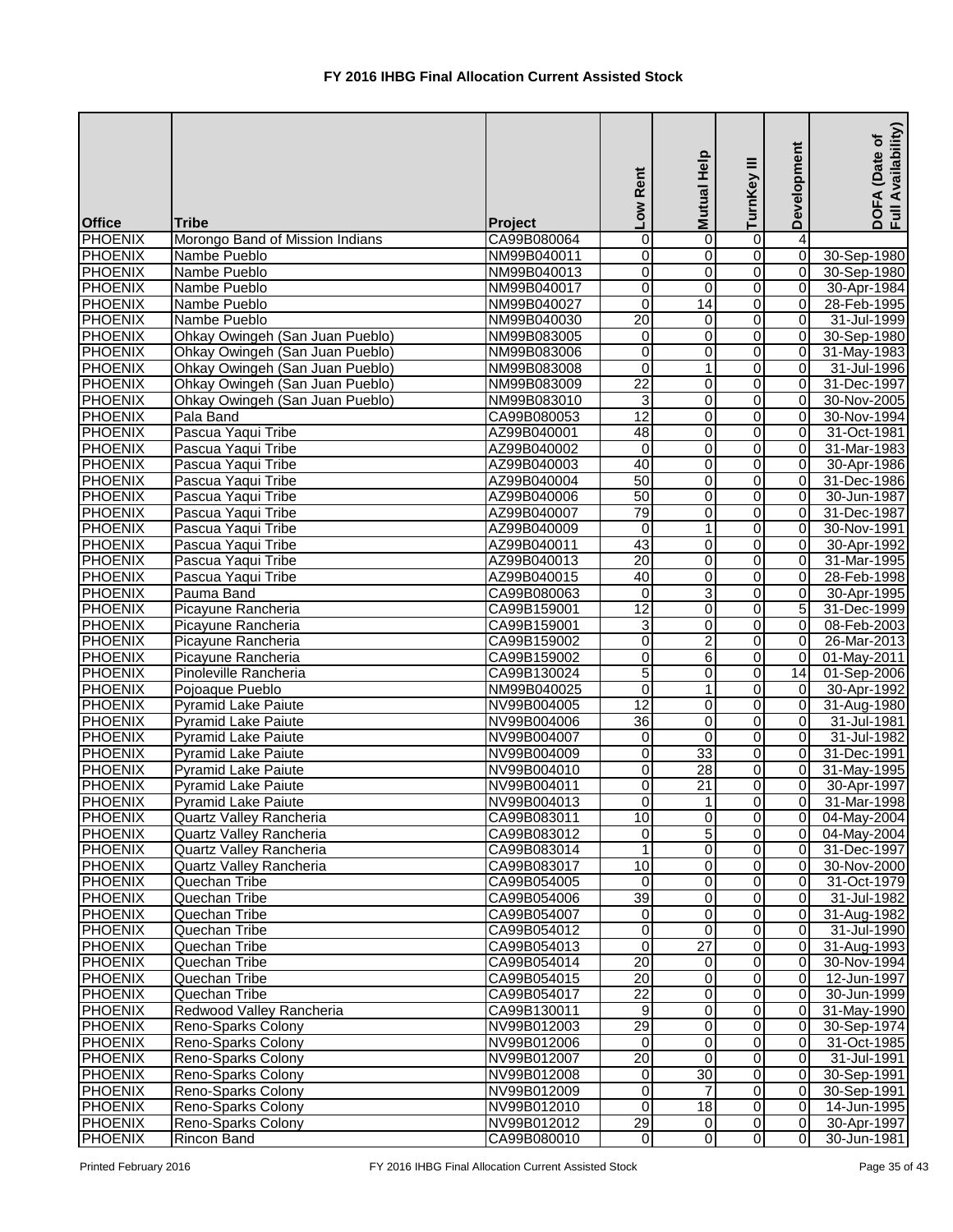| <b>Office</b>                    | <b>Tribe</b>                             | Project                    | Low Rent            | Mutual Help         | Ξ<br>TurnKey        | Development                      | Availability)<br>(Date of<br><b>DOFA</b><br>Full Av |
|----------------------------------|------------------------------------------|----------------------------|---------------------|---------------------|---------------------|----------------------------------|-----------------------------------------------------|
| <b>PHOENIX</b>                   | <b>Rincon Band</b>                       | CA99B080025                | 0                   | 0                   | 0                   | $\vert 0 \vert$                  | 30-Jun-1987                                         |
| <b>PHOENIX</b>                   | <b>Rincon Band</b>                       | CA99B080049                | 0                   | 13                  | 0                   | $\overline{0}$                   | 31-Jul-1991                                         |
| PHOENIX                          | <b>Rincon Band</b>                       | CA99B080054                | 8                   | 0                   | 0                   | $\overline{0}$                   | 30-Apr-1994                                         |
| PHOENIX                          | Rincon Band                              | CA99B080065                | $\overline{0}$      | $\overline{9}$      | 0                   | $\overline{0}$                   | 31-Jan-1996                                         |
| <b>PHOENIX</b>                   | <b>Rincon Band</b>                       | CA99B080066                | 6                   | $\mathbf{1}$        | $\overline{0}$      | 0                                | 31-Jan-1996                                         |
| PHOENIX                          | Robinson Rancheria                       | CA99B130003                | 0                   | $\overline{9}$      | 0                   | $\overline{0}$                   | 28-Feb-1988                                         |
| <b>PHOENIX</b>                   | Robinson Rancheria                       | CA99B130005                | $\overline{11}$     | 0                   | 0                   | $\overline{0}$                   | 30-Apr-1988                                         |
| <b>PHOENIX</b>                   | Robinson Rancheria                       | CA99B130007                | $\mathbf 0$         | $\overline{2}$      | 0                   | $\overline{0}$                   | 31-Mar-1988                                         |
| <b>PHOENIX</b>                   | Round Valley Indian Tribe                | CA99B097001                | 0                   | 0                   | 0                   | $\overline{0}$                   | 31-Aug-1978                                         |
| <b>PHOENIX</b>                   | Round Valley Indian Tribe                | CA99B097002                | $\overline{29}$     | 0                   | 0                   | $\overline{0}$                   | 31-Aug-1978                                         |
| <b>PHOENIX</b>                   | Round Valley Indian Tribe                | CA99B097004                | $\Omega$            | $\mathbf 0$         | 0                   | $\overline{0}$                   | 31-Aug-1981                                         |
| <b>PHOENIX</b>                   | Round Valley Indian Tribe                | CA99B097005                | $\overline{22}$     | 0                   | 0                   | $\overline{0}$                   | 31-Aug-1981                                         |
| PHOENIX                          | Salt River Plma-Maricopa                 | AZ99B014002                | 0                   | 4                   | 0                   | $\overline{0}$                   | 31-Dec-1974                                         |
| <b>PHOENIX</b>                   | Salt River Plma-Maricopa                 | AZ99B014004                | 0                   | 4                   | 0                   | $\overline{0}$                   | 28-Feb-1979                                         |
| PHOENIX                          | Salt River Plma-Maricopa                 | AZ99B014005                | $\overline{0}$      | 4                   | 0                   | $\overline{0}$                   | 28-Feb-1979                                         |
| PHOENIX                          | Salt River PIma-Maricopa                 | AZ99B014006                | 0                   | 0                   | 0                   | 0                                | 30-Sep-1979                                         |
| PHOENIX                          | Salt River Plma-Maricopa                 | AZ99B014007                | $\overline{25}$     | 0                   | 0                   | $\overline{0}$                   | 30-Jun-1980                                         |
| <b>PHOENIX</b>                   | Salt River PIma-Maricopa                 | AZ99B014008                | $\mathbf 0$         | 3                   | 0                   | $\overline{0}$                   | 31-Jul-1981                                         |
| <b>PHOENIX</b>                   | Salt River Plma-Maricopa                 | AZ99B014009                | 59                  | 0                   | 0                   | $\overline{0}$                   | 30-Sep-1980                                         |
| <b>PHOENIX</b>                   | Salt River PIma-Maricopa                 | AZ99B014011                | $\overline{28}$     | 0                   | 0                   | $\overline{0}$                   | 31-Jan-1986                                         |
| <b>PHOENIX</b>                   | Salt River PIma-Maricopa                 | AZ99B014014                | 0                   | $\mathbf{1}$        | $\Omega$            | $\overline{0}$                   | 31-Jul-1990                                         |
| <b>PHOENIX</b>                   | Salt River PIma-Maricopa                 | AZ99B014015                | 0                   | 14                  | 0                   | $\Omega$                         | 31-Oct-1991                                         |
| PHOENIX                          | Salt River PIma-Maricopa                 | AZ99B014016                | 0                   | $\overline{13}$     | 0                   | $\overline{0}$                   | 31-May-1993                                         |
| PHOENIX                          | Salt River PIma-Maricopa                 | AZ99B014017                | 40                  | 0                   | 0                   | $\overline{0}$                   | 31-Oct-1995                                         |
| PHOENIX                          | Salt River PIma-Maricopa                 | AZ99B014018                | 20                  | 0                   | 0                   | $\overline{0}$                   | 09-Feb-1999                                         |
| PHOENIX                          | San Carlos Apache                        | AZ99B011012                | $\pmb{0}$           | 0                   | 0                   | $\overline{0}$                   | 30-Sep-1979                                         |
| PHOENIX                          | San Carlos Apache                        | AZ99B011013                | 0                   | 0                   | 0                   | $\overline{0}$                   | 31-Jan-1980                                         |
| <b>PHOENIX</b>                   | San Carlos Apache                        | AZ99B011015                | $\overline{0}$      | 0                   | 0                   | $\overline{0}$                   | 31-Oct-1979                                         |
| PHOENIX                          | San Carlos Apache                        | AZ99B011016                | 99                  | 0                   | 0                   | $\overline{0}$                   | 30-Jul-1980                                         |
| <b>PHOENIX</b>                   | San Carlos Apache                        | AZ99B011017                | $\overline{20}$     | 0                   | 0                   | $\overline{0}$                   | 31-Dec-1981                                         |
| <b>PHOENIX</b>                   | San Carlos Apache                        | AZ99B011018                | $\overline{0}$      | 0                   | $\overline{0}$      | $\overline{0}$                   | 31-May-1987                                         |
| <b>PHOENIX</b>                   | San Carlos Apache                        | AZ99B011019                | $\overline{4}$      | $\overline{0}$      | $\overline{0}$      | 0                                | 30-Apr-1983                                         |
| <b>PHOENIX</b>                   | San Carlos Apache                        | AZ99B011020                | 50                  | 0                   | 0                   | 01                               | 30-Nov-1987                                         |
| <b>PHOENIX</b>                   | San Carlos Apache                        | AZ99B011021                | 50                  | 0                   | 0                   | $\overline{0}$                   | 30-Nov-1987                                         |
| <b>PHOENIX</b>                   | San Carlos Apache                        | AZ99B011022                | 60                  | 0                   | 0                   | ΟI                               | 30-Nov-1987                                         |
| <b>PHOENIX</b>                   | San Carlos Apache                        | AZ99B011023                | $\overline{20}$     | 0                   | 0                   | $\overline{0}$                   | 30-Nov-1987                                         |
| <b>PHOENIX</b>                   | San Carlos Apache                        | AZ99B011024                | $\mathbf{0}$        | 0                   | 0                   | $\overline{0}$                   | 30-Jun-1990                                         |
| PHOENIX                          | San Carlos Apache                        | AZ99B011025                | $\overline{73}$     | 6                   | 0                   | $\overline{0}$                   | 30-Nov-1992                                         |
| PHOENIX                          | San Carlos Apache                        | AZ99B011026                | $\overline{0}$      | $\overline{13}$     | 0                   | $\overline{0}$                   | 31-Jan-1994                                         |
| PHOENIX                          | San Carlos Apache                        | AZ99B011027                | $\overline{38}$     | $\mathbf 0$         | 0                   | 0                                | 30-Nov-1994                                         |
| <b>PHOENIX</b>                   | San Carlos Apache                        | AZ99B011029                | 0                   | 8                   | 0                   | $\overline{0}$                   | 01-Jan-2000                                         |
| <b>PHOENIX</b>                   | San Carlos Apache                        | AZ99B011030                | $\overline{2}$      | 0                   | $\overline{0}$      | $\overline{0}$                   | 01-Jan-2000                                         |
| <b>PHOENIX</b>                   | San Ildefonso Pueblo                     | NM99B040006                | 0                   | 1                   | 0                   | $\overline{0}$                   | 31-Aug-1978                                         |
| <b>PHOENIX</b>                   | San Ildefonso Pueblo                     | NM99B040012                | 0                   | 1                   | 0                   | $\overline{0}$                   | 28-Feb-1981                                         |
| <b>PHOENIX</b>                   | San Ildefonso Pueblo                     | NM99B040022                | 0                   | $\overline{8}$      | 0                   | $\overline{0}$                   | 20-Dec-1994                                         |
| <b>PHOENIX</b>                   | San Ildefonso Pueblo                     | NM99B040026                | 0                   | 18                  | 0                   | $\overline{0}$                   | 31-Dec-1994                                         |
| <b>PHOENIX</b>                   | San Ildefonso Pueblo                     | NM99B040029                | 20                  | 0                   | 0                   | $\overline{0}$                   | 31-Jan-2000                                         |
| <b>PHOENIX</b>                   | San Pasqual Band                         | CA99B080055                | 10                  | $\mathbf 0$         | 0                   | $\overline{0}$                   | 31-May-1993                                         |
| <b>PHOENIX</b>                   | San Pasqual Band                         | CA99B080059                | $\overline{0}$      | 19                  | 0                   | $\overline{0}$                   | 31-Oct-1995                                         |
| <b>PHOENIX</b>                   | San Pasqual Band                         | CA99B080072                | 11                  | 0                   | 0                   | $\overline{0}$                   | 28-Nov-1995                                         |
| PHOENIX                          | Sandia Pueblo                            | NM99B031067                | 0                   | 18                  | 0                   | 0                                | 30-Sep-1995                                         |
| <b>PHOENIX</b>                   | Sandia Pueblo                            | NM99B087012                | 0                   | $\overline{c}$<br>0 | 0<br>0              | $\overline{0}$<br>$\overline{0}$ | 31-Jan-2000                                         |
| <b>PHOENIX</b>                   | Santa Ana Pueblo                         | NM99B087013                | 6<br>0              | $\mathbf 0$         |                     | $\overline{0}$                   | 30-Nov-1999                                         |
| <b>PHOENIX</b>                   | Santa Clara Pueblo                       | NM99B082004<br>NM99B082006 | $\overline{0}$      |                     | 0<br>$\overline{0}$ | ΟI                               | 31-Jul-1980                                         |
| <b>PHOENIX</b>                   | Santa Clara Pueblo<br>Santa Clara Pueblo | NM99B082007                |                     | 40                  | $\overline{0}$      | $\overline{0}$                   | 31-Mar-1992                                         |
| <b>PHOENIX</b><br><b>PHOENIX</b> | Santa Clara Pueblo                       | NM99B082008                | $\overline{0}$<br>0 | 18<br>13            | 0                   | $\overline{0}$                   | 31-Mar-1992<br>31-Dec-2004                          |
|                                  |                                          |                            |                     |                     |                     |                                  |                                                     |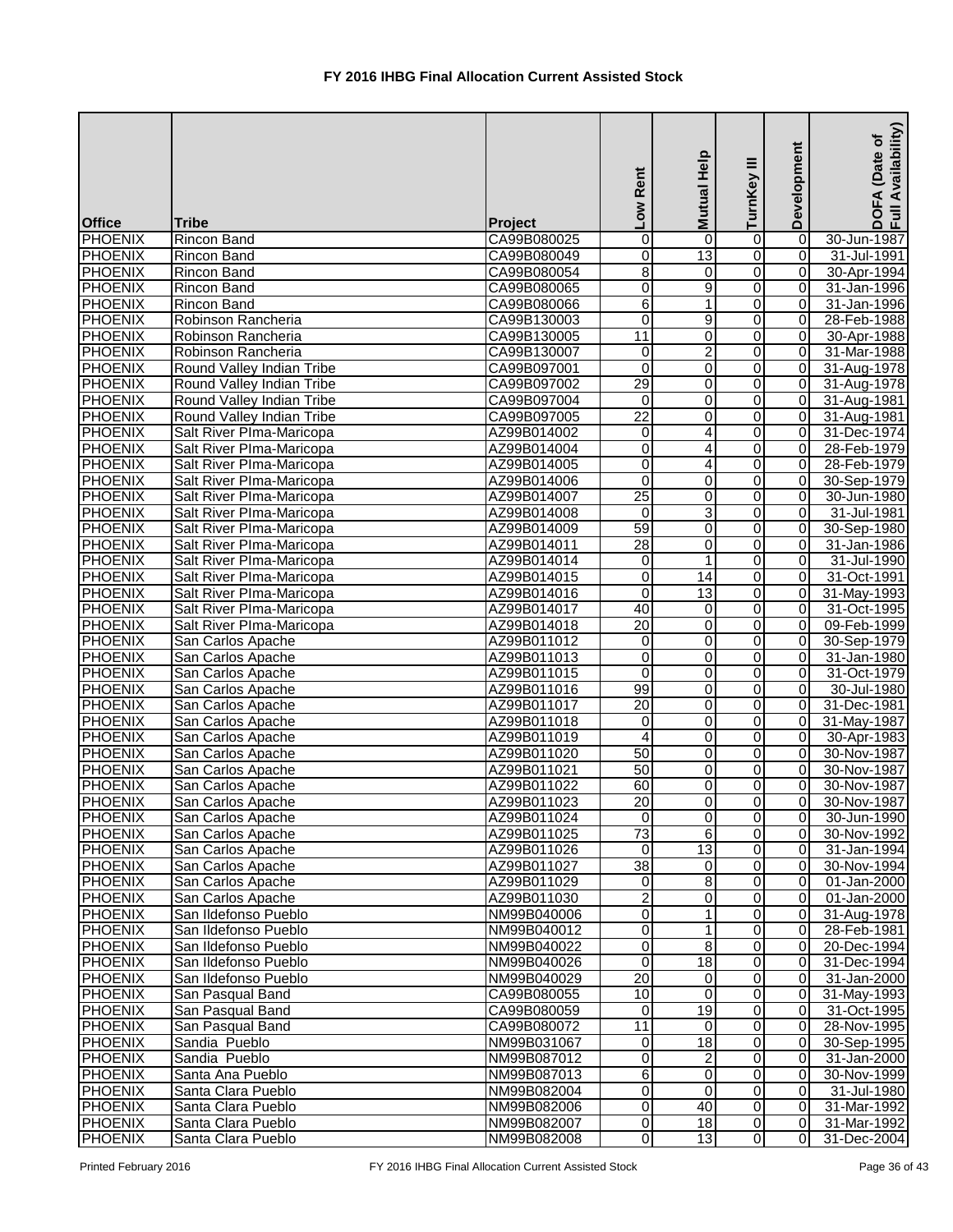| <b>Office</b>  | <b>Tribe</b>                     | Project     | Low Rent                | Mutual Help     | Ξ<br>TurnKey   | Development     | Availability)<br>Date of<br>4<br>$rac{1}{2}$ |
|----------------|----------------------------------|-------------|-------------------------|-----------------|----------------|-----------------|----------------------------------------------|
| <b>PHOENIX</b> | Santa Clara Pueblo               | NM99B082009 | 22                      | 0               | 0              | 0               | 31-Dec-2004                                  |
| <b>PHOENIX</b> | Santa Rosa Band of Cahuilla      | CA99B080061 | 0                       | 1               | 0              | $\overline{0}$  | 30-May-1995                                  |
| PHOENIX        | Santa Rosa Band of Cahuilla      | CA99B080069 | 0                       | 3               | 0              | $\overline{0}$  | 30-May-1995                                  |
| PHOENIX        | Santa Rosa Band of Cahuilla      | CA99B080070 | $\mathbf 0$             | 0               | 0              | $\overline{3}$  |                                              |
| PHOENIX        | Santa Rosa Rancheria             | CA99B129001 | $\overline{23}$         | 0               | 0              | $\overline{0}$  | 31-Jul-1982                                  |
| <b>PHOENIX</b> | Santa Rosa Rancheria             | CA99B129007 | 20                      | $\mathbf 0$     | 0              | $\overline{0}$  | 31-Dec-1987                                  |
| <b>PHOENIX</b> | Santa Rosa Rancheria             | CA99B129015 | $\mathbf 0$             | 0               | 0              | 0               | 31-Jul-1982                                  |
| <b>PHOENIX</b> | Santo Domingo Pueblo             | NM99B078001 | 29                      | 0               | 0              | $\overline{0}$  | 30-Sep-1998                                  |
| <b>PHOENIX</b> | Santo Domingo Pueblo             | NM99B078002 | $\mathbf 0$             | $\overline{6}$  | $\overline{0}$ | 10 <sup>1</sup> | 30-Sep-1998                                  |
| <b>PHOENIX</b> | Santo Domingo Pueblo             | NM99B078003 | 0                       | $\overline{2}$  | 0              | $\overline{0}$  | 30-Nov-2004                                  |
| <b>PHOENIX</b> | Sherwood Valley Rancheria        | CA99B130014 | $\overline{13}$         | 0               | 0              | $\overline{0}$  | 30-Apr-1993                                  |
| <b>PHOENIX</b> | Sherwood Valley Rancheria        | CA99B130015 | 0                       | 1               | 0              | $\overline{0}$  | 30-Apr-1993                                  |
| <b>PHOENIX</b> | Sherwood Valley Rancheria        | CA99B130027 | $\overline{12}$         | 0               | 0              | 3               | 28-Sep-2012                                  |
| <b>PHOENIX</b> | Soboba Band                      | CA99B080051 | 0                       | 1               | 0              | $\Omega$        | 31-Jul-1992                                  |
| PHOENIX        | Soboba Band                      | CA99B080067 | 0                       | 1               | 0              | $\overline{0}$  | 30-May-1995                                  |
| PHOENIX        | Soboba Band                      | CA99B080068 | 3                       | 0               | 0              | $\overline{0}$  | 30-May-1995                                  |
| PHOENIX        | Soboba Band                      | CA99B080073 | $\overline{2}$          | $\mathbf 0$     | 0              | $\overline{0}$  | 30-Jun-1998                                  |
| PHOENIX        | Susanville Rancheria             | CA99B083002 | 0                       | 0               | 0              | $\overline{0}$  | 30-Jun-1980                                  |
| <b>PHOENIX</b> | Susanville Rancheria             | CA99B083004 | 0                       | 0               | 0              | $\overline{0}$  | 31-May-1984                                  |
| <b>PHOENIX</b> | Susanville Rancheria             | CA99B083008 | $\overline{25}$         | 0               | 0              | $\overline{0}$  | 30-Sep-1993                                  |
| <b>PHOENIX</b> | Susanville Rancheria             | CA99B083010 | 6                       | 0               | 0              | $\overline{0}$  | 31-Dec-1995                                  |
| <b>PHOENIX</b> | <b>Taos Pueblo</b>               | NM99B040018 | 0                       | 0               | 0              | $\overline{0}$  | 31-Jul-1987                                  |
| <b>PHOENIX</b> | Te-Moak                          | NV99B016003 | 0                       | $\mathbf 0$     | 0              | $\Omega$        | 31-Dec-1980                                  |
| PHOENIX        | Te-Moak                          | NV99B016004 | 10                      | 0               | 0              | $\overline{0}$  | 30-Nov-1980                                  |
| PHOENIX        | Te-Moak                          | NV99B016005 | 48                      | 0               | 0              | $\overline{0}$  | 28-Feb-1982                                  |
| PHOENIX        | Te-Moak                          | NV99B016006 | $\mathbf 0$             | $\overline{0}$  | 0              | $\Omega$        | 28-Feb-1982                                  |
| PHOENIX        | Te-Moak                          | NV99B016008 | $\mathbf 0$             | 0               | 0              | $\overline{0}$  | 31-Aug-1986                                  |
| PHOENIX        | Te-Moak                          | NV99B016011 | $\overline{28}$         | 0               | 0              | $\overline{0}$  | 28-Feb-1998                                  |
| PHOENIX        | Tesuque Pueblo                   | NM99B040025 | $\pmb{0}$               | $\mathbf{1}$    | 0              | $\overline{0}$  | 30-Apr-1992                                  |
| <b>PHOENIX</b> | <b>Tesuque Pueblo</b>            | NM99B040028 | $\mathbf 0$             | 9               | $\Omega$       | $\overline{0}$  | 28-Feb-1995                                  |
| <b>PHOENIX</b> | Tohono O'Odham Nation            | AZ99B026008 | 10                      | 0               | $\Omega$       | $\overline{0}$  | 30-Sep-1978                                  |
| <b>PHOENIX</b> | Tohono O'Odham Nation            | AZ99B026012 | 50                      | $\overline{0}$  | $\overline{0}$ | $\overline{0}$  | 31-May-1974                                  |
| <b>PHOENIX</b> | Tohono O'Odham Nation            | AZ99B026016 | $\Omega$                | 0               | $\overline{0}$ | 0I              | 30-Sep-1980                                  |
| <b>PHOENIX</b> | Tohono O'Odham Nation            | AZ99B026019 | $\Omega$                | 0               | 0              | ΟI              | 30-Jun-1981                                  |
| <b>PHOENIX</b> | Tohono O'Odham Nation            | AZ99B026020 | 12                      | 0               | 0              | $\overline{0}$  | 28-Feb-1983                                  |
| <b>PHOENIX</b> | Tohono O'Odham Nation            | AZ99B026021 | 0                       | 0               | 0              | $\overline{0}$  | 31-May-1983                                  |
| <b>PHOENIX</b> | Tohono O'Odham Nation            | AZ99B026022 | 50                      | 0               | 0              | $\overline{0}$  | 30-Jun-1986                                  |
| <b>PHOENIX</b> | Tohono O'Odham Nation            | AZ99B026023 | 0                       | 0               | 0              | $\overline{0}$  | 30-Jun-1986                                  |
| PHOENIX        | Tohono O'Odham Nation            | AZ99B026024 | 0                       | $\overline{c}$  | 0              | $\overline{0}$  | 30-Nov-1987                                  |
| PHOENIX        | Tohono O'Odham Nation            | AZ99B026026 | 0                       | $\overline{2}$  | 0              | $\overline{0}$  | 31-Mar-1989                                  |
| PHOENIX        | Tohono O'Odham Nation            | AZ99B026028 | 0                       | 4               | 0              | $\overline{0}$  | 31-Mar-1989                                  |
| <b>PHOENIX</b> | Tohono O'Odham Nation            | AZ99B026029 | 0                       | 6               | 0              | $\overline{0}$  | 31-Dec-1991                                  |
| <b>PHOENIX</b> | Tohono O'Odham Nation            | AZ99B026030 | $\overline{\mathsf{o}}$ | $\overline{30}$ | $\overline{0}$ | $\overline{0}$  | 30-Apr-1992                                  |
| <b>PHOENIX</b> | Tohono O'Odham Nation            | AZ99B026031 | 0                       | 12              | 0              | $\overline{0}$  | 31-Mar-1994                                  |
| <b>PHOENIX</b> | Tohono O'Odham Nation            | AZ99B026032 | $\Omega$                | 93              | 0              | $\Omega$        | 30-Jan-1999                                  |
| <b>PHOENIX</b> | Torres-Martinez Band of Cahuilla | CA99B080035 | 10                      | 0               | 0              | $\overline{0}$  | 29-Feb-1988                                  |
| <b>PHOENIX</b> | Torres-Martinez Band of Cahuilla | CA99B080045 |                         | 0               | 0              | $\overline{0}$  | 30-Apr-1989                                  |
| <b>PHOENIX</b> | Tule River Indian Tribe          | CA99B099001 | 0                       | 0               | 0              | $\overline{0}$  | 31-May-1979                                  |
| <b>PHOENIX</b> | Tule River Indian Tribe          | CA99B099002 | 0                       | $\overline{c}$  | 0              | 0               | 30-Jun-1988                                  |
| <b>PHOENIX</b> | Tule River Indian Tribe          | CA99B099003 |                         | 0               | 0              | 0               | 30-Jun-1988                                  |
| PHOENIX        | Tule River Indian Tribe          | CA99B099006 | 19                      | $\Omega$        | 0              | $\overline{0}$  | 29-Mar-1996                                  |
| PHOENIX        | Tule River Indian Tribe          | CA99B099007 | $\Omega$                | 18              | 0              | $\overline{0}$  | 29-Mar-1996                                  |
| <b>PHOENIX</b> | <b>Tule River Indian Tribe</b>   | CA99B099009 | 35                      | 0               | 0              | $\overline{0}$  | 10-Feb-2004                                  |
| <b>PHOENIX</b> | Tuolumne Band of Me-Wuk Indians  | CA99B129006 | 5                       | $\mathbf 0$     | $\overline{0}$ | $\overline{0}$  | 31-Jul-1982                                  |
| <b>PHOENIX</b> | Tuolumne Band of Me-Wuk Indians  | CA99B129012 | 3                       | 0               | $\overline{0}$ | $\overline{0}$  | 31-May-1999                                  |
| <b>PHOENIX</b> | Tuolumne Band of Me-Wuk Indians  | CA99B129013 | 0                       | 10              | $\overline{0}$ | $\overline{0}$  | 31-May-1999                                  |
| <b>PHOENIX</b> | Viejas Group of Capitan Grande   | CA99B080056 | $\overline{2}$          | $\mathbf 0$     | 0              | $\overline{0}$  | 30-Nov-1993                                  |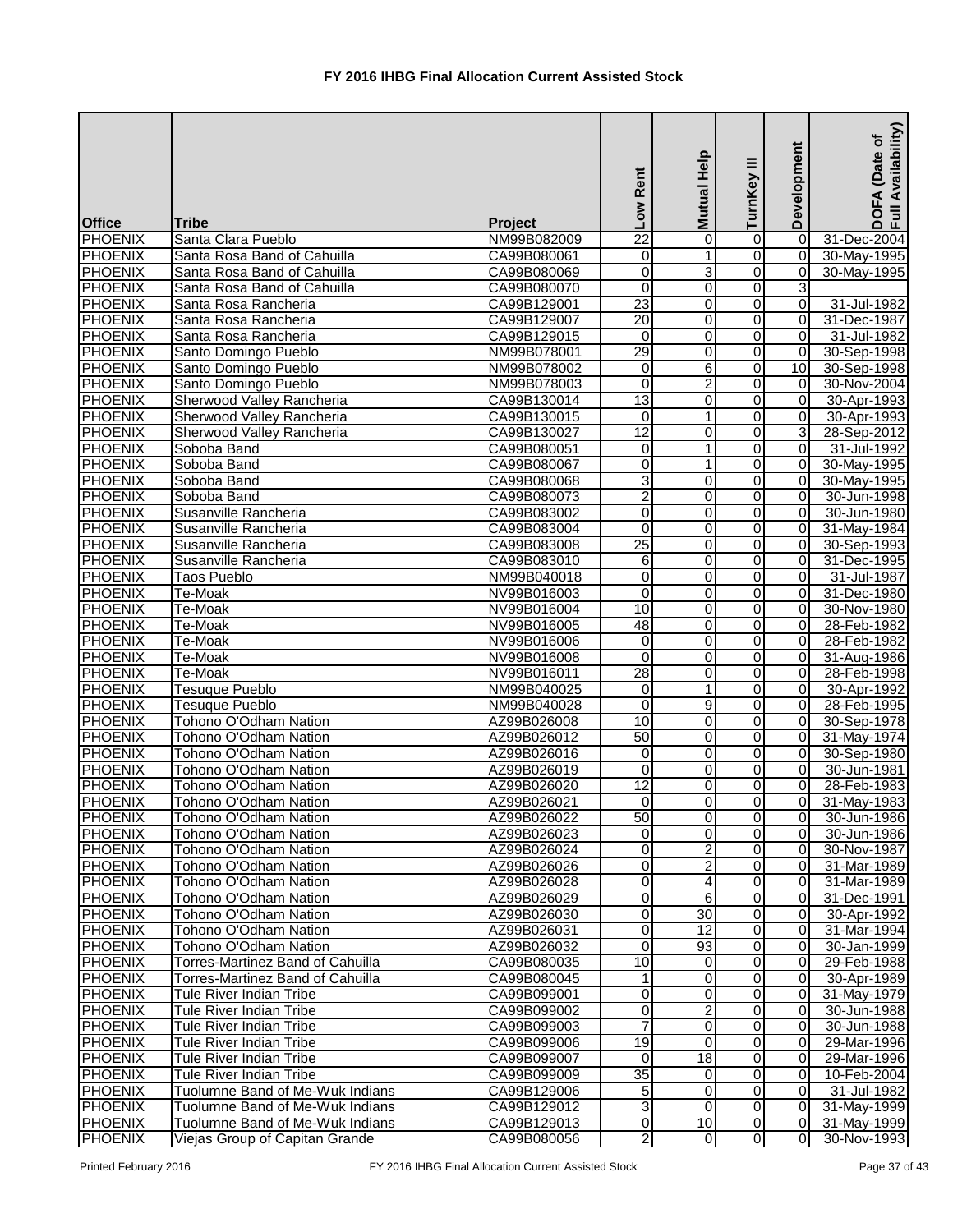| <b>Office</b>  | Tribe                               | Project     | Rent<br>NOT     | <b>Mutual Help</b>      | ≡<br>TurnKey   | Development    | Availability)<br>(Date of<br>DOFA<br>Full Av |
|----------------|-------------------------------------|-------------|-----------------|-------------------------|----------------|----------------|----------------------------------------------|
| PHOENIX        | <b>Walker River Paiute Tribe</b>    | NV99B008005 | 0               | 0                       | $\mathbf 0$    | $\Omega$       | 31-Oct-1981                                  |
| PHOENIX        | <b>Walker River Paiute Tribe</b>    | NV99B008006 | 10              | 0                       | $\overline{0}$ | 0              | 31-Mar-1982                                  |
| <b>PHOENIX</b> | <b>Walker River Paiute Tribe</b>    | NV99B008007 | 0               | $\overline{0}$          | $\overline{0}$ | 0              | 30-Jul-1982                                  |
| PHOENIX        | <b>Walker River Paiute Tribe</b>    | NV99B008009 | 10              | $\mathbf 0$             | $\overline{0}$ | 0              | 31-Oct-1986                                  |
| PHOENIX        | <b>Walker River Paiute Tribe</b>    | NV99B008011 | 0               | 20                      | $\overline{0}$ | 0              | 31-Dec-1992                                  |
| <b>PHOENIX</b> | <b>Walker River Paiute Tribe</b>    | NV99B008012 | $\overline{0}$  | 15                      | $\overline{0}$ | $\overline{0}$ | 31-Dec-1992                                  |
| <b>PHOENIX</b> | <b>Walker River Paiute Tribe</b>    | NV99B008013 | $\overline{13}$ | 0                       | $\overline{0}$ | $\overline{0}$ | 30-Sep-1994                                  |
| <b>PHOENIX</b> | <b>Walker River Paiute Tribe</b>    | NV99B008014 | $\overline{13}$ | 0                       | $\overline{0}$ | $\overline{0}$ | 30-Sep-1994                                  |
| <b>PHOENIX</b> | <b>Walker River Paiute Tribe</b>    | NV99B008015 | $\overline{22}$ | $\overline{0}$          | $\overline{0}$ | $\overline{0}$ | 30-Nov-2001                                  |
| <b>PHOENIX</b> | <b>Washoe Tribe</b>                 | NV99B003007 | $\overline{15}$ | $\pmb{0}$               | $\overline{0}$ | $\overline{0}$ | 31-Jul-1980                                  |
| <b>PHOENIX</b> | <b>Washoe Tribe</b>                 | NV99B003009 | $\overline{25}$ | 0                       | $\overline{0}$ | $\Omega$       | 30-Jun-1984                                  |
| <b>PHOENIX</b> | <b>Washoe Tribe</b>                 | NV99B003010 | 40              | 0                       | $\mathbf 0$    | 0              | 31-Jul-1989                                  |
| <b>PHOENIX</b> | <b>Washoe Tribe</b>                 | NV99B003011 | 0               | 1                       | $\overline{0}$ | 0              | 31-May-1989                                  |
| PHOENIX        | <b>Washoe Tribe</b>                 | NV99B003012 | 0               | 14                      | $\overline{0}$ | $\overline{0}$ | 29-Feb-1992                                  |
| PHOENIX        | <b>Washoe Tribe</b>                 | NV99B003013 | 0               | $\overline{19}$         | $\overline{0}$ | 0              | 30-Sep-1995                                  |
| PHOENIX        | White Mountain Apache (Fort Apache) | AZ99B016007 | $\overline{35}$ | $\mathbf 0$             | $\overline{0}$ | $\overline{0}$ | 30-Jun-1971                                  |
| <b>PHOENIX</b> | White Mountain Apache (Fort Apache) | AZ99B016017 | 65              | 0                       | $\overline{0}$ | $\overline{0}$ | 31-Dec-1972                                  |
| <b>PHOENIX</b> | White Mountain Apache (Fort Apache) | AZ99B016025 | $\mathbf 0$     | 0                       | $\overline{0}$ | $\overline{0}$ | 31-Mar-1980                                  |
| <b>PHOENIX</b> | White Mountain Apache (Fort Apache) | AZ99B016026 | 30              | 0                       | $\overline{0}$ | $\overline{0}$ | 31-Dec-1979                                  |
| <b>PHOENIX</b> | White Mountain Apache (Fort Apache) | AZ99B016027 | 48              | 0                       | $\overline{0}$ | $\overline{0}$ | 31-Aug-1980                                  |
| <b>PHOENIX</b> | White Mountain Apache (Fort Apache) | AZ99B016029 | 50              | 0                       | $\overline{0}$ | $\overline{0}$ | 28-Feb-1981                                  |
| <b>PHOENIX</b> | White Mountain Apache (Fort Apache) | AZ99B016030 | 0               | 0                       | $\mathbf 0$    | $\Omega$       | 31-Jul-1986                                  |
| <b>PHOENIX</b> | White Mountain Apache (Fort Apache) | AZ99B016031 | $\overline{5}$  | 0                       | $\overline{0}$ | 0              | 31-May-1986                                  |
| PHOENIX        | White Mountain Apache (Fort Apache) | AZ99B016034 | 40              | 0                       | $\overline{0}$ | 0              | 31-Oct-1987                                  |
| PHOENIX        | White Mountain Apache (Fort Apache) | AZ99B016036 | 50              | 0                       | $\overline{0}$ | $\Omega$       | 31-Jan-1988                                  |
| <b>PHOENIX</b> | White Mountain Apache (Fort Apache) | AZ99B016038 | 50              | $\overline{0}$          | $\overline{0}$ | $\Omega$       | 31-Jan-1988                                  |
| PHOENIX        | White Mountain Apache (Fort Apache) | AZ99B016043 | 0               | $\overline{39}$         | $\overline{0}$ | $\Omega$       | 31-Oct-1991                                  |
| PHOENIX        | White Mountain Apache (Fort Apache) | AZ99B016044 | 0               | $\overline{11}$         | $\overline{0}$ | $\Omega$       | 31-Oct-1991                                  |
| PHOENIX        | White Mountain Apache (Fort Apache) | AZ99B016045 | 0               | 15                      | $\overline{0}$ | $\overline{0}$ | 31-Oct-1991                                  |
| <b>PHOENIX</b> | White Mountain Apache (Fort Apache) | AZ99B016046 | $\overline{20}$ | $\mathbf 0$             | $\overline{0}$ | $\overline{0}$ | 30-Apr-1993                                  |
| <b>PHOENIX</b> | White Mountain Apache (Fort Apache) | AZ99B016047 | 0               | $\overline{9}$          | $\overline{0}$ | $\overline{0}$ | 30-Apr-1993                                  |
| <b>PHOENIX</b> | White Mountain Apache (Fort Apache) | AZ99B016048 | 75              | $\overline{0}$          | 0              | $\overline{0}$ | 31-Jul-1994                                  |
| <b>PHOENIX</b> | White Mountain Apache (Fort Apache) | AZ99B016049 | 0               | 46                      | $\overline{0}$ | $\overline{0}$ | 31-Jul-1994                                  |
| <b>PHOENIX</b> | White Mountain Apache (Fort Apache) | AZ99B016050 | 75              | 0                       | $\overline{0}$ | $\overline{0}$ | 31-May-1997                                  |
| <b>PHOENIX</b> | White Mountain Apache (Fort Apache) | AZ99B016051 | 0               | 66                      | $\mathbf 0$    | $\overline{0}$ | 30-Apr-1998                                  |
| <b>PHOENIX</b> | Yavapai-Apache (Camp Verde)         | AZ99B022004 | 1               | 0                       | $\overline{0}$ | $\overline{0}$ | 28-Feb-1983                                  |
| <b>PHOENIX</b> | Yavapai-Apache (Camp Verde)         | AZ99B022006 | 14              | $\pmb{0}$               | $\overline{0}$ | $\overline{0}$ | 31-Jul-1986                                  |
| <b>PHOENIX</b> | Yavapai-Apache (Camp Verde)         | AZ99B022007 | 18              | $\overline{\mathsf{o}}$ | $\overline{0}$ | $\overline{0}$ | 30-Jun-1986                                  |
| PHOENIX        | Yavapai-Apache (Camp Verde)         | AZ99B022008 | 0               | $\mathbf 0$             | $\overline{0}$ | $\overline{0}$ | 31-Mar-1987                                  |
| <b>PHOENIX</b> | Yavapai-Apache (Camp Verde)         | AZ99B022010 | 15              | $\pmb{0}$               | $\overline{0}$ | $\overline{0}$ | 31-May-1991                                  |
| PHOENIX        | Yavapai-Apache (Camp Verde)         | AZ99B022011 | $\mathbf 0$     | 9                       | $\overline{0}$ | $\overline{0}$ | 31-May-1992                                  |
| <b>PHOENIX</b> | Yavapai-Apache (Camp Verde)         | AZ99B022012 | $\overline{13}$ | 0                       | $\overline{0}$ |                | 30-Sep-1997                                  |
| <b>PHOENIX</b> | Yavapai-Apache (Camp Verde)         | AZ99B022013 | 1               |                         |                |                | 31-May-1997                                  |
| <b>PHOENIX</b> | Yerington Paiute Tribe              | NV99B010005 | 14              | 0                       | $\overline{0}$ | $\overline{0}$ | 30-Jun-1980                                  |
| <b>PHOENIX</b> | Yerington Paiute Tribe              | NV99B010011 | $\Omega$        | 5                       | $\overline{0}$ | $\overline{0}$ | 30-Sep-1992                                  |
| <b>PHOENIX</b> | Yomba Shoshone Tribe                | NV99B020001 | 22              | 0                       | $\mathbf 0$    | 0              | 30-Jun-1981                                  |
| <b>PHOENIX</b> | Ysleta Del Sur                      | TX99B429003 | 0               | 19                      | $\overline{0}$ | $\overline{0}$ | 04-Jan-1999                                  |
| <b>PHOENIX</b> | <b>Yurok Tribe</b>                  | CA99B158001 | 11              | 0                       | $\overline{0}$ | دى             | 31-Dec-2001                                  |
| <b>PHOENIX</b> | <b>Yurok Tribe</b>                  | CA99B158001 | 1               | $\pmb{0}$               | $\overline{0}$ | $\overline{0}$ | 05-Jul-2007                                  |
| <b>PHOENIX</b> | <b>Yurok Tribe</b>                  | CA99B158002 | 7               | $\mathbf 0$             | $\overline{0}$ | 0              | 30-Sep-2004                                  |
| <b>PHOENIX</b> | <b>Yurok Tribe</b>                  | CA99B158002 | 25              | 0                       | $\overline{0}$ | 0              | 19-Jun-2009                                  |
| <b>PHOENIX</b> | <b>Yurok Tribe</b>                  | CA99B158003 | 0               | 1                       | $\overline{0}$ | 0              | 16-Apr-2001                                  |
| <b>PHOENIX</b> | <b>Yurok Tribe</b>                  | CA99B158003 | 0               | $\overline{2}$          | $\overline{0}$ | 0              | 12-Jun-2001                                  |
| <b>PHOENIX</b> | <b>Yurok Tribe</b>                  | CA99B158003 | 0               | $\mathbf{1}$            | $\overline{0}$ | $\overline{0}$ | 10-Jul-2001                                  |
| <b>PHOENIX</b> | <b>Yurok Tribe</b>                  | CA99B158003 | 0               | $\mathbf{1}$            | $\overline{0}$ | $\overline{0}$ | 31-Dec-2001                                  |
| <b>PHOENIX</b> | <b>Yurok Tribe</b>                  | CA99B158003 | 0               | $\mathbf{1}$            | $\overline{0}$ | $\overline{0}$ | 31-Aug-2002                                  |
| <b>PHOENIX</b> | <b>Yurok Tribe</b>                  | CA99B158003 | $\overline{0}$  | $\overline{2}$          | $\overline{0}$ | $\overline{0}$ | 30-Sep-2002                                  |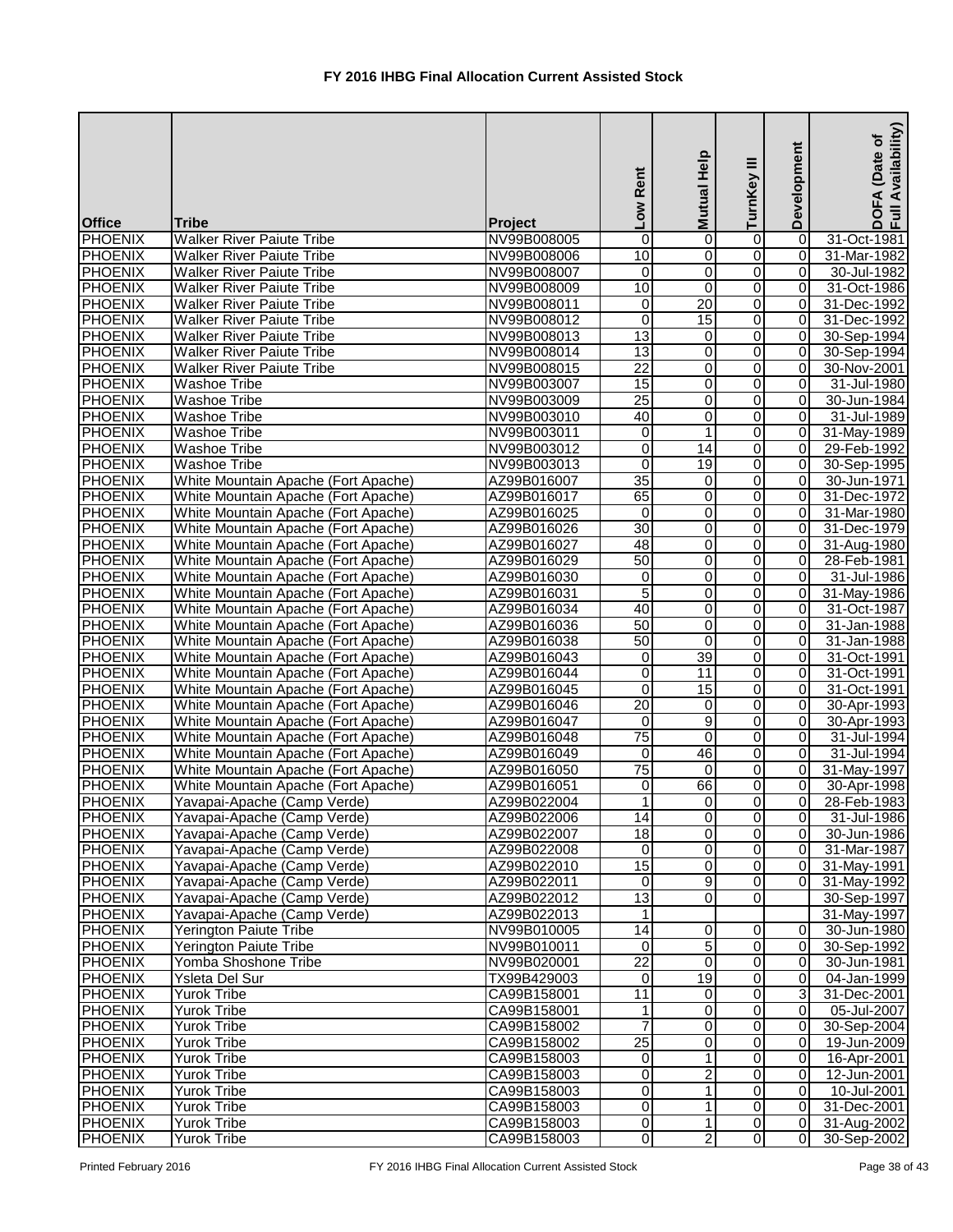## **FY 2016 IHBG Final Allocation Current Assisted Stock**

| <b>Office</b>  | <b>Tribe</b>       | Project     | Rent<br>š | Mutual Help | ≡<br>TurnKey | elopi<br>Φ<br>Ŏ | Availability)<br>đ<br>(Date<br>⋖<br>DOF<br>Ful |
|----------------|--------------------|-------------|-----------|-------------|--------------|-----------------|------------------------------------------------|
| <b>PHOENIX</b> | <b>Yurok Tribe</b> | CA99B158003 | 0         |             | 0            | 0               | 18-Mar-2004                                    |
| <b>PHOENIX</b> | <b>Yurok Tribe</b> | CA99B158003 | 0         |             | 0            | $\Omega$        | 04-May-2004                                    |
| <b>PHOENIX</b> | <b>Yurok Tribe</b> | CA99B158003 | 0         | 2           | 0            | $\Omega$        | 30-Sep-2005                                    |
| <b>PHOENIX</b> | <b>Yurok Tribe</b> | CA99B158003 | 0         | 19          | 0            | $\Omega$        | 30-Sep-2009                                    |
| <b>PHOENIX</b> | Zia Pueblo         | NM99B031068 | 0         | 21          | 0            | 0I              | 30-Jun-1996                                    |
| <b>PHOENIX</b> | Zuni Tribe         | NM99B019005 | 2         | 0           | 0            | $\overline{0}$  | 31-Oct-1972                                    |
| <b>PHOENIX</b> | Zuni Tribe         | NM99B019006 | 0         | 0           | 0            | 0               | 31-May-1972                                    |
| <b>PHOENIX</b> | Zuni Tribe         | NM99B019008 | 50        | 0           | 0            | $\Omega$        | 31-Mar-1977                                    |
| <b>PHOENIX</b> | Zuni Tribe         | NM99B019009 | 74        | 0           | 0            | 0               | 28-Feb-1982                                    |
| <b>PHOENIX</b> | Zuni Tribe         | NM99B019011 |           |             | 0            | $\Omega$        | 30-Sep-1982                                    |
| <b>PHOENIX</b> | Zuni Tribe         | NM99B019012 | 0         |             | 0            | 0               | 31-Jul-1986                                    |
| <b>PHOENIX</b> | Zuni Tribe         | NM99B019013 | 40        | 0           | 0            | $\overline{0}$  | 31-Jul-1986                                    |
| <b>PHOENIX</b> | Zuni Tribe         | NM99B019015 | 22        | 0           | 0            | $\Omega$        | 31-Dec-1997                                    |
| <b>PHOENIX</b> | Zuni Tribe         | NM99B019016 | 0         | 5           | 0            | $\Omega$        | 30-Apr-2007                                    |
| <b>PHOENIX</b> | Zuni Tribe         | NM99B019017 | 5         | 0           | 0            | $\Omega$        | 30-Apr-2007                                    |
| <b>PHOENIX</b> | <b>TOTAL</b>       |             | 5,690     | 1,617       | 0            | 70              |                                                |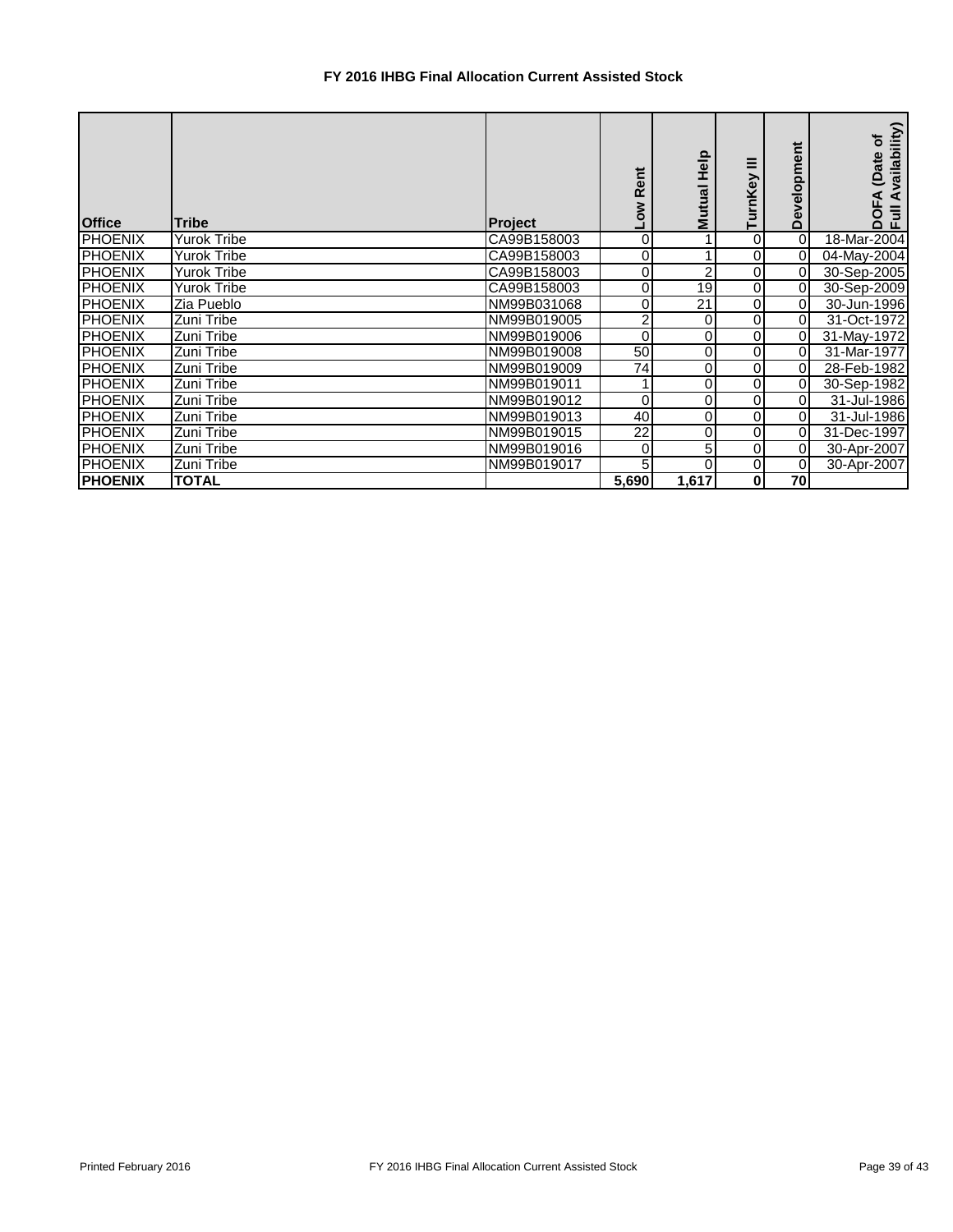|                                 |                                                                            |                            | Low Rent        | $\frac{a}{T}$ and $\frac{b}{T}$ | ≡<br>TurnKey   | Development    | Availability)<br>(Date of<br>DOFA<br>Full Av |
|---------------------------------|----------------------------------------------------------------------------|----------------------------|-----------------|---------------------------------|----------------|----------------|----------------------------------------------|
| <b>Office</b><br><b>SEATTLE</b> | Tribe<br><b>Burns-Paiute Tribe</b>                                         | Project                    | $\mathbf 0$     |                                 | $\overline{0}$ | $\overline{0}$ | 31-Mar-1999                                  |
| <b>SEATTLE</b>                  |                                                                            | OR97B039001                |                 |                                 | $\overline{0}$ | $\overline{0}$ |                                              |
| <b>SEATTLE</b>                  | <b>Chehalis Confederated Tribes</b><br><b>Chehalis Confederated Tribes</b> | WA19B048002<br>WA97B048001 | 29<br>0         | 0<br>$\mathbf{1}$               | $\overline{0}$ | 0              | 30-Nov-1983<br>28-Feb-1978                   |
| <b>SEATTLE</b>                  | <b>Chehalis Confederated Tribes</b>                                        | WA97B048003                | $\overline{21}$ | $\overline{\mathsf{o}}$         | $\overline{0}$ | $\overline{0}$ | 30-Jun-1987                                  |
| <b>SEATTLE</b>                  | <b>Chehalis Confederated Tribes</b>                                        | WA97B048005                | 0               | 3                               | $\overline{0}$ | 0              | 25-Nov-1997                                  |
| <b>SEATTLE</b>                  | <b>Chehalis Confederated Tribes</b>                                        | WA97B048007                | 0               | 1                               | $\overline{0}$ | $\overline{0}$ | 31-Jan-2000                                  |
| <b>SEATTLE</b>                  | <b>Chehalis Confederated Tribes</b>                                        | WA97B048008                | $\overline{5}$  | $\pmb{0}$                       | $\overline{0}$ | $\overline{0}$ | 29-Feb-2008                                  |
| <b>SEATTLE</b>                  | Coeur D'Alene Tribe                                                        | ID16B007009                | 16              | $\overline{0}$                  | $\overline{0}$ | $\overline{0}$ | 30-Apr-1984                                  |
| <b>SEATTLE</b>                  | Coeur D'Alene Tribe                                                        | ID16B007010                | $\mathbf 0$     | دن                              | $\overline{0}$ | $\overline{0}$ | 31-Aug-1984                                  |
| <b>SEATTLE</b>                  | Coeur D'Alene Tribe                                                        | ID97B007006                | 45              | 0                               | $\overline{0}$ | $\overline{0}$ | 30-Sep-1981                                  |
| <b>SEATTLE</b>                  | Coeur D'Alene Tribe                                                        | ID97B007013                | $\mathbf 0$     | $\mathbf{1}$                    | $\overline{0}$ | $\overline{0}$ | 31-Aug-1984                                  |
| <b>SEATTLE</b>                  | Coeur D'Alene Tribe                                                        | ID97B007015                | 11              | 0                               | $\overline{0}$ | 0              | 31-Mar-1990                                  |
| <b>SEATTLE</b>                  | Coeur D'Alene Tribe                                                        | ID97B007016                | 0               | 0                               | $\overline{0}$ | $\overline{0}$ | 31-May-1990                                  |
| <b>SEATTLE</b>                  | Coeur D'Alene Tribe                                                        | <b>ID97B007018</b>         | 0               | $\overline{3}$                  | $\overline{0}$ | 0              | 31-Aug-1994                                  |
| <b>SEATTLE</b>                  | Coeur D'Alene Tribe                                                        | ID97B007021                | 9               | $\mathbf 0$                     | $\overline{0}$ | 1              | 31-Dec-1998                                  |
| <b>SEATTLE</b>                  | Coeur D'Alene Tribe                                                        | ID97B007022                | 0               | $\overline{13}$                 | $\overline{0}$ | 1              | 31-Dec-1998                                  |
| <b>SEATTLE</b>                  | Coeur D'Alene Tribe                                                        | ID97B007025                | 5               | 0                               | $\overline{0}$ | $\overline{0}$ | 31-Dec-1998                                  |
| <b>SEATTLE</b>                  | <b>Colville Confederated Tribes</b>                                        | WA19B043007                | 48              | 0                               | $\overline{0}$ | $\overline{0}$ | 31-Dec-1980                                  |
| <b>SEATTLE</b>                  | <b>Colville Confederated Tribes</b>                                        | WA19B043008                | $\mathbf 0$     | 0                               | $\overline{0}$ | $\overline{0}$ | 30-Apr-1981                                  |
| <b>SEATTLE</b>                  | <b>Colville Confederated Tribes</b>                                        | WA19B043009                | $\overline{56}$ | $\overline{\mathsf{o}}$         | $\overline{0}$ | $\overline{0}$ | 30-Jun-1982                                  |
| <b>SEATTLE</b>                  | <b>Colville Confederated Tribes</b>                                        | WA97B043002                | 40              | 0                               | $\overline{0}$ | $\overline{0}$ | 30-Jun-1977                                  |
| <b>SEATTLE</b>                  | <b>Colville Confederated Tribes</b>                                        | WA97B043003                | 29              | 0                               | $\overline{0}$ | $\Omega$       | 31-Aug-1978                                  |
| <b>SEATTLE</b>                  | <b>Colville Confederated Tribes</b>                                        | WA97B043004                | $\mathbf 0$     | 0                               | $\overline{0}$ | $\Omega$       | 31-Jan-1979                                  |
| <b>SEATTLE</b>                  | <b>Colville Confederated Tribes</b>                                        | WA97B043005                | 39              | 0                               | $\overline{0}$ | $\overline{0}$ | 31-Jan-1980                                  |
| <b>SEATTLE</b>                  | <b>Colville Confederated Tribes</b>                                        | WA97B043006                | 0               | $\overline{0}$                  | Ō              | $\overline{0}$ | 31-Jan-1980                                  |
| <b>SEATTLE</b>                  | <b>Colville Confederated Tribes</b>                                        | WA97B043012                | 60              | $\pmb{0}$                       | $\overline{0}$ | $\overline{0}$ | 30-Jun-1983                                  |
| <b>SEATTLE</b>                  | <b>Colville Confederated Tribes</b>                                        | WA97B043014                | $\mathbf 0$     | $\pmb{0}$                       | $\overline{0}$ | 0              | 31-May-1986                                  |
| <b>SEATTLE</b>                  | <b>Colville Confederated Tribes</b>                                        | WA97B043017                | $\overline{0}$  | $\overline{6}$                  | $\overline{0}$ | $\overline{0}$ | 31-Mar-1999                                  |
| <b>SEATTLE</b>                  | Coos, Lower Umpqua and Siuslaw Tribes                                      | OR97B036001                | 15              | 0                               | $\overline{0}$ | $\overline{0}$ | 28-Feb-2001                                  |
| <b>SEATTLE</b>                  | Coquille Indian Tribe                                                      | OR97B038001                | 50              | 0                               | $\overline{0}$ | $\overline{0}$ | 30-Jun-1997                                  |
| <b>SEATTLE</b>                  | Coquille Indian Tribe                                                      | OR97B038002                | $\mathbf 0$     | $\overline{9}$                  | $\overline{0}$ | $\overline{0}$ | 30-Jun-1997                                  |
| <b>SEATTLE</b>                  | <b>Grand Ronde</b>                                                         | OR97B040001                | 15              | 0                               | $\overline{0}$ | $\overline{0}$ | 31-Aug-2000                                  |
| <b>SEATTLE</b>                  | <b>Grand Ronde</b>                                                         | OR97B040002                | 5               | $\mathbf 0$                     | $\overline{0}$ | $\overline{0}$ | 31-Aug-2000                                  |
| <b>SEATTLE</b>                  | Hoh Indian Tribe                                                           | WA19B052006                | 0               | 0                               | $\overline{0}$ | $\overline{0}$ | 30-Nov-1983                                  |
| <b>SEATTLE</b>                  | Hoh Indian Tribe                                                           | WA97B052032                | 4               | 0                               | $\overline{0}$ | $\overline{0}$ | 01-Feb-1997                                  |
| <b>SEATTLE</b>                  | Kalispel Indian Community                                                  | WA97B037009                | 0               | $\mathbf{1}$                    | $\overline{0}$ | $\overline{0}$ | 30-Nov-1990                                  |
| <b>SEATTLE</b>                  | Kalispel Indian Community                                                  | WA97B037012                | 0               | $\overline{5}$                  | $\overline{0}$ | $\overline{0}$ | 31-Dec-1996                                  |
| <b>SEATTLE</b>                  | Kalispel Indian Community                                                  | WA97B600371                | 3               | $\overline{\mathsf{o}}$         | $\overline{0}$ | 0              | 30-Sep-2000                                  |
| <b>SEATTLE</b>                  | Kalispel Indian Community                                                  | WA97B600372                | 0               | 1                               | $\overline{0}$ | $\overline{0}$ | 30-Sep-2000                                  |
| <b>SEATTLE</b>                  | Klamath Indian Tribe                                                       | OR97B037004                | 0               | $\overline{5}$                  | $\overline{0}$ | $\overline{0}$ | 28-Feb-1999                                  |
| <b>SEATTLE</b>                  | Klamath Indian Tribe                                                       | OR97B037005                | 6               | $\pmb{0}$                       | $\overline{0}$ | $\overline{0}$ | 28-Feb-1999                                  |
| <b>SEATTLE</b>                  | Kootenai Tribe                                                             | ID97B022001                | $\overline{0}$  | $\overline{3}$                  | $\overline{0}$ | $\overline{0}$ | 28-Feb-1986                                  |
| <b>SEATTLE</b>                  | Lower Elwha Tribal Community                                               | WA97B050004                | 0               | $\overline{\mathbf{4}}$         | $\overline{0}$ | $\overline{0}$ | 16-Apr-1994                                  |
| <b>SEATTLE</b>                  | Lower Elwha Tribal Community                                               | WA97B050005                | 0               | $\sigma$                        | $\overline{0}$ | $\overline{0}$ | 30-Apr-1994                                  |
| <b>SEATTLE</b>                  | Lower Elwha Tribal Community                                               | WA97B050007                | 0               | $\frac{1}{8}$                   | $\overline{0}$ | $\overline{0}$ | 30-Apr-1994                                  |
| <b>SEATTLE</b>                  | Lower Elwha Tribal Community                                               | WA97B050009                | 0               | 13                              | $\mathbf 0$    | 0              | 31-Aug-1996                                  |
| <b>SEATTLE</b>                  | Lower Elwha Tribal Community                                               | WA97B050011                | 4               | 0                               | $\overline{0}$ | $\overline{0}$ | 31-Jul-1999                                  |
| <b>SEATTLE</b>                  | Lower Elwha Tribal Community                                               | WA97B050012                | 0               | $\overline{4}$                  | $\overline{0}$ | $\overline{0}$ | 31-Jul-1999                                  |
| <b>SEATTLE</b>                  | Lummi Tribe                                                                | WA97B028004                | $\overline{25}$ | $\overline{\mathsf{o}}$         | $\overline{0}$ | 0              | 30-Apr-1975                                  |
| <b>SEATTLE</b>                  | Lummi Tribe                                                                | WA97B028007                | $\overline{31}$ | 0                               | $\overline{0}$ | 0              | 30-Jun-1989                                  |
| <b>SEATTLE</b>                  | Lummi Tribe                                                                | WA97B028011                | $\mathbf 0$     | 10                              | $\overline{0}$ | $\overline{0}$ | 31-Aug-1995                                  |
| <b>SEATTLE</b>                  | Lummi Tribe                                                                | WA97B028012                | $\overline{15}$ | $\mathbf 0$                     | $\overline{0}$ | $\overline{0}$ | 31-Mar-1996                                  |
| <b>SEATTLE</b>                  | Lummi Tribe                                                                | WA97B028013                | 0               | $\overline{20}$                 | $\overline{0}$ | $\overline{0}$ | 30-Sep-1996                                  |
| <b>SEATTLE</b>                  | Lummi Tribe                                                                | WA97B028014                | 20              | $\Omega$                        | $\overline{0}$ | $\overline{0}$ | 30-Mar-1997                                  |
| <b>SEATTLE</b>                  | Lummi Tribe                                                                | WA97B028015                | $\mathbf 0$     | $\overline{28}$                 | $\overline{0}$ | $\overline{0}$ | 30-Sep-1998                                  |
| <b>SEATTLE</b>                  | Lummi Tribe                                                                | WA97B028023                | $\mathbf{0}$    | 4                               | $\overline{0}$ | $\overline{0}$ | 31-Dec-1998                                  |
| <b>SEATTLE</b>                  | Makah Indian Tribe                                                         | WA19B029004                | 22              | $\mathbf 0$                     | $\overline{0}$ | $\overline{0}$ | 31-Mar-1982                                  |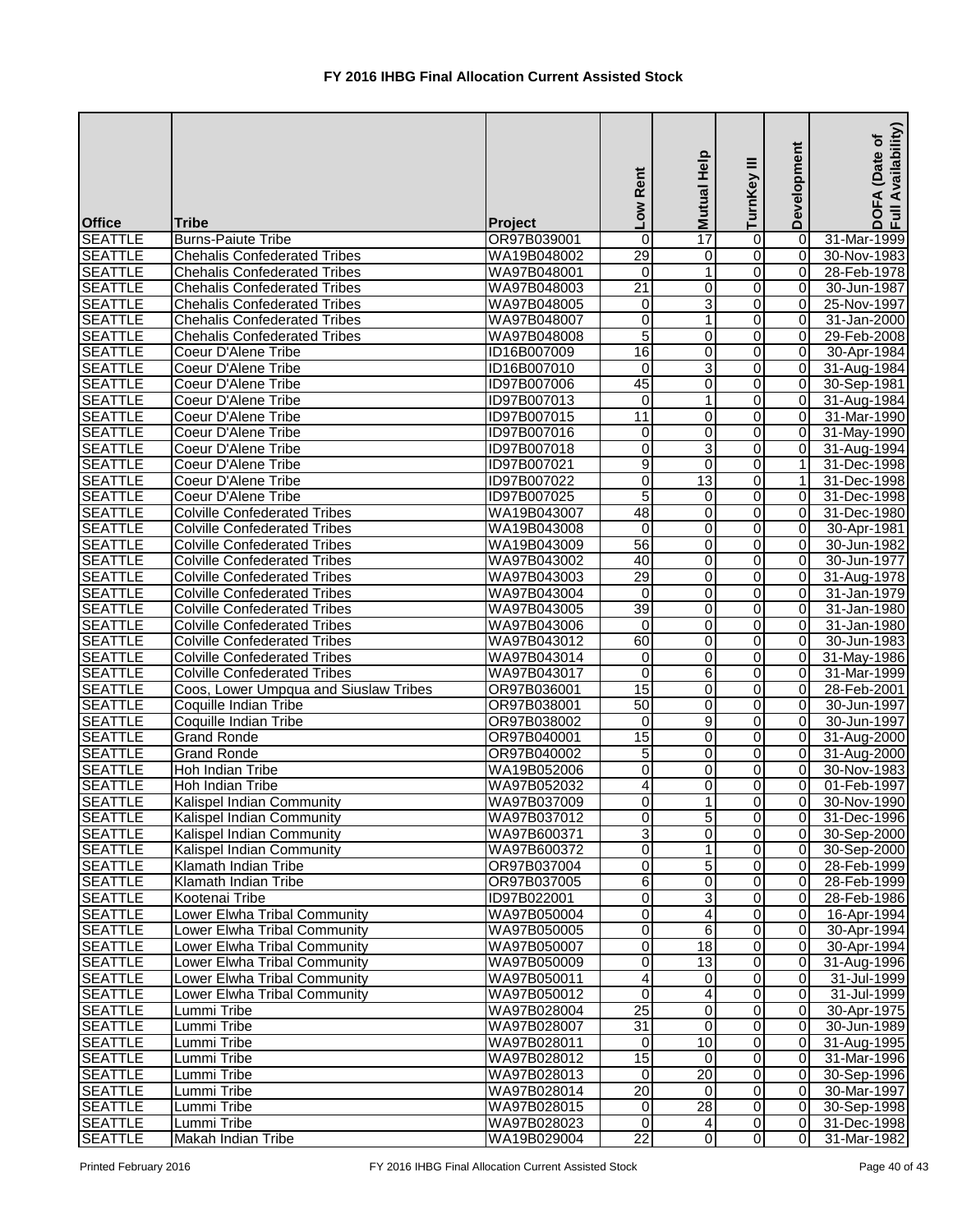| <b>Office</b>                    | Tribe                                          | Project                    | Low Rent        | <b>Mutual Help</b>            | $\equiv$<br>TurnKey              | Development                      | Availability)<br>Date of<br>DOFA<br>Full Av |
|----------------------------------|------------------------------------------------|----------------------------|-----------------|-------------------------------|----------------------------------|----------------------------------|---------------------------------------------|
| <b>SEATTLE</b>                   | Makah Indian Tribe                             | WA97B029010                | 0               | $\overline{2}$                | 0                                | $\Omega$                         | 31-Jan-1995                                 |
| <b>SEATTLE</b>                   | Makah Indian Tribe                             | WA97B029013                | 18              | 0                             | 0                                | 0                                | 31-Dec-1996                                 |
| <b>SEATTLE</b>                   | Makah Indian Tribe                             | WA97B029014                | 5               | Ō                             | 0                                | $\overline{0}$                   | 30-Nov-1999                                 |
| <b>SEATTLE</b>                   | Muckleshoot Indian Tribe                       | WA97B040001                | 40              | $\pmb{0}$                     | $\overline{0}$                   | $\overline{0}$                   | 31-Dec-1980                                 |
| <b>SEATTLE</b>                   | Muckleshoot Indian Tribe                       | WA97B040003                | 24              | $\mathbf 0$                   | $\overline{0}$                   | 0                                | 30-Sep-1998                                 |
| <b>SEATTLE</b>                   | Muckleshoot Indian Tribe                       | WA97B040004                | 40              | 0                             | $\overline{0}$                   | $\overline{0}$                   | 28-Sep-2007                                 |
| <b>SEATTLE</b>                   | Nez Perce Tribe                                | ID97B008007                | 60              | $\pmb{0}$                     | $\overline{0}$                   | $\overline{0}$                   | 30-Sep-1977                                 |
| <b>SEATTLE</b>                   | Nez Perce Tribe                                | ID97B008008                | 0               | 0                             | 0                                | $\overline{0}$                   | 31-Aug-1980                                 |
| <b>SEATTLE</b>                   | <b>Nez Perce Tribe</b>                         | ID97B008011                | $\overline{0}$  | $\overline{2}$                | $\overline{0}$                   | $\overline{0}$                   | 30-Apr-1984                                 |
| <b>SEATTLE</b>                   | <b>Nez Perce Tribe</b>                         | ID97B008014                | 0               | $\overline{13}$               | 0                                | $\overline{0}$                   | 31-Aug-1991                                 |
| <b>SEATTLE</b>                   | Nez Perce Tribe                                | ID97B008015                | 29              | $\mathbf 0$                   | 0                                | $\overline{0}$                   | 30-Sep-1993                                 |
| <b>SEATTLE</b>                   | <b>Nez Perce Tribe</b>                         | ID97B008017                | 0               | $\overline{9}$                | 0                                | $\overline{0}$                   | 31-Dec-1994                                 |
| <b>SEATTLE</b>                   | Nez Perce Tribe                                | ID97B008021                | 0               | $\overline{2}$                | 0                                | 0                                | 30-Sep-1996                                 |
| <b>SEATTLE</b>                   | <b>Nisqually Indian Community</b>              | WA97B052002                | 0               | 0                             | 0                                | $\overline{0}$                   | 31-Dec-1980                                 |
| <b>SEATTLE</b>                   | <b>Nisqually Indian Community</b>              | WA97B052032                | 5               | $\pmb{0}$                     | 0                                | $\overline{0}$                   | 30-Sep-2000                                 |
| <b>SEATTLE</b>                   | <b>Nisqually Indian Community</b>              | WA97B052035                | 5               | 0                             | $\overline{0}$                   | $\overline{0}$                   | 31-Mar-1999                                 |
| <b>SEATTLE</b>                   | <b>Nisqually Indian Community</b>              | WA97B052040                | 0               | 5                             | $\overline{0}$                   | 0                                | 31-Jul-1998                                 |
| <b>SEATTLE</b>                   | Nooksack Tribe                                 | WA19B056002                | 0               | 0                             | 0                                | $\overline{0}$                   | 31-Dec-1980                                 |
| <b>SEATTLE</b>                   | Nooksack Tribe                                 | WA97B056001                | 0               | 0                             | $\overline{0}$                   | $\overline{0}$                   | 31-Dec-1979                                 |
| <b>SEATTLE</b>                   | Nooksack Tribe                                 | WA97B056003                | 0               | 0                             | 0                                | $\overline{0}$                   | 31-Aug-1984                                 |
| <b>SEATTLE</b>                   | Nooksack Tribe                                 | WA97B056005                | 0               | 4                             | 0                                | $\overline{0}$                   | 31-Jan-1992                                 |
| <b>SEATTLE</b>                   | Nooksack Tribe                                 | WA97B056006                | 0               | 14                            | 0                                | $\overline{0}$                   | 31-Jul-1994                                 |
| <b>SEATTLE</b>                   | Nooksack Tribe                                 | WA97B056007                | 0               | 7                             | 0                                | $\Omega$                         | 31-Jul-1994                                 |
| <b>SEATTLE</b>                   | Nooksack Tribe                                 | WA97B056008                | 7               | 0                             | 0                                | 0                                | 30-Sep-1999                                 |
| <b>SEATTLE</b>                   | Port Gamble Indian Community                   | WA19B044004                | 10              | 0                             | 0                                | $\Omega$                         | 31-Mar-1983                                 |
| <b>SEATTLE</b>                   | Port Gamble Indian Community                   | WA97B044001                | 5               | O                             | $\overline{0}$                   | $\overline{0}$                   | 30-May-1974                                 |
| <b>SEATTLE</b>                   | Port Gamble Indian Community                   | WA97B044003                | $\overline{20}$ | 0                             | 0                                | 0                                | 31-Oct-1977                                 |
| <b>SEATTLE</b>                   | Port Gamble Indian Community                   | WA97B044006                | $\pmb{0}$       | 1                             | $\overline{0}$                   | 0                                | 31-May-1993                                 |
| <b>SEATTLE</b>                   | Port Gamble Indian Community                   | WA97B044008                | 0               | 3                             | 0                                | 0                                | 31-Jan-1996                                 |
| <b>SEATTLE</b>                   | Port Gamble Indian Community                   | WA97B044010                | $\mathbf 0$     | $\sigma$                      | $\overline{0}$                   | $\overline{0}$                   | 30-Apr-1998                                 |
| <b>SEATTLE</b>                   | Port Gamble Indian Community                   | WA97B044011                | 6               | 0                             | $\overline{0}$                   | $\overline{0}$                   | 30-Apr-1998                                 |
| <b>SEATTLE</b>                   | Puyallup Tribe                                 | WA97B063002                | 27              | $\overline{0}$                | $\overline{0}$                   | $\overline{0}$                   | 31-Jul-1990                                 |
| <b>SEATTLE</b>                   | <b>Puyallup Tribe</b>                          | WA97B063005                | 0               | 0                             | $\overline{0}$                   | $\overline{0}$                   | 31-Jul-1990                                 |
| <b>SEATTLE</b>                   | Puyallup Tribe                                 | WA97B063006                | 5               | 0                             | $\overline{0}$                   | $\overline{0}$                   | 04-Aug-2006                                 |
| <b>SEATTLE</b>                   | <b>Puyallup Tribe</b>                          | WA97B063007                | 0               | $\overline{5}$                | 0                                | $\overline{0}$                   | 04-Aug-2006                                 |
| <b>SEATTLE</b>                   | Quileute Tribe                                 | WA97B047002                | 0               | 20                            | $\overline{0}$                   | $\overline{0}$                   | 31-Mar-1996                                 |
| <b>SEATTLE</b>                   | Quileute Tribe                                 | WA97B047003                | 0               | $\overline{\mathbf{4}}$       | $\overline{0}$                   | $\overline{0}$                   | 30-Sep-1997                                 |
| <b>SEATTLE</b>                   | Quileute Tribe                                 | WA97B047004                | 0               | دن                            | $\overline{0}$                   | $\overline{0}$                   | 30-Sep-1997                                 |
| <b>SEATTLE</b>                   | Quileute Tribe                                 | WA97B047005                | 3               | $\ensuremath{\mathsf{3}}$     | $\overline{0}$                   | $\overline{0}$                   | 31-Dec-1998                                 |
| <b>SEATTLE</b>                   | Quinault                                       | WA97B027005                | 0               | $\overline{0}$                | $\overline{0}$                   | $\overline{0}$                   | 31-Jan-1980                                 |
| <b>SEATTLE</b>                   | Quinault                                       | WA97B027006                | $\mathbf 0$     | $\mathbf 0$                   | $\overline{0}$                   | 0                                | 31-Jul-1981                                 |
| <b>SEATTLE</b>                   | <b>Quinault Tribe</b>                          | WA97B027003                | 40              | $\pmb{0}$                     | $\overline{0}$                   | $\overline{0}$                   | 30-Jul-1974                                 |
| <b>SEATTLE</b>                   | <b>Quinault Tribe</b>                          | WA97B027007                | 10              | $\overline{0}$<br>$\mathbf 0$ | $\overline{0}$<br>$\overline{0}$ | $\overline{0}$<br>$\overline{0}$ | 31-Jul-1981                                 |
| <b>SEATTLE</b><br><b>SEATTLE</b> | <b>Quinault Tribe</b>                          | WA97B027009<br>WA97B027010 | 0<br>0          | 16                            | $\overline{0}$                   | $\overline{0}$                   | 30-Apr-1985                                 |
| <b>SEATTLE</b>                   | <b>Quinault Tribe</b><br><b>Quinault Tribe</b> | WA97B027011                | 5               | $\mathbf 0$                   | 0                                | $\overline{0}$                   | 30-Sep-1995<br>02-Feb-2005                  |
| <b>SEATTLE</b>                   | <b>Quinault Tribe</b>                          | WA97B027012                | 0               | 5                             | $\overline{0}$                   | $\overline{0}$                   | $\overline{0}$ 2-Feb-2005                   |
| <b>SEATTLE</b>                   | Sauk-Suiattle Indian Tribe                     | WA97B062003                | 0               | $\pmb{0}$                     | 0                                | $\overline{0}$                   | 31-Jul-1984                                 |
| <b>SEATTLE</b>                   | Shoalwater Bay Tribe                           | WA97B052008                | 0               | $\overline{2}$                | $\overline{0}$                   | $\overline{0}$                   | 30-Apr-1986                                 |
| <b>SEATTLE</b>                   | Shoalwater Bay Tribe                           | WA97B052021                |                 | $\overline{0}$                | $\overline{0}$                   | 0                                | 28-Feb-2000                                 |
| <b>SEATTLE</b>                   | Shoalwater Bay Tribe                           | WA97B052046                | 3               | 0                             | $\overline{0}$                   | $\overline{0}$                   | 30-Apr-2003                                 |
| <b>SEATTLE</b>                   | Shoalwater Bay Tribe                           | WA97B052051                | 0               | 4                             | $\overline{0}$                   | $\overline{0}$                   | 31-Jul-2000                                 |
| <b>SEATTLE</b>                   | Shoshone-Bannock Tribes, Ft. Hall Res.         | ID16B009005                | 0               | $\mathbf{1}$                  | $\overline{0}$                   | $\overline{0}$                   | 31-Jan-1984                                 |
| <b>SEATTLE</b>                   | Shoshone-Bannock Tribes, Ft. Hall Res.         | ID16B009006                | $\overline{19}$ | $\overline{\mathbf{o}}$       | $\overline{0}$                   | $\overline{0}$                   | 31-Mar-1983                                 |
| <b>SEATTLE</b>                   | Shoshone-Bannock Tribes, Ft. Hall Res.         | ID97B009003                | 60              | $\overline{0}$                | $\overline{0}$                   | $\overline{0}$                   | 31-Oct-1975                                 |
| <b>SEATTLE</b>                   | Shoshone-Bannock Tribes, Ft. Hall Res.         | ID97B009009                | $\Omega$        | 15                            | $\overline{0}$                   | $\overline{0}$                   | 31-Aug-1992                                 |
| <b>SEATTLE</b>                   | Shoshone-Bannock Tribes, Ft. Hall Res.         | ID97B009010                | 15              | $\overline{0}$                | $\overline{0}$                   | $\overline{0}$                   | 30-Sep-1991                                 |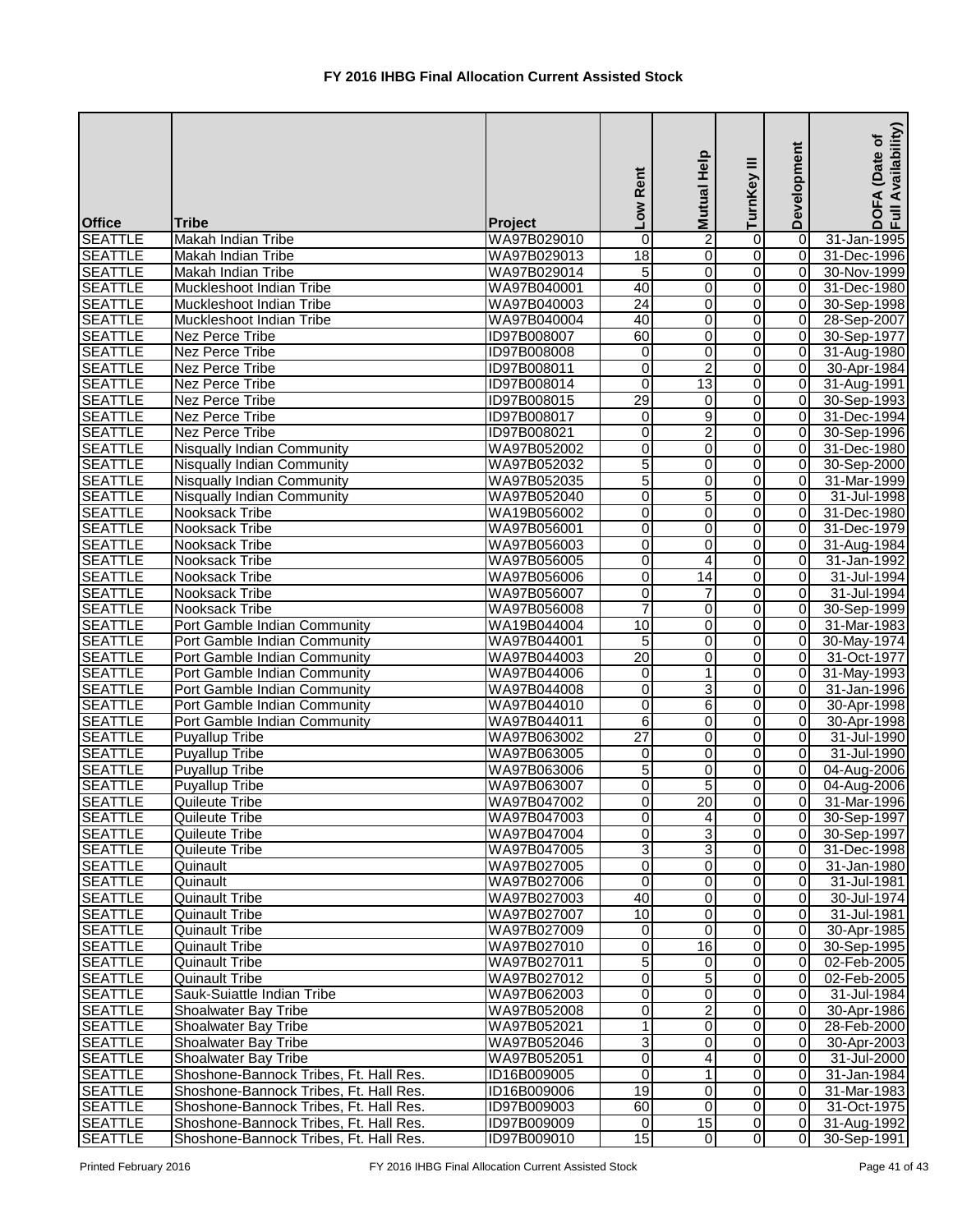| <b>Office</b>  | <b>Tribe</b>                           | <b>Project</b> | Low Rent                | Mutual Help             | ≡<br>TurnKey   | Development    | Availability)<br>(Date of<br>DOFA<br>Full Av |
|----------------|----------------------------------------|----------------|-------------------------|-------------------------|----------------|----------------|----------------------------------------------|
| <b>SEATTLE</b> | Shoshone-Bannock Tribes, Ft. Hall Res. | ID97B009011    | 0                       | $\overline{16}$         | 0              | 0              | 31-May-1994                                  |
| <b>SEATTLE</b> | Shoshone-Bannock Tribes, Ft. Hall Res. | ID97B009014    | 5                       | 0                       | 0              | $\overline{0}$ | 31-Oct-2000                                  |
| <b>SEATTLE</b> | Shoshone-Bannock Tribes, Ft. Hall Res. | ID97B009015    | $\overline{5}$          | $\overline{0}$          | 0              | $\overline{0}$ | 31-May-2001                                  |
| <b>SEATTLE</b> | Shoshone-Bannock Tribes, Ft. Hall Res. | ID97B009016    | 0                       | $\overline{5}$          | 0              | $\overline{0}$ | 31-May-2001                                  |
| <b>SEATTLE</b> | <b>Siletz Confederated Tribes</b>      | OR97B035001    | 0                       | $\overline{13}$         | $\Omega$       | $\overline{0}$ | 31-Mar-1989                                  |
| <b>SEATTLE</b> | <b>Siletz Confederated Tribes</b>      | OR97B035002    | $\overline{0}$          | $\overline{12}$         | $\overline{0}$ | $\overline{0}$ | 31-Aug-1991                                  |
| <b>SEATTLE</b> | <b>Siletz Confederated Tribes</b>      | OR97B035004    | $\overline{26}$         | $\boldsymbol{0}$        | $\overline{0}$ | $\overline{0}$ | 30-Apr-1996                                  |
| <b>SEATTLE</b> | <b>Siletz Confederated Tribes</b>      | OR97B035007    | $\overline{25}$         | 0                       | 0              | $\overline{0}$ | 30-Sep-1997                                  |
| <b>SEATTLE</b> | <b>Siletz Confederated Tribes</b>      | OR97B035008    | $\mathbf 0$             | $\overline{5}$          | 0              | $\overline{0}$ | 28-Feb-2001                                  |
| <b>SEATTLE</b> | <b>Siletz Confederated Tribes</b>      | OR97B035009    | $\mathbf 0$             | 5                       | 0              | $\overline{0}$ | 28-Feb-2001                                  |
| <b>SEATTLE</b> | <b>Siletz Confederated Tribes</b>      | OR97B035010    | 1                       | 0                       | 0              | $\overline{0}$ | 28-Feb-2001                                  |
| <b>SEATTLE</b> | <b>Siletz Confederated Tribes</b>      | OR97B035011    | 0                       | 5                       | 0              | $\Omega$       | 28-Feb-2001                                  |
| <b>SEATTLE</b> | <b>Siletz Confederated Tribes</b>      | OR97B035012    | 5                       | 0                       | 0              | 0              | 28-Feb-2001                                  |
| <b>SEATTLE</b> | Skokomish Indian Tribe                 | WA97B052008    | $\overline{0}$          | $\overline{6}$          | 0              | 0              | 30-Apr-1986                                  |
| <b>SEATTLE</b> | Skokomish Indian Tribe                 | WA97B052019    | 0                       | 10                      | 0              | 0              | 31-Mar-1992                                  |
| <b>SEATTLE</b> | Skokomish Indian Tribe                 | WA97B052021    | 9                       | $\boldsymbol{0}$        | $\overline{0}$ | 0              | 28-Feb-1999                                  |
| <b>SEATTLE</b> | Skokomish Indian Tribe                 | WA97B052038    | $\overline{5}$          | 0                       | $\overline{0}$ | 0              | 31-Mar-2000                                  |
| <b>SEATTLE</b> | Spokane Tribe                          | WA19B037004    | $\overline{36}$         | 0                       | 0              | 0              | 31-Dec-1981                                  |
| <b>SEATTLE</b> | Spokane Tribe                          | WA97B037003    | 0                       | 0                       | 0              | 0              | 30-Jun-1981                                  |
| <b>SEATTLE</b> | Spokane Tribe                          | WA97B037005    | 52                      | 0                       | 0              | $\overline{0}$ | 29-Feb-1984                                  |
| <b>SEATTLE</b> | Spokane Tribe                          | WA97B037006    | 0                       | 0                       | 0              | $\overline{0}$ | 30-Apr-1986                                  |
| <b>SEATTLE</b> | Spokane Tribe                          | WA97B037008    | $\overline{c}$          | 8                       | 0              | $\overline{0}$ | 30-Nov-1987                                  |
| <b>SEATTLE</b> | Spokane Tribe                          | WA97B037009    | 1                       | $\overline{20}$         | 0              | 0              | 30-Nov-1990                                  |
| <b>SEATTLE</b> | Spokane Tribe                          | WA97B037013    | 0                       | 7                       | 0              | $\Omega$       | 31-Jan-1997                                  |
| <b>SEATTLE</b> | Spokane Tribe                          | WA97B037014    | 16                      | 0                       | 0              | 0              | 31-Aug-1997                                  |
| <b>SEATTLE</b> | Spokane Tribe                          | WA97B037024    | 0                       | $\overline{2}$          | 0              | $\overline{0}$ | 31-Aug-2000                                  |
| <b>SEATTLE</b> | Spokane Tribe                          | WA97B037025    | 6                       | $\mathsf 0$             | 0              | $\overline{0}$ | 31-Mar-2000                                  |
| <b>SEATTLE</b> | Squaxin Island Tribe                   | WA97B052001    | $\overline{0}$          | 0                       | $\overline{0}$ | 0              | 31-Dec-1977                                  |
| <b>SEATTLE</b> | <b>Squaxin Island Tribe</b>            | WA97B052003    | $\mathbf 0$             | 0                       | 0              | $\overline{0}$ | 28-Feb-1982                                  |
| <b>SEATTLE</b> | <b>Squaxin Island Tribe</b>            | WA97B052017    | $\overline{\mathsf{o}}$ | $\overline{17}$         | $\overline{0}$ | $\overline{0}$ | 29-Feb-1992                                  |
| <b>SEATTLE</b> | <b>Squaxin Island Tribe</b>            | WA97B052021    | 10                      | 0                       | $\overline{0}$ | $\overline{0}$ | 23-Oct-1997                                  |
| <b>SEATTLE</b> | Squaxin Island Tribe                   | WA97B052032    | $\overline{7}$          | $\overline{0}$          | $\overline{0}$ | $\overline{0}$ | 01-Jun-1998                                  |
| <b>SEATTLE</b> | Squaxin Island Tribe                   | WA97B052036    | $\overline{2}$          | 0                       | $\overline{0}$ | $\overline{0}$ | 01-Jun-1998                                  |
| <b>SEATTLE</b> | Squaxin Island Tribe                   | WA97B052042    | 2                       | 0                       | Οl             | 0I             | 31-Jan-2002                                  |
| <b>SEATTLE</b> | Squaxin Island Tribe                   | WA97B052052    | 0                       | 5                       | 0              | $\overline{0}$ | 31-Jan-2002                                  |
| <b>SEATTLE</b> | Suquamish Tribe                        | WA97B052002    | 0                       | 0                       | 0              | $\overline{0}$ | 31-Dec-1980                                  |
| <b>SEATTLE</b> | Suquamish Tribe                        | WA97B052008    | 0                       | $\overline{\mathbf{4}}$ | $\overline{0}$ | $\overline{0}$ | 30-Apr-1986                                  |
| <b>SEATTLE</b> | Suquamish Tribe                        | WA97B052014    | 0                       | 19                      | $\overline{0}$ | $\overline{0}$ | 31-Mar-1992                                  |
| <b>SEATTLE</b> | Suquamish Tribe                        | WA97B052020    | 4                       | $\mathbf 0$             | $\overline{0}$ | $\overline{0}$ | 30-Sep-1993                                  |
| <b>SEATTLE</b> | Suquamish Tribe                        | WA97B052034    | 5                       | 0                       | $\overline{0}$ | $\overline{0}$ | 28-Feb-1999                                  |
| <b>SEATTLE</b> | Suquamish Tribe                        | WA97B052041    | $\overline{\mathsf{o}}$ | $\overline{5}$          | $\overline{0}$ | $\overline{0}$ | 31-Aug-1998                                  |
| <b>SEATTLE</b> | Swinomish Indians                      | WA97B023003    | $\overline{16}$         | 0                       | 0              | $\overline{0}$ | 31-Dec-1972                                  |
| <b>SEATTLE</b> | Swinomish Indians                      | WA97B023004    | 15                      | 0                       | $\overline{0}$ | $\overline{0}$ | 30-Apr-1980                                  |
| <b>SEATTLE</b> | Swinomish Indians                      | WA97B023006    | 36                      | 0                       | $\overline{0}$ | $\overline{0}$ | 31-Aug-1985                                  |
| <b>SEATTLE</b> | Swinomish Indians                      | WA97B023007    | 10                      | 0                       | 0              | $\overline{0}$ | 31-Dec-1993                                  |
| <b>SEATTLE</b> | Swinomish Indians                      | WA97B023008    | 0                       | 3                       | 0              | $\overline{0}$ | 30-Jun-1998                                  |
| <b>SEATTLE</b> | <b>Tulalip Tribes</b>                  | WA19B051002    | 0                       | 0                       | 0              | $\overline{0}$ | 31-Mar-1982                                  |
| <b>SEATTLE</b> | <b>Tulalip Tribes</b>                  | WA19B051003    | $\overline{19}$         | 0                       | 0              | $\overline{0}$ | 31-Jan-1982                                  |
| <b>SEATTLE</b> | <b>Tulalip Tribes</b>                  | WA19B051005    | 14                      | 0                       | $\Omega$       | $\overline{0}$ | 31-May-1986                                  |
| <b>SEATTLE</b> | <b>Tulalip Tribes</b>                  | WA97B051001    | 40                      | 0                       | 0              | $\overline{0}$ | 31-May-1978                                  |
| <b>SEATTLE</b> | <b>Tulalip Tribes</b>                  | WA97B051007    | $\overline{17}$         | 0                       | $\overline{0}$ | 0              | 31-Oct-1991                                  |
| <b>SEATTLE</b> | <b>Tulalip Tribes</b>                  | WA97B051009    | 4                       | 0                       | 0              | 0              | 31-Oct-1991                                  |
| <b>SEATTLE</b> | <b>Tulalip Tribes</b>                  | WA97B051010    | $\mathbf 0$             | $\overline{\mathbf{c}}$ | $\Omega$       | $\overline{0}$ | 31-Oct-1991                                  |
| <b>SEATTLE</b> | <b>Tulalip Tribes</b>                  | WA97B051011    | $\overline{20}$         | 0                       | $\overline{0}$ | $\overline{0}$ | 31-Oct-1991                                  |
| <b>SEATTLE</b> | <b>Tulalip Tribes</b>                  | WA97B051013    | 0                       | $\overline{7}$          | $\Omega$       | $\overline{0}$ | 31-Dec-1992                                  |
| <b>SEATTLE</b> | <b>Tulalip Tribes</b>                  | WA97B051016    | $\overline{0}$          | $\overline{c}$          | $\overline{0}$ | $\overline{0}$ | 31-Dec-1991                                  |
| <b>SEATTLE</b> | Tulalip Tribes                         | WA97B051017    | $\overline{0}$          | 1                       | $\overline{0}$ | $\overline{0}$ | 31-Dec-1991                                  |